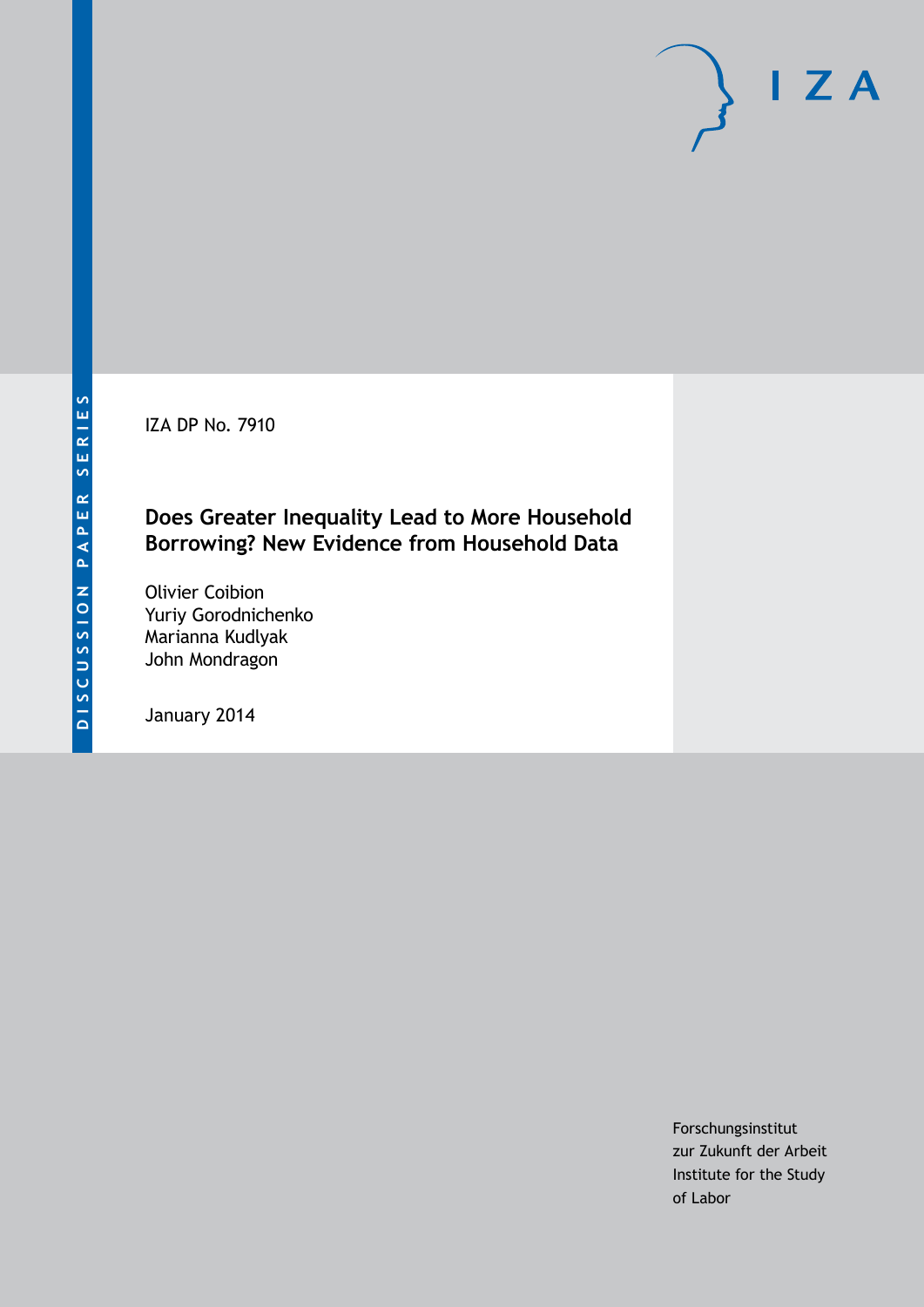# **Does Greater Inequality Lead to More Household Borrowing? New Evidence from Household Data**

# **Olivier Coibion**

*UT Austin and NBER*

# **Yuriy Gorodnichenko**

*UC Berkeley, NBER and IZA*

# **Marianna Kudlyak**

*Federal Reserve Bank of Richmond*

# **John Mondragon**

*UC Berkeley*

Discussion Paper No. 7910 January 2014

IZA

P.O. Box 7240 53072 Bonn **Germany** 

Phone: +49-228-3894-0 Fax: +49-228-3894-180 E-mail: [iza@iza.org](mailto:iza@iza.org)

Any opinions expressed here are those of the author(s) and not those of IZA. Research published in this series may include views on policy, but the institute itself takes no institutional policy positions. The IZA research network is committed to the IZA Guiding Principles of Research Integrity.

The Institute for the Study of Labor (IZA) in Bonn is a local and virtual international research center and a place of communication between science, politics and business. IZA is an independent nonprofit organization supported by Deutsche Post Foundation. The center is associated with the University of Bonn and offers a stimulating research environment through its international network, workshops and conferences, data service, project support, research visits and doctoral program. IZA engages in (i) original and internationally competitive research in all fields of labor economics, (ii) development of policy concepts, and (iii) dissemination of research results and concepts to the interested public.

<span id="page-1-0"></span>IZA Discussion Papers often represent preliminary work and are circulated to encourage discussion. Citation of such a paper should account for its provisional character. A revised version may be available directly from the author.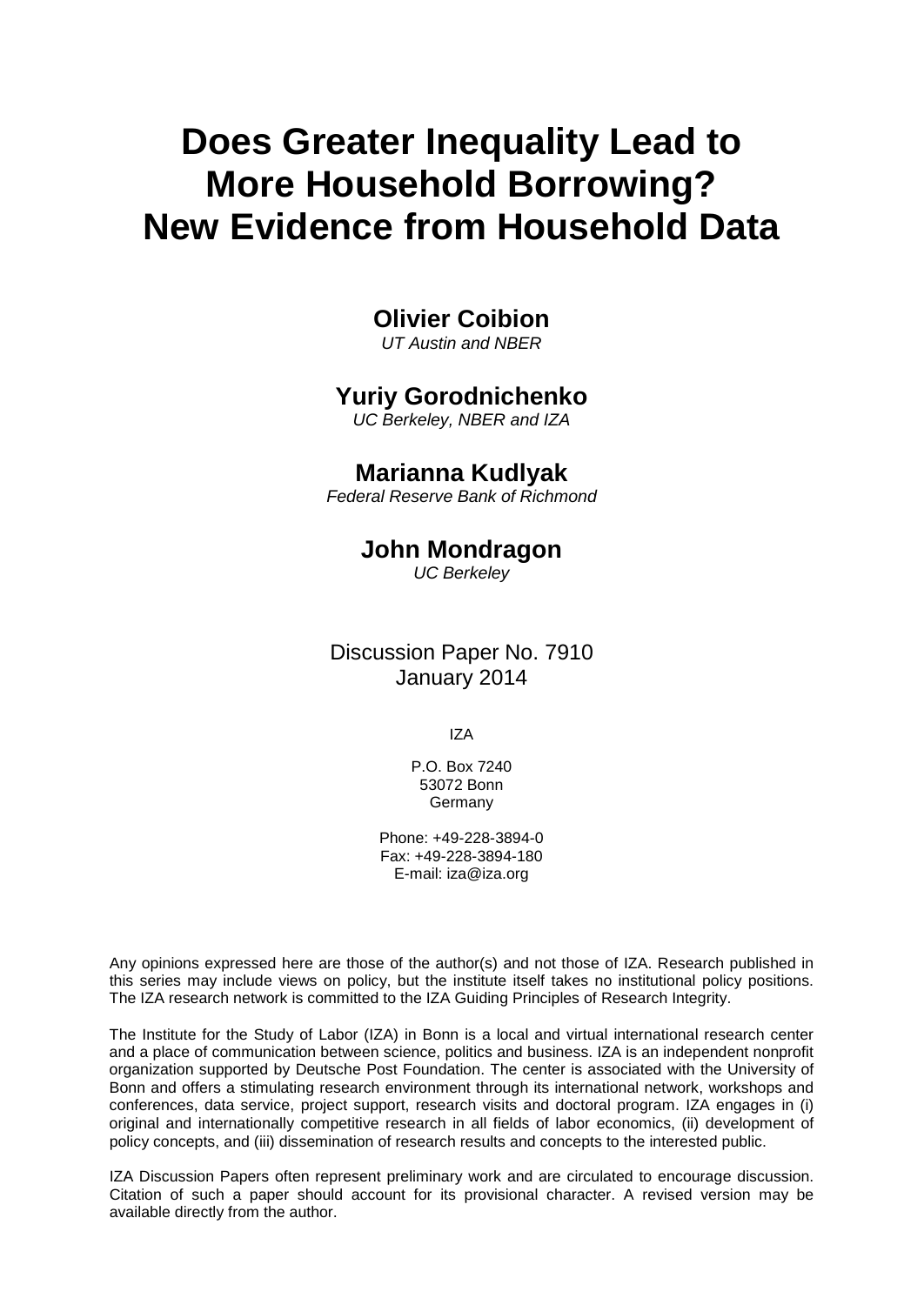IZA Discussion Paper No. 7910 January 2014

# **ABSTRACT**

# **Does Greater Inequality Lead to More Household Borrowing? New Evidence from Household Data[\\*](#page-1-0)**

One suggested hypothesis for the dramatic rise in household borrowing that preceded the financial crisis is that low-income households increased their demand for credit to finance higher consumption expenditures in order to "keep up" with higherincome households. Using household level data on debt accumulation during 2001-2012, we show that low-income households in high-inequality regions accumulated less debt relative to income than their counterparts in lower-inequality regions, which negates the hypothesis. We argue instead that these patterns are consistent with supply-side interpretations of debt accumulation patterns during the 2000s. We present a model in which banks use applicants' incomes, combined with local income inequality, to infer the underlying type of the applicant, so that banks ultimately channel more credit toward lower-income applicants in low-inequality regions than high-inequality regions. We confirm the predictions of the model using data on individual mortgage applications in high- and low-inequality regions over this time period.

JEL Classification: E21, E51, D14, G21

Keywords: inequality, household debt, Great Recession

Corresponding author:

Yuriy Gorodnichenko 549 Evans Hall #3880, Department of Economics University of California, Berkeley Berkeley, CA 94720-3880 USA E-mail: [ygorodni@econ.berkeley.edu](mailto:ygorodni@econ.berkeley.edu)

\* We are grateful to Meta Brown and Donghoon Lee for helpful comments about the data, and seminar participants at the Richmond Fed, St. Louis Fed, and CES-Ifo conference. The views expressed here are those of the authors and do not reflect those of the Federal Reserve Bank of Richmond or the Federal Reserve System or any other institution with which the authors are affiliated. Mondragon thanks the Richmond Fed for their generous support while part of this paper was written. Gorodnichenko thanks the NSF and Sloan Foundation for financial support.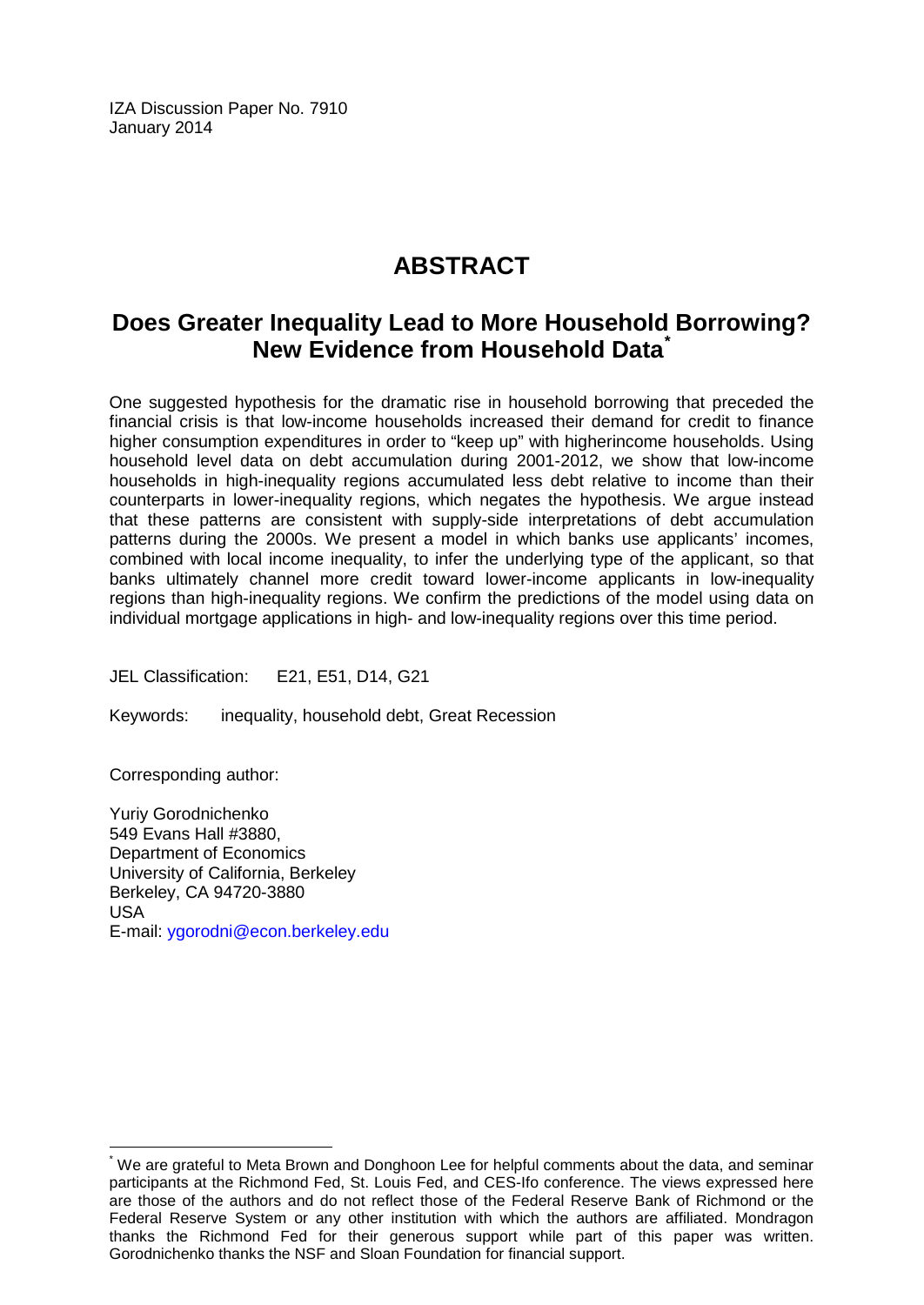#### **1 Introduction**

The financial crisis of 2008-09 was preceded by an exceptional rise in borrowing by U.S. households, accounted for primarily by a rise in mortgage debt. This increasing mortgage debt was securitized and ultimately played a key role in bringing down the financial system once housing prices began to decline and the associated mortgage-backed securities fell sharply in value. Why did households take on so much new debt in the years immediately preceding the financial crisis?

There are two main views about this process. The first view is that the rise in borrowing reflected "credit supply" factors. Proponents point to the progress in information technology (Sanchez 2009 and Athreya, Tam and Young 2012) and rising financialization of debt (especially mortgages) as increasing the supply of credit to households with a disproportionally larger increase of credit to low-income and high risk households (Drozd and Serrano-Padial, 2013). Others also point to political motivations for expanding credit supply. For example, Rajan (2010) argues that, in response to rising income inequality, credit was made increasingly available to lower income groups to support their consumption levels in the face of stagnant incomes.

According to the second view ("demand for credit"), there was a rise in the demand for borrowing on the part of U.S. households, especially low-income households. One motivation for such a rise in demand for borrowing again stems from rising inequality in the U.S. Specifically, rising consumption on the part of wealthy households could have generated a rise in the demand for borrowing on the part of lower-income households in their attempts to "keep up" with their wealthier neighbors, the so-called "keeping up with the Joneses" effect. Indeed, there is a positive correlation between income inequality in the U.S. (income share of the top 5%) and household debt relative to GDP (Figure 1) over time. Both were stable from 1967 to around 1980, then both measures rose gradually over the course of the 1980s as noted in Iacoviello (2008). But while income inequality then went up sharply in the early 1990s, household debt only caught up over the 2000s. The correlation is certainly consistent with the possibility of a causal relationship running from inequality to household borrowing.

In this paper, we focus specifically on the link between inequality and household borrowing. In particular, we investigate whether borrowing patterns on the part of low-, middle- and high-income households differed depending on the level of local income inequality (where we define "local" as ranging from as fine a geographic level as the zip code to as aggregated a level as the state). Local inequality is, from a household's point of view, likely to be the most relevant metric for "keeping up with Joneses". Furthermore, with most of the rise in income inequality in the U.S. since the 1970s reflecting a rise in inequality within regions rather than inequality across regions, any sensitivity of borrowing to local inequality levels could readily have translated into aggregate effects.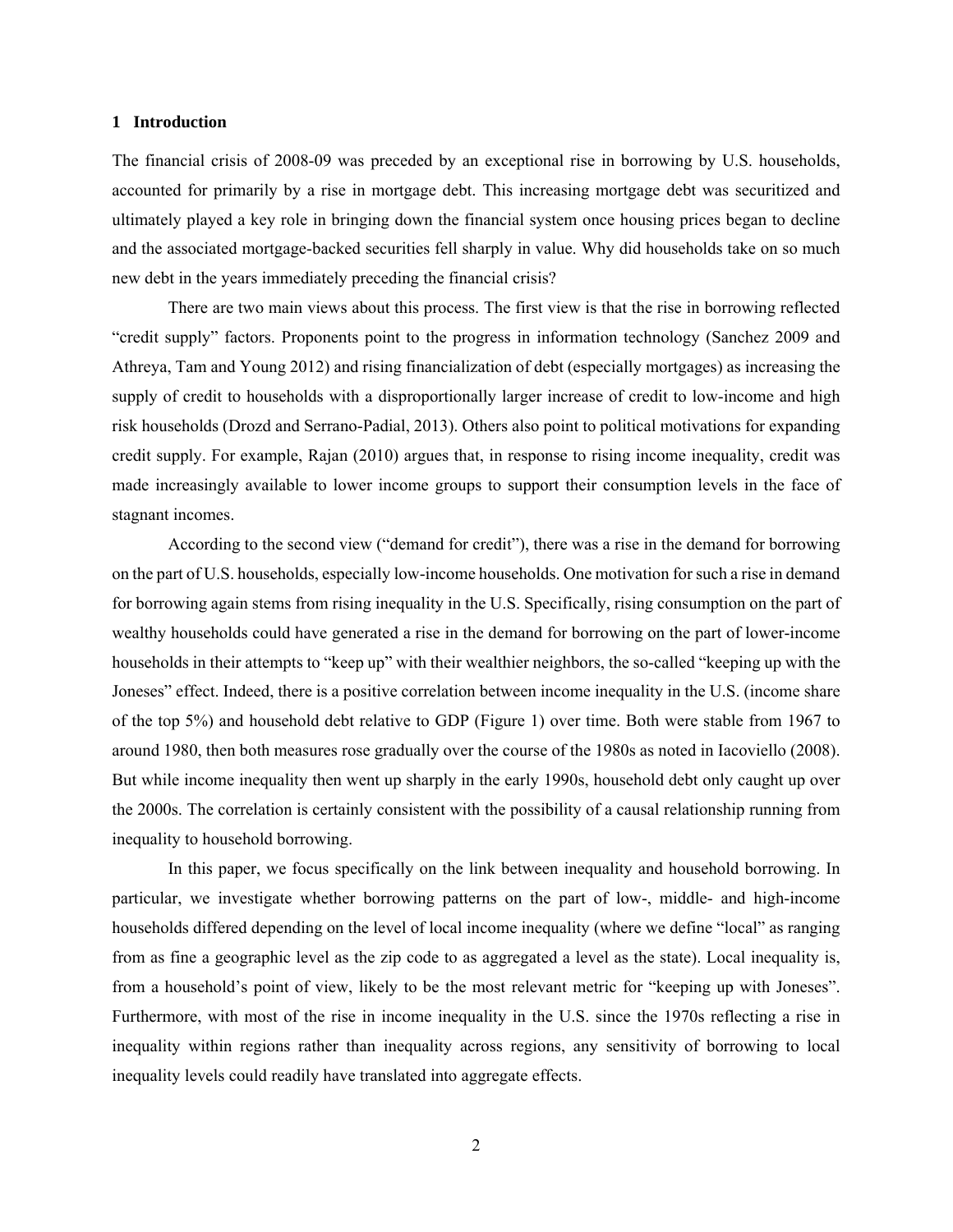To assess whether borrowing patterns differed depending on local inequality levels, we study the changes in debt to income ratios at the *household* level over the course of the 2000s and their relationship with households' relative standings in the income distribution and the amount of local income inequality. We use unique data from the New York Federal Reserve Bank Consumer Credit Panel/Equifax (CCP) which provides comprehensive debt measures for millions of U.S. households since 1999, including detailed decompositions of debt by type (i.e. mortgage, auto, credit cards, etc.). Because this dataset does not include a measure of household income, we use the relationship between household debt and income, conditional on observable household characteristics, in the Survey of Consumer Finances to predict initial household income in 2001. This imputation allows us to study the relationship between income and debt in unprecedented detail. We then characterize the evolution of household debt levels, relative to initial income levels, across income groups in areas with different levels of income inequality, which is akin to a "difference-in-differences" approach across income groups and regional inequality levels.

Our main finding is that high-income households in high-inequality regions accumulated more debt relative to their incomes than did low-income households in the same regions, or equivalently that lowincome households in high-inequality regions borrowed relatively *less* than similar households in lowinequality regions. This effect is precisely the opposite of what one would have expected from "keeping up with the Joneses" driving the rise in household debt during the 2000s. We show that this result is remarkably robust and holds up to an extensive array of robustness checks: e.g. we find these patterns within households with low or high credit scores, within regions which experienced either high or low home price appreciation, within households with either low or high initial debt levels, etc. We measure inequality at the zip code, county and state and find similar results across levels of aggregation. The fact that the baseline results are robust to controlling for a wide range of other local factors that are correlated with inequality levels suggests that it is indeed the level of inequality that matters rather than inequality being a stand-in for other economic channels.

Because our data provides disaggregated information on household debt, we assess the link between local inequality and different forms of debt: mortgage debt, auto debt, and credit card debt. We find strong evidence that low-income households in high-inequality regions borrowed less in terms of both mortgage and auto debt than those in low-inequality regions. A unique feature of the data is that we have information on both credit card balances as well as credit card limits. This is particularly useful because the latter can be interpreted as largely representing credit supply whereas the former primarily reflects the demand for credit. We find that low-income households in high-inequality regions saw their credit limits rise by less than those in lower inequality regions as was the case with mortgage and auto debt. At the same time, no economically significant heterogeneity is observed in terms of credit card balances. We interpret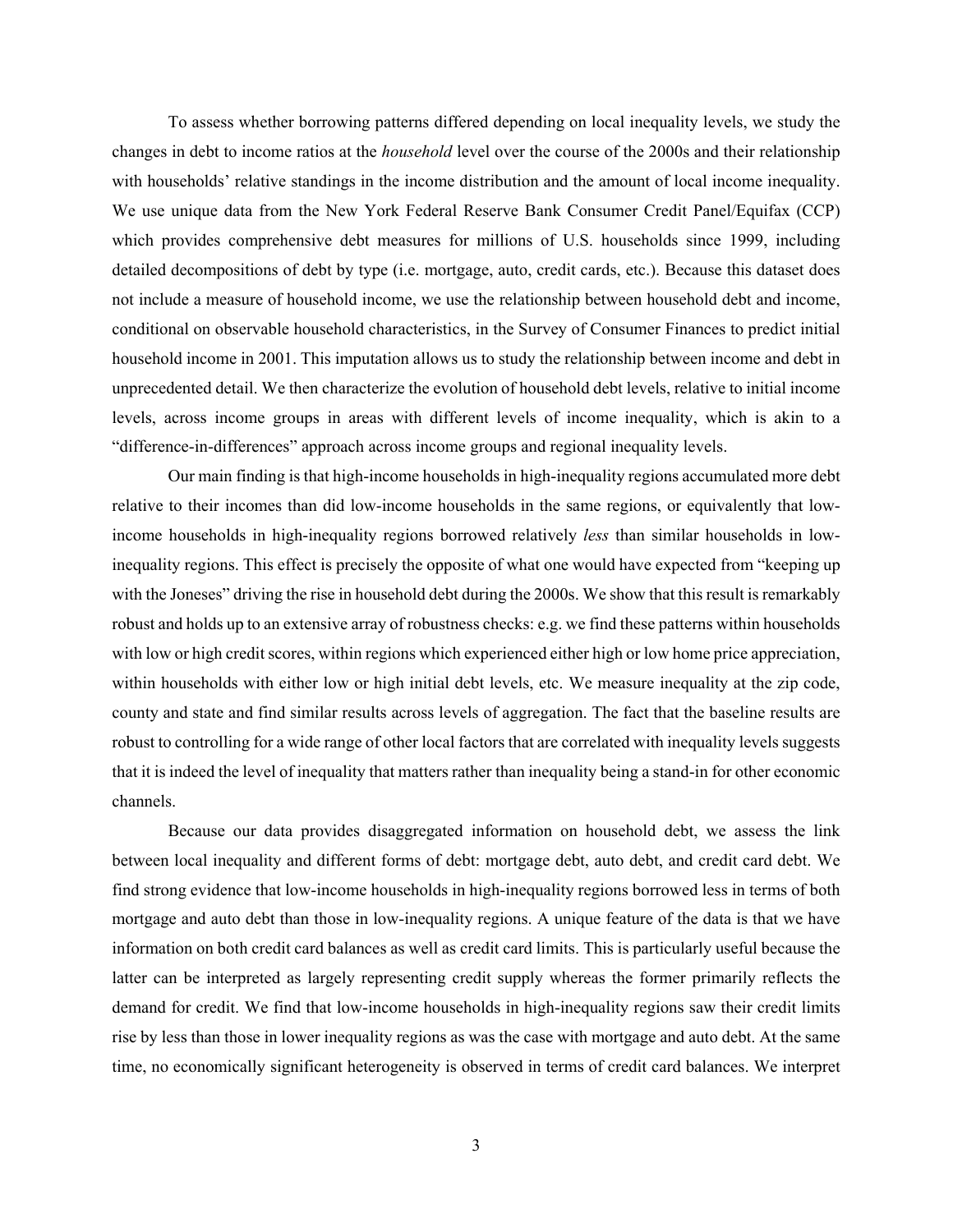this contrast as pointing to supply side factors as being at the root of the differential debt accumulation patterns that we observe in the data.

To illustrate how supply-side factors can explain the differential borrowing behavior tied to regional inequality, we present a model in which each region is composed of two types of households. High-type households have higher income on average than low-type households and are also less likely to (exogenously) default on debt. A continuum of banks in each region lends to these households but banks do not observe households' types, only their income and another signal correlated with the underlying type. As income inequality rises, banks treat an applicant's income as an increasingly precise signal about their type and therefore target lending toward higher income households on average. How they do so, however, can vary with the local banking structure. For example, if banks are perfectly competitive and can charge different interest rates to different applicants, then higher-income applicants will on average face lower interest rates than low-income applicants, and this difference will be increasing in the amount of local income inequality. If instead we model the banking system as being monopolistic and forced to charge a common interest rate to all applicants, then this bank will reject low-income applicants more frequently than high-income applicants, and this difference will again be increasing in the amount of local inequality. In both cases, banks will make credit more readily accessible (or cheaper) to high-income households when local inequality is higher because the latter implies that income is a more precise signal of applicant types.

The credit supply mechanism in the model has some testable implications. If banks use individual incomes combined with regional inequality as a signal about individuals' types, then we would expect to see richer households be denied less often when applying for mortgages in high-inequality regions than in low-inequality regions, holding other characteristics constant. Similarly, one would expect richer households in high-inequality regions to be less likely to pay higher interest rates on a loan.

We test these theoretical predictions using detailed mortgage application information from the publicly available Home Mortgage Disclosure Act data (HMDA). These data track mortgage applications as they go through the origination process and contain information on applicants (including their income, the amount of the loan requested, their locale, and whether the loan is denied or originated). We document that high-income households in high-inequality regions were less likely to be denied than their counterparts in low-inequality regions, precisely as suggested by the theory. High-income households in high-inequality regions were also less likely to be charged higher interest rates for their mortgages than equivalent households in low-inequality regions. Thus, both theoretical predictions from the model are confirmed in the data.

In summary, we document a systematic relationship between local inequality and differential borrowing patterns across richer and poorer households in the U.S. that contradicts predictions based on "keeping up with the Joneses" motives. We argue that these results can instead be explained through an information channel: applicants' incomes are a stronger signal of their underlying quality when local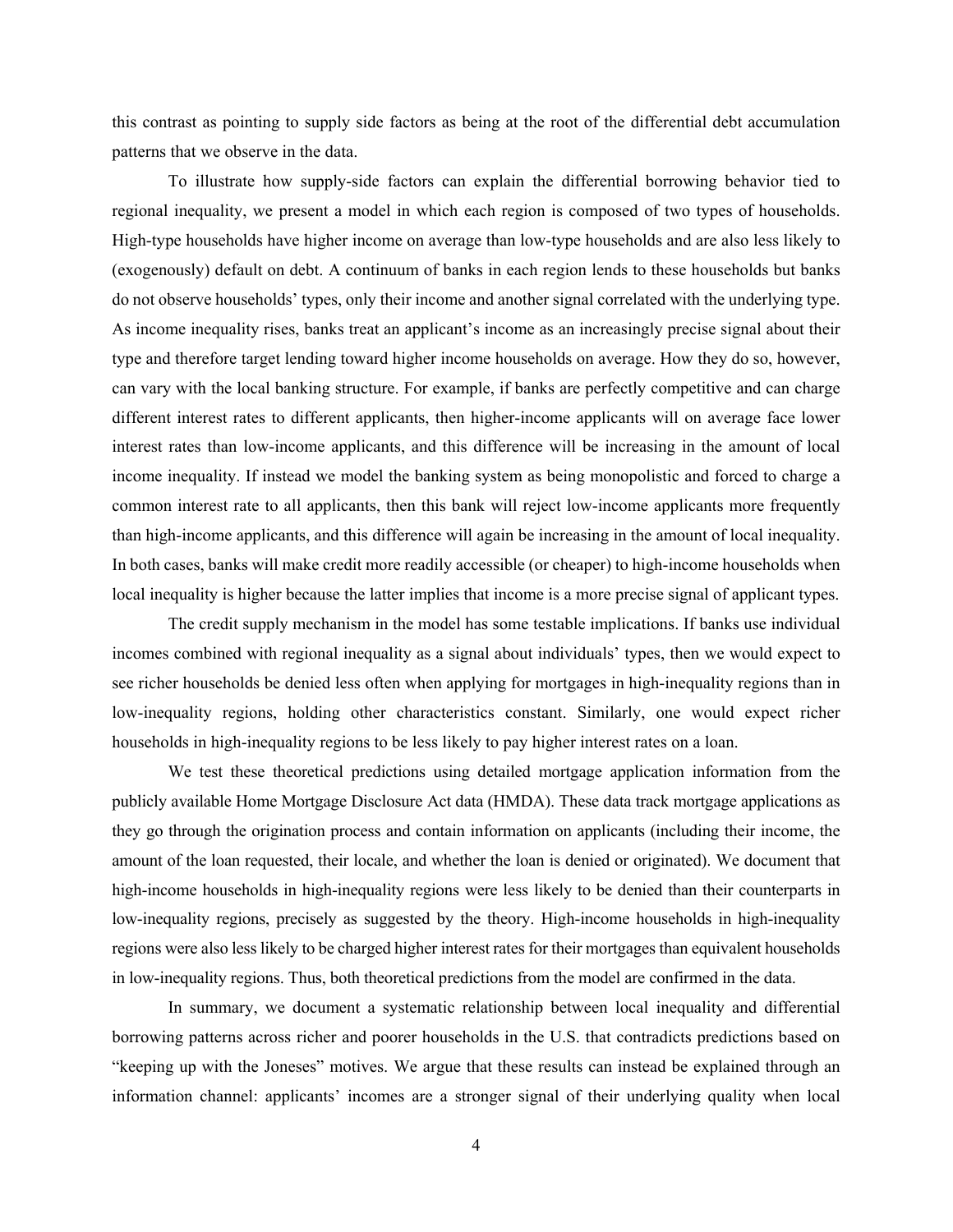inequality is high so banks are likely to channel relatively more credit to low-income applicants when the level of local inequality is low. These results have implications for interpreting the sources of the dramatic rise in borrowing by households during the housing boom, indicating that the source was more likely to stem from an expansion in credit supply than credit demand.

This paper is most closely related to recent work evaluating the strength of "keeping up with the Joneses" forces. Most notably, Bertrand and Morse (2013) study whether rising consumption of the rich induces the non-rich to consume more.<sup>1</sup> Using the Consumer Expenditure Survey (CES), they find that, within a state, the consumption of the rich (the top quintile of the income distribution) predicts higher consumption for the nonrich, holding everything else constant including own income. Bertrand and Morse interpret their estimates as supporting the view that rising income inequality in a geographic market translates into more demand for credit by low and middle-income households (see, for example, Rajan 2010). In contrast, by focusing explicitly on the borrowing decisions of households and exploiting a finer level of geographic variation, we document that low and middle income households living in highinequality regions borrowed no more, and in fact less, than similar households in low-inequality regions. This need not be interpreted as contradicting the empirical results of Bertrand and Morse (2013), since the differences in consumption that they document could have been financed through channels other than debt, e.g. through increased labor force participation, longer working hours, etc. But our results indicate that "keeping up with the Joneses" forces are unlikely to have played a primary role in accounting for the dramatic rise in household *leverage* during the 2000s and therefore in laying the groundwork for the financial crisis of 2008-2009.

This paper therefore also relates to a broader line of research investigating the macroeconomic consequences of income inequality, such as whether they are systematically related to financial crises. Kumhof, Ranciere and Winant (2013), for example, argue that a rise in inequality driven by an increase in the share of income going to those at the top of the income distribution induces the latter to save more, lowering interest rates and inducing poorer households to borrow more, ultimately leading to more financial fragility and a higher likelihood of a financial crisis. Bordo and Meissner (2012) find little evidence of such a link based on aggregate data since 1920 for fourteen advanced economies, whereas Perugini, Holscher and Collier (2013) find a positive link between income inequality and private sector indebtedness since 1970 across eighteen economies. We contribute to this literature by documenting how, within U.S. regions, debt accumulation patterns across different segments of the population over the course of the 2000s were systematically related to local levels of income inequality. We also provide a novel interpretation for these

<sup>1</sup> Prior evidence in the same spirit as Bertrand and Morse (2013) includes Neumark and Postlewaite (1998), Zizzo and Oswald (2001), Christen and Morgan (2005), Luttmer (2005), Daly and Wilson (2006), Maurer and Meier (2008), Charles, Hurst and Roussanov (2009), Kuhn et al. (2010), Heffetz (2011), and Guven and Sorensen (2012).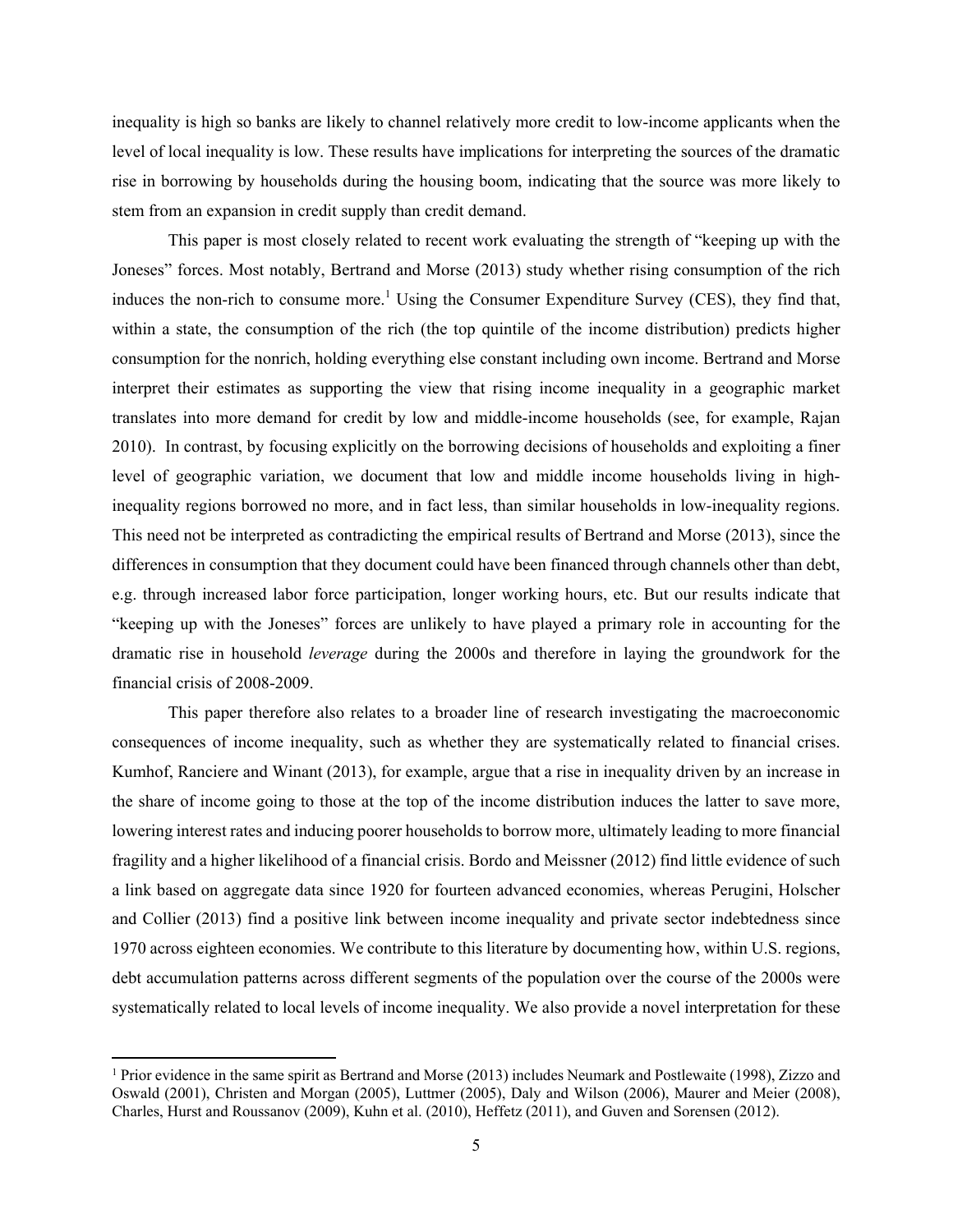effects: local income inequality can be used in combination with an applicant's income level to refine inference about borrower types. In such a setting, higher levels of income inequality will induce banks to reallocate credit toward higher income applicants and away from lower income applicants, thereby potentially amplifying the implications of a more unequal income distribution for the distribution of consumption.

The relationship between income inequality and the allocation of credit emphasized in our paper also relates to the literature on consumption and income inequality. Krueger and Perri (2006) and related works argue that consumption inequality during the last decades did not rise with income inequality.<sup>2</sup> Krueger and Perri argue that low-income households have experienced income shocks that increased income inequality, but due to enhanced financial intermediation these households have been able to smooth their consumption such that consumption inequality remained stable. Iacoviello (2008) replicates the trend and cyclicality of household debt since the 1960s and also argues that increased access to credit has allowed households to smooth increasingly volatile income processes. As income inequality increases households use credit markets to smooth the temporary income shocks so that the aggregate level of debt increases with inequality. In contrast, Aguiar and Bils (2012) argue that, when one corrects for measurement errors associated with underreporting of consumption expenditures over time and across different goods, consumption inequality has tracked income inequality closely over the last three decades. While this line of research appeals to financial intermediation as a key link between consumption and income inequality, it could not measure directly the quantitative importance of formal borrowing for smoothing shocks and its relation to inequality due to data constraints. We examine this issue directly using household level data on debt accumulation. Our results are consistent with the findings in Aguiar and Bils (2012) because if lowincome households were smoothing shocks to the extent suggested by Krueger and Perri then we would expect low-income households to have accumulated relatively more debt in areas where inequality is higher.

We also contribute to the vast literature on household borrowing that covers such diverse topics as pricing of mortgages, optimal portfolios of household debt, risk scoring, and determinants of default probabilities. Our paper is most related to studies of default determinants (e.g., Fay, Hurst, and White 2002, Gross and Souleles 2002) and lenders' treatment of loan applications (e.g., Tootell 1996, Munnell et al. 1996, Turner and Skidmore 1999) in the sense that we attempt to understand who obtains credit and at what terms. However, while previous research studies these aspects for borrowers (or lenders) without relating a given individual to the pool of borrowers, we explicitly focus on how the relative positions of borrowers in the income distribution as well as the properties of the income distribution can affect the level of debt they

<sup>&</sup>lt;sup>2</sup> Related papers are Blundell, Pistaferri, and Preston (2008), Heathcote, Storesletten, and Violante (2010), and Heathcote, Perri, and Violante (2010).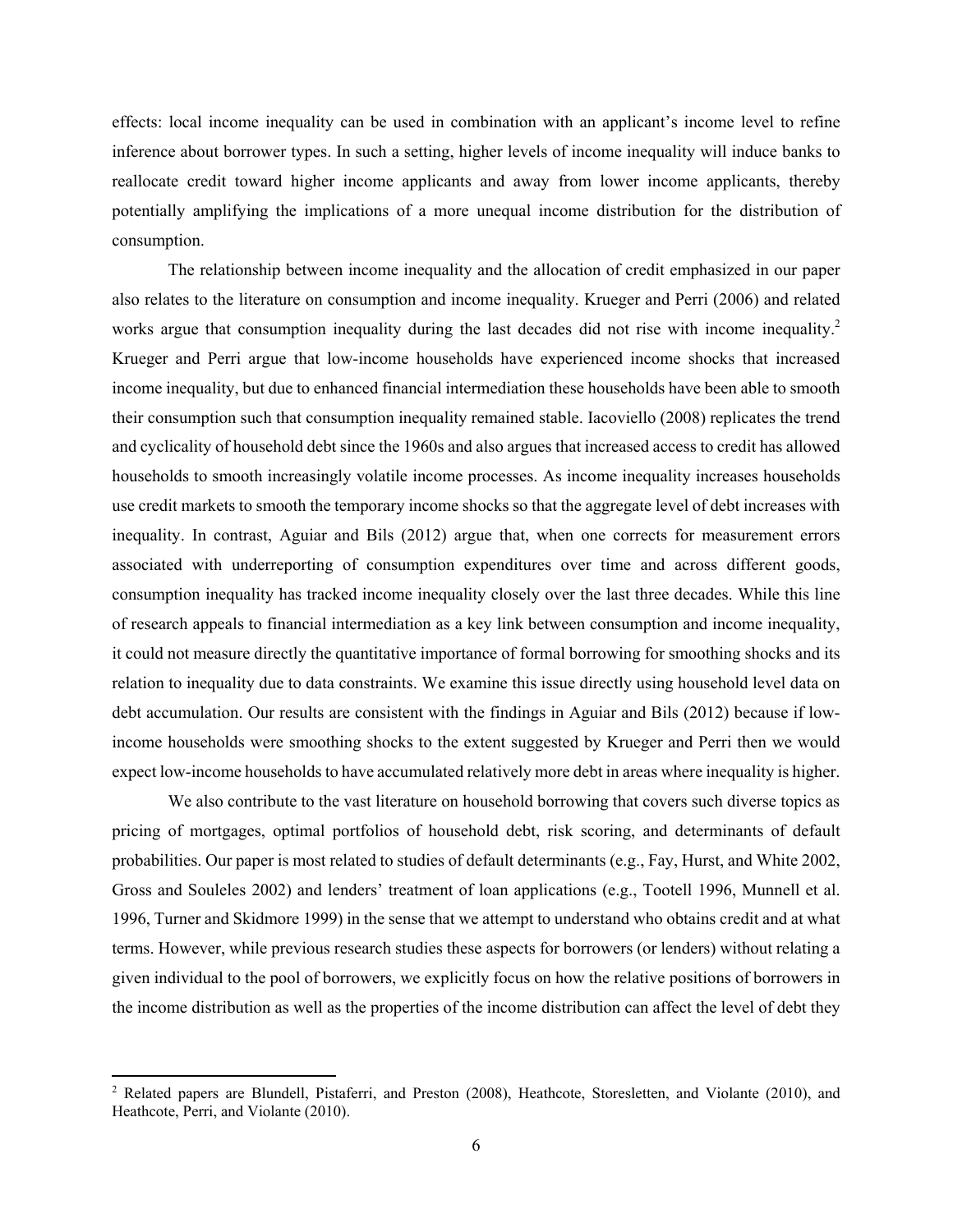accumulate. Thus, in contrast to the previous literature, we examine directly the interplay between debt and inequality, which have both been salient subjects of recent policy and academic debates.

This paper is structured as follows. We describe our primary source of data in section 2 as well as our imputation procedure for household income. In section 3, we consider household-level regressions describing the differential debt accumulation patterns across income levels in regions with different levels of income inequality. Section 4 presents a model that can explain these patterns. In section 5, we test and confirm the additional predictions of the model using data on mortgage applications by individuals in different inequality areas. Section 6 concludes.

### **2 Data**

In this section, we first describe the dataset used to measure household debt accumulation over the course of the 2000s. Second, we discuss how we impute household income based on observed patterns in the Survey of Consumer Finances. Third, we construct local income inequality measures and describe some of their properties.

### **2.1. The New York Federal Reserve Bank Consumer Credit Panel/Equifax**

We measure household debt accumulation using the New York Federal Reserve Bank Consumer Credit Panel/Equifax (CCP) data. The CCP is a quarterly panel of individuals with detailed information on consumer liabilities, delinquency, some demographic information, credit scores, and geographic identifiers to the zip level.<sup>3</sup> The core of the database constitutes a 5% random sample of all U.S. individuals with credit files. The database also contains information on all individuals with credit files residing in the same household as the individuals in the primary sample. The household members are added to the sample based on the mailing address in the existing credit files. Using the households' identifiers, we aggregate individual records into households' records and construct measures of households' debt. Thus, the resulting sample is a sample of U.S. households in which at least one member has a credit file. The data in the CCP are updated quarterly. We use 100% of the CCP sample. Lee and van der Klaauw (2010) provide an excellent detailed description of the database.

The data cover all major categories of household debt including mortgages, home equity lines of credit (HELOC), credit cards, and student loans. Because of the large sample size, the breadth of variables observed, detailed location, and the ability to construct a quarterly household panel these data provide the most detailed picture of household debt available.

 $3$  For complete details on the data set and variables construction see Appendix B.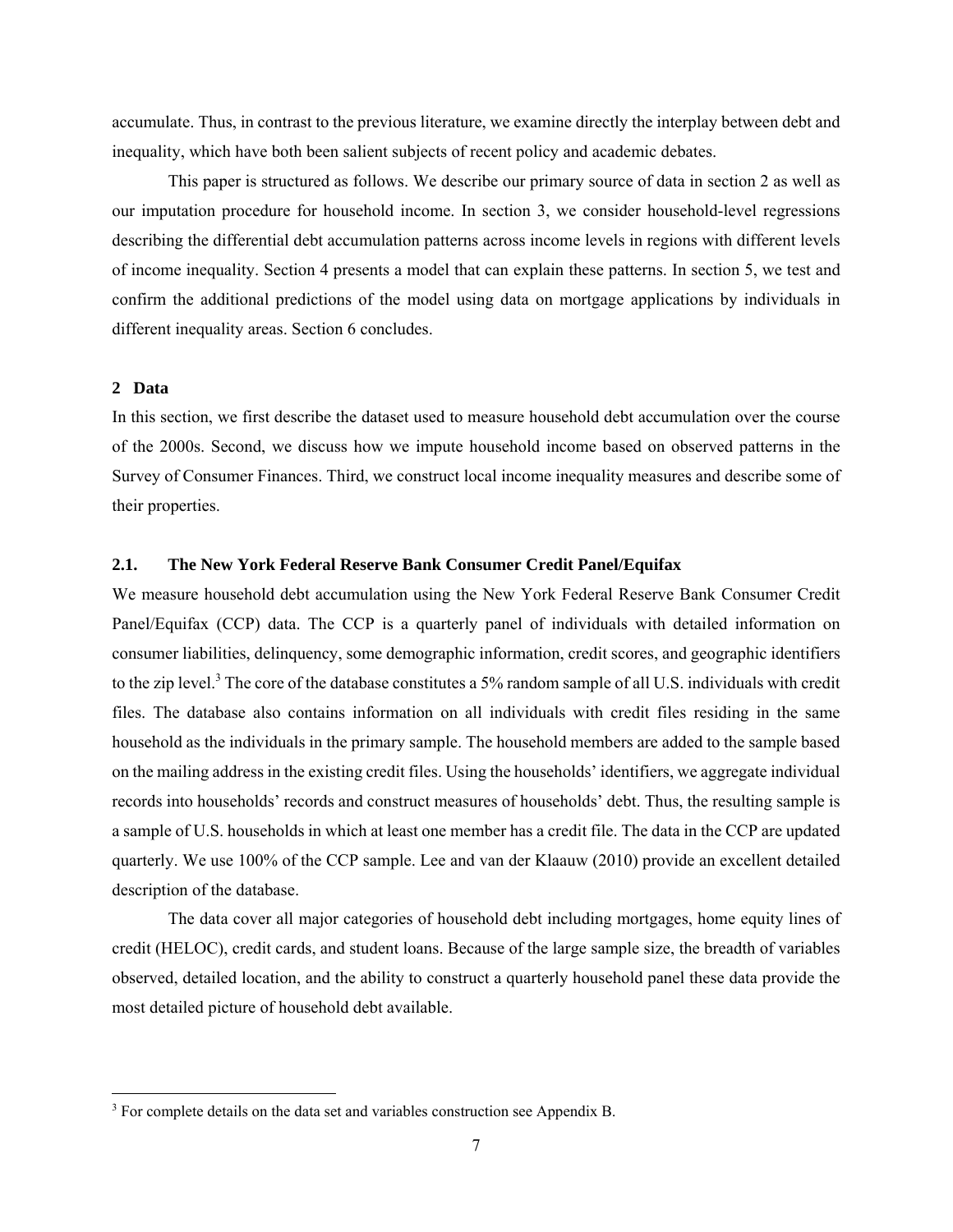#### **2.2. Income Rank Imputation**

While the CCP provides detailed records of household debt and geographical location, it does not include information on household income. To address this issue, we impute income in the CCP using information from the Survey of Consumer Finances (SCF). The SCF is a household-level survey that contains information on debt balances and income as well as a rich set of demographic characteristics. However, the SCF does not provide geographic identifiers in the publicly available data. We use the SCF to estimate how household income relates to debt and demographic characteristics available in both the CCP and SCF data sets. We then use these estimates to impute household income in the CCP data. Finally, we use the imputed income and the estimated error terms from the SCF to impute the household's income rank in the household's geographical area.

In our analysis, we restrict the sample to households for whom the household head's age is between 20 and 65 to minimize potential age related selection effects. The data in the CCP are updated quarterly. We use data from the third quarter of the CCP for years 2001 - 2012. We follow Brown et al. (2011) and choose the third quarter to maximize the match with the SCF survey (typically administered between April and December), which we use to impute the initial income distribution as described below. For consistency, we then use the third quarter of each subsequent year to generate annual measures of household debt.

Table 1 contains the summary statistics from the CCP and SCF samples from the third quarter of 2001.The statistics from the SCF and CCP are similar for most categories with the exception of credit card balances. This finding is consistent with Brown et al. (2011) reporting that overall and in the majority of disaggregated debt categories (mortgages, auto loans and HELOCs), borrower characteristics and environment cells, debt levels reported in the SCF and CCP are similar. Brown et al. (2011) suggest that some of the discrepancy between the credit card balance statistics in the two datasets might come from the way credit card balances are recorded: the CCP contains records of all credit card balances, whereas the households in the SCF might only report the fraction of the balance they intend to roll over.<sup>4</sup> The mortgage balance and HELOCs in the CCP are slightly higher than in the SCF because the CCP measure includes secondary/investment properties, while in the SCF it does not (see Brown et al. 2011). The auto debt balance is also slightly higher in the CCP because the CCP always includes auto leases, while in the SCF respondents usually do not report car leases as auto debt. The bankruptcy rates are very similar between the two samples. The tables also show some differences between the delinquency statistics in the two datasets.

<sup>&</sup>lt;sup>4</sup> In the CCP, the credit balance is recorded on some date during the quarter. For some individuals, this can be the date right before they pay off most of their credit balance, and the balance might largely reflect the transaction use of the credit cards. For other individuals, the date might be the date after they pay off the intended balance and the remaining amount reflects the carry-over balances. In the SCF, the credit balance reported likely does not reflect the use of credit card for transactions, but rather the debt that the household does not plan to repay in the current period. In addition, the households in the SCF might forget older balances.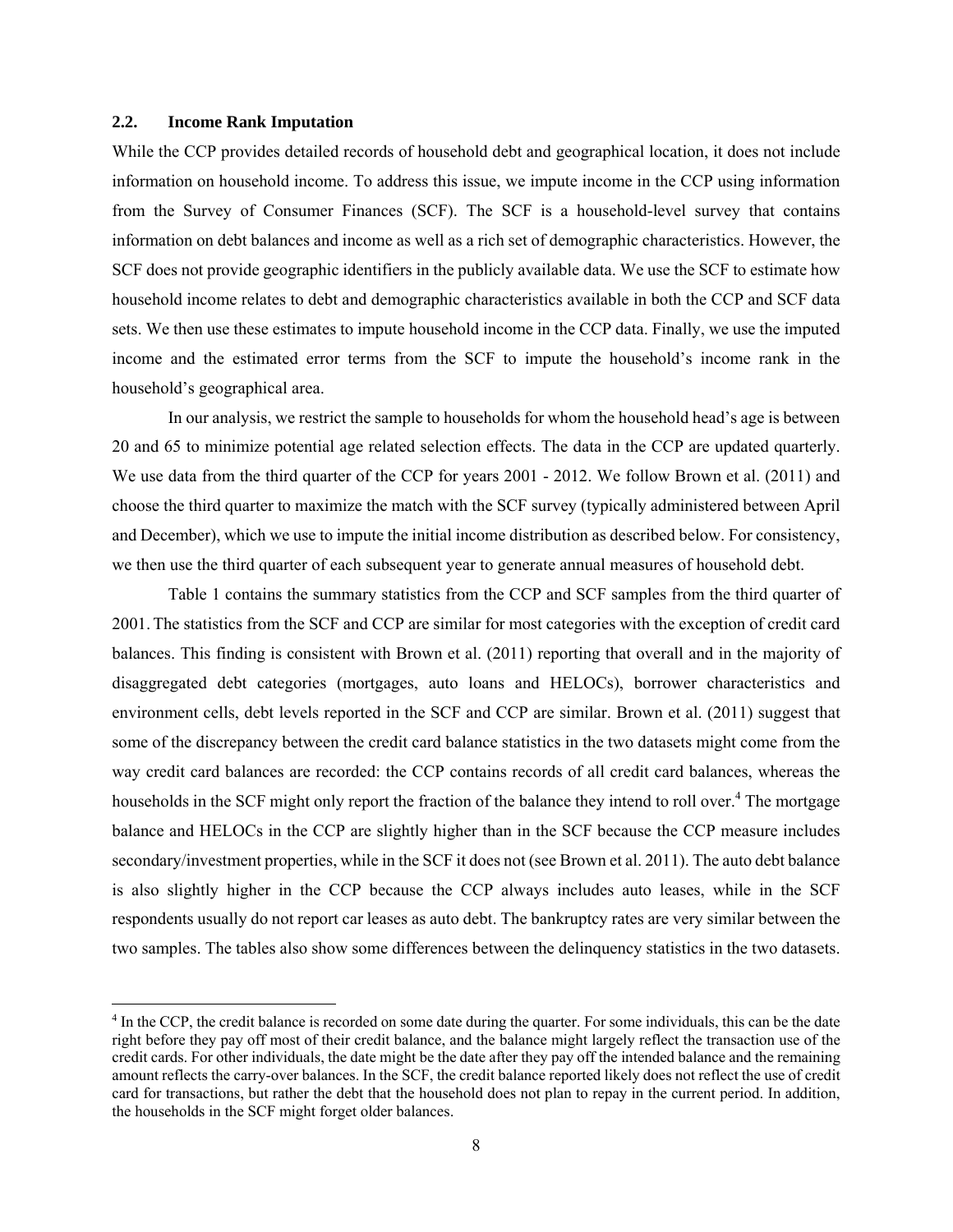The SCF households probably report only severe delinquencies on large quantities of debt and do not report delinquencies that they regard as temporary or small.<sup>5</sup>

To impute the rank in the income distribution for a household in the CCP, we first estimate the following relationship between the household's gross income and observable characteristics in the 2001 SCF,

$$
\log(Y_{i,SCF}) = f(\beta X_{i,SCF}) + \epsilon_{i,SCF},\tag{1}
$$

where  $Y_{i,SCF}$  is the income of household i, and  $X_{i,SCF}$  is the vector of the household's characteristics that include (logs of) mortgage balance, credit card balance, credit card limit, an indicator for positive credit card limit, the credit card utilization rate conditional on positive credit card limit, auto loan balance, HELOC balance, student loan balance, an indicator for bankruptcy, an indicator of 60 days or more past due on any loan, the age of the head of the household and the household size.  $f(.)$  is a function that includes polynomials, interaction terms, and dummy variables. Appendix F provides more information on the specification and variables. We estimate equation (1) using OLS (with the SCF sampling weights) and eliminate outliers using Cook's distance.<sup>6</sup> The adjusted  $R^2$  for this regression is 0.55.

Using estimated  $\beta$ , we construct the expected imputed (log) income for each household  $i$  in the third quarter of 2001 in the CCP data:

$$
\mathrm{E}[\log(Y_i)] = f(\hat{\beta}X_{i,CCP}).
$$

and the expected imputed income (in levels)

$$
E[Y_i] = \exp[E[\log(Y_i)] + 0.5\sigma_{\hat{\epsilon}_{i,SCF}}^2],
$$

where  $\sigma_{\hat{\epsilon}_{i,SCF}}^2 = 0.3721$  is the variance of  $\epsilon_{i,SCF}$  estimated in equation (1).

Having imputed households' income in the CCP, we then estimate the household's rank in the local income distribution. For each household *i* in area *c* we construct its income rank in 2001,  $R_{i,c,2001}$ , as the rank of the household's expected imputed income,  $E[log(Y_{i,2001})]$ , in the imputed income distribution for location  $c$ . We approximate the local income distribution through a simple resampling procedure. In particular, we assume that the distribution of income residuals estimated in the SCF is the same across all locations. Note that to the extent that this assumption is not appropriate, we will tend to bias our results against finding any role for inequality in accounting for debt dynamics. After drawing a household from location *c* in the CCP and calculating its expected income, we add a randomly drawn residual estimated on the SCF sample to obtain the actual household income:

<sup>&</sup>lt;sup>5</sup> In the SCF data, the 60DPD indicator is the indicator of whether a household has ever been delinquent on any loan for 60 days or longer. In the CCP data, the 60DPD indicator is the indicator of whether a household is delinquent on any loan for 60 days or longer in the current quarter.

<sup>6</sup> Equation (1) is estimated only for observations with positive values of income. We also restrict our analysis to the 50 U.S. states and the District of Columbia, dropping the observations from Puerto Rico and U.S.-owned territories.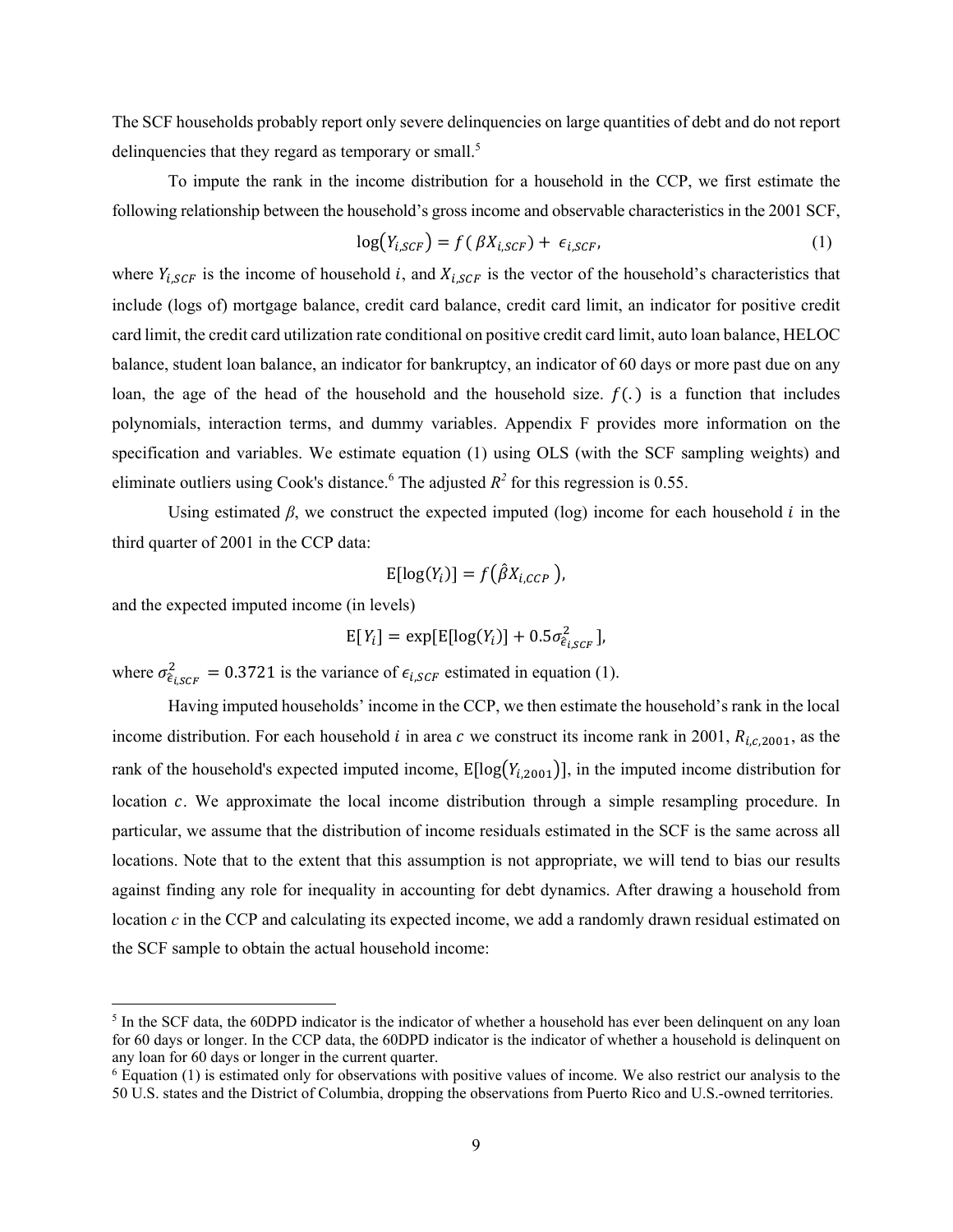$$
\log(Y_{i,c,CCP}) = f(\hat{\beta}X_{i,c,CCP}) + \hat{\epsilon}_{SCF}.
$$

By repeating the process 50,000 times, with draws done with replacement, we approximate the local income distribution. We then calculate each household's percentile rank  $(R_{i,c,2001})$  as well as distributional statistics. The higher the value of  $R_{i,c,2001}$ , the relatively richer is household *i* in its geographical location *c* in 2001.

We separately construct the rank of the household by the household's location at the three different levels of aggregation: zip code, county and state. When the measure is constructed at the zip code level, we restrict the analysis to zip codes with at least 100 households in our CCP sample. This gives us 14,529 distinct zip codes in 2001. When the measure is constructed at the county level, we restrict the analysis to counties with at least 300 households in our CCP sample. This procedure gives us 2,303 counties in 2001, covering over 35,000 zip codes.

We check the quality of our imputation in a number of ways. Table 2 presents the moments of the income distribution imputed in the CCP and the same moments calculated from the SCF. The two sets of moments are very similar, suggesting that our imputation function is sensible. We also check the quality of our income imputation procedure by bringing income information to the CCP data from an alternative source. In particular, we merge the CCP data with the data from a proprietary database. This database has detailed mortgage-level panel data that contain information on a majority of mortgages originated in the U.S.. These data include the debt-to-income ratio associated with each mortgage at the time of origination. We use information on the mortgage origination month, location (zip code) and balance from this proprietary database and the same attributes from the mortgage trade-line data in the CCP to match households in the two datasets.<sup>7</sup> The earliest year when the debt-to-income variable is available in both the proprietary dataset and the SCF is 2007; thus we merge the data using the first mortgages originated in 2007. Prior to the merge, we eliminate all cases of multiple mortgages with the same combination of open month, initial balance and zip code in both datasets to ensure that the match is unique. For the sample of matched households we then use the debt-to-income ratio from the proprietary database and the debt in the CCP to estimate the income. For this subset of matched households we compare the income rank derived from the proprietary data with the income rank derived from the SCF-CCP imputation. The two measures of rank are highly and positively correlated (Spearman correlation coefficient is 0.55), confirming that our imputation procedure provides a good measure of income. When we regress the imputed CCP measure of income on the actual measure of income from the proprietary database, the estimate of the slope is practically one and thus measurement errors arising from the imputation do not appear to be mean-reverting to any significant extent.

 $7$  See Elul et al. (2010) for a similar merge procedure.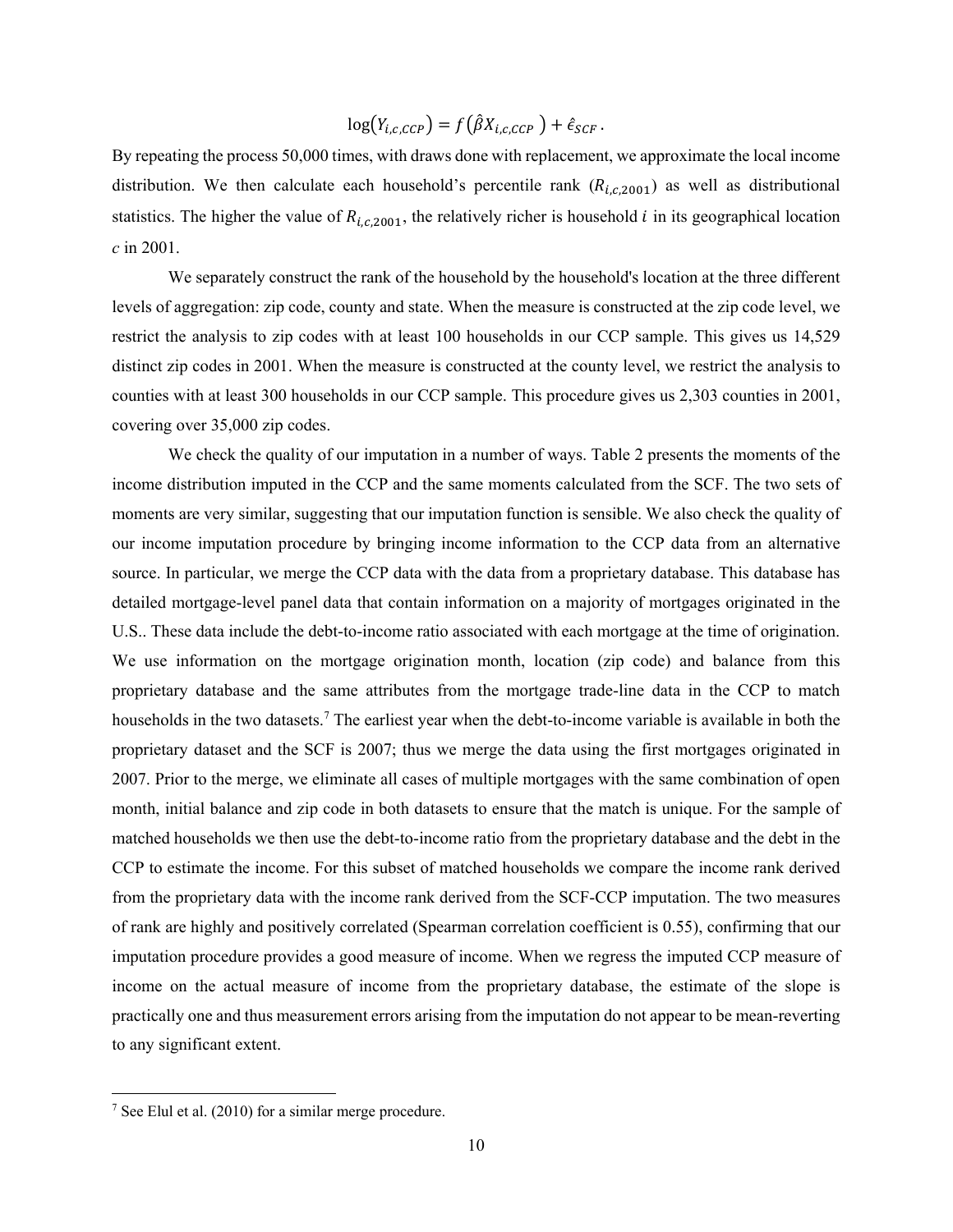#### **2.3. Local Inequality Measures**

Having imputed income in the CCP, we construct the local inequality measures for 2001 ( $l_{c,2001}$ ). Our preferred measure of inequality is the difference between expected log income at the 90<sup>th</sup> percentile and expected log income at the  $10<sup>th</sup>$  percentile, i.e.,

$$
I_{c,2001} = p90_c [E {\log(Y_{i,c,2001})}] - p10_c [E {\log(Y_{i,c,2001})}] .
$$

We then compare this measure to inequality measures constructed from alternative sources. At the zip code level, we use data from the IRS on household adjusted gross income (AGI) drawn from the 2001 tax returns. At the county level, we use the Census data on household income from 2000. Both of these sources provide income bins and the fraction of the population within each bin. Using this information, we construct a simple approximation to the Gini coefficient. The CCP measure constructed from imputed incomes is highly correlated with Gini coefficients based on Census or IRS data. For example, the correlation between Gini coefficients from the 2000 Census and 90-10 differences in the CCP data at the county level is 0.59.

Figure 2 plots a map of U.S. inequality at the county level. Inequality is on average highest in the southern states, as well as California and the Pacific Northwest. Midwestern states, in contrast, stand out for having some of the lowest levels of inequality on average. The map also shows that inequality tends to be higher in large cities than in more rural areas.

The map, which plots inequality at the county level, masks even greater regional heterogeneity in inequality at the zip code level. Figure 3 plots histograms of our CCP inequality measure at each level of aggregation. Average inequality is higher at lower levels of aggregation with a mean across zip codes of 2.24 and a mean of 1.68 across states. The standard deviation of inequality is twice as high (0.15) at the zip level compared to the state level (0.07).

We focus on local income inequality for a number of reasons. First, this is likely to be the most relevant metric when households compare themselves to others. Second, it avoids measurement issues associated with comparing incomes across very different areas (e.g. \$100K in New York vs. Tulsa). Third, much of the rise in aggregate inequality in the U.S. reflects rising inequality within regions rather than across regions.<sup>8</sup> Finally, there is much more variation in income inequality across regions than in aggregate inequality over time, which is necessary for identifying any potential effects on inequality on household behavior.

<sup>&</sup>lt;sup>8</sup> In Appendix C, we describe in detail a decomposition of aggregate income inequality in the U.S. from 1970 to 2000 measured using Census income data. When we measure the relative importance of differences in mean incomes across regions ("between" inequality) versus the dispersion of incomes within regions ("within" inequality) for each Census, we find that "between" inequality has consistently accounted for less than two percent of total inequality and that this share has, if anything, been declining over time.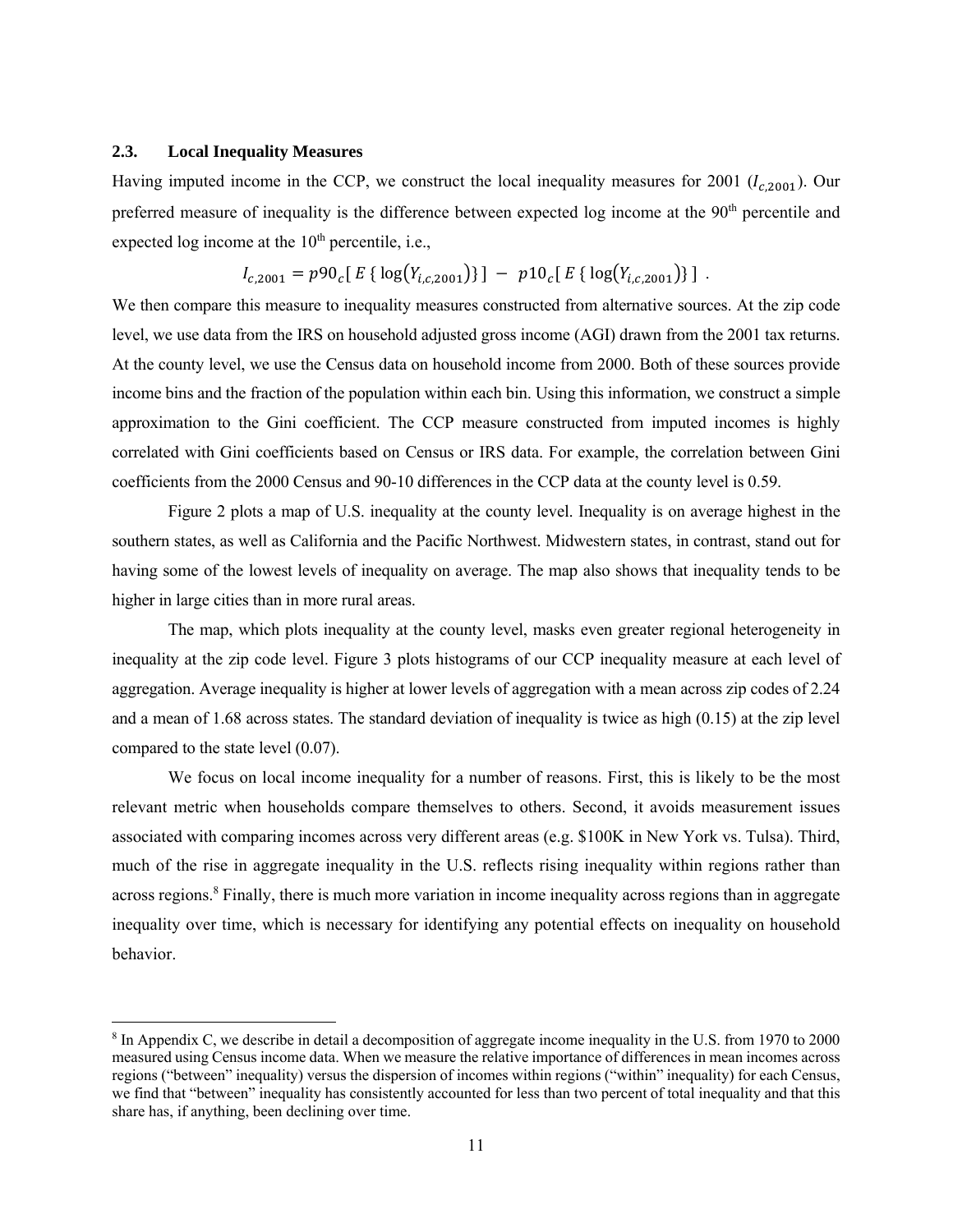#### **3 Empirical Analysis of Debt and Inequality**

In this section, we investigate whether households' borrowing patterns from 2001 to 2012 varied with local inequality. We do so using household level regressions of debt to income changes over time as a function of household characteristics, the household's position in the local income distribution, and interactions of the latter with local inequality measures. We find that while the evidence supports the notion that local inequality affected debt accumulation patterns across income groups, the direction of the effect is opposite to what one would expect from "keeping up with the Joneses" effects. We document the robustness of this result along a variety of dimensions.

### **3.1. Baseline Results**

We are interested in estimating the role of initial local income inequality on the relationship between the household's debt accumulation and the household's rank in the initial local income distribution. In particular, we estimate the change in the household's debt between 2001 and year  $t$ , 2002  $\le t \le 2012$ , as a function of the household's income rank in the 2001 local income distribution, conditional on local income inequality in 2001. The benchmark specification is

$$
\frac{\Delta D_{ict}}{E[Y]_{ic,2001}} = \alpha R_{ic,2001} + \beta I_{c,2001} + \gamma R_{ic,2001} \times I_{c,2001} + c^+ + \epsilon_{ict},
$$
\n(2)

where  $\frac{\Delta D_{ict}}{E[Y]_{ic,2001}}$  is the change from year 2001 to year t in the debt of household i that resides in location c relative to the household's (imputed expected) income in 2001 (in levels), i.e.,  $\frac{\Delta D_{ict}}{E[Y]_{ic,2001}} \equiv \frac{D_{ict} - D_{ic,2001}}{E[Y]_{ic,2001}}$  $\frac{ict - D_{lc,2001}}{E[Y]_{ic,2001}},$ where  $D_{ict}$  is deflated by the CPI-U and expressed in 2001 dollars.  $c^{+}$  is the fixed effect of the geographical location that is at one level of aggregation higher than the geographic area used to construct the income distribution and the income inequality measure.<sup>9</sup> We use the 2001 measure of local income inequality because it is predetermined relative to subsequent household debt accumulation decisions and it is highly persistent over time.

Parameters  $\alpha$ ,  $\beta$  and  $\gamma$  describe the relationship between the household's debt accumulation and local inequality. If  $\alpha < 0$ , low-rank households within an area accumulate relatively more debt than the high-rank households. If  $\beta = \gamma = 0$ , then local inequality is irrelevant for household debt accumulation. This case is shown in Panel A of Figure 4. Panel B of Figure 4 illustrates the case when  $\alpha < 0, \beta > 0, \gamma <$ 0. If  $\beta > 0$ , an area with higher inequality is associated with higher debt accumulation. If  $\gamma < 0$ , this effect weakens as household rank increases. Such a case is an example of the "keeping up with Joneses" hypothesis. Specification (2) can be interpreted as a "difference-in-differences" approach in which we

<sup>9</sup> For example, in the regressions with zip code-level distribution of income and inequality, we control for countylevel fixed effects. In the regressions with county-level rank and inequality, we control for state-level fixed effects. We do not control for the geographical fixed effects in the regressions with state-level income rank and inequality.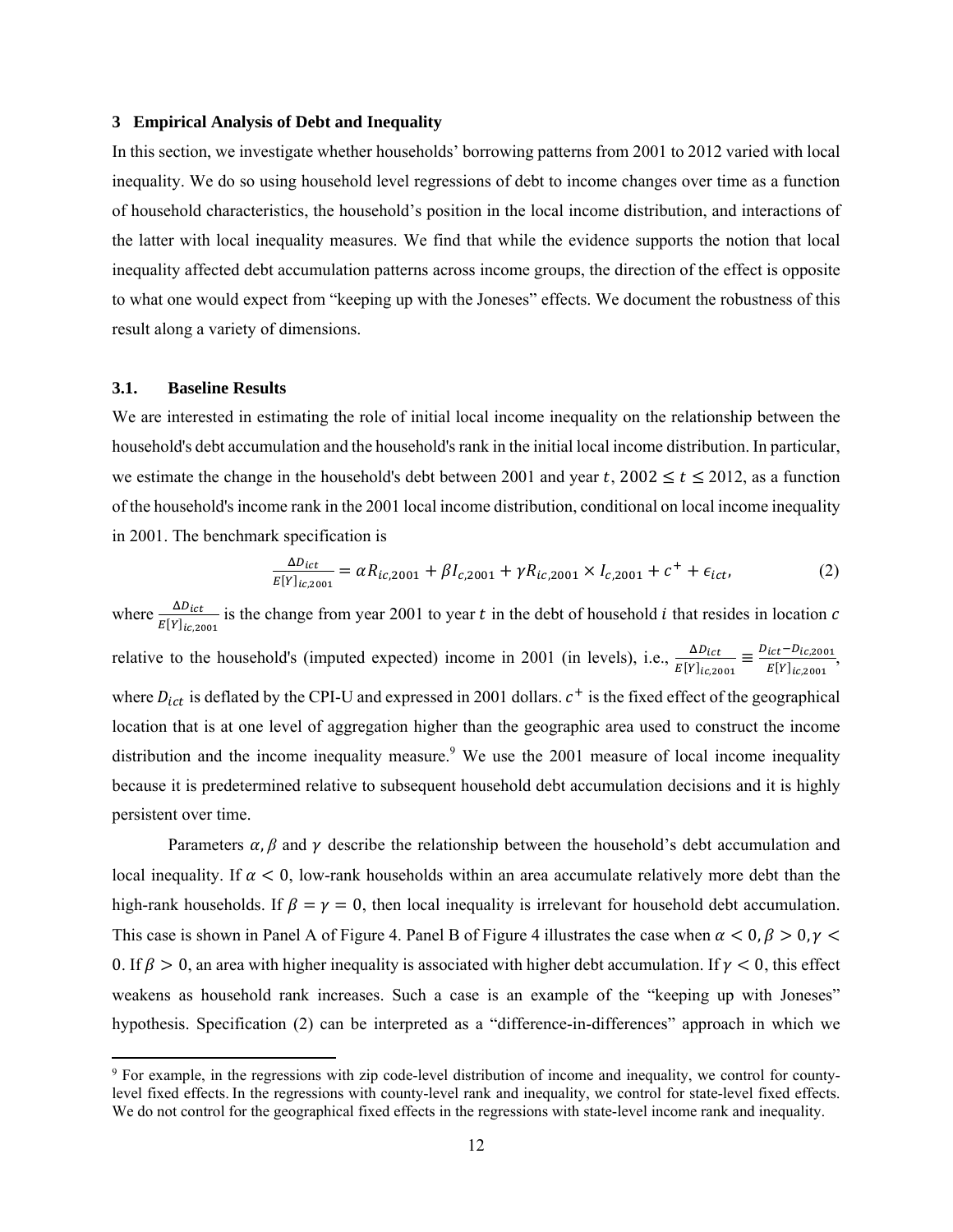compare high- and low-ranked households across high- and low-inequality regions, with *γ* being the key parameter that determines whether such differences have been important.

We estimate equation (2) separately for each year t, 2002  $\le t \le 2012$ . In each year t, we follow Guerrieri, Hartley and Hurst (2013) and restrict the sample to households that reside in the same geographical area  $c$  in 2001 and in  $t$ . In each regression, we exclude the observations below the 2nd and above the 98th percentile of the distribution of  $\frac{\Delta D_{ict}}{E[Y]_{ic,2001}}$  in year t. The standard errors are clustered by geographic location *c*. 10

Our baseline estimates of equation (2), estimated at the zip code level with county fixed effects for years ranging from 2002 to 2012, are reported in Panel A of Table 3. Our first finding is that the coefficient on a household's rank in the income distribution  $\alpha$ ) is consistently negative, with a peak absolute value in 2007. Hence, debt accumulation over the course of the early to mid-2000s was, on average, greater for lower income households. Second, the estimated coefficient on the inequality level of the zip code is systematically negative, again peaking in absolute value in 2007. This implies that, holding everything else constant, households living in the more unequal areas within a county accumulated *less* debt over the early to mid-2000s than did those in lower inequality areas in the same county.

The key parameter for us is *γ*, which captures the interaction of household rank in the local income distribution and local inequality. Our main finding is that *γ* is positive over this time period. This implies that debt accumulation was relatively higher for (sufficiently) high-income households in high-inequality regions than in low-inequality regions, or equivalently that *lower income households in high-inequality regions borrowed relatively less than their counterparts in lower inequality regions*. This result is precisely the opposite of what one would have expected from "keeping up with the Joneses'" effects. Panel C of Figure 4 illustrates our results qualitatively. Households with rank to the right of the crossing accumulate more debt on average as inequality increases. Households to the left of the crossing accumulate relatively less debt as inequality increases.

To give a sense of the economic magnitudes, we calculate the change in debt accumulation in response to a one standard deviation increase in local inequality for households of several different ranks. Figure 5 plots these calculated effects at the  $80<sup>th</sup>$ ,  $50<sup>th</sup>$ , and  $20<sup>th</sup>$  percentiles for each time sample. At the  $80<sup>th</sup>$ percentile the increase in inequality means the increase in household debt over expected income was higher by almost nine percentage points in 2007. At the  $20<sup>th</sup>$  percentile we estimate that households decreased debt relative to income by a little over ten percentage points in 2007. In the same year the median household saw a decline in debt-to-income of less than one percentage point.

<sup>&</sup>lt;sup>10</sup> Each specification below is estimated using household sampling weights from year 2001. See Appendix B for details on the construction of household sampling weights.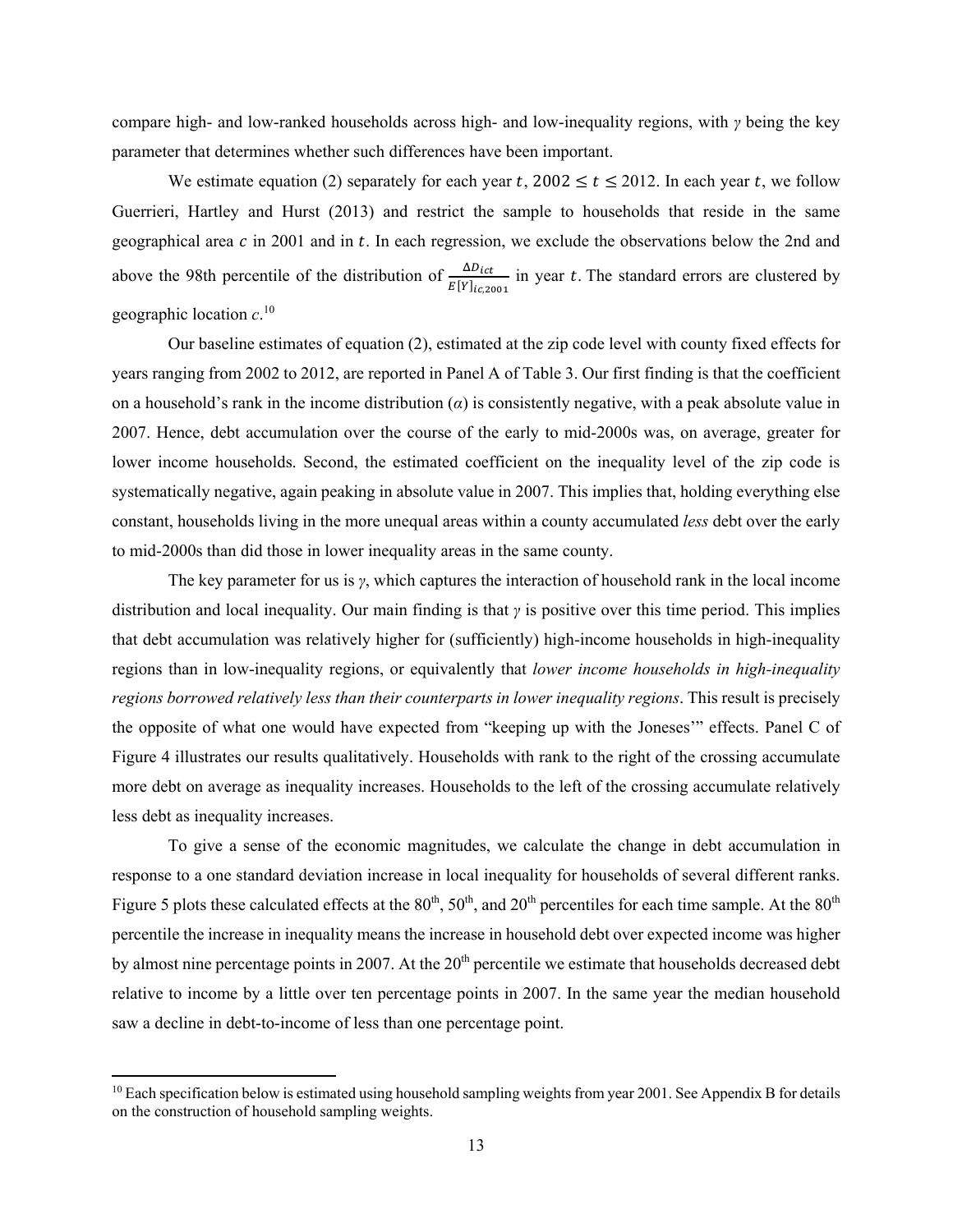#### **3.2. Specifications with Additional Controls**

Our baseline specification does not include any household-specific controls other than their rank in the income distribution. To control for potentially confounding household characteristics, we consider an expanded specification augmented to include a vector of household-specific regressors:

$$
\frac{\Delta D_{ict}}{E[Y]_{ic,2001}} = \alpha R_{ic,2001} + \beta I_{c,2001} + \gamma R_{ic,2001} \times I_{c,2001} + \psi X_{ic} + c^{+} + \epsilon_{ict},
$$
\n(3)

where  $X_{ic}$  is the set of household-specific controls. The latter include the age of the head of the household, household size, (logarithm of) the level of household's mortgage debt, (logarithm of) the level of household's auto debt, (logarithm of) the level of household's HELOC debt, (logarithm of) the level of household's student loan debt, an indicator for a non-zero credit card debt limit, (logarithm of) the level of household's credit card debt, (logarithm of) the level of household's credit card limit, the credit card utilization rate conditional on non-zero credit card limit, default indicators, and the average of household members' credit scores. All controls are from 2001, with the exception of credit scores for which we include both 2001 values (to control for initial access to credit) as well as year *t* values (to control for access to credit in subsequent years). Results from this augmented specification are presented in Panel B of Table 3. The results for the estimated effects of rank, inequality and the interaction of the two are almost identical to those from the parsimonious specification.

 A second concern one might have is that regional inequality is correlated with other regional economic characteristics and that it is the latter that are most relevant for household debt accumulation decisions. We control for this possibility in several ways. First, we include an additional vector of zip-level control variables:

$$
\frac{\Delta D_{ict}}{E[Y]_{ic,2001}} = \alpha R_{ic,2001} + \beta I_{c,2001} + \gamma R_{ic,2001} \times I_{c,2001} + \psi X_{ic} + \kappa W_c + c^+ + \epsilon_{ict},\tag{4}
$$

where  $W_c$  is the set of location-specific controls. The set of location-specific controls includes the median expected income in the zip code in 2001, the median of (log of) the household's total debt in 2001, and the median of (log of) the household's mortgage debt in 2001. Results are presented in Panel C of Table 3. Again, our baseline estimates of the effects of household rank, local inequality and their interaction are almost unchanged. This is also illustrated graphically in Panel B of Figure 5: our estimates with both household and regional controls suggest that increasing inequality by one standard deviation is associated with households at the  $80<sup>th</sup>$  percentile increasing borrowing relative to income by almost 13 percentage points, at the 50<sup>th</sup> percentile households increase borrowing over income by 3.5 percentage points, and at the 20<sup>th</sup> percentile households decrease borrowing over income by almost 6 percentage points. The difference between high- and low-rank households is essentially the same as before.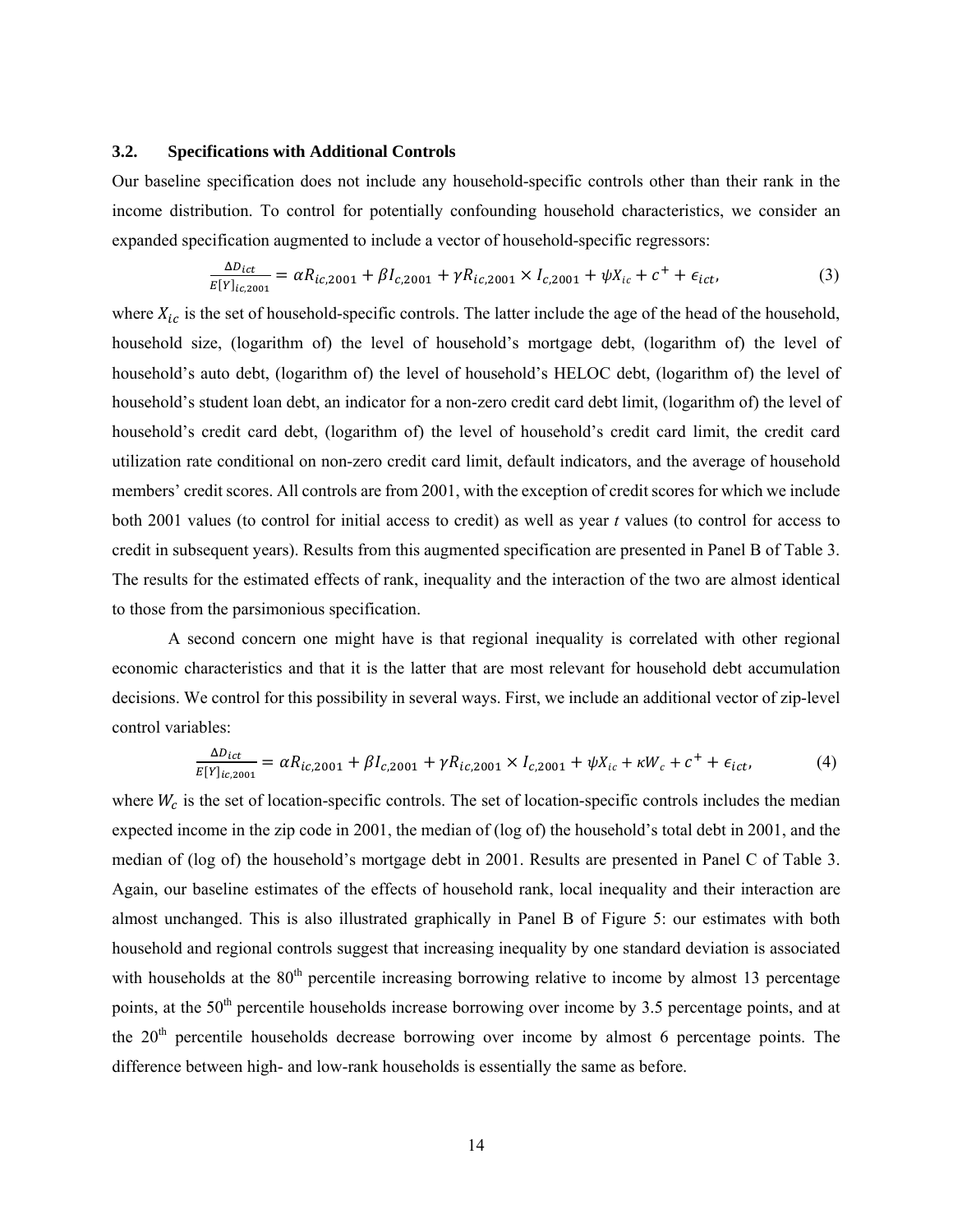Another way to control for regional characteristics is to estimate our baseline specification with fixed effects at the level of the zip code rather than the county:

$$
\frac{\Delta D_{ict}}{E[Y]_{ic,2001}} = \alpha R_{ic,2001} + \gamma R_{ic,2001} \times I_{c,2001} + \psi X_{ic} + \delta_c + \epsilon_{ict}.
$$
\n(5)

With zip code-specific fixed effects  $\delta_c$ , we can no longer separate the effect of local inequality from other regional characteristics, but we can still estimate the coefficient on the interaction term between the household's income rank and local inequality,  $\gamma$ . The results from estimating equation (5) are presented in Panel D of Table 3: the estimate of  $\gamma$  is again almost unchanged relative to those from our parsimonious specification (2) or specifications augmented with household (3) and regional controls (4).

We also check for omitted variable bias in the interaction term by adding the interaction of the household credit risk score with local inequality to the specification in equation (3). If the measure of income rank primarily picked up the relative importance of the household's credit risk score, one would expect the estimate of  $\gamma$  to differ significantly after including this interaction. We estimated the following modification of specification (3):

$$
\frac{\Delta D_{ict}}{E[Y]_{ic,2001}} = \alpha R_{ic,2001} + \beta I_{c,2001} + \gamma R_{ic,2001} \times I_{c,2001} + \psi X_{ic}
$$
  
 
$$
+ \phi R i s k_{ic,2001} + \sigma R i s k_{ic,2001} \times I_{c,2001} + c^+ + \epsilon_{ict},
$$
 (3')

The estimates of  $\gamma$  across all years (Panel A, Table 4) are robust to the inclusion of the interaction term.

Similarly, we check whether the results are sensitive to including an interaction of the household's initial debt level with local inequality in specification (3):

$$
\frac{\Delta D_{ict}}{E[Y]_{ic,2001}} = \alpha R_{ic,2001} + \beta I_{c,2001} + \gamma R_{ic,2001} \times I_{c,2001} + \psi X_{ic}
$$
  
 
$$
+ \phi D e b t_{ic,2001} + \sigma D e b t_{ic,2001} \times I_{c,2001} + c^{+} + \epsilon_{ict},
$$
 (3'')

Our baseline findings are unchanged with these additional controls (Panel B of Table 4).

Finally, we verify that our results do not hinge on the CCP measure of income inequality. We replicate our results from Table 3 in Appendix Table A1 using the measure of inequality constructed from IRS data and described in section 2.3 and find almost identical results. In short, the differential debt-accumulation patterns by households of differing income levels across inequality regions are a robust feature of the data.

#### **3.3 Subsample analysis**

Our finding that debt accumulation was higher for poorer households in low-inequality regions than highinequality regions is robust to controlling for a wide variety of household and regional controls. One may be concerned however that our interaction effect is capturing some other nonlinear characteristic of household borrowing, which need not be captured by linear controls. To address this possibility, we consider an additional set of robustness checks in which we verify that our results still obtain within subsets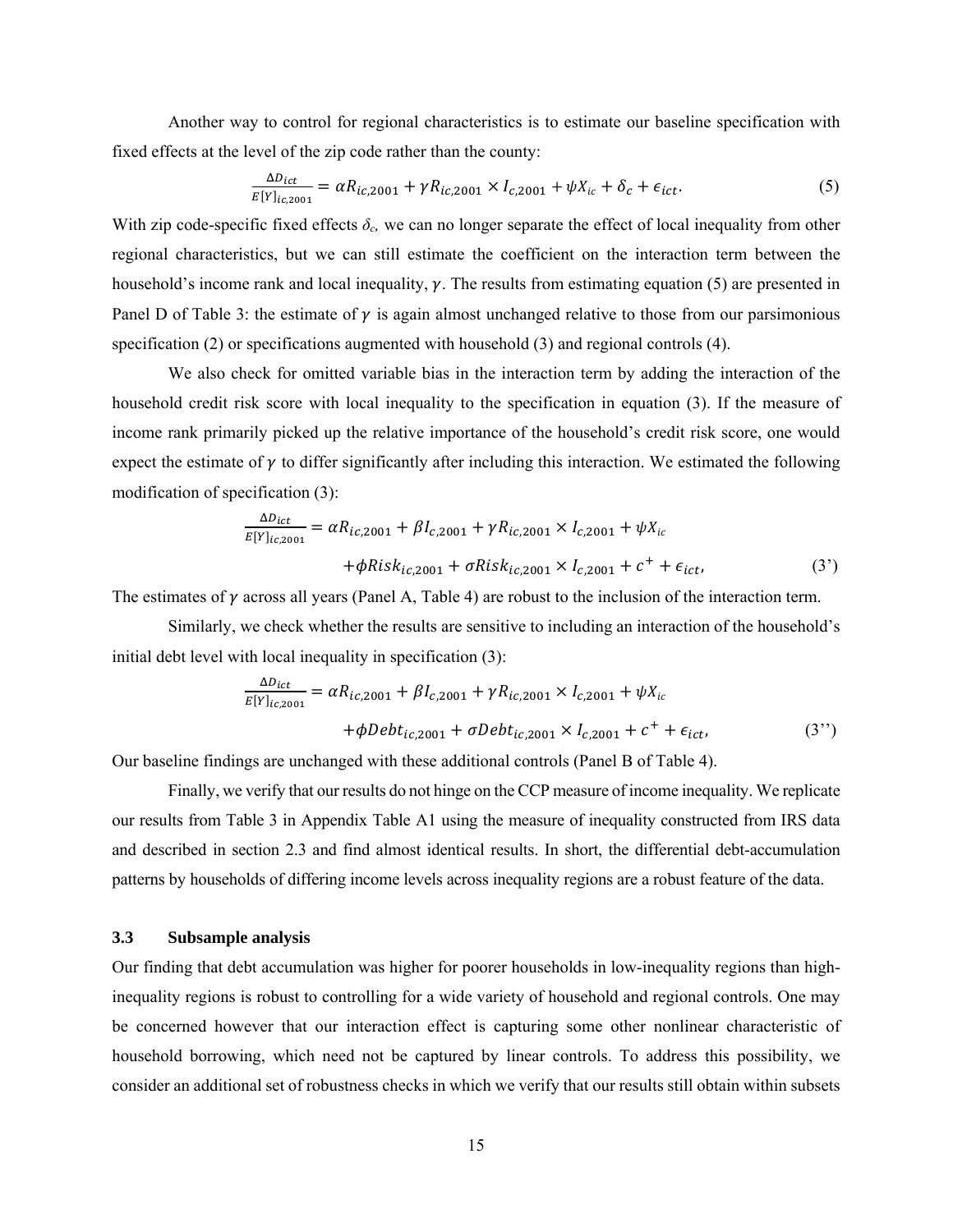of the data. Specifically, we break our regions along four dimensions: geographic areas, initial debt burdens, credit scores and house price growth.

 For geographic areas, we estimate our specification with household and regional controls (equation (4)) separately for each of the four Census regions: Midwest, Northeast, South and West. We present the results of the household level regressions of debt accumulation from 2001 to 2007 (the main period over which household debt increased sharply) for each region in Panel A of Table 5, with the full set of yearly regressions by region available in Appendix Table A2. For each region, the coefficients are of the same sign as before and of approximately the same order of magnitude. Hence, our baseline results are confirmed within each region of the country.

 Second, we decompose zip codes by the average level of credit scores among households in each locale in 2001. Specifically, we group zip codes into three bins: low credit scores (below the 33rd percentile of average credit score distribution), medium (between the 33rd and 67th percentiles) and high credit scores (above the 67th percentile of the average credit score distribution). We then rerun our specification with household and regional controls within each of these three credit score areas. The results for 2001-2007 are presented in Panel B of Table 5, with the full of set of yearly regressions by credit score grouping available in Appendix Table A3. Again, the results are qualitatively similar across credit score groups, although they are somewhat smaller in high credit score regions.

 Third, we split zip codes according to median debt-to-income ratios in 2001. Specifically, we construct median initial debt-to-income ratios across all households in a zip code, then split zip codes into three groups based on these median ratios: low initial debt levels (below the 33rd percentile of the debt-toincome distribution), medium (between the 33rd and 67th percentiles) and high debt-to-income ratios (above the 67th percentile of the debt-to-income distribution). We then estimate our specification with household and regional controls within each of these three subsets of zip codes. We again present results for 2001-2007 in Panel C of Table 5, with the full set of yearly regressions by initial debt-to-income ratio available in Appendix Table A4. We find that our qualitative result holds across zip codes of different initial debt-to-income ratios but that the differential effects of inequality on household borrowing across income groups were largest in regions with higher initial debt to income ratios.

 Finally, we separate zip codes by the average growth rate of home prices from 2001-2005, as in section 2. We calculate zip code house price appreciation using data from the Core Logic index. These data are only available for a subset of our zip codes (about 6,600) which constitutes about 70% of our original sample. We group zip codes into three bins: low house price growth (below the 33rd percentile), medium (between the 33rd and 67th percentiles), and high house price growth (above the 33rd percentile). We reestimate the specification with household and regional controls within each sub-grouping of zip codes and present results from 2001-2007 in Panel D of Table 5, with the full set of yearly regressions by house price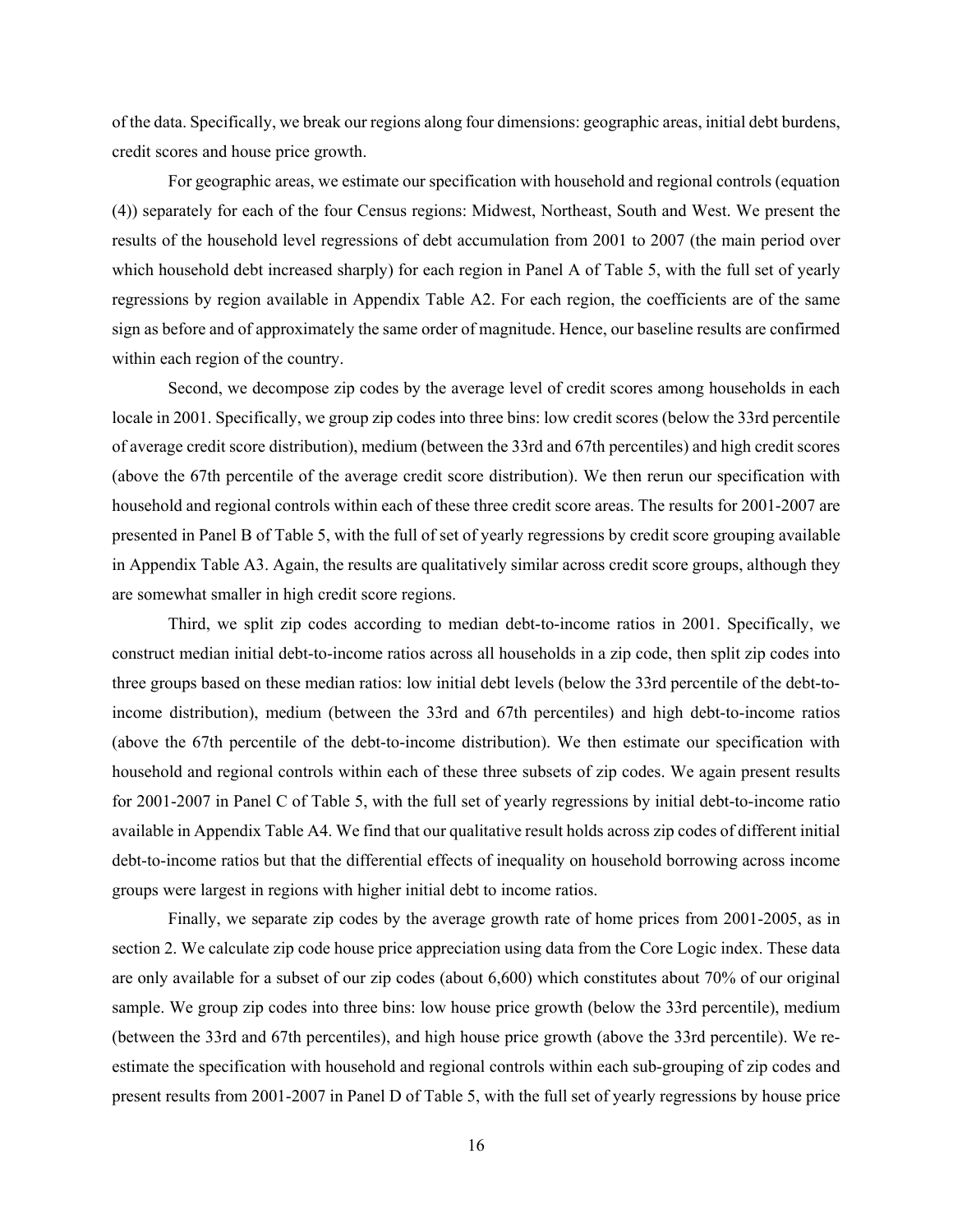growth in Appendix Table A5. Once again, the interaction of household rank and local inequality remains statistically significant within each subset of the data, with the differential effects of regional inequality being stronger in zip codes which experienced higher growth in house prices.

### **3.4 Results from a Nonparametric Specification**

The specification in equation (2) assumes a linear relationship between debt accumulation, income and rank and local inequality. In this section, we relax this assumption and estimate a nonparametric specification. Specifically, we first split the sample of households into three bins according to the level of local inequality. In particular, each location (zip code) is assigned to one of the three bins based on the location's level of inequality in the distribution of inequality across locations in 2001, i.e., low-inequality bin (less than the  $20<sup>th</sup>$  percentile of the distribution of local inequality levels), mid-level inequality bin (between the  $20<sup>th</sup>$  and  $80<sup>th</sup>$  percentile), and high-inequality bin (above the  $80<sup>th</sup>$  percentile). The assignment of locations to inequality bins remains constant through 2002-2012. For the households in each bin, we run a regression of household relative debt accumulation on a dummy for income rank below 0.2, a dummy for income rank above 0.8, a full set of household and regional controls and the county-specific fixed effects for each year separately. The omitted category is the dummy for income rank between 0.2 and 0.8.

Figure 6 shows the estimated coefficients on the dummy for income rank below 0.2 and the dummy for income rank above 0.8, relative to the dummy for the income rank between 0.2 and 0.8. The differences across inequality regions for high-ranked households (i.e. those above the  $80<sup>th</sup>$  percentile) are small throughout the time sample. In contrast, low-ranked households display much larger differences in debt accumulation patterns across low- and high-inequality regions, with differences in debt accumulation reaching nearly 20 percent of initial income levels by 2008. Hence, the link between inequality and debt accumulation was relatively more important for low-income households than for high-income households.

### **3.5 Results with County- and State-Level Income Distribution and Inequality Measures**

Previous work on inequality and consumption has been done using measures of inequality at the state level (see Bertrand and Morse, 2013) and most discussion of inequality and debt has focused on measures of inequality at the national level, as in Figure 1. We explore how our results vary as we increase the level of geographic aggregation for inequality by estimating equation (4) using the income distribution at the county and state level. We construct the area income distribution using the same resampling procedure we used for zip codes and now we compute a household's percentile rank within the larger area (e.g. county) income distribution and inequality statistics of that distribution. We keep all household and regional-level controls that we used before except now we include state fixed effects for county-level regressions and no fixed effects for state-level regressions.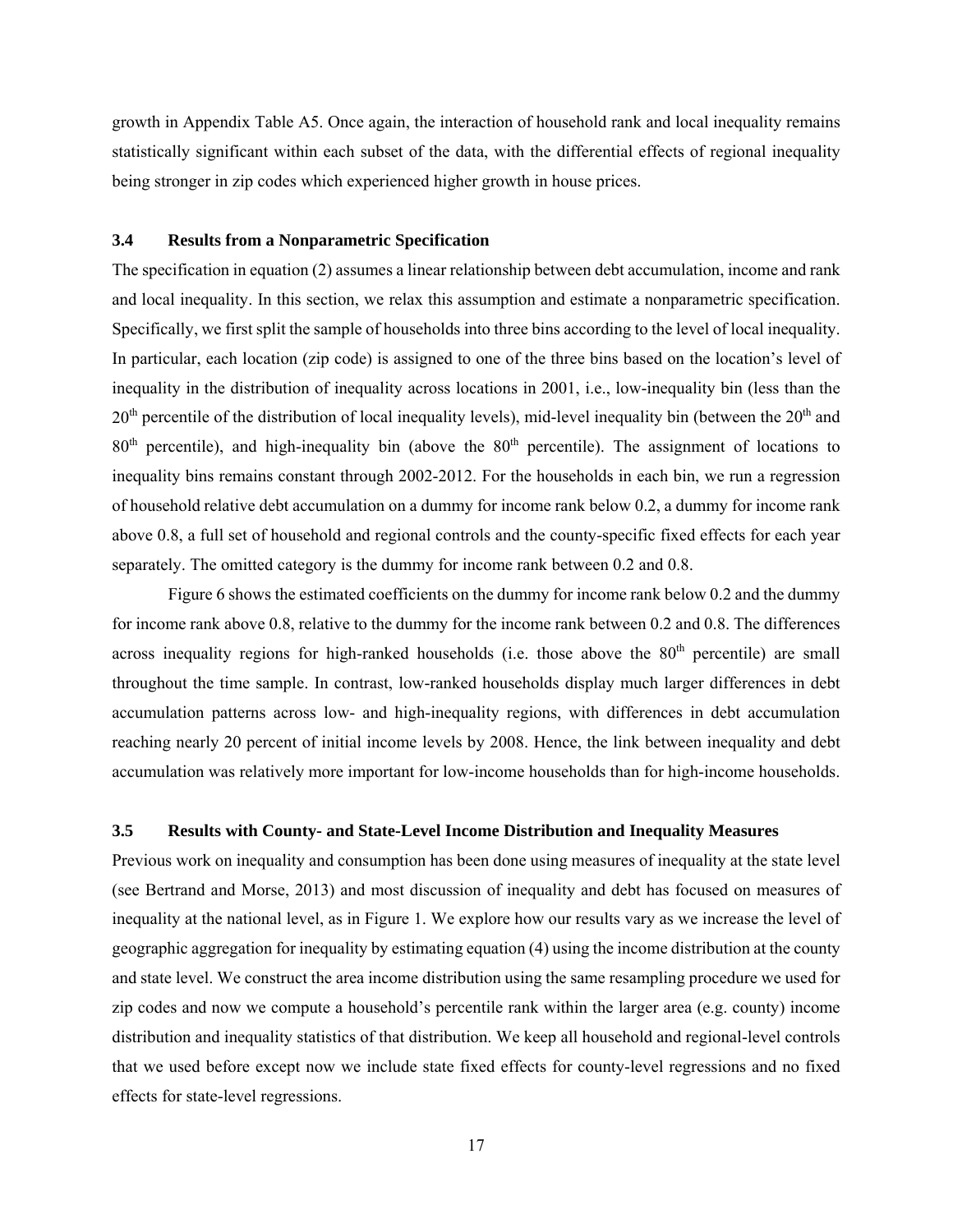Panels A and B of Table 6 report the results with county- and state-level income distribution and inequality measures, respectively. At the county level, we find very similar results to our zip code regressions once we consider that the standard deviation of inequality is smaller at the county level. Similarly, we also find very similar estimates of the interaction term when inequality is measured at the state level, although there is some loss of precision in our estimates due to the aggregation. Also noteworthy is that the estimate of  $\beta$  is positive at the state level, implying that households on average accumulated relatively more debt in states with higher levels of inequality. This is similar to the result obtained by Bertrand and Morse (2013) that typical households consumed more in states where consumption of the rich was higher.

### **3.6. Decomposition by Form of Debt**

We now consider debt accumulation patterns along different dimensions of debt: mortgages, auto loans and credit cards. For each, we reproduce our household-level regressions with household and regional controls and county fixed effects and report yearly results in Table 7. Panel A documents that the results for mortgages are almost identical to those found for total debt. Because mortgage debt on average accounts for two-thirds of total debt, it is likely the primary driver of total debt patterns described above. Panel B documents that very similar qualitative results obtain for auto loans: both *α* and *β* are estimated to be negative while the interaction term  $\gamma$  is positive. However, the interaction effects are significantly smaller for auto loans than for mortgages, even if we adjust them for the relative magnitudes of each form of debt (i.e. convert to growth rates). For example, the peak interaction effect on auto loans is about 0.09, which when adjusted by the average ratio of auto debt to mortgage debt (mortgage debt is almost eight times as large as auto debt on average) becomes 0.71 or one-third of the mortgage interaction effect. Thus, even though auto loans display the same qualitative patterns, the mapping from local inequality to differential borrowing patterns across households is quantitatively weaker for auto loans than for mortgages.

 Panels C and D report equivalent results for credit card balances and credit card limits. The distinction between credit card balances and limits is useful because the former can be interpreted as reflecting the demand for credit on the part of households while the latter largely reflects credit availability.<sup>11</sup> Strikingly, we find very different results for the two measures. With credit card limits, we recover the same qualitative features as in our baseline estimates for total debt, *α* and *β* are both estimated to be systematically negative while the interaction term *γ* is positive. With credit card limits being approximately half of mortgage debt on average, the estimated peak level of  $\gamma$  of around 0.5 is approximately half as large as the peak interaction effect estimated for mortgages in terms of implied growth rates of each form of debt. In contrast, we find no consistent or economically significant relationship

<sup>&</sup>lt;sup>11</sup> This distinction is somewhat offset by the fact that households can endogenously raise their credit limits by applying for more credit cards or requesting higher limits from their current credit card providers.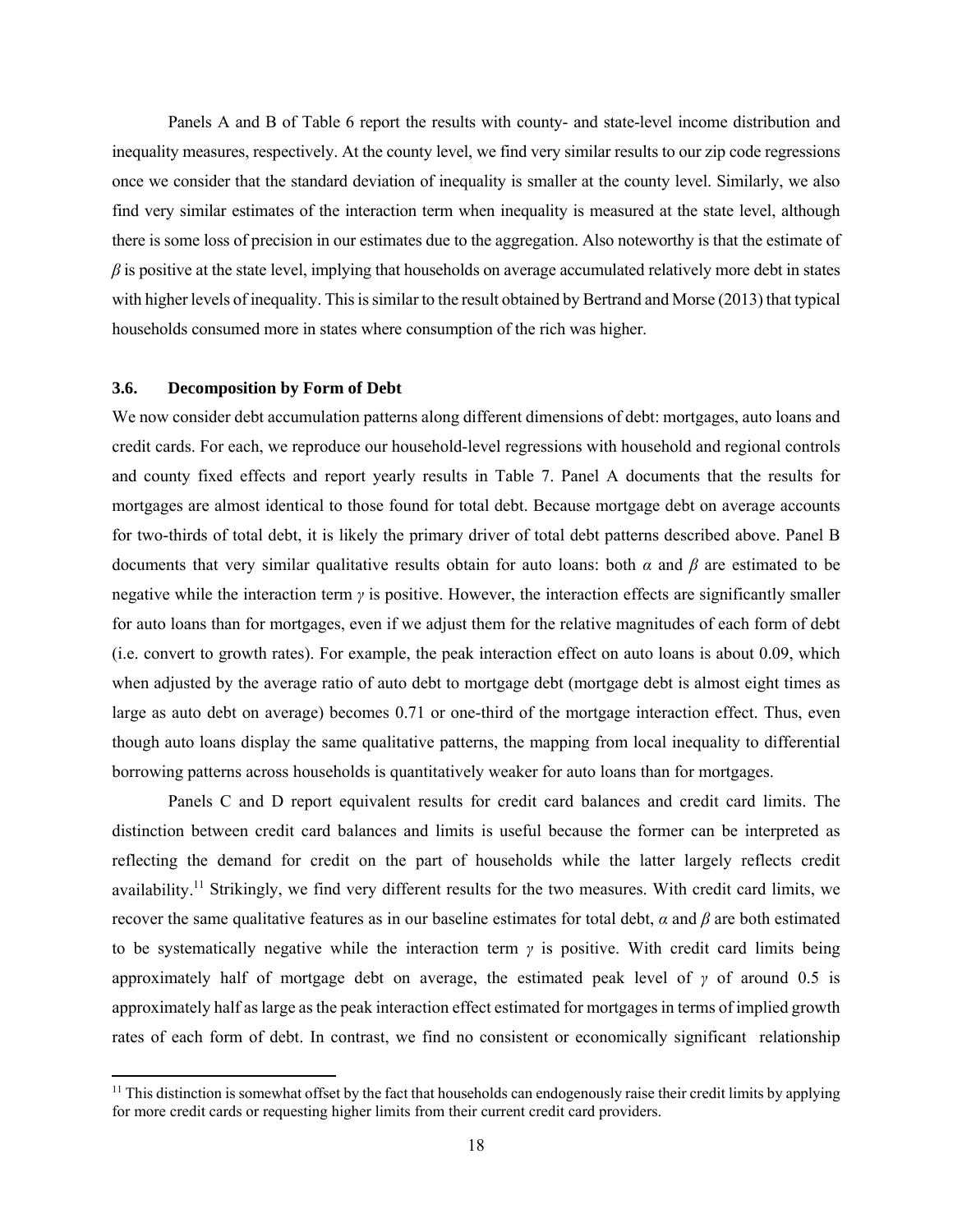between local inequality and the credit card balances of households across different income groups: both *β* and *γ* are estimated to be very small (in some years becoming statistically insignificant) and the sign of *γ* unstable across years. Thus, to the extent that we can interpret credit card balances and limits as reflecting credit demand and supply, respectively, these results suggest that the differential borrowing patterns of lower and higher income households across regions of different inequality reflect differential credit supply conditions, not differential credit demand as would be the case under "keeping up with the Joneses".

In section 4, we propose one channel through which credit supply can vary with local inequality in a way that can account for these patterns, namely if banks use an applicant's income in combination with local inequality to make inferences about the applicant's underlying type. This interpretation of the data would be consistent not just with the difference in our findings for credit card limits and credit card balances, but also with the quantitative differences in the size of estimated effects of inequality across other forms of debt. Mortgages, for example, represent much larger loan amounts than other forms of debt and it is relatively difficult for financial institutions to recover the home or office associated with the loan in case of default. Auto loans, on the other hand, are much smaller in size and banks face fewer hurdles to repossessing a car. Hence, the incentive of financial institutions to devote resources toward identifying applicants' underlying credit-worthiness should be much lower for auto loans than mortgages, leading to weaker utilization of the information provided by local income inequality as found in Table 7. While credit card debt is of the same order of magnitude on average as auto debt in the CCP, credit card debt is unsecured so that financial institutions bear more risk than they do with automobiles. One would therefore expect stronger incentives to utilize available information in extracting credit risk for credit cards than autos, which is again consistent with what we observe in the data.

### **4. Model**

In this section, we develop a stylized model in which banks use local inequality to extract information about applicant types and which results in borrowing patterns similar to those we find in the CCP data. We show how local inequality affects bank lending decisions under perfect competition and monopoly.

Suppose there are two types of households: High (*H*) and Low (*L*). To simplify algebra, we assume that High type households never default on debt while Low type households default with probability  $d$  and that the share of High type households is 0.5.<sup>12</sup> The income for each type  $j \in \{H, L\}$  is given by  $y_j = \mu_j +$  $e_i$  where  $\mu_H > \mu_L$  are constants and  $e_i \sim N(0, \sigma^2)$ . Hence,  $y_H \sim N(\mu_H, \sigma^2)$  and  $y_L \sim N(\mu_L, \sigma^2)$ . Denote the pdfs for each distribution with  $\phi_H$  and  $\phi_L$ . The average income in this economy is  $\bar{y} = \frac{1}{2}\mu_H + \frac{1}{2}\mu_L$ .

<sup>&</sup>lt;sup>12</sup> We document in Appendix E that high-income households are indeed less likely to default than low-income households.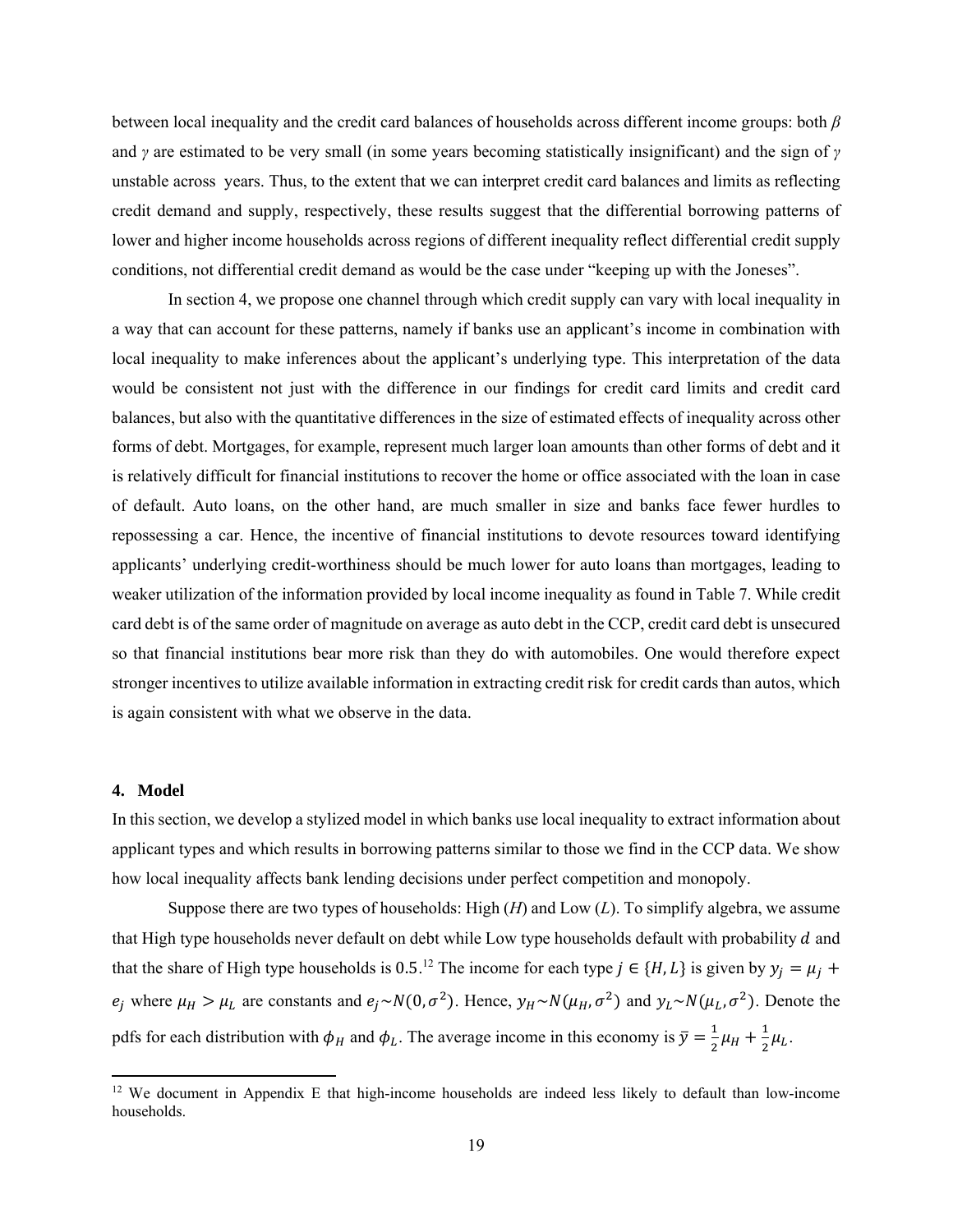We also assume banks observe  $s$ , another signal about the quality of borrowers that can incorporate other information about borrowers and is not observed by the econometrician, to capture the idea that loan officers have more information than econometricians. Similar to the income signal,  $s_j = \rho_j + \eta_j$  where  $\rho_H >$  $\rho_L$  are constants and  $\eta_i \sim$ iid  $N(0, \omega^2)$ . Denote the pdfs for each distribution with  $q_H$  and  $q_L$ . To simplify algebra, we assume without loss of generality that income  $y_i$  and signal  $s_i$  are independent.

Banks do not observe household types directly but they observe applicants' incomes and signal s.<sup>13</sup> They can then infer the probability of a given type conditional on observed income. Specifically, using Bayes law, the posterior probability of being High type for a household *i* with signals  $y_i$  and  $s_i$  is given by

$$
Pr(H|y_i, s_i) = \frac{Pr(y_i|H)Pr(s_i|H)Pr(t_i)}{Pr(y_i|H)Pr(s_i|H)Pr(H) + Pr(y_i|L)Pr(s_i|L)Pr(L)}
$$
  
= 
$$
\frac{\phi_H(y_i)q_H(y_i)\frac{1}{2}}{\phi_H(y_i)q_H(y_i)\frac{1}{2} + \phi_L(y_i)q_L(y_i)\frac{1}{2}} = \frac{\Phi(y_i)Q(s_i)}{\Phi(y_i)Q(s_i) + 1}
$$
(6)

where  $\Phi(y_i) \equiv \phi_H(y_i)/\phi_L(y_i)$  and  $Q(s_i) \equiv q_H(s_i)/q_L(s_i)$  are the likelihood ratios. Given our assumptions, we have  $\Phi' > 0$  and  $Q' > 0$ , that is, High type households are monotonically more likely to be observed as income y or signal s increase. Since there are only two types, it follows that

$$
\Pr(L|y_i, s_i) = 1 - \Pr(H|y_i, s_i) = \frac{1}{\Phi(y_i)Q(s_i) + 1}.\tag{7}
$$
  
Clearly,  $\frac{\partial \Pr(L|y_i, s_i)}{\partial y_i} < 0$ ,  $\frac{\partial \Pr(L|y_i, s_i)}{\partial s_i} < 0$ ,  $\frac{\partial \Pr(H|y_i, s_i)}{\partial s_i} > 0$ , and  $\frac{\partial \Pr(H|y_i, s_i)}{\partial y_i} > 0$ .

Banks potentially have two margins to determine which borrowers obtain loans: 1) price of loans; 2) loan denial probability. While in reality banks are likely to use both margins, we consider polar cases to illustrate the workings of each margin separately. For the price margin, we will assume that banks can price discriminate borrowers perfectly, banks compete in all population segments, and banks can freely obtain resources at rate  $R_0$  ("perfect competition"). For the loan denial probability, we assume that there is only one bank serving the market but this bank is threatened by entry of other banks if this bank makes a profit ("monopoly").

#### **4.1 Perfect Competition**

With perfect competition and free entry in each lending segment, banks can have only one interest rate for a borrower of a given quality. Since there is a continuum of borrower quality, there is also a continuum of

<sup>&</sup>lt;sup>13</sup> Obviously, banks observe many other characteristics of households. We abstract from this additional information available to banks to simplify derivations. One may interpret this approach as partialling out these other characteristics. Typically, one of the important indicators of individual's risk is individual's credit score. In the analysis in section 3, we show that the household's income rank has explanatory power for the household's debt even after we control for the credit score.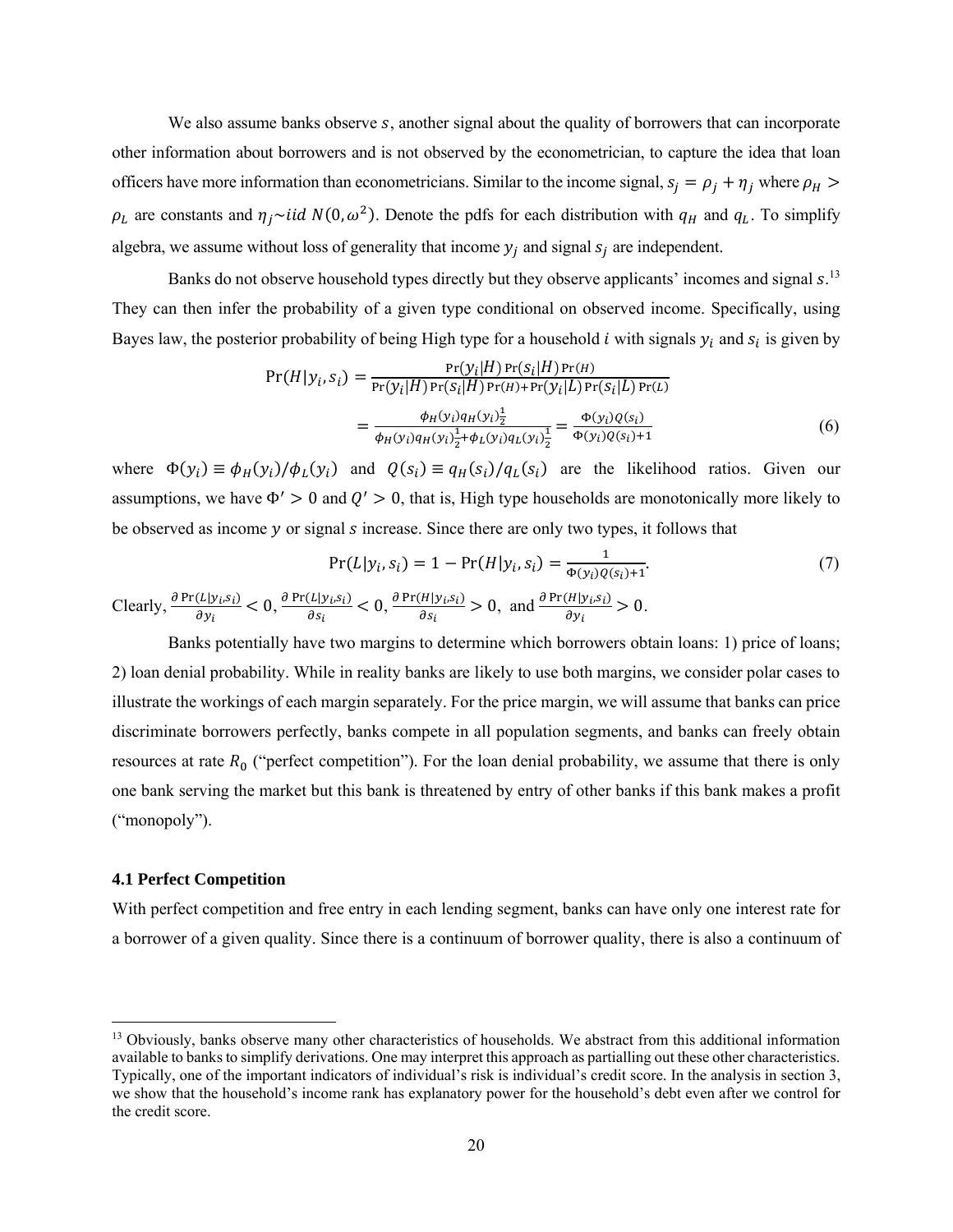markets where each market is indexed by borrower quality. Consider a set of households with income  $y_i$ and signal  $s_i$ . Given by the zero profit condition, the interest rate is set to

$$
R^* \{ (1-d) \Pr(L|y_i, s_i) + \Pr(H|y_i, s_i) \} = R_0 \implies
$$
  

$$
R^* = \frac{R_0}{(1-d) \Pr(L|y_i, s_i) + \Pr(H|y_i, s_i)} = R_0 \frac{\Phi(y_i) Q(s_i) + 1}{\Phi(y_i) Q(s_i) + (1-d)} = R^*(y_i, s_i)
$$
(8)

Note that households with other levels of y and s pay the same interest rate as long as  $\Phi(y_i)Q(s_i)$  =  $\Phi(y)Q(s)$ . That is, each lending segment is characterized by a pair of signals

$$
S(R^*) = \Big\{ (y,s) : R_0 \frac{\Phi(y)Q(s) + 1}{\Phi(y)Q(s) + (1 - d)} = R^* \Big\}.
$$

where  $R^*$  is a sufficient statistic for the quality of borrowers. Because the quality of borrowers is the same in  $\mathcal{S}(R^*),$  every borrower in  $\mathcal{S}(R^*)$  obtains a loan at the interest rate  $R^*$ . Borrowers of a worse quality are offered loans at higher interest rates while borrowers of better quality can obtain a loan with a lower interest rate.

Clearly,  $\frac{\partial R^*}{\partial y}$  < 0 and  $\frac{\partial R^*}{\partial s}$  < 0 so that households with high income y and strong signal s pay lower rates because banks believe that these applicants are more likely to be of the High type. To see the tradeoff between y and s, one can fix  $R^*(y, s)$  at level  $R^*$  and find the required signal s to allow a household to borrow at rate  $R^*$  given that this household has income y:

$$
s^*(y) = Q^{-1}\left\{\frac{1}{\Phi(y)} \times \frac{R_0 - R^\#(1-d)}{R^\# - R_0}\right\} \tag{9}
$$

where  $Q^{-1}$  is the inverse function of Q. Given that  $Q' > 0$  and  $\Phi' > 0$ , it follows that  $\frac{\partial s^*(y)}{\partial y} < 0$ .

Although we (unlike loan officers) do not observe signal s in the data, we can still calculate the interest rate paid on average by households with income  $y$ , which is observed by the econometrician:

$$
R^*(y) = \int R^*(y, s) \left\{ q_H(s) \frac{1}{2} + q_L(s) \frac{1}{2} \right\} ds \tag{10}
$$

Given that  $R^*(y, s)$  is differentiable and otherwise well behaved as well as  $\frac{\partial R^*(y, s)}{\partial y} < 0$ , we have that

$$
\frac{\partial R^*(y)}{\partial y} = \int \frac{\partial R^*(y,s)}{\partial y} \left\{ q_H(s) \frac{1}{2} + q_L(s) \frac{1}{2} \right\} ds < 0. \tag{11}
$$

Hence, the model predicts that the interest rate decreases in household income.

One can then consider a thought experiment of raising the income inequality in this economy without changing the mean level of income. Specifically, we increase the distance between  $\mu_H$  and  $\mu_L$  but the average income  $\bar{y}$  is held constant. Because income levels are now a stronger signal of an applicant's type, banks put a higher weight on signal  $y$ , hence the slope of the tradeoff becomes steeper as it takes a larger change in signal  $s$  to justify lending at a given interest rate (see Panel A of Figure 7). This will lead to higher borrowing on the part of low-income households in low-inequality regions than in high-inequality regions because, in the former, banks are less sure about the underlying type of the applicant based on income and therefore are more willing to lend to households of different incomes. In other words,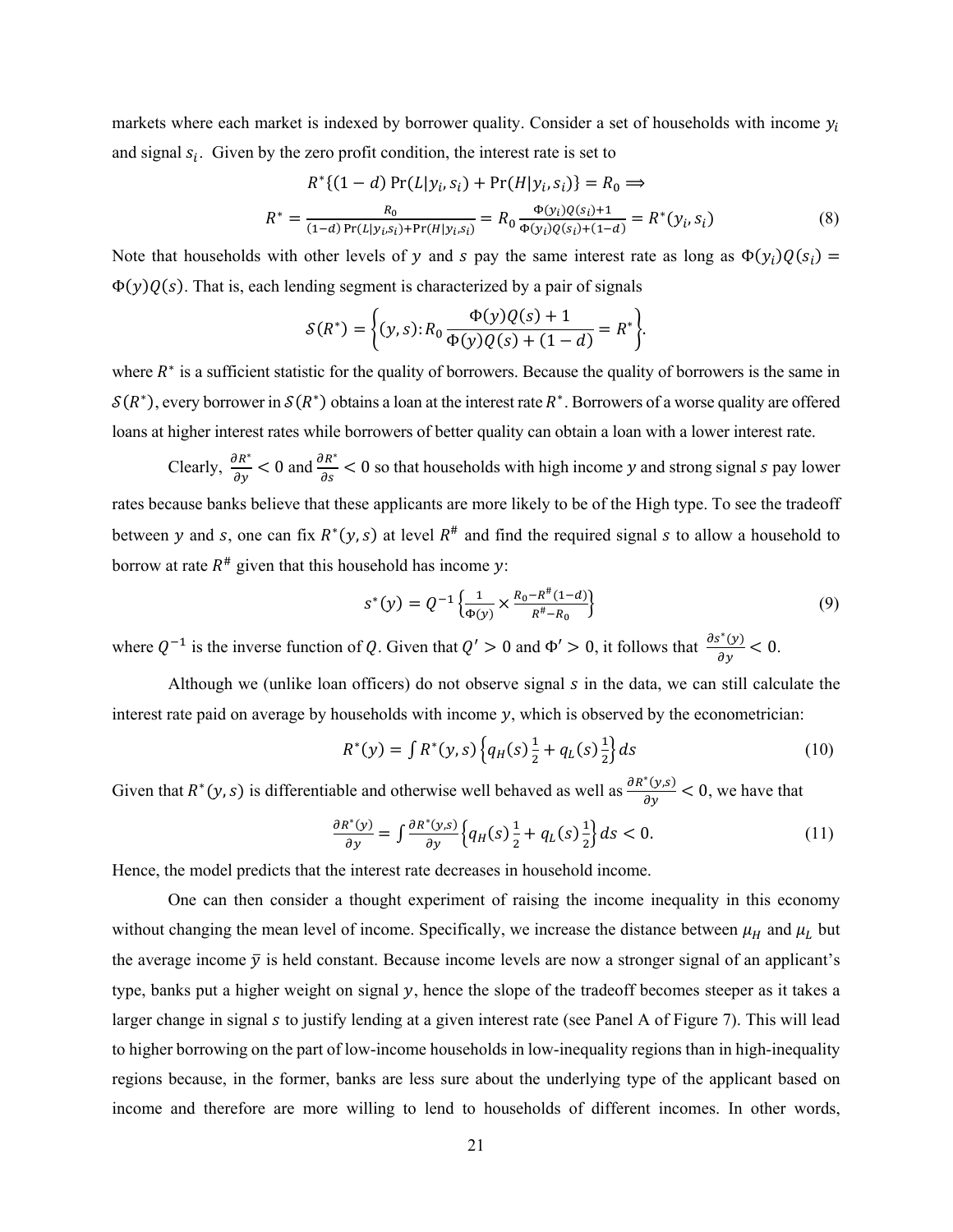$R_{equal}^*(y) < R_{unequal}^*(y)$  when  $y < \overline{y}$  where "equal" and "unequal" denote the level of inequality, captured by mean-preserving changes in  $\mu_H$  and  $\mu_L$ , and  $R_{equal}^*(y) > R_{unequal}^*(y)$  when  $y > \bar{y}$ . Panel B of Figure 7 illustrates this point. In short, banks charge lower interest rates to high-income households than to low-income households and the difference in the interest rates across income groups rises as the difference between these groups widens.<sup>14</sup>

 In another thought experiment, we study the effects of an increase in the supply of credit. Since perfect competition prices each borrower type fairly, we can only increase the supply of credit by reducing the cost of funds rate  $R_0$ . Equation (9) shows that a decrease in  $R_0$  shifts schedule  $s^*(y)$  down and hence all borrowers enjoy a lower cost of credit.

A combination of a positive credit supply shock ( $R_0$  decreases) and an increase in inequality ( $\mu_H$  –  $\mu_L$  increases) can reconcile how all types of households increased their borrowing on average over the course of the mid 2000s with the cross-sectional variation in debt-accumulation patterns across income groups at different levels of local inequality documented in section 3. The supply shock by itself can explain the former while the increased inequality by itself can explain only the latter.

### **4.2 Monopoly**

In practice, regulatory or informational constraints limit the ability of banks to charge different prices to different borrowers and therefore they often can charge only one rate or a limited number of rates for a given type of loan. To keep exposition simple, suppose that i) the market has only one bank and it is threatened by entry of other banks, ii) regulators impose a minimum quality of borrowers who may obtain loans (e.g., to qualify for Freddie Mac and Fannie Mae guarantees), and iii) the bank can charge only one rate  $\overline{R}$ .

To model assumption ii), we know that  $R<sup>*</sup>(y, s)$  can be used as a sufficient statistic for the quality of a borrower. The bank makes a profit on borrowers with  $(y, s)$  such that  $R<sup>*</sup>(y, s) < \overline{R}$  and losses on borrowers with  $(y, s)$  such that  $R<sup>*</sup>(y, s) > \overline{R}$ . We will denote the cutoff interest rate  $R<sup>+</sup>$  that meets the regulation requirements. With this cutoff rate, the threat of entry sets  $\bar{R}$  at the level that yields zero profits as implied by assumption i).

$$
\bar{R}\frac{\int \int_{(y,s):R^*(y,s)\leq R^+}\{(1-d)\Pr(L|y,s)+\Pr(H|y,s)\}\bar{\phi}(y)\bar{q}(s)dyds}{\int \int_{(y,s):R^*(y,s)\leq R^+}\bar{\phi}(y)\bar{q}(s)dyds} = R_0
$$

<sup>&</sup>lt;sup>14</sup> Note that the value at which a household does not experience a change in the interest rate is equal to the average income  $\bar{y}$ . This value is insensitive to the level of inequality because by construction the average income is held constant and at the average income the likelihood ratios are equal to 1 and therefore the posterior probability is equal to 1/2. This value, however, can move in more complex models and alternative parameterizations.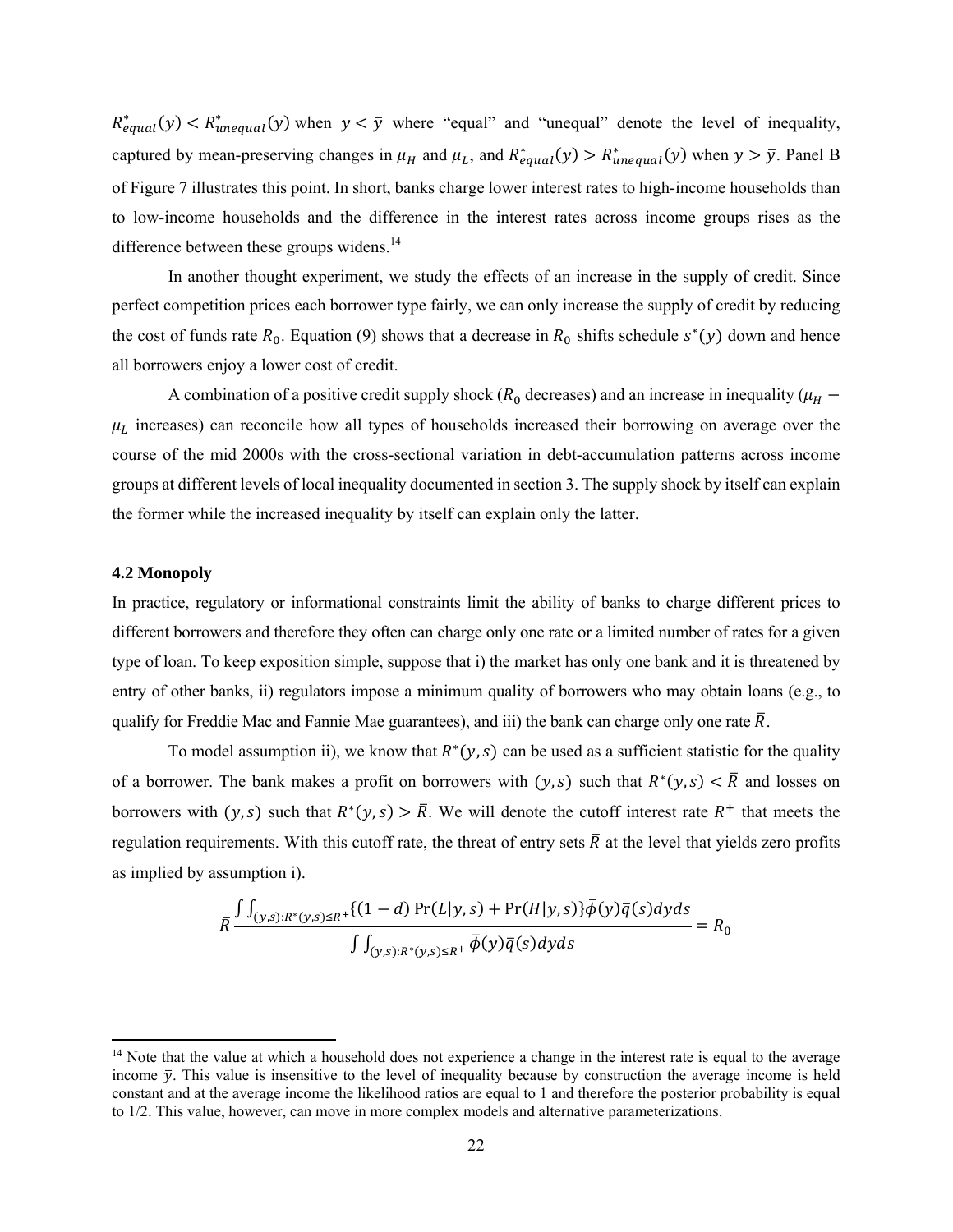where  $\bar{\phi}(y) \equiv \frac{1}{2} \phi_L(y) + \frac{1}{2} \phi_H(y)$  and  $\bar{q}(s) \equiv \frac{1}{2} q_L(s) + \frac{1}{2} q_H(s)$ . Using the insight of equation (9), we can find the threshold level of signal  $s$  such that a bank will lend to a household with income  $y$ :

$$
s^{+}(y) = Q^{-1}\left\{\frac{1}{\Phi(y)} \times \frac{R_0 - R^+(1-d)}{R^+ - R_0}\right\}
$$
 (12)

As before, we have  $\frac{\partial s^+(y)}{\partial y} < 0$ . The set of households who obtain a loan is:

$$
S^+(R^+) = \left\{ (y,s) : R_0 \frac{\Phi(y)Q(s) + 1}{\Phi(y)Q(s) + (1 - d)} \ge R^+ \right\}
$$

The probability that a household with income  $y$  is denied a loan is

$$
\Pr(\text{denied loan}|y) = \Pr(s < s^+(y)) = \int_{-\infty}^{s^+(y)} \overline{q}(s) \, ds
$$

Since  $\frac{\partial s^+(y)}{\partial y} < 0$ , it follows that  $\frac{\partial Pr(denied loan|y)}{\partial y} < 0$ : the probability of loan denial decreases in income.

Now we repeat the thought experiment with rising inequality. Similar to the perfect competition case, it takes a larger increment in signal s to compensate for a given decrease in income y because income is a more informative signal. As a result, if the quality of lending standard  $R^+$  is held constant, some lowincome households may be denied a loan more often (see Panel C of Figure 7). Panel D of Figure 7 shows how the denial probability changes with rising inequality. The probability of denial increases for households with  $y < \overline{y}$  and decreases for households with  $y > \overline{y}$ .

In contrast to the perfect competition case, the monopoly case has two ways to model an increase in the supply of credit. First, one can continue to model it as a reduction in the cost of funds rate  $R_0$ . Second, one can model it as an increase in  $R^+$ , i.e., relaxing lending standards to cover high-risk borrowers. In the first case, a decrease in  $R_0$  lowers  $\bar{R}$  and thus makes credit cheaper for households with  $R^* \leq R^+$ . However, it does not affect the interest rate for households with  $R^* > R^+$  as these continue to receive no loans (they do not meet lending requirements). In the second case, an increase in  $R^+$  *raises*  $\bar{R}$  because a wider coverage now includes high risk households and losses made on these high-risk households have to be compensated by larger profit margins on low-risk households. Thus, while credit is now available to a broader spectrum of households, the cost of borrowing increases for relatively high-income borrowers. On the other hand, the probability of obtaining a loan increases for all households as schedule  $s^+(y)$  shifts down. Hence, although high-income households pay a higher price for credit, they are denied loans less frequently.

 Our model can therefore potentially account for why lower-income households accumulated relatively less debt in high-inequality regions than did similar households in low-inequality regions during the 2000s: if banks in higher-inequality regions placed more weight on applicants' incomes as a signal of their underlying creditworthiness and therefore channeled more funds toward higher-income applicants than did banks in lower-inequality regions. Under perfect competition, this differential access to funds is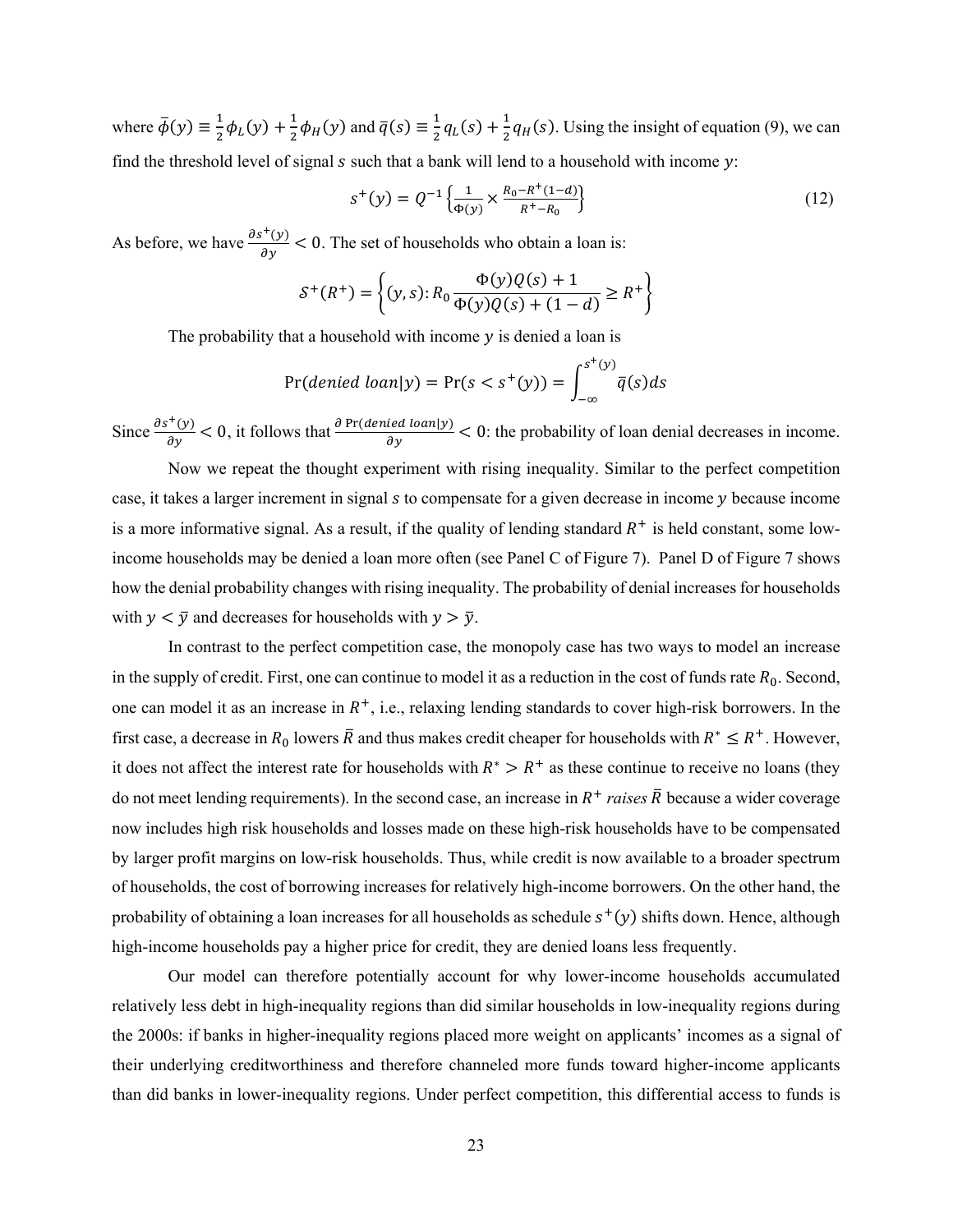predicted to happen through higher interest rates being offered to low-income applicants than high-income applicants whereas under monopoly banking, our model predicts that banks will reject low-income applicants more frequently than high-income applicants. Because banking in the U.S. lies in between these two extremes, we expect both margins to be present in the data, a prediction to which we now turn.

#### **5 Results from the Mortgage Application Data**

Our model suggests that variation in inequality across regions should be reflected in lending decisions of banks if regional inequality can be used to make inferences about applicants' default probabilities. In this section, we use information on mortgage applications from the publicly available Home Mortgage Disclosure Act database (HMDA), 2001 – 2011, to test these implications.

The HMDA data are compiled from reports filed by mortgage lenders. The HMDA was passed by Congress in 1975 and began requiring lenders to submit data reports in 1989. The initial intention of the act according to the Consumer Financial Protection Bureau (2012) was to monitor the provision of credit in urban neighborhoods. Later requirements to submit data reports were intended to monitor discriminatory lending practices. Dell'Ariccia, Igan, and Leaven (2012) find that HMDA covers between 77% and 95% of all mortgage originations from 2000 to 2006. Reporting criteria differ between depository and nondepository institutions and across years. Depository institutions have typically been required to report if they satisfy an asset threshold, make at least one home mortgage, are federally regulated or insured, and have a branch in a metropolitan area. Nondepository institutions were required to report if the share of home mortgages exceeded a threshold of all loan originations, the lender operated in an MSA, and met an asset threshold. In 2004 the share threshold was supplemented with a level of home mortgage originations to increase the coverage of the market. Lenders who file reports include detailed information on every mortgage application received by the lender during a calendar year. All years of the data contain the size of the loan, income on the application, location of the property down to the census tract, demographics of the applicants, a lender identifier, and the action taken on the loan. Since 2004 the data include additional information including a censored picture of interest rates and the loan's lien status. We use a 15% random sample of all HMDA records.

While the data are very detailed in many respects there are some limitations. First, the data do not identify "piggyback" loans, i.e. loans with subordinate liens used to finance a larger first-lien loan. These secondary loans can be used to lower financing costs and to avoid requirements that a loan being sold to Fannie Mae or Freddie Mac be accompanied by private mortgage insurance if a traditional loan would not meet certain standards. The HMDA does not require lenders to report piggyback loans if they are issued as HELOCs and some piggyback loans might be issued by a lender not covered by HMDA. But some piggyback loans are included in the dataset and, given that these loans are not identified as such, a researcher might infer a much lower loan to value ratio than the actual loan to value on the property. Since we are not able to identify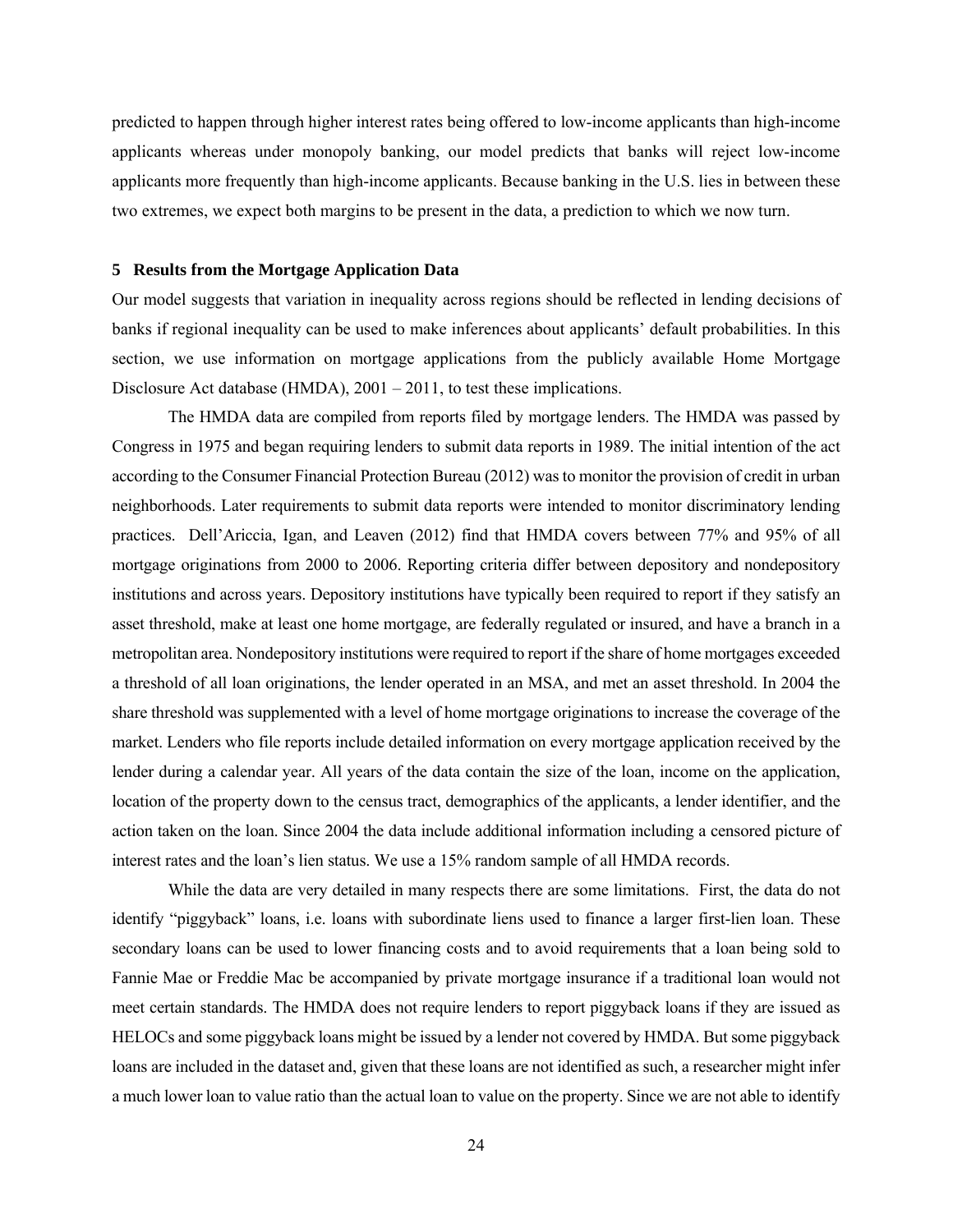piggyback loans reliably and these loans are relatively small, we drop all applications where the loan-toincome (LTI) ratio is less than one. Second, we conduct the HMDA analysis at the county level rather than the zip code level. Although the data are available at the census tract, we aggregate to the county in order to use measures of inequality consistent with the CCP analysis. Finally, in contrast to the CCP database, the HMDA data set does not track applicants over time and hence we do not have a panel of applicants/borrowers.

We focus on supply-side variables in line with the theoretical predictions of the model. First, we assess whether the probability of a loan being rejected is invariant to the applicant's income rank interacted with regional inequality. Second, we consider whether the probability of the loan being "high-interest" (conditional on a loan application being approved) varies with inequality and the applicant's rank. 15 Both of these can be interpreted as directly capturing credit supply factors, namely whether banks use local inequality to make inferences about applicants' underlying types when one conditions on other observable characteristics of the applicant such as the loan-to-income ratio in the application. If banks use an applicant's position in the income distribution to help make inferences about their underlying default risk, as suggested by the model, then one would expect banks to reject otherwise similar applications by high-income applicants less frequently in high-inequality regions than in low-inequality regions, or equivalently to reject otherwise similar applications by low-income applicants more frequently in high-inequality regions than in low-inequality regions. By the same logic, we should observe low-income applicants being charged higher interest rates on their loans more frequently in high-inequality regions than in low-inequality regions.

We test these predictions in a framework very similar to that used in the CCP data. For a given outcome, we estimate the following regression $16$ 

$$
Outcome_{ict} = \alpha Rank_{ict} + \gamma Rank_{ict} * Inequality_{c,2001} + \beta Z_{ict} + \lambda_c + error,
$$
 (6)

where  $Rank_{ict}$  is the percentile rank of applicant *i's* income within the pool of applicants in area  $c$  in year  $t^{17}$ . The inequality measure and the income distribution are defined at the county level. The explanatory variables in vector  $Z_{ict}$  include indicators for whether or not the loan is for an owner-occupied property, several race categories and gender, as well as interactions of the applicant's income rank with the share of applicants in the county who are nonwhite.<sup>18</sup> We also control for the loan-to-income ratio in the application. While we estimate these models with county fixed effects  $\lambda_c$ , the results are very similar if we use state

<sup>&</sup>lt;sup>15</sup> The HMDA reporting guidelines require lenders to report the spread between the Treasury yield and the mortgage interest rate if the spread is greater than three percentage points for first-lien loans or five percentage points for subordinate-lien loan.

<sup>&</sup>lt;sup>16</sup> Our baseline specification includes a county fixed effect because the county-level controls are not as detailed as those we can construct in the CCP data.

 $17$  The results we present are also robust to using a measure of an applicant's rank relative to the distribution of income across all households in the county.

<sup>&</sup>lt;sup>18</sup> We include the share of non-whites as an additional control because previous studies suggested that banks may treat differentially areas with predominantly non-white population. See Turner and Skidmore (1996) for a review.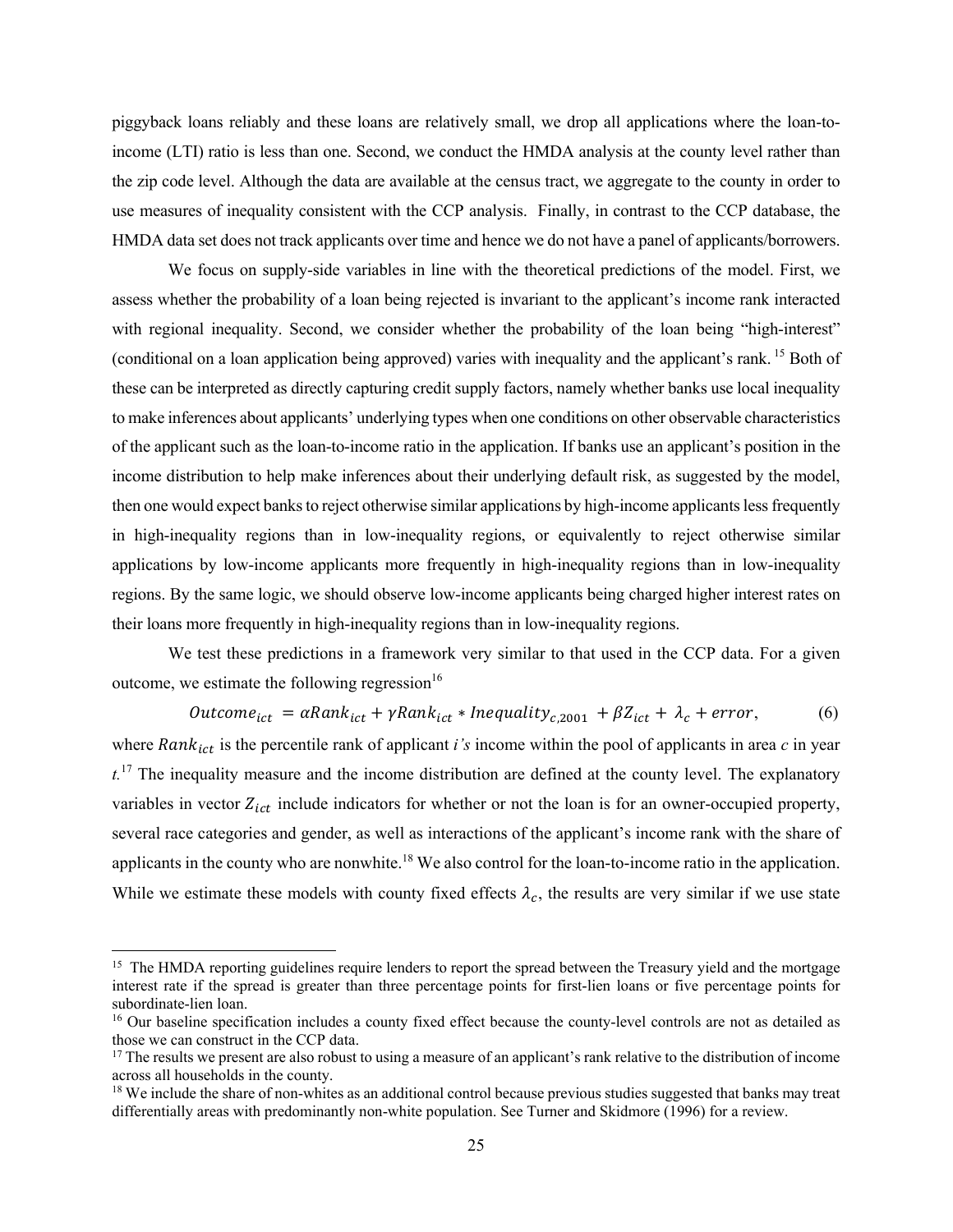fixed effects (Appendix Table A6). We restrict the analysis to loans for home purchases, applications where the loan-to-income ratio is at most eight and not less than one, loans where the reporter was explicitly making the origination decision, and where the loan did not fail because of incompleteness or because it was not pre-approved. Notice that we retain in the sample loans that are not denied but also not originated. Excluding these does not change our results. As before, we are interested in the sign of the interaction term between income rank and inequality,  $\gamma$ . All standard errors are clustered at the county level. The regressions are estimated separately for each year, 2001 – 2011. We use the log of the 90/10 income ratio derived from the income imputed in the CCP data in 2001 as the measure of inequality, but the results are essentially the same using the Gini coefficient derived from the Census data.

We present the results for the probability of an application being rejected by a bank in Panel A of Table 8 and results for the probability of a loan being high-interest, conditional on origination, in Panel B of Table 8. For the probability of being rejected, the key finding is that estimated  $\gamma$  is consistently negative: applications from high-ranked households in high-inequality regions are less likely to be rejected than those from high-ranked households in low-inequality regions. This result is consistent with the theoretical predictions of the model in which banks use an applicant's position in the local income distribution, along with the dispersion of that distribution, to make inferences about default risk. Using our 2007 estimates, our results suggest that a one standard deviation increase in inequality will decrease the probability of denial of a household in the  $80<sup>th</sup>$  percentile rank relative to the  $20<sup>th</sup>$  percentile rank by approximately 2.3 percentage points. This is comparable in magnitude to the association between rank and the probability of denial. Similar results obtain with the probability of the loan being high-interest (this variable is not available before 2004): high-rank applicants are less likely to face higher rate loans in high-inequality regions than in low-inequality regions. Again, this is precisely the type of price-discrimination predicted by the model. Doing the same calculation as above with the 2007 estimate we find that high-rank households will see the probability that they pay a high interest loan decline by 0.7 percentage point relative to low-rank household.

We can also consider whether the size of the mortgage (intensive margin) varies across inequality regions and ranks within the income distribution by using the loan to income ratios associated with each *originated* mortgage. We use the same controls as with rejection probabilities (with the exception of LTI ratios) and county fixed effects. The results for each year are presented in Panel C of Table 8. Unlike with mortgage rejection rates and interest rate premia, we find little evidence that loan-to-income ratios in originated loans vary across households in different inequality regions. The estimates of  $\gamma$  are almost always insignificantly different from zero, with 2004 and 2007 being the only exceptions. To the extent that requested loans reflect demand for credit by households, we again find little evidence that demand-side factors related to local inequality levels mattered for the debt-accumulation decisions of households. However, the HMDA dataset does not allow us to establish if households have multiple loans or reliably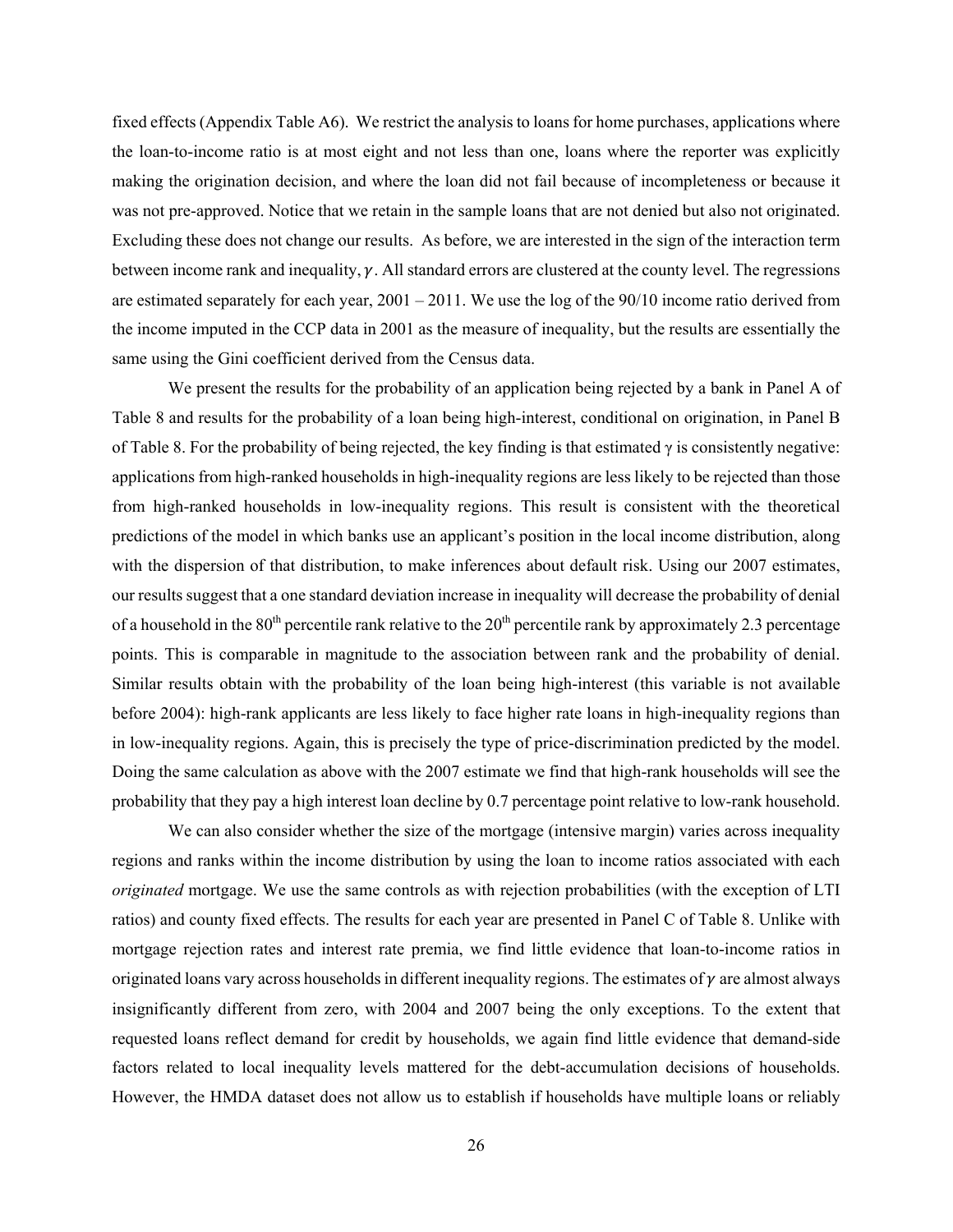link piggyback loans to standard loans. Thus, while our results point mainly toward channels operating through credit supply— namely through the banks' use of a household's income rank combined with the amount of income inequality in that region to make inferences about applicants' credit worthiness—more work needs to be done to better understand the intensive margin.

#### **6 Conclusions**

Using household level measures of debt over the course of 2001 - 2012, we document a systematic link between local levels of income inequality and the debt-accumulation decisions of households of different income levels. Specifically, we find that low-income households in low-inequality regions accumulated more debt during the mid-2000s than did low-income households in high-inequality regions, with reverse (albeit smaller) effects operating for high-income households. While these results point to an economic channel linking economic inequality and borrowing by households of different income groups, they are inconsistent with "keeping up with the Joneses" being a significant force behind the great leveraging of households over this period.

Instead, we argue that causality is likely to run from the banking system to households. We develop a model where income inequality is informative for evaluating credit risk. In the model, this channel leads to relatively more credit being allocated to low-income applicants when local inequality is low rather than high, since higher levels of inequality imply that applicant incomes are stronger signals of creditworthiness. Consistent with this view, we document that lower-income mortgage applicants in highinequality regions are rejected more frequently and pay higher mortgage rates than similar applicants in low-inequality regions. While it is possible that income inequality implicitly captures other factors that are not included in the model or data, our findings suggest that the causality between inequality and debt is running through the credit supply channel.

Our results support the notion that the growth in household borrowing during the mid-2000s was driven in large part by credit supply expansions targeted toward lower-income households. This is because we find no evidence for credit-demand forces such as "keeping up with Joneses" effects in the data and instead argue that causal links running from inequality to debt accumulation would point toward *less* relative debt accumulation by low-income households during periods of rising inequality, the opposite of what occurred in the U.S. during this time period.

However, to the extent that this expansion in the supply of credit to lower income households is unlikely to continue (for example if it reflected a one-time securitization of household debt), our results suggest that a continuation of recent trends toward rising inequality is likely to reduce access to credit for lower-income households. Because limited access to credit restricts households' ability to smooth their consumption and to engage in long-term investments (e.g. sending children to college, retraining for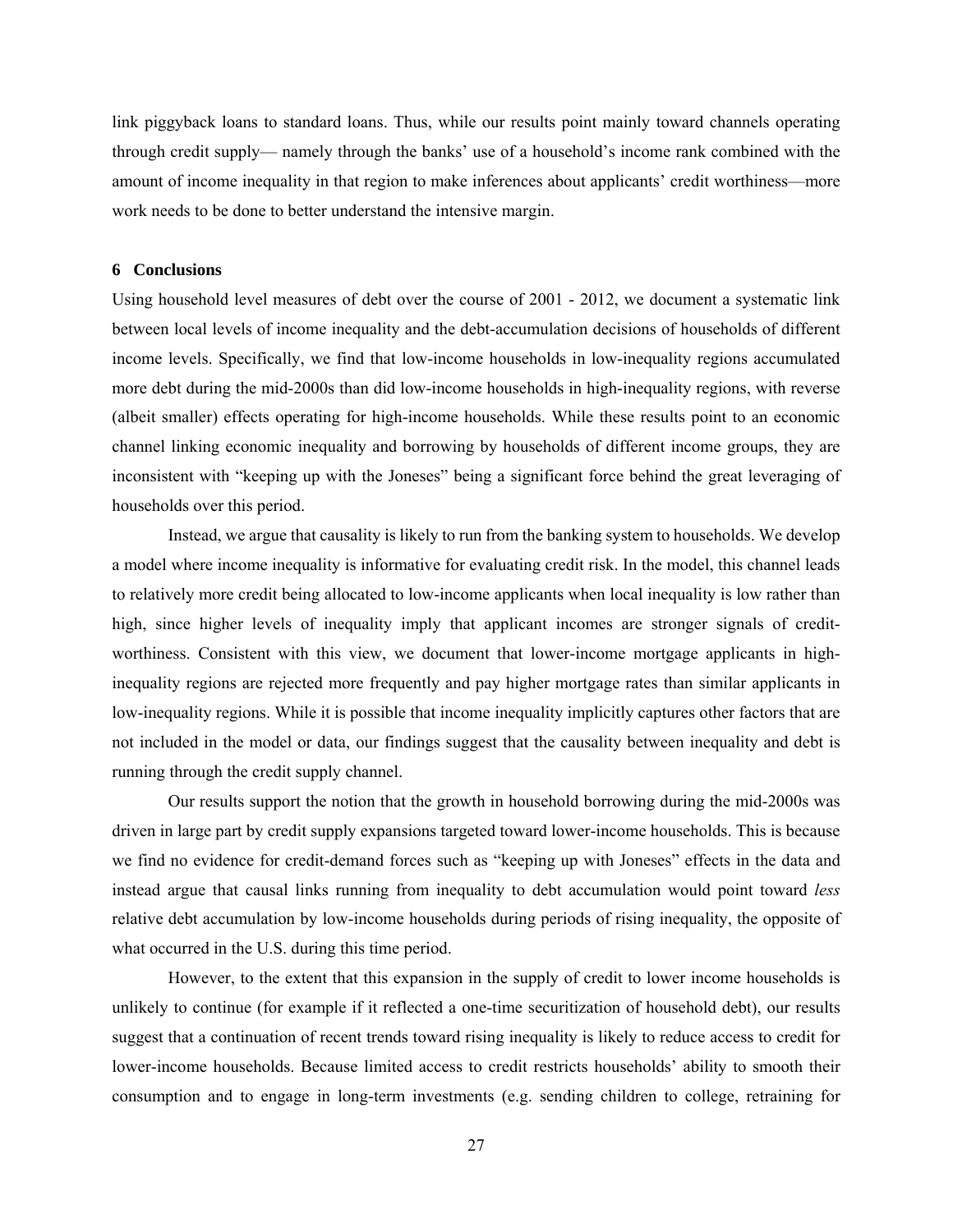different careers), such differential access to credit could ultimately have negative longer term consequences. To the extent that many of these activities likely have positive societal externalities not captured in our model, such a development could have important policy implications.

#### **References**

- Autor, David, Lawrence Katz, and Melissa S. Kearney. 2008. "Trends in U.S. Wage Inequality: Revising the Revisionists." *Review of Economics and Statistics*, Vol. 90(2), pp: 300–23.
- Aguiar, Mark and Mark Bils. 2012. "Has Consumption Inequality Mirrored Income Inequality," University of Rochester, mimeo.
- Aiyagari, S. R. 1994. "Uninsured Idiosyncartic Risk and Saving.' *Quarterly Journal of Economics*, 109, 659-684.
- Athreya, Kartik, Xuan Tam, and Eric Young. 2012. "A Quantitative Theory of Information and Unsecured Credit," *American Economic Journal: Macroeconomics,* Vol. 4 (3): 153-183.
- Bertrand, Marianne, and Adair Morse. 2013. "Trickle-Down Consumption," NBER Working Paper No. 18883.
- Blundell, Richard, Luigi Pistaferri, and Ian Preston. 2008. "Consumption Inequality and Partial Insurance," *American Economi Review*, 98, 1887–1921.
- Bordo, Michael D. andChristopher M. Meissner, 2012. "Does Inequality Lead to a Financial Crisis?" NBER Working Paper 17896.
- Brown, Meta, Andrew Haughwout, Donghoon Lee, and Wilbert van der Klaauw. 2011. "Do We Know What We Owe? A Comparison of Borrower- and Lender-Reported Consumer Debt." Federal Reserve Bank of New York, Staff Report no. 523.
- Charles, Kerwin K., Erik Hurst, and Nikolai Roussanov, 2009. "Conspicuous Consumption and Race," *Quarterly Journal of Economics* 124(2), 42-67.
- Christen, Markus and Ruskin M. Morgan, 2005. "Keeping Up with the Joneses: Analyzing the Effect of Income Inequality on Consumer Borrowing," *Quantitative Marketing and Economics* 3, 145-173.
- Consumer Financial Protection Bureau. 2012. "Supervision and Examination Manual"
- Daly, Mary C. and Daniel J. Wilson, 2006. "Keeping Up with the Joneses and Staying Ahead of the Smiths: Evidence from Suicide Data," Federal Reserve Bank of San Francisco WP 2006-12.
- Dell'Ariccia , Giovanni, Deniz Igan, and Luc Laeven. 2012. "Credit Booms and Lending Standards: Evidence from the Subprime Mortgage Market," *Journal of Money, Credit and Banking,* Vol. 44 (2-3): 367–384.
- Drozd, Lukasz A., and Ricardo Serrano-Padial. 2013. "Modeling the Credit Card Revolution: The Role of Debt Collection and Informal Bankruptcy," FRB of Philadelphia Working Paper No. 13-12.
- Elul, Ronel, Nicholas S. Souleles, Souphala Chomsisengphet, Dennis Glennon, and Robert Hunt. 2010. "What "Triggers" Mortgage Default?" *The American Economic Review Papers and Proceedings*, forthcoming. (FRB Philadelphia Working Paper 10-13).
- Fay, Scott, Erik Hurst, and Michelle J. White. 1998. "The Bankruptcy Decision: Does Stigma Matter?," University of Michigan Working Paper No. 98-01.
- Fay, Scott, Erik Hurst, and Michelle J. White, 2002. "The Household Bankruptcy Decision," *American Economic Review* 92(3), 706-718.
- Goldin Claudia, and Lawrence F. Katz, 2007. "Long-Run Changes in the U.S. Wage Structure: Narrowing, Widening, Polarizing." *Brookings Papers on Economic Activity*. Vol. 2, 135-165.
- Gross, David B., and Nicholas S. Souleles, 2002. "An Empirical Analysis of Personal Bankruptcy and Delinquency," *Review of Financial Studies* 15(1), 319-347.
- Guerrieri, Veronica, Daniel Hartley, and Erik Hurst, 2013. "Endogenous Gentrification and Housing Price Dynamics," forthcoming in *Journal of Public Economics*.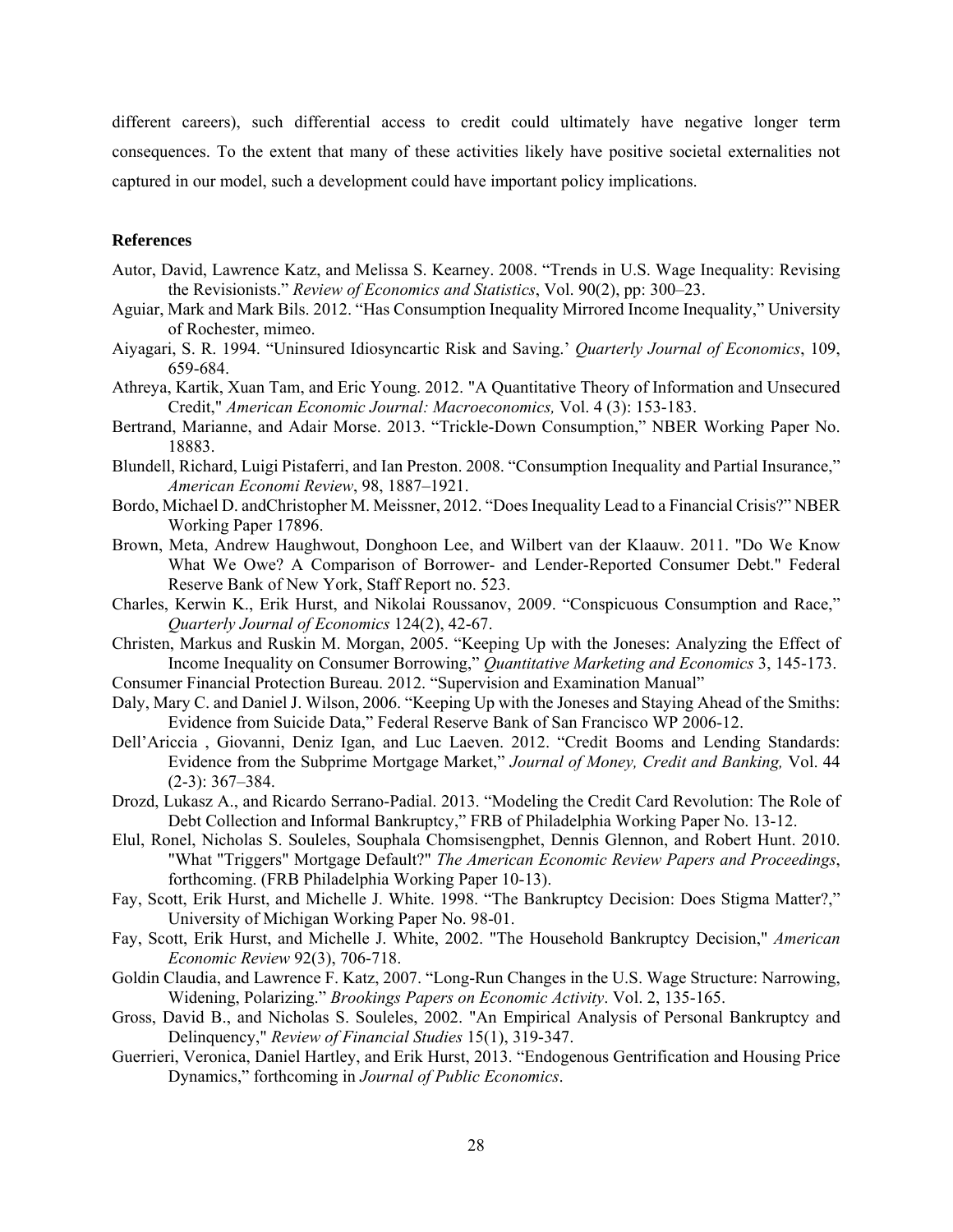- Guven, Cahit and Bent E. Sorensen, 2012. "Subjective Well-Being: Keeping Up with the Joneses. Real or Perceived?" *Social Indicators Research* 109, 439-469.
- Heathcote, Jonathan, Fabrizio Perri, and Gianluca Violante, 2010. "Unequal We Stand: An Empirical Analysis of Economic Inequality in the United States, 1967-2006," *Review of Economic Dynamics*, 13, 15-51.
- Heathcote, Jonathan, Kjetil Storesletten, and Giovanni L. Violante. 2004. "The Macroeconomic Implications of Rising Wage Inequality in the United States." *Journal of Political Economy*, 118(4), 681-722
- Heffetz, Ori, 2011. "A Test of Conspicuous Consumption: Visibility and Income Elasticities," *Review of Economics and Statistics* 93(4) 1101-1117.
- Huggett, Mark. 1993. "The Risk-Free Rate in Heterogeneous-Agent incomplete –Insurance Economics." *Journal of Economics Dynamics and Control* 17 (Septemeber-November): 953-69.
- Iacoviello, Matteo, 2008. "Household Debt and Income Inequality: 1963-2003," *Journal of Money, Credit and Banking* 40(5), 929-965.
- Kennickell, Arthur B. 1991 "Imputation of the 1989 Survey of Consumer Finances," *Proceedings* of the Section on Survey Research Methods, 1990 Joint Statistical Meetings, Atlanta, GA.
- Kennickell, Arthur B., 1998, "Multiple imputation in the Survey of Consumer Finances," Working paper, Federal Reserve Board, available at: http://www.federalreserve.gov/pubs/oss/oss2/method.html.
- Kopczuk, Wojciech and Saez, Emmanuel. 2004. "Top Wealth Shares in the United States, 1916–2000: Evidence from Estate Tax Returns." *National Tax Journal*, 57(2), pp. 445–87.
- Krueger, Dirk, and Fabrizio Perri. 2006. "Does Income Inequality Lead to Consumption Inequality? Evidence and Theory," *Review of Economic Studies*, Vol. 73(1): 163-193.
- Kuhn, Peter, Peter Kooreman, Adriaan R. Soetevent, and Arie Kapteyn, 2010. "The Effects of Lottery Prizes on Winners and their Neighbors: Evidence from the Dutch Postcode Lottery," IZA Discussion Paper 4950.
- Lee, Donghoon, and Wilbert van der Klaauw. 2010. "An Introduction to the FRBNY Consumer Credit Panel." Federal Reserve Bank of New York, Staff Report no. 4799.
- Luttmer, Erzo F. P., 2005. "Neighbors as Negatives: Relative Earnings and Well-Being," *Quarterly Journal of Economics* 120(3), 963-1002.
- Maurer, Jurgen and Andre Meier, 2008. "Smooth It Like the Joneses? Estimating Peer-Group Effects in Intertemporal Consumption Choice," *The Economic Journal* 118, 454-476.
- Munnell, Alicia H., Geoffrey M. B. Tootell, Lynn E. Browne, and James McEneaney, 1996. "Mortgage Lending in Boston: Interpreting HMDA Data," *American Economic Review* 86(1), 25-53.
- Neumark, David and Andrew Postlewaite, 1998. "Relative Income Concerns and the Rise in Married Women's Employment," *Journal of Public Economics* 70, 157-183.
- Perugini, Cristiano, Jens Holscher, and Simon Collie, 2013. "Inequality, Credit Expansion and Financial Crises," Munich Personal RePec Archive Paper 51336.
- Piketty, Thomas and Emmanuel Saez. 2003. "Income Inequality in the United States: 1913-1998." *Quarterly Journal of Economics*, Vol. 118 (1), pp: 1–39.
- Rajan, Raghuram G., 2010. Fault Lines: How Hidden Fault Lines Still Threaten the World Economy, Princeton University Press, Princeton N.J.
- Sanchez, Juan M., 2009. "The IT Revolution and the Unsecured Credit Market," FRB Richmond Working paper no. 09-4.
- Tootell, Geoffrey M. B., 1996. "Redlining in Boston: Do Mortgage Lenders Discriminate against Neighborhoods?," *Quarterly Journal of Economics* 111(4), 1049-1079.
- Turner, Margery Austin, and Felicity Skidmore, 1999. Mortgage Lending Discrimination: A Review of Existing Evidence. The Urban Institute, Washington D.C.
- Zizzo, Daniel J. and Andrew J. Oswald, 2001. "Are People Willing to Pay to Reduce Others' Income," *Annales d'Economie et de Statistique* 63/64 39-65.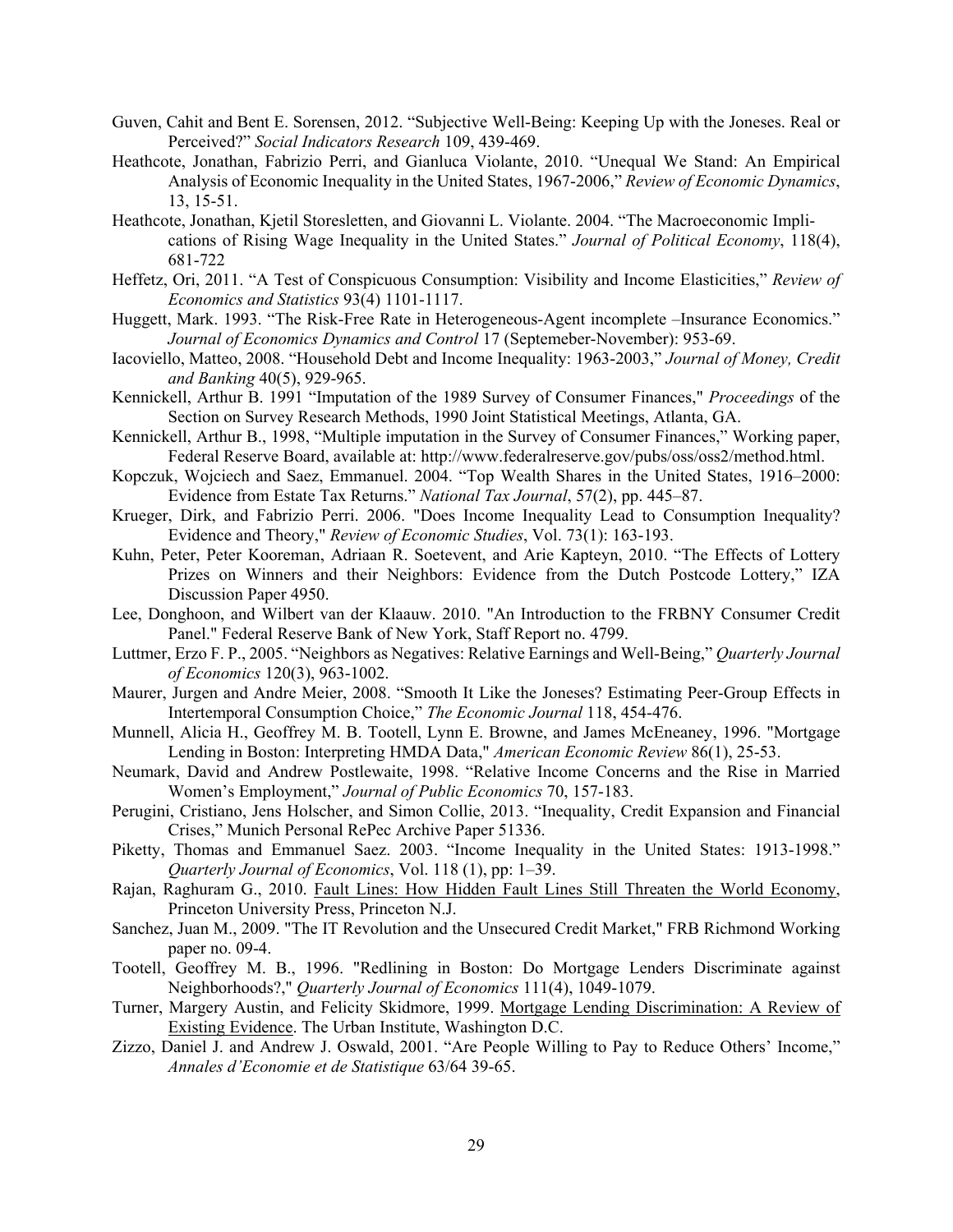



*Note*: The figure plots the income share of the top 5% of U.S. households (source: IRS) and the ratio of household (and non-profit) total liabilities relative to GDP (source: Federal Reserve).

FIGURE 2: INEQUALITY ACROSS U.S. COUNTIES



*Note*: The figure plots inequality in 2001 at the county level. Inequality is measured as the difference in log expected incomes at the 90<sup>th</sup> and 10<sup>th</sup> percentiles computed from the CCP. Darker counties are more unequal with each bin representing a quintile of the distribution across counties.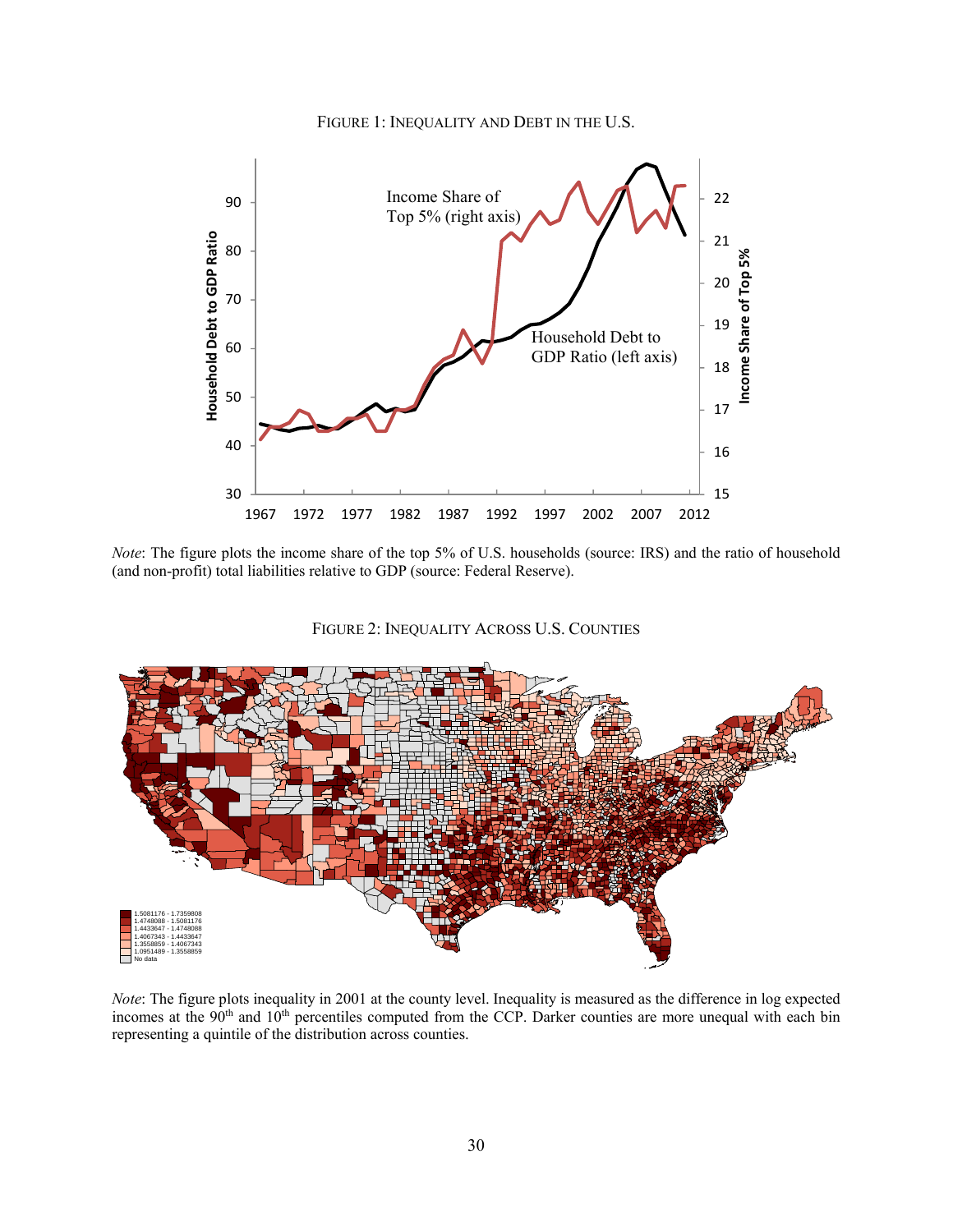

FIGURE 3: CROSS-SECTIONAL INEQUALITY IN THE U.S.

*Note*: The figures plot the regional distribution of inequality, measured using differences in expected log income between the 90<sup>th</sup> and 10<sup>th</sup> percentiles as computed from the CCP, at three levels of aggregation: zip code, county and state level.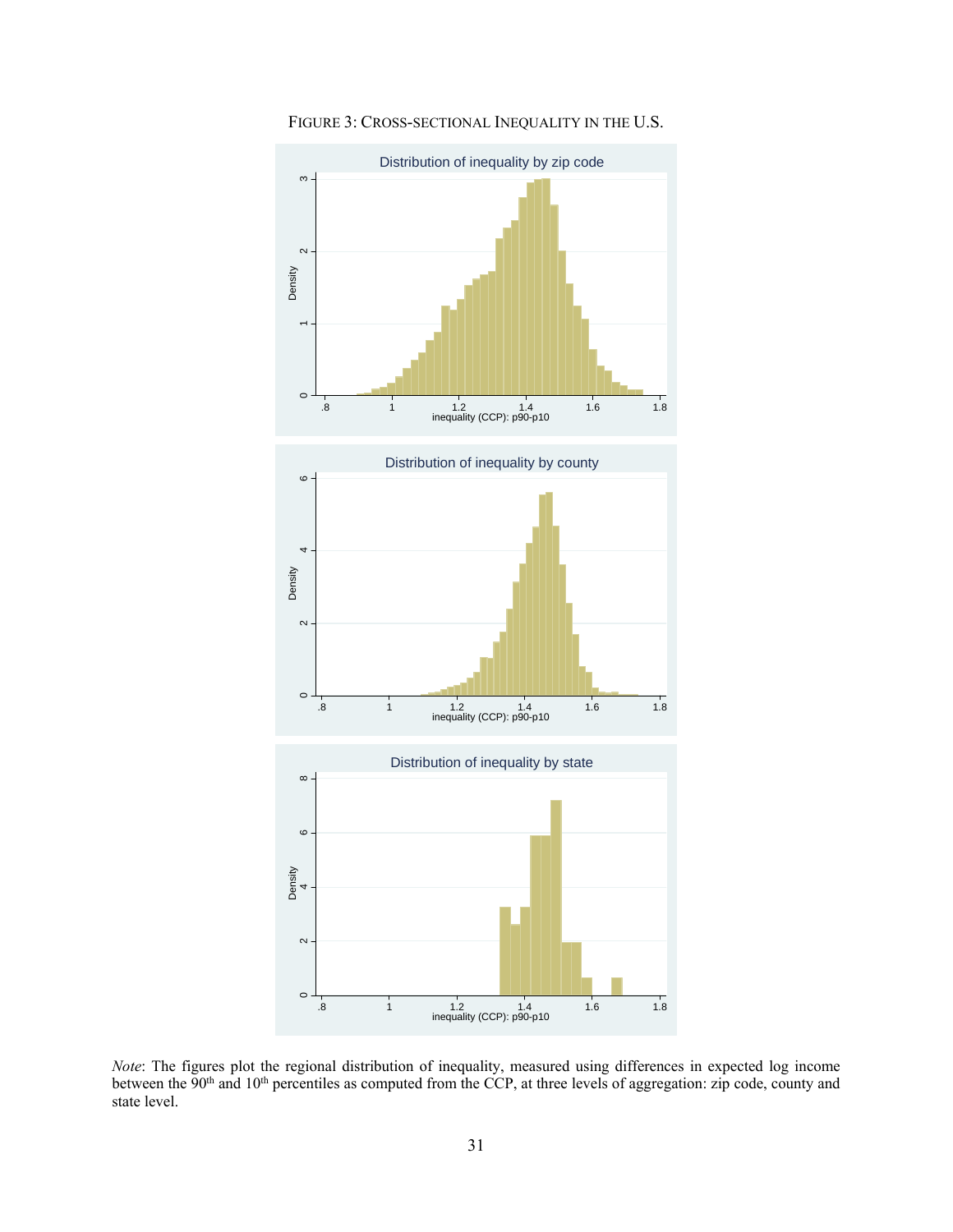

FIGURE 4: DEBT ACCUMULATION, INCOME RANK AND LOCAL INEQUALITY

Note: The figure plots qualitative predictions for various theories of how borrowing and inequality interact. Panel A shows a case where the local inequality is irrelevant for borrowing. Panel B demonstrates a special case of "keeping up with Joneses" when the debt accumulation of the richest household does not depend on the local inequality. Panel C shows the case where increased inequality  $(I_H > I_L)$  allows high-income households to borrow more. See section 3.1 in the text for details.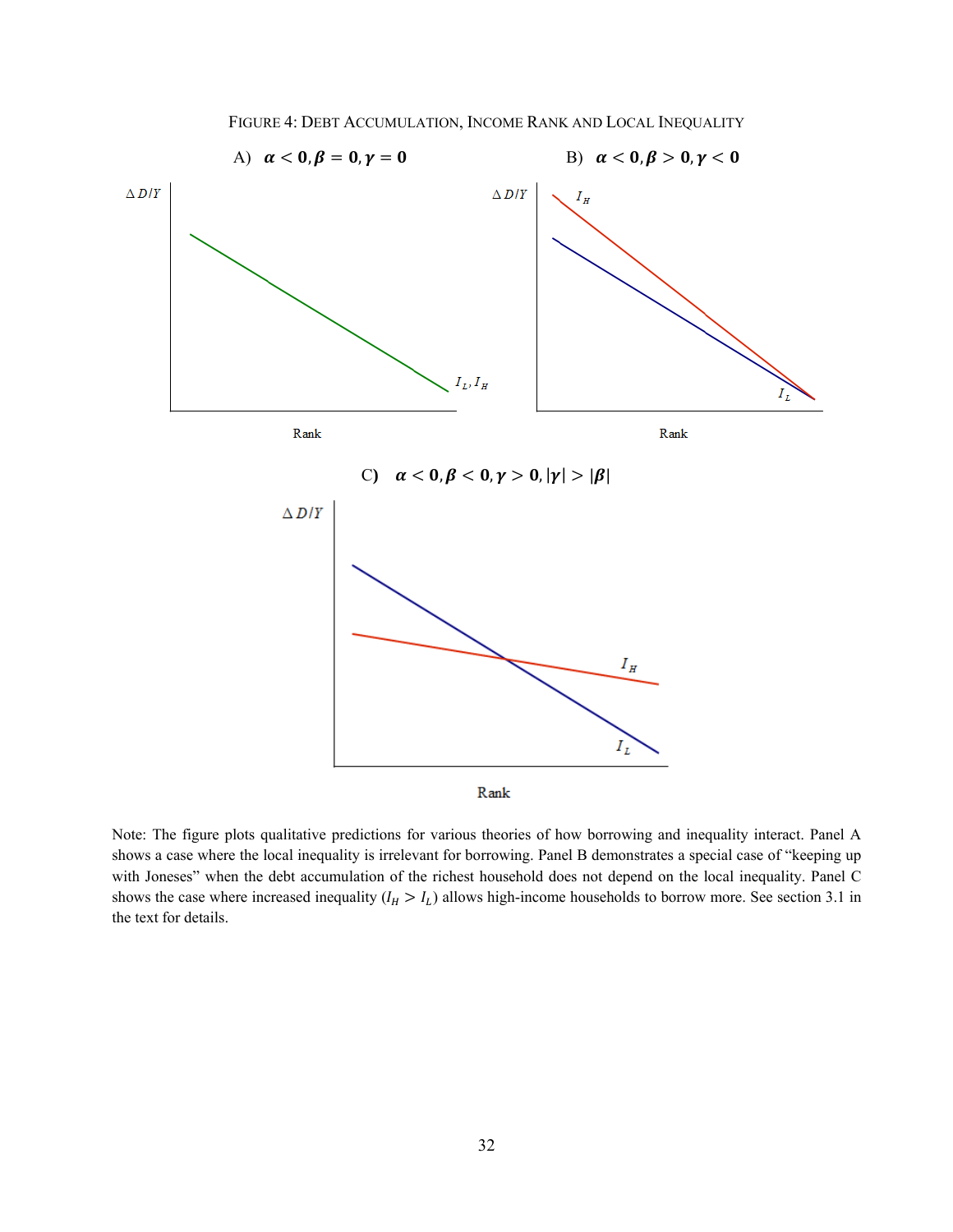### $\sigma(Inequality) * (\beta + \gamma * Rank)$





Note: These figures plot the calculated effects of a one standard deviation increase in inequality using estimated coefficients on rank, inequality, and the interaction of rank and inequality from the baseline specification (Table 3: Panel A) and the specification with full controls (Table 3: Panel C).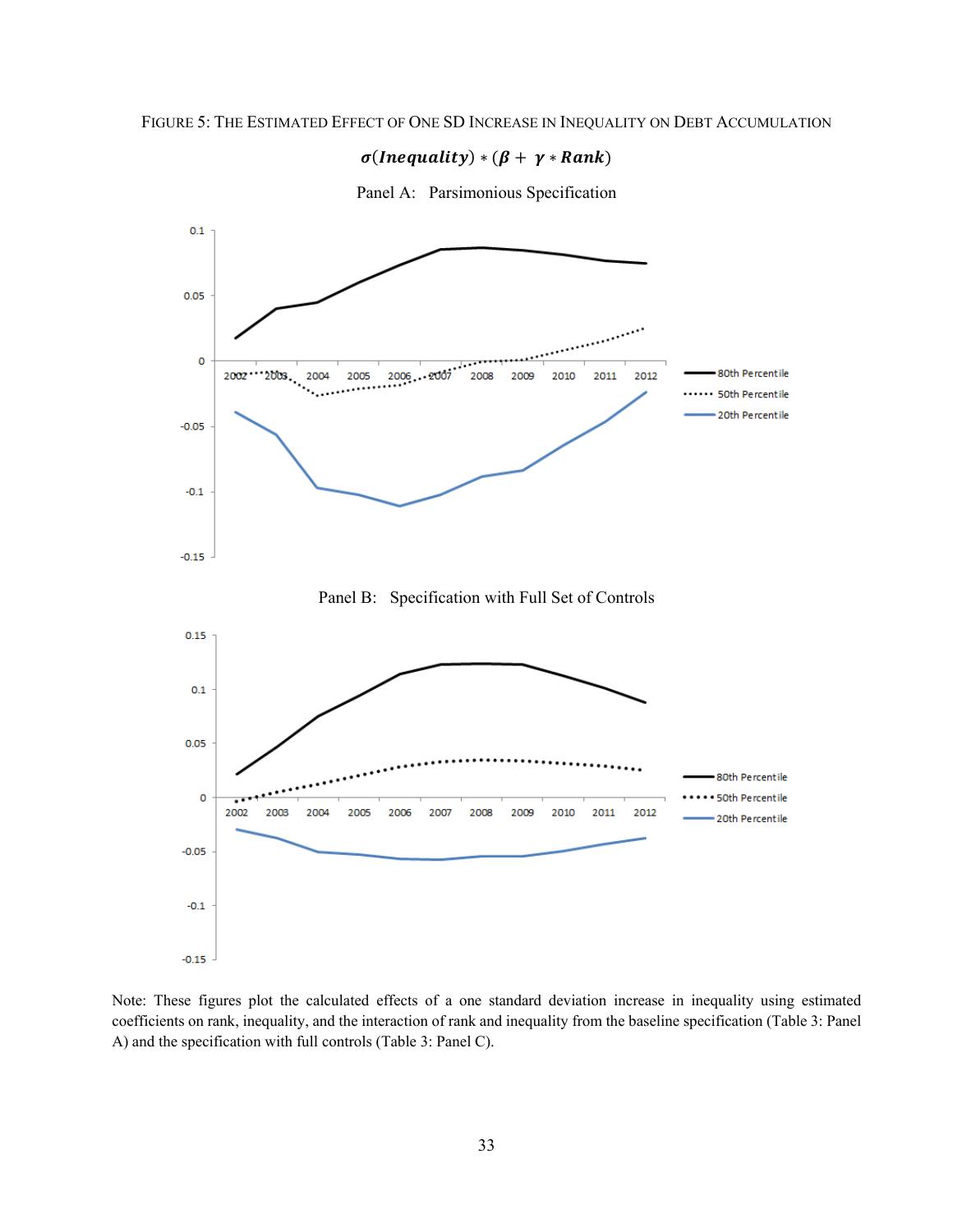

FIGURE 6. DEBT ACCUMULATION BY LOW AND HIGH-RANK HOUSEHOLDS

AND LOCAL INEQUALITY, NONPARAMETRIC SPECIFICATION

Note: The figure shows the estimated coefficients on the income rank dummies from the nonparametric regressions of the relative household debt accumulation between 2001 and year t. Each regression contains a dummy for income rank below 0.2, a dummy for income rank above 0.8, and a full set of controls described in equation (3) and the county-specific fixed effects. The omitted category is the dummy for income rank between 0.2 and 0.8. The regressions are estimated by year. In each year, the regression is estimated separately for each of the three categories: low-inequality locations (below the 20<sup>th</sup> percentile of the inequality distribution across zip codes in 2001), mid-level inequality locations (between the  $20<sup>th</sup>$  and  $80<sup>th</sup>$  percentiles), and high-inequality locations (above the  $80<sup>th</sup>$  percentile). Each location (zip code) is assigned to one of the three categories in 2001 and the assignment remains constant through 2002-2012. The standard errors are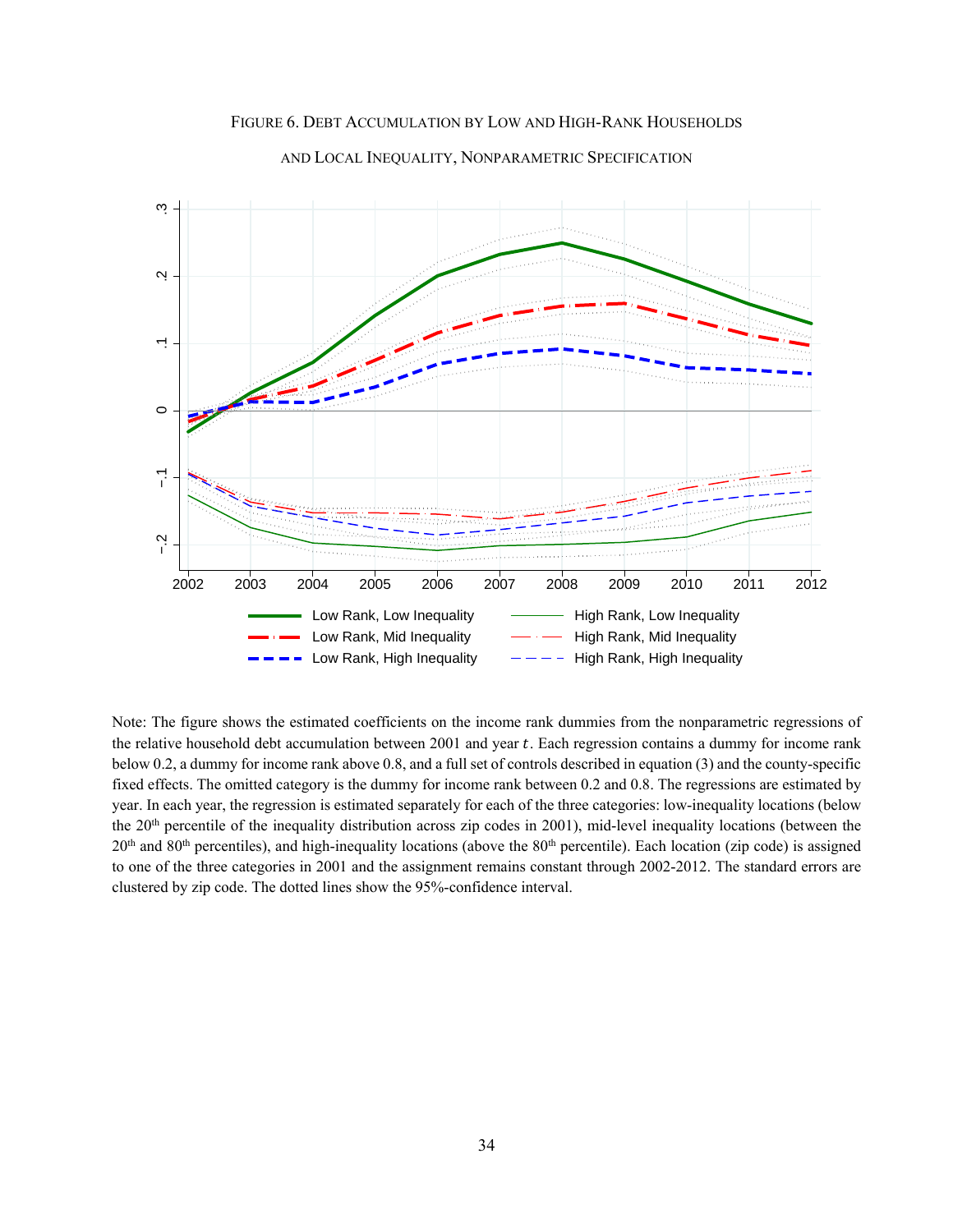

 $\tilde{R}^{*}(y)$ 

 $R_0$ 

FIGURE 7. THEORETICAL EFFECTS OF A CHANGE IN INEQUALITY ON PROVISION OF CREDIT

Bank Sorting and Inequality under Monopoly Banking Panel C Panel D 1 equal 0.9 unequal av. income  $\bar{y}$ 0.8 0.7 S<sup>+</sup> equal Pr(loan denied | y) Pr(loan denied | y) 0.6 signal s 0.5 0.4 0.3 0.2 S<sup>+</sup> unequal 0.1  $\Omega$ Income y

Income y

income y

income y

s\*(y)

Note: Panel A shows the tradeoff  $s<sup>*</sup>(y)$  for baseline income distribution ("equal") and more unequal income distribution ("unequal"). Panel B plots the interest rate for each income level and for different levels of income inequality. In Panels A and B banks can price discriminate perfectly. Panel C plots sets of households with signals  $s$  and  $y$  who obtain loans for two "equal" and "unequal" income distributions. Shaded regions indicate combinations of signals that yield an approved loan. Panel D plots loan deny probability as a function of income. In Panels C and D, the bank changes the same rate for all applicants.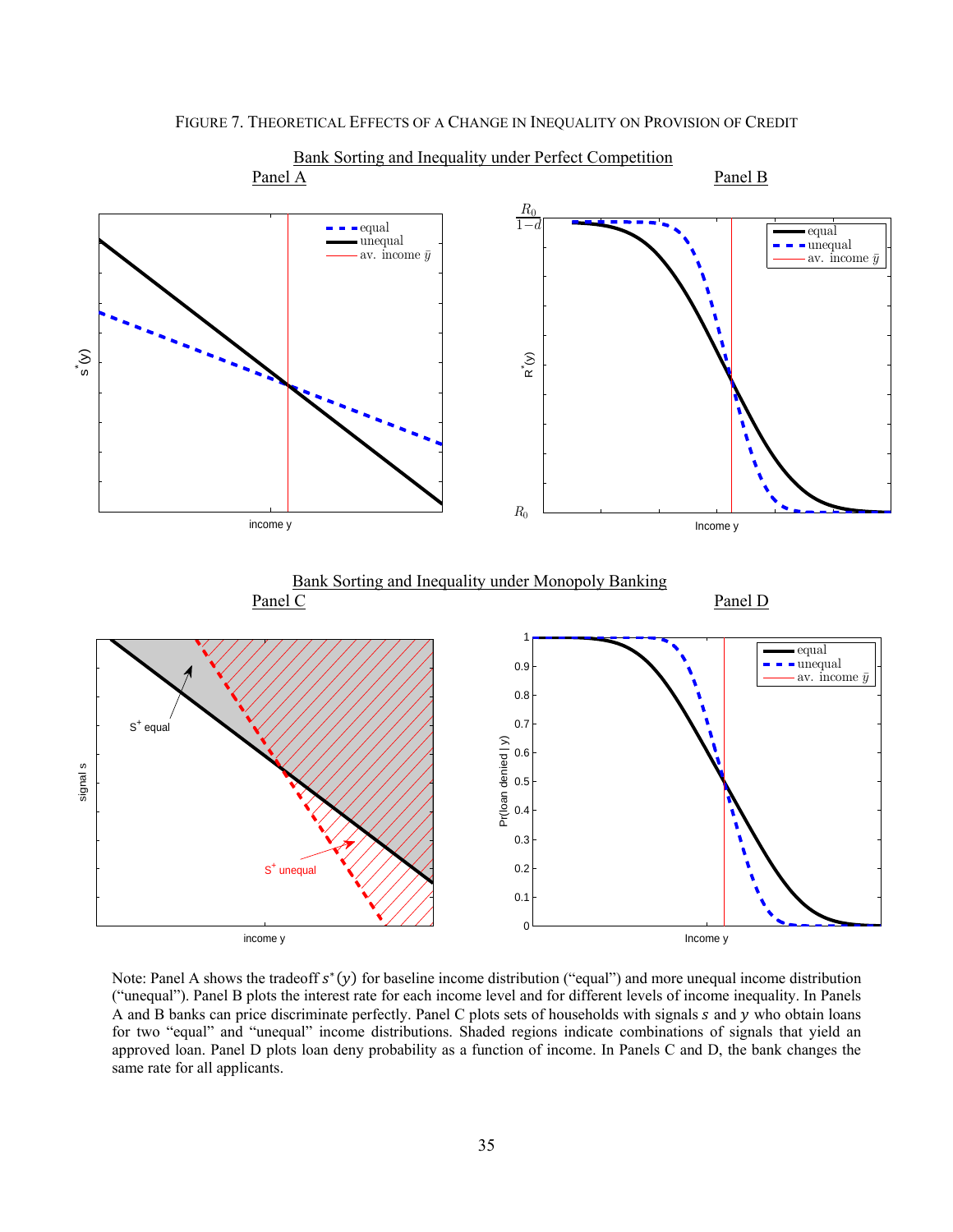|                                 |        |          |                                                        |                  | Percentiles      |                  |                |
|---------------------------------|--------|----------|--------------------------------------------------------|------------------|------------------|------------------|----------------|
| Category                        | Mean   | St. Dev. | 10                                                     | 25               | 50               | 75               | 90             |
|                                 |        |          | Panel A: FRBNY Consumer Credit Panel/ Equifax, Q3 2001 |                  |                  |                  |                |
| Age of head of                  |        |          |                                                        |                  |                  |                  |                |
| household                       | 42.6   | 11.0     | 28                                                     | 34               | 42               | 51               | 58             |
| Household size                  | 3.0    | 1.7      | $\mathbf{1}$                                           | $\overline{2}$   | 3                | $\overline{4}$   | 5              |
| Housing debt                    | 56,423 | 99,938   | $\boldsymbol{0}$                                       | $\boldsymbol{0}$ | 12,351           | 83,255           | 156,082        |
| Mortgage                        | 54,658 | 97,202   | $\boldsymbol{0}$                                       | $\mathbf{0}$     | 8,267            | 81,163           | 153,000        |
| <b>HELOC</b>                    | 1,765  | 12,565   | $\boldsymbol{0}$                                       | $\mathbf{0}$     | $\boldsymbol{0}$ | $\boldsymbol{0}$ | $\overline{0}$ |
| Auto loans                      | 6,876  | 11,543   | $\boldsymbol{0}$                                       | $\mathbf{0}$     | $\mathbf{0}$     | 10,805           | 21,376         |
| Credit card limit               | 30,459 | 36,452   | 1,609                                                  | 6,127            | 19,320           | 42,288           | 73,009         |
| Credit card balance             | 8,884  | 14,812   | 261                                                    | 1,120            | 3,923            | 10,881           | 22,893         |
| Student loan                    | 1,639  | 7,849    | $\mathbf{0}$                                           | $\boldsymbol{0}$ | $\theta$         | $\overline{0}$   | 2,723          |
| Consumer financing              | 929    | 5,861    | $\boldsymbol{0}$                                       | $\boldsymbol{0}$ | $\boldsymbol{0}$ | 178              | 2,033          |
| Other debt                      | 4,044  | 22,158   | $\boldsymbol{0}$                                       | $\boldsymbol{0}$ | $\boldsymbol{0}$ | $\boldsymbol{0}$ | 10,410         |
| Total debt                      | 78,794 | 112,167  | 1,368                                                  | 9,437            | 42,311           | 111,335          | 193,395        |
| Bankruptcy rate                 | 0.12   | 0.32     | 0.00                                                   | 0.00             | $0.00\,$         | 0.00             | 1.00           |
| Delinquency rate                | 0.30   | 0.46     | 0.00                                                   | 0.00             | 0.00             | 1.00             | 1.00           |
| Credit card utilization         |        |          |                                                        |                  |                  |                  |                |
| rate                            | 0.41   | 0.35     | 0.02                                                   | 0.09             | 0.31             | 0.71             | 0.99           |
|                                 |        |          | Panel B: Survey of Consumer Finances, 2001             |                  |                  |                  |                |
| Age of head of                  |        |          |                                                        |                  |                  |                  |                |
| household                       | 43.3   | 11.3     | 28                                                     | 35               | 43               | 52               | 59             |
| Household size                  | 2.8    | 1.4      | $\mathbf{1}$                                           | $\overline{2}$   | $\overline{2}$   | $\overline{4}$   | 5              |
| Housing debt                    | 60,783 | 119,310  | $\boldsymbol{0}$                                       | $\boldsymbol{0}$ | 29,000           | 90,000           | 150,000        |
| Mortgage debt                   | 57,643 | 90,243   | $\mathbf{0}$                                           | $\boldsymbol{0}$ | 27,000           | 88,000           | 147,000        |
| <b>HELOC</b>                    | 3,140  | 73,981   | $\boldsymbol{0}$                                       | $\boldsymbol{0}$ | $\boldsymbol{0}$ | $\mathbf{0}$     | $\theta$       |
| Auto loans                      | 5,182  | 8,280    | $\theta$                                               | $\mathbf{0}$     | $\boldsymbol{0}$ | 8,700            | 18,000         |
| Credit card limit               | 19,290 | 43,636   | 1,400                                                  | 4,500            | 10,000           | 22,000           | 42,000         |
| Credit card balance             | 2,586  | 5,459    | $\boldsymbol{0}$                                       | $\boldsymbol{0}$ | 500              | 3,000            | 7,200          |
| Student loan                    | 2,271  | 9,786    | $\mathbf{0}$                                           | $\mathbf{0}$     | $\boldsymbol{0}$ | $\boldsymbol{0}$ | 5,000          |
| Consumer financing              |        |          |                                                        |                  |                  |                  |                |
| Other debt                      |        |          |                                                        |                  |                  |                  |                |
| Total debt                      | 70,822 | 121,163  | 30                                                     | 6,140            | 40,000           | 101,000          | 164,800        |
| Bankruptcy rate                 | 0.10   | 0.30     | 0.00                                                   | 0.00             | 0.00             | 0.00             | 1.00           |
| Delinquency rate                | 0.05   | 0.21     | 0.00                                                   | 0.00             | 0.00             | 0.00             | 0.00           |
| Credit card utilization<br>rate | 0.27   | 0.34     | 0.00                                                   | 0.00             | 0.08             | 0.47             | 0.93           |

TABLE 1: SUMMARY STATISTICS

*Note*: The sample is restricted to the households with 20-65 year old head of household. The statistics are calculated using sampling weights. Housing debt is the sum of Mortgage and HELOC. The credit card limit is the maximum of the originally recorded credit card limit in the CCP and the credit card balance. The credit card utilization rate is calculated using this credit card limit. The table shows the statistics from the sample restricted to observations with nonzero credit card limit. The delinquency rate is a share of households with at least one member with an account that is 60 day past due or more. The number of observations in Panel A is 7,710,406. The number of observations in Panel B is 14,356.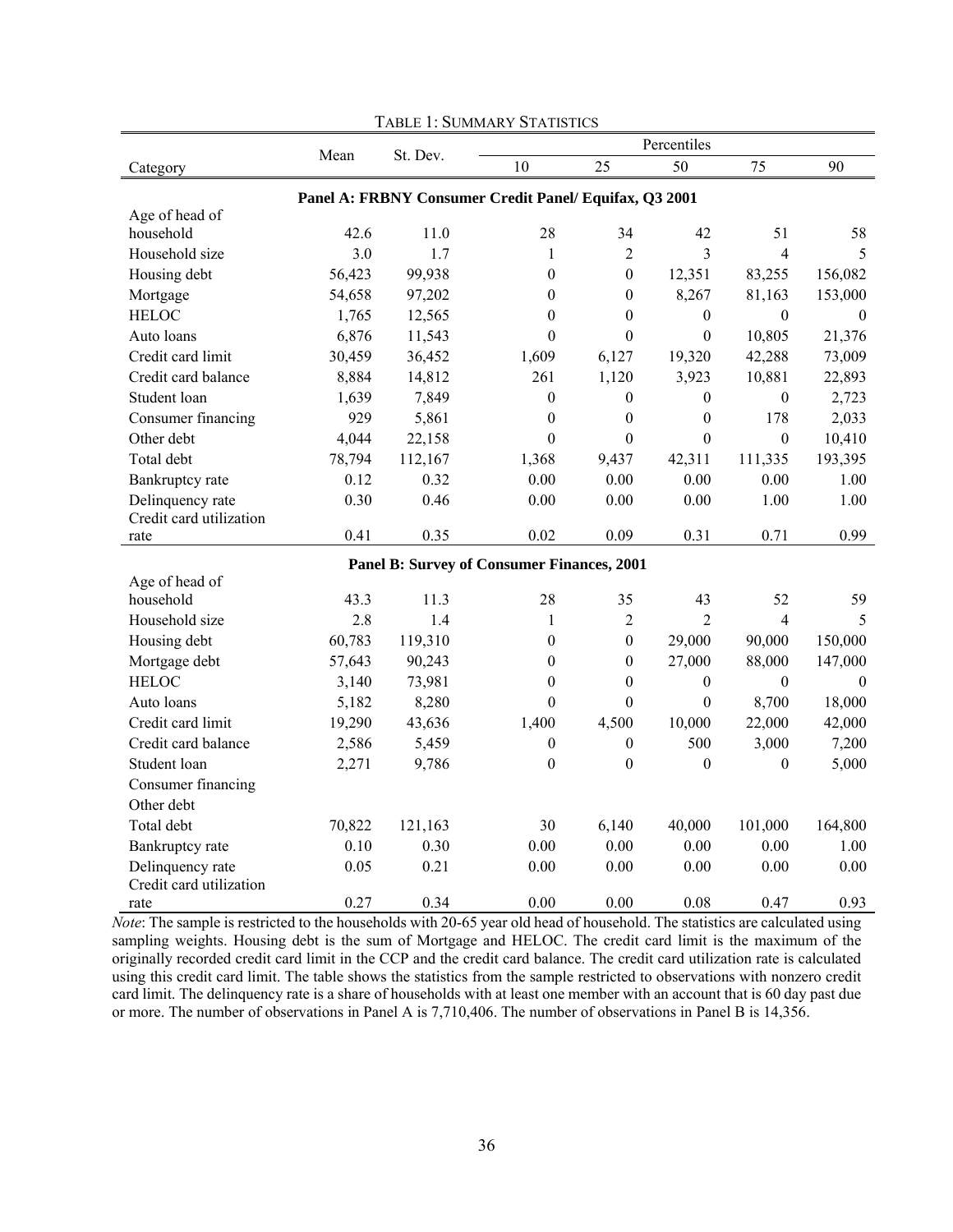| TABLE 2: INCOME STATISTICS FROM SCF (ACTUAL) AND CCP (IMPUTED) |       |          |      |       |                   |       |       |
|----------------------------------------------------------------|-------|----------|------|-------|-------------------|-------|-------|
|                                                                |       | St. dev. |      |       | Percentiles       |       |       |
|                                                                | Mean  |          | 10   | 25    | 50                |       | 90    |
| $Ln(Y)$ , actual in SCF                                        | 10.62 | 0.91     | 947  |       | 10.09 10.67 11.20 |       | 11.62 |
| $Ln(Y)$ , imputed in CCP                                       | 10.72 | 0.98     | 9.54 | 10 10 | 10.70             | 11 28 | 11.88 |

*Note*: The sample is restricted to households with the 20-65 y.o. head of household and positive gross income. The sample in the SCF is further restricted to remove outliers. See text for more details.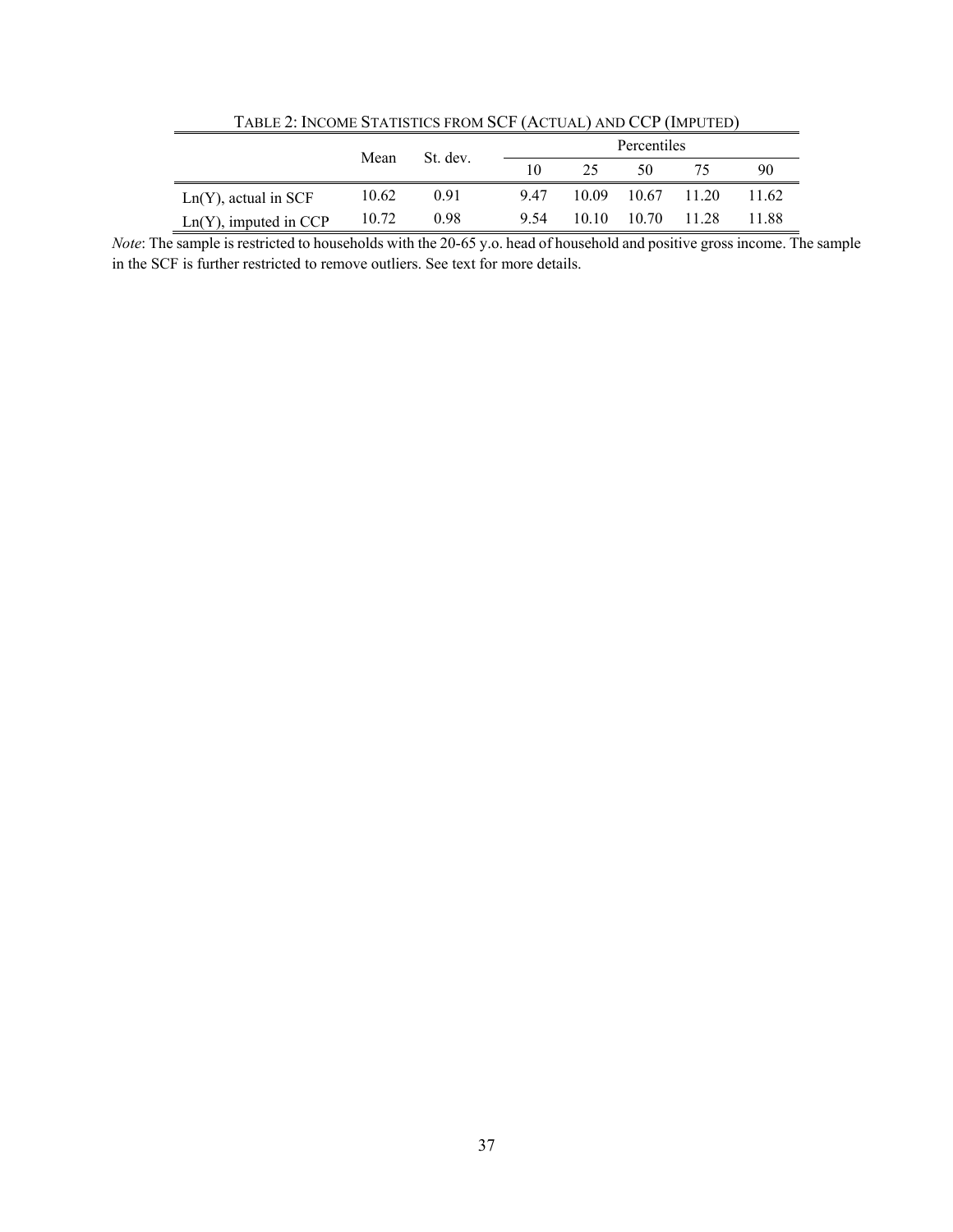|                  | 2002       | 2003       | 2004       | 2005       | 2006                                                         | 2007       | 2008       | 2009       | 2010       | 2011       | 2012       |
|------------------|------------|------------|------------|------------|--------------------------------------------------------------|------------|------------|------------|------------|------------|------------|
|                  |            |            |            |            | Panel A: Parsimonious Specification                          |            |            |            |            |            |            |
| $\alpha$         | $-1.23***$ | $-2.04***$ | $-2.86***$ | $-3.32***$ | $-3.81***$                                                   | $-3.98***$ | $-3.85***$ | $-3.74***$ | $-3.38***$ | $-3.02***$ | $-2.66***$ |
|                  | (0.02)     | (0.03)     | (0.04)     | (0.04)     | (0.05)                                                       | (0.06)     | (0.06)     | (0.06)     | (0.05)     | (0.05)     | (0.05)     |
| β                | $-0.39***$ | $-0.59***$ | $-0.96***$ | $-1.04***$ | $-1.15***$                                                   | $-1.10***$ | $-0.98***$ | $-0.93***$ | $-0.75***$ | $-0.58***$ | $-0.38***$ |
|                  | (0.01)     | (0.01)     | (0.02)     | (0.02)     | (0.02)                                                       | (0.03)     | (0.03)     | (0.03)     | (0.02)     | (0.02)     | (0.02)     |
| $\gamma$         | $0.63***$  | $1.07***$  | 1.58***    | $1.80***$  | $2.05***$                                                    | $2.09***$  | $1.95***$  | $1.87***$  | $1.62***$  | $1.37***$  | $1.10***$  |
|                  | (0.01)     | (0.02)     | (0.03)     | (0.03)     | (0.04)                                                       | (0.04)     | (0.04)     | (0.04)     | (0.04)     | (0.04)     | (0.04)     |
| $\cal N$         | 5,925,610  | 5,449,695  | 4,837,540  | 4,387,387  | 4,050,160                                                    | 3,792,576  | 3,581,989  | 3,438,004  | 3,295,854  | 3,178,324  | 3,069,446  |
| $R^2$            | 0.012      | 0.017      | 0.025      | 0.030      | 0.038                                                        | 0.041      | 0.043      | 0.042      | 0.039      | 0.038      | 0.037      |
|                  |            |            |            |            |                                                              |            |            |            |            |            |            |
|                  |            |            |            |            | Panel B: Specification with Household Controls               |            |            |            |            |            |            |
| $\alpha$         | $-1.09***$ | $-1.87***$ | $-2.69***$ | $-3.12***$ | $-3.62***$                                                   | $-3.80***$ | $-3.72***$ | $-3.66***$ | $-3.29***$ | $-2.90***$ | $-2.51***$ |
|                  | (0.02)     | (0.03)     | (0.04)     | (0.05)     | (0.06)                                                       | (0.06)     | (0.06)     | (0.06)     | (0.06)     | (0.06)     | (0.05)     |
| $\beta$          | $-0.41***$ | $-0.56***$ | $-0.83***$ | $-0.94***$ | $-1.07***$                                                   | $-1.12***$ | $-1.09***$ | $-1.10***$ | $-1.01***$ | $-0.92***$ | $-0.79***$ |
|                  | (0.01)     | (0.01)     | (0.02)     | (0.02)     | (0.03)                                                       | (0.03)     | (0.03)     | (0.03)     | (0.03)     | (0.03)     | (0.02)     |
| γ                | $0.56***$  | $0.93***$  | $1.37***$  | $1.59***$  | 1.85***                                                      | $1.95***$  | $1.91***$  | 1.89***    | $1.73***$  | $1.53***$  | $1.33***$  |
|                  | (0.01)     | (0.02)     | (0.03)     | (0.04)     | (0.04)                                                       | (0.05)     | (0.05)     | (0.05)     | (0.04)     | (0.04)     | (0.04)     |
| $\boldsymbol{N}$ | 5,760,568  | 5,287,149  | 4,684,857  | 4,244,767  | 3,920,565                                                    | 3,668,685  | 3,468,033  | 3,326,869  | 3,185,764  | 3,069,465  | 2,964,013  |
| $R^2$            | 0.047      | 0.057      | 0.062      | 0.069      | 0.074                                                        | 0.080      | 0.088      | 0.091      | 0.097      | 0.107      | 0.119      |
|                  |            |            |            |            |                                                              |            |            |            |            |            |            |
|                  |            |            |            |            | Panel C: Specification with Household and Zip-Level Controls |            |            |            |            |            |            |
| $\alpha$         | $-1.08***$ | $-1.86***$ | $-2.67***$ | $-3.09***$ | $-3.59***$                                                   | $-3.77***$ | $-3.68***$ | $-3.62***$ | $-3.26***$ | $-2.87***$ | $-2.49***$ |
|                  | (0.02)     | (0.03)     | (0.04)     | (0.05)     | (0.06)                                                       | (0.06)     | (0.06)     | (0.06)     | (0.06)     | (0.06)     | (0.05)     |
| $\beta$          | $-0.31***$ | $-0.44***$ | $-0.62***$ | $-0.68***$ | $-0.76***$                                                   | $-0.79***$ | $-0.76***$ | $-0.76***$ | $-0.69***$ | $-0.61***$ | $-0.53***$ |
|                  | (0.01)     | (0.01)     | (0.02)     | (0.02)     | (0.03)                                                       | (0.03)     | (0.03)     | (0.03)     | (0.03)     | (0.03)     | (0.02)     |
| $\gamma$         | $0.57***$  | $0.94***$  | $1.40***$  | $1.63***$  | $1.91***$                                                    | $2.02***$  | 1.98***    | $1.97***$  | $1.81***$  | $1.61***$  | $1.40***$  |
|                  | (0.01)     | (0.02)     | (0.03)     | (0.03)     | (0.04)                                                       | (0.05)     | (0.05)     | (0.05)     | (0.04)     | (0.04)     | (0.04)     |
| $\boldsymbol{N}$ | 5,760,568  | 5,287,149  | 4,684,857  | 4,244,767  | 3,920,565                                                    | 3,668,685  | 3,468,033  | 3,326,869  | 3,185,764  | 3,069,465  | 2,964,013  |
| $R^2$            | 0.048      | 0.058      | 0.064      | 0.071      | 0.076                                                        | 0.082      | 0.090      | 0.093      | 0.098      | 0.109      | 0.120      |
|                  |            |            |            |            |                                                              |            |            |            |            |            |            |
|                  |            |            |            |            | Panel D: Specification with Zip-Level Fixed Effects          |            |            |            |            |            |            |
| α                | $-1.08***$ | $-1.86***$ | $-2.66***$ | $-3.09***$ | $-3.56***$                                                   | $-3.76***$ | $-3.68***$ | $-3.61***$ | $-3.25***$ | $-2.85***$ | $-2.47***$ |
|                  | (0.10)     | (0.15)     | (0.24)     | (0.30)     | (0.38)                                                       | (0.43)     | (0.42)     | (0.40)     | (0.38)     | (0.32)     | (0.27)     |
| $\gamma$         | $0.57***$  | $0.94***$  | $1.39***$  | $1.63***$  | $1.90***$                                                    | $2.00***$  | $1.97***$  | $1.96***$  | $1.79***$  | $1.59***$  | $1.38***$  |
|                  | (0.07)     | (0.10)     | (0.17)     | (0.21)     | (0.27)                                                       | (0.31)     | (0.30)     | (0.28)     | (0.26)     | (0.22)     | (0.18)     |
| $\boldsymbol{N}$ | 5,760,568  | 5,287,149  | 4,684,857  | 4,244,767  | 3,920,565                                                    | 3,668,685  | 3,468,033  | 3,326,869  | 3,185,764  | 3,069,465  | 2,964,013  |
| $R^2$            | 0.052      | 0.061      | 0.068      | 0.076      | 0.082                                                        | 0.088      | 0.096      | 0.099      | 0.105      | 0.115      | 0.126      |
|                  |            |            |            |            |                                                              |            |            |            |            |            |            |

TABLE 3: BASELINE RESULTS ON HOUSEHOLD DEBT ACCUMULATION

*Note*: The table presents estimates of specifications (2), (3), (4) and (5) in Panels A through D respectively. Coefficient *α* corresponds to the partial correlation of household income rank and debt accumulation between 2001 and the year indicated in each column (relative to household's 2001 income). Coefficient *β* corresponds to the partial correlation of local inequality and household debt accumulation. Coefficient *γ* is for the interaction of household income and local inequality. Each regression is run at the household level. Statistical significance at the 1%, 5%, and 10% levels are indicated by \*\*\*, \*\*, and \* respectively. In Panels A-C, the standard errors are clustered by zip code; in Panel D, standard errors are clustered by state. See sections 3.1 and 3.2 in the text for details.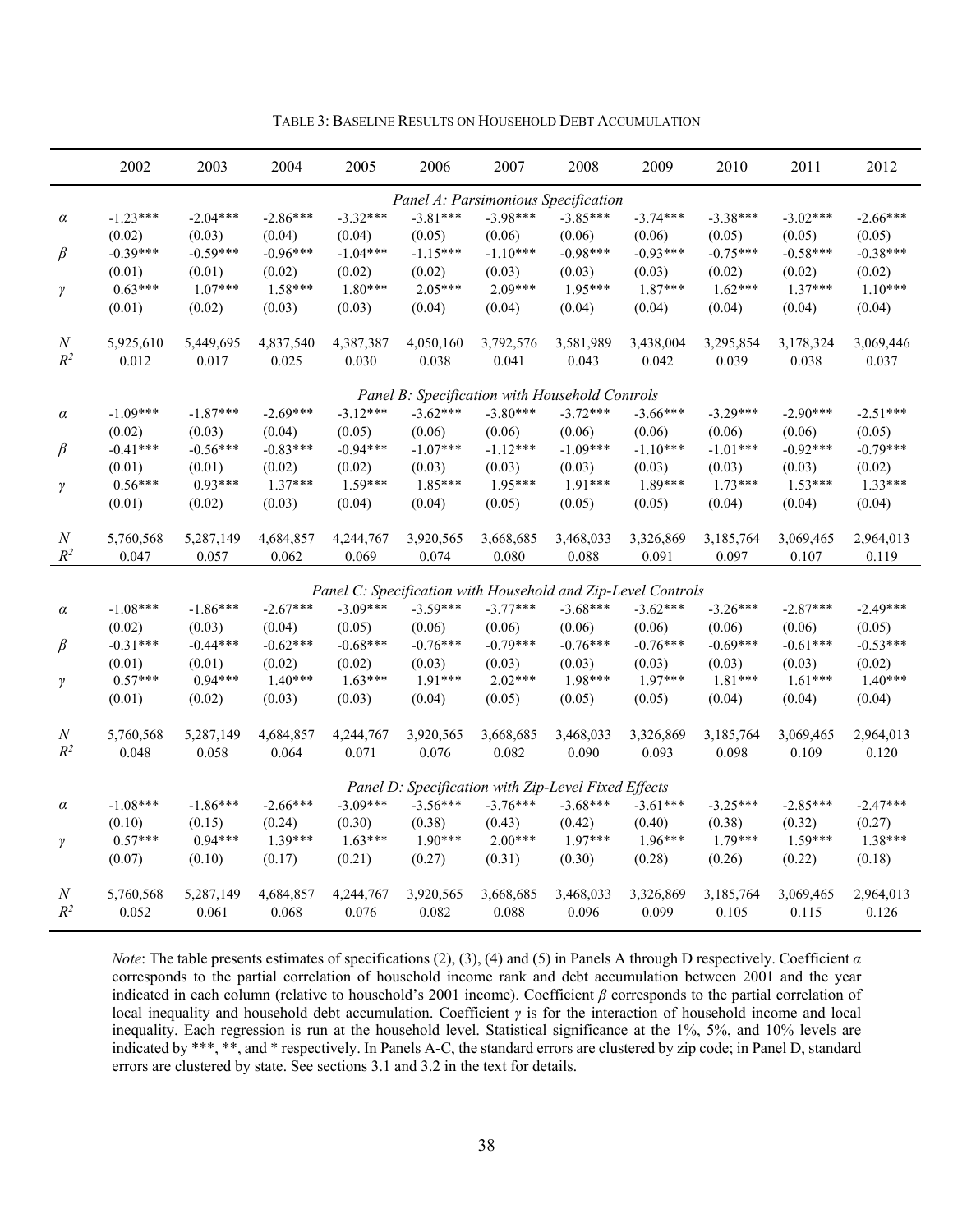| i<br> <br>          |  |
|---------------------|--|
|                     |  |
|                     |  |
| ׇ֬֘֒<br>I           |  |
| ֠                   |  |
|                     |  |
| ֕                   |  |
|                     |  |
|                     |  |
|                     |  |
|                     |  |
|                     |  |
| l                   |  |
| l                   |  |
|                     |  |
| I                   |  |
|                     |  |
|                     |  |
|                     |  |
|                     |  |
|                     |  |
|                     |  |
|                     |  |
|                     |  |
|                     |  |
|                     |  |
| i                   |  |
|                     |  |
|                     |  |
|                     |  |
|                     |  |
|                     |  |
| İ                   |  |
|                     |  |
|                     |  |
| ֘֝֕                 |  |
| $\overline{1}$<br>֠ |  |
| ֠<br>l              |  |
|                     |  |
|                     |  |
|                     |  |
|                     |  |
|                     |  |
|                     |  |
|                     |  |
| l                   |  |
|                     |  |
|                     |  |
|                     |  |
|                     |  |
|                     |  |
|                     |  |
|                     |  |
| ׇ֚                  |  |
|                     |  |
|                     |  |
|                     |  |
|                     |  |
|                     |  |
|                     |  |
| I                   |  |
|                     |  |
|                     |  |
|                     |  |
|                     |  |
|                     |  |
| ֚֕֕֡                |  |
|                     |  |
| $\frac{1}{2}$<br>֚  |  |

|                              | 2002         | 2003                                                      | 2004        | 2005                                                                                                                                                                     | 2006        | 2007                                                                                                                          | 2008        | 2009        | 2010        | 2011        | 2012        |
|------------------------------|--------------|-----------------------------------------------------------|-------------|--------------------------------------------------------------------------------------------------------------------------------------------------------------------------|-------------|-------------------------------------------------------------------------------------------------------------------------------|-------------|-------------|-------------|-------------|-------------|
|                              |              |                                                           |             |                                                                                                                                                                          |             |                                                                                                                               |             |             |             |             |             |
| 8                            | $-1.054***$  | $-1.690***$                                               | $-2.500***$ | $-2.867***$                                                                                                                                                              | $3.299***$  | Panel A: Include Interaction of Household Credit Score and Local Inequality<br>$-3.465***$                                    | $3.440***$  | $-3.351***$ | $3.049***$  | $2.678***$  | $2.354***$  |
|                              | (0.0267)     | (0.0394)                                                  | (0.0525)    | $(0.0643)$<br>$-3.136***$<br>$(0.0691)$<br>$(0.0691)$<br>$(1.441***$<br>$(1.0475)$<br>$(0.116)$<br>$-3.744***$<br>$(0.116)$                                              | (0.0766)    | (0.0834)                                                                                                                      | (0.0838)    | (0.0842)    | (0.0792)    | (0.0741)    | (0.0690)    |
| $^{\scriptscriptstyle\beta}$ | $-1.011$ *** | $-1.876***$                                               | $-2.526***$ |                                                                                                                                                                          | $-3.841***$ | $-4.087***$                                                                                                                   | $3.962***$  | $3.909***$  | $3.593***$  | $-3.212***$ | $-2.879***$ |
|                              | (0.0287)     | (0.0417)                                                  | (0.0550)    |                                                                                                                                                                          | (0.0885)    | (0.102)                                                                                                                       | (0.106)     | (0.109)     | (0.103)     | (0.0979)    | (0.0926)    |
| $\overline{\phantom{1}}$     | $0.542***$   | $0.802***$                                                | $1.250***$  |                                                                                                                                                                          | $1.658***$  | $1.758***$                                                                                                                    | 1.761 ***   | $1.729***$  | $1.607***$  | $1.425***$  | $1.260***$  |
|                              | (0.0195)     | (0.0289)                                                  | (0.0388)    |                                                                                                                                                                          | (0.0570)    | (0.0621)                                                                                                                      | (0.0624)    | (0.0625)    | (0.0589)    | (0.0551)    | (0.0511)    |
| P                            | $-0.745***$  | $-1.925***$                                               | $-2.730***$ |                                                                                                                                                                          | $-4.911***$ | $5.286***$                                                                                                                    | $-4.914***$ | $-4.600**$  | $-4.234***$ | $3.845***$  | $-3.523***$ |
|                              | (0.0494)     | (0.0718)                                                  | (0.0931)    |                                                                                                                                                                          | (0.146)     | (0.168)                                                                                                                       | (0.173)     | (0.178)     | (0.167)     | (0.157)     | (0.149)     |
| ь                            | $0.864***$   | $1.816***$                                                | $2.388***$  |                                                                                                                                                                          | $3.831***$  | 4.095***                                                                                                                      | $3.947***$  | $3.908***$  | $3.577***$  | $3.205***$  | $2.874***$  |
|                              | (0.0351)     | (0.0514)                                                  | 0.0666      | (158)<br>$\tilde{e}$                                                                                                                                                     | (5010)      | (0.122)                                                                                                                       | 0.126       | (0.129)     | (121)       | (114)       | (0.108)     |
| $\geq$                       | 3,971,367    | 3,621,115                                                 | 3,182,620   | 2,862,799                                                                                                                                                                | 2,631,983   | 2,453,874                                                                                                                     | 2,314,493   | 2,215,144   | 2,116,638   | 2,036,909   | 1,964,385   |
| $\mathcal{R}^2$              | 0.049        | 0.058                                                     | 0.063       | 0.070                                                                                                                                                                    | 0.074       | 0.080                                                                                                                         | 0.089       | 0.091       | 0.096       | 0.106       | 0.117       |
|                              |              |                                                           |             |                                                                                                                                                                          |             |                                                                                                                               |             |             |             |             |             |
| 8                            | $-0.516***$  | $-1.171***$                                               | $-2.017***$ | Panel B: Include Interaction of Initial Household Debt Level and Local Inequality<br>$-2.422**$<br>$(0.0605)$<br>$0.758***$<br>$-0.758***$<br>$(0.0273)$<br>$1.203***$   | $-2.970***$ | $-3.069***$                                                                                                                   | $-2.916**$  | $-2.814***$ | $2.316***$  | $-1.848***$ | $-1.309***$ |
|                              |              |                                                           | (0.0489)    |                                                                                                                                                                          |             |                                                                                                                               |             |             |             |             |             |
|                              | (0.0275)     | (0.0387)                                                  |             |                                                                                                                                                                          | (0.0732)    | (0.0814)                                                                                                                      | (6180, 0)   | (0.0857)    | (0.0802)    | (0.0769)    | (0.0710)    |
| $^{\varnothing}$             | $-0.312***$  | $-0.452***$                                               | $-0.670***$ |                                                                                                                                                                          | $-0.878***$ | $-0.910***$                                                                                                                   | $-0.881***$ | $-0.857***$ | $-0.770***$ | $-0.659***$ | $-0.556***$ |
|                              | (0.0118)     | (0.0170)                                                  | (0.0224)    |                                                                                                                                                                          | (0.0329)    | (0.0357)                                                                                                                      | (0.0370)    | (0.0374)    | (0.0365)    | (0.0348)    | (0.0328)    |
| $\overline{\phantom{1}}$     | $0.233***$   | $0.530***$                                                | $0.987***$  |                                                                                                                                                                          | $1.481***$  | 1.529***                                                                                                                      | $1.460***$  | $1.433***$  | $1.221***$  | $1.014***$  | $0.744***$  |
|                              | (0.0200)     | (0.0282)                                                  | (0.0359)    | (0.0443)                                                                                                                                                                 | (0.0540)    | (0.0600)                                                                                                                      | (0.0627)    | (0.0631)    | (0.0591)    | (0.0564)    | (0.0520)    |
| э                            | $-2.97***$   | $-3.79***$                                                | $-4.09***$  | $-4.47***$                                                                                                                                                               | $-4.59***$  | $-5.00***$                                                                                                                    | $-5.37***$  | $-5.49***$  | $-6.05***$  | $-6.21***$  | $-6.876***$ |
|                              | (0.089)      | (0.115)                                                   | (0.125)     |                                                                                                                                                                          | (0.167)     | (0.200)                                                                                                                       | (0.214)     | (0.213)     | (0.199)     | (0.214)     | (0.195)     |
| ь                            | $1.67***$    | $2.15***$                                                 | $2.49***$   |                                                                                                                                                                          | $3.05***$   | $3.38***$                                                                                                                     | $3.54***$   | $3.55***$   | $3.67***$   | $3.53***$   | $3.71***$   |
|                              | (0.063)      | (0.0824)                                                  | (0.891)     | $(0.147)$<br>$2.81***$<br>$(0.105)$                                                                                                                                      | (0.122)     | (0.147)                                                                                                                       | (0.158)     | (0.153)     | (0.144)     | (0.152)     | (0.140)     |
| $\geq$                       | 3,989,837    | 3,643,849                                                 | 3,203,783   | 2,882,349                                                                                                                                                                | 2,650,275   | 2,470,570                                                                                                                     | 2,329,399   | 2,228,828   | 2,128,927   | 2,047,809   | 1,974,388   |
| $\mathcal{R}^2$              | 0.053        | 0.061                                                     | 0.064       | 0.070                                                                                                                                                                    | 0.074       | 0.079                                                                                                                         | 0.088       | 0.091       | 0.098       | 0.109       | 0.124       |
|                              |              |                                                           |             |                                                                                                                                                                          |             |                                                                                                                               |             |             |             |             |             |
|                              |              |                                                           |             | Note: The table presents estimates of specification $(3')$ and $(3'')$ in section 3.2. Coefficient a corresponds to the partial correlation of household income rank and |             |                                                                                                                               |             |             |             |             |             |
|                              |              |                                                           |             | debt accumulation between 2001 and the year indicated in each column (relative to household's 2001 income). Coefficient $\beta$ corresponds to the partial correlation   |             |                                                                                                                               |             |             |             |             |             |
|                              |              | of local inequality and household debt accumulation.      |             |                                                                                                                                                                          |             | Coefficient $\nu$ is for the interaction of household income and local inequality. Coefficient $\omega$ represent the effects |             |             |             |             |             |
|                              |              | of each additional variable (household credit score in    |             |                                                                                                                                                                          |             | Panel A and initial household debt level in Panel B) while $\sigma$ captures the interaction of this household variable       |             |             |             |             |             |
|                              |              | with local inequality. Each regression is run at the hour |             |                                                                                                                                                                          |             | isehold level. Statistical significance at the 1%, 5%, and 10% levels are indicated by ***, **, and * respectively            |             |             |             |             |             |
|                              |              |                                                           |             | The standard errors are clustered by zip code. In Panel B, coefficients $\varphi$ and $\sigma$ and the respective standard errors are multiplied by 10%6                 |             |                                                                                                                               |             |             |             |             |             |

39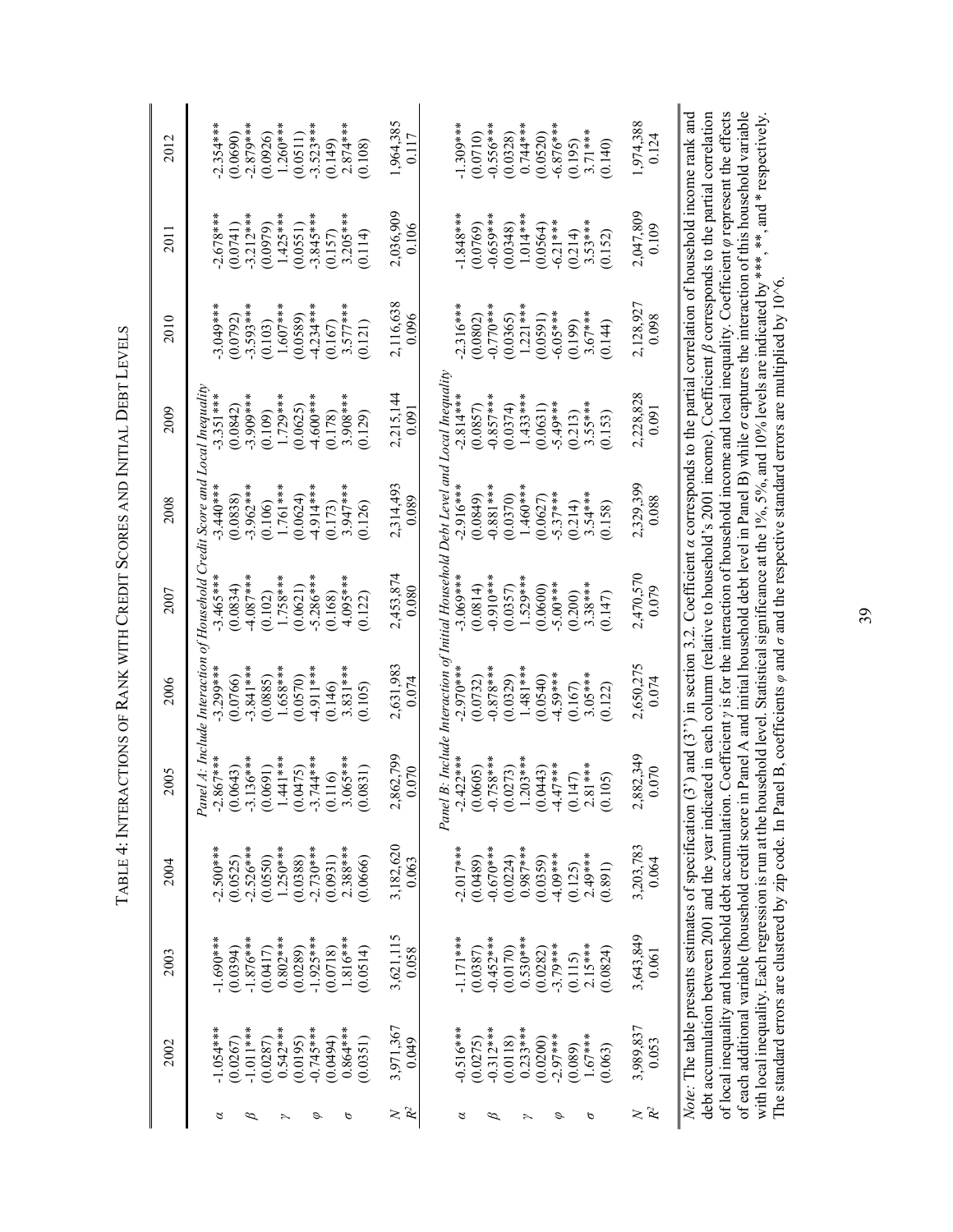|                                                                    |           | $\alpha$    | β           | γ          | N         | $R^2$ |
|--------------------------------------------------------------------|-----------|-------------|-------------|------------|-----------|-------|
|                                                                    |           |             |             |            |           |       |
|                                                                    | Midwest   | $-2.619***$ | $-0.385***$ | $1.222***$ | 873,543   | 0.096 |
|                                                                    |           | (0.110)     | (0.054)     | (0.084)    |           |       |
|                                                                    | Northeast | $-3.765***$ | $-0.832***$ | $2.141***$ | 739,380   | 0.071 |
| Grouping Zip Codes by                                              |           | (0.120)     | (0.055)     | (0.092)    |           |       |
| Census Region                                                      | South     | $-4.059***$ | $-0.811***$ | $2.145***$ | 1,329,937 | 0.094 |
|                                                                    |           | (0.108)     | (0.0457)    | (0.077)    |           |       |
|                                                                    | West      | $-6.078***$ | $-1.558***$ | $3.507***$ | 725,825   | 0.056 |
|                                                                    |           | (0.176)     | (0.072)     | (0.125)    |           |       |
|                                                                    |           |             |             |            |           |       |
|                                                                    | Low       | $-4.489***$ | $-1.178***$ | 2.483***   | 1,005,563 | 0.092 |
|                                                                    |           | (0.124)     | (0.044)     | (0.088)    |           |       |
| Grouping Zip Codes by<br><b>Average Credit Ratings</b>             | Middle    | $-4.202***$ | $-0.934***$ | $2.251***$ | 1,185,270 | 0.095 |
|                                                                    |           | (0.098)     | (0.044)     | (0.072)    |           |       |
|                                                                    | High      | $-2.289***$ | $-0.321***$ | $1.214***$ | 1,477,852 | 0.092 |
|                                                                    |           | (0.074)     | (0.035)     | (0.056)    |           |       |
|                                                                    |           |             |             |            |           |       |
|                                                                    | Low       | $-2.189***$ | $-0.380***$ | $1.002***$ | 960,459   | 0.070 |
|                                                                    |           | (0.171)     | (0.066)     | (0.117)    |           |       |
| Grouping Zip Codes by<br>Initial Average Debt-<br>to-Income Ratios | Middle    | $-3.101***$ | $-0.606***$ | 1.508***   | 1,244,084 | 0.081 |
|                                                                    |           | (0.127)     | (0.053)     | (0.092)    |           |       |
|                                                                    | High      | $-3.754***$ | $-0.783***$ | 1.988***   | 1,464,142 | 0.090 |
|                                                                    |           | (0.108)     | (0.050)     | (0.086)    |           |       |
|                                                                    |           |             |             |            |           |       |
|                                                                    | Low       | $-3.084***$ | $-0.548***$ | $1.536***$ | 836,682   | 0.102 |
| Grouping Zip Codes by                                              |           | (0.117)     | (0.055)     | (0.088)    |           |       |
| House Price Growth                                                 | Middle    | $-4.320***$ | $-0.981***$ | 2.456***   | 819,222   | 0.076 |
| $(2001 - 2005)$                                                    |           | (0.138)     | (0.063)     | (0.104)    |           |       |
|                                                                    | High      | $-5.561***$ | $-1.346***$ | 3.139***   | 797,970   | 0.057 |
|                                                                    |           | (0.163)     | (0.068)     | (0.117)    |           |       |

TABLE 5: HOUSEHOLD DEBT ACCUMULATION ALONG SUBSETS OF DATA

*Note*: The table presents estimates of specification (4) in the text using household debt accumulation from 2001 to 2007. Panel A presents separate estimates for households located in each of four Census regions. Panel B presents estimates for households in zip codes with low, medium, or high initial average credit ratings. Panel C presents estimates for households in zip codes with low, medium, or high initial average debt-to-income ratios. Panel D decomposes zip codes by growth of house prices between 2001 and 2005. See section 3.3 in the text for details. Coefficient *α* corresponds to the partial correlation of household income rank and debt accumulation between 2001 and the year indicated in each column (relative to household's 2001 income). Coefficient *β* corresponds to the partial correlation of local inequality and household debt accumulation. Coefficient *γ* is for the interaction of household income and local inequality. Each regression is run at the household level. Statistical significance at the 1%, 5%, and 10% levels are indicated by \*\*\*, \*\*, and \* respectively. The standard errors are clustered by zip code.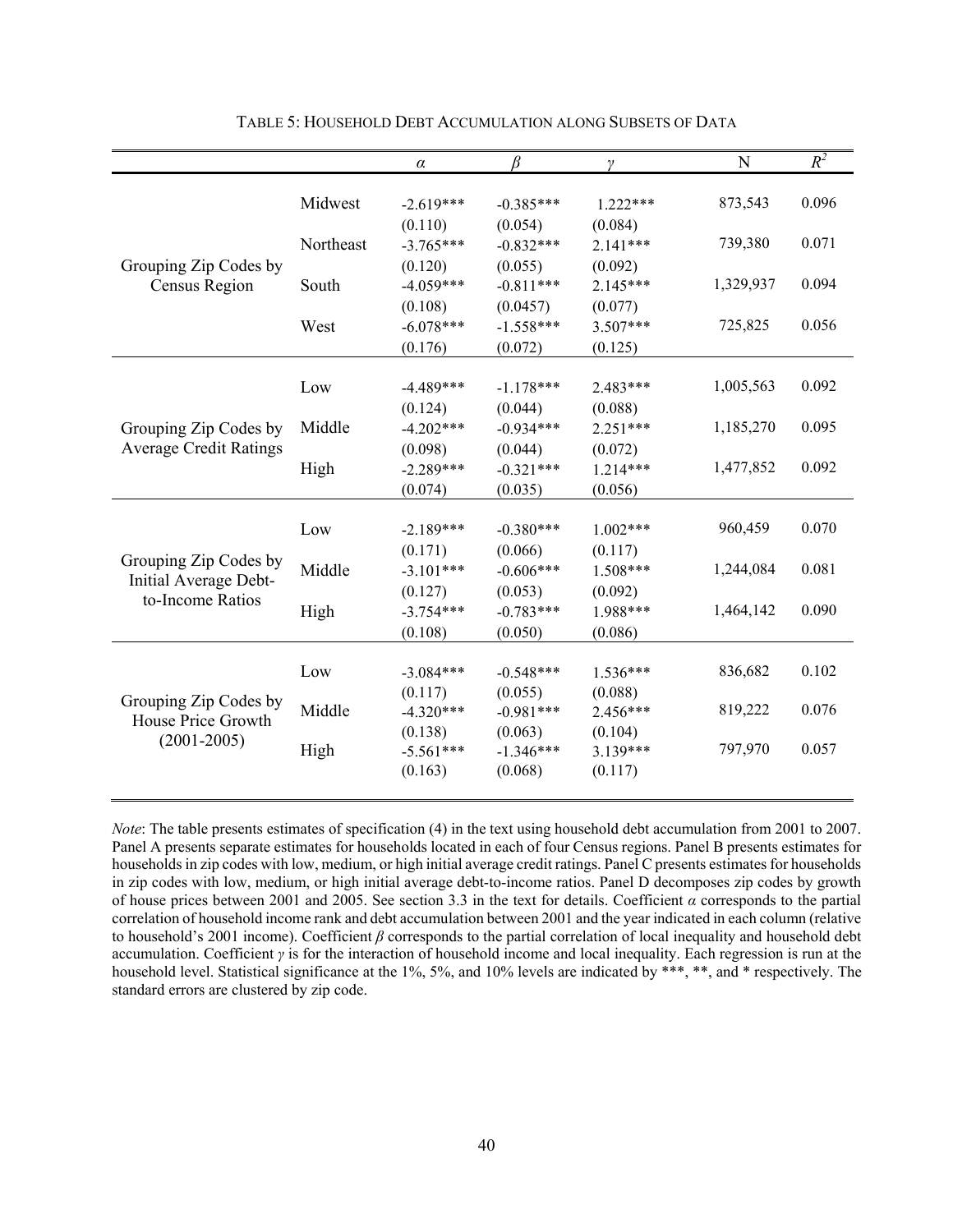|                |                                               |                                                                     | Table 6: Measuring Inequality at Different Levels of Aggregation |            |                          |                                        |              |                       |            |                         |                         |
|----------------|-----------------------------------------------|---------------------------------------------------------------------|------------------------------------------------------------------|------------|--------------------------|----------------------------------------|--------------|-----------------------|------------|-------------------------|-------------------------|
|                | 2002                                          | 2003                                                                | 2004                                                             | 2005       | 2006                     | 2007                                   | 2008         | 2009                  | 2010       | 2011                    | 2012                    |
|                |                                               |                                                                     |                                                                  |            |                          | Panel A: Inequality at the             | County Leve. |                       |            |                         |                         |
| 8              | $-1.174***$                                   | $-2.073***$<br>$(0.134)$<br>$-0.310***$<br>$(0.0671)$<br>$(0.0671)$ | $-3.108***$                                                      | $3.949***$ | $-4.756***$              | $-5.179***$                            | $-5.055***$  | $4.996***$            | $4.560***$ | 4.176***                | $3.631***$              |
|                | $(0.0865)$<br>-0.241***                       |                                                                     | (0.252)                                                          | (0.321)    | $(0.417)$<br>$-0.570***$ | (0.475)                                | (0.493)      | (0.475)               | (0.452)    |                         |                         |
|                |                                               |                                                                     | $-0.456***$                                                      | $0.548***$ |                          | $-0.578**$                             | $-0.519**$   | $-0.501**$            | $-0.475**$ | $(0.445)$<br>$-0.467**$ | $(0.382)$<br>$-0.426**$ |
|                | (0.0423)                                      |                                                                     | (0.118)                                                          | (0.156)    | (0.202)                  | (0.232)                                | (0.237)      | $(0.227)$<br>2.534*** | (0.209)    | $(0.200)$<br>2.170***   | (0.174)                 |
|                | $0.583***$                                    |                                                                     | $1.531***$                                                       | 1.993***   | $2.413***$               | $2.626**$                              | $2.545***$   |                       | $2.343***$ |                         | $1.861***$              |
|                | (0.0606)                                      | (0.0943)                                                            | (0.175)                                                          | (0.224)    | (0.293)                  | (0.334)                                | (0.344)      | (0.330)               | (0.314)    | (0.309)                 | (0.264)                 |
|                | 6,640,570                                     | 6,257,495                                                           | 5,782,494                                                        | 5,435,548  | 5,172,907                | 4,966,746                              | 4,793,457    | 4,661,838             | 4,531,493  | 4,421,495               | 4,319,303               |
| Ř              | 0.048                                         | 0.060                                                               | 0.070                                                            | 0.079      | 0.086                    | 0.091                                  | 0.098        | 0.100                 | 0.105      | 0.115                   | 0.125                   |
|                |                                               |                                                                     |                                                                  |            |                          | Panel B: Inequality at the State Level |              |                       |            |                         |                         |
|                |                                               |                                                                     |                                                                  |            |                          |                                        |              |                       |            |                         |                         |
| ಠ              | $0.926**$                                     |                                                                     | $-2.852**$                                                       | $4.036***$ | $-5.283***$              | 5.651***                               | $-5.592***$  | $-5.545***$           | 4.969***   | $4.482***$              | $3.795***$              |
|                |                                               |                                                                     | (1.114)                                                          | (1.412)    | (1.667)                  | (1.697)                                | (1.612)      | (1.525)               | (1.476)    | (1.391)                 | 1.224                   |
|                |                                               |                                                                     | 0.254                                                            | 0.478      | $0.839**$                | $1.317***$                             | $1.472***$   | $1.386***$            | 1.193**    | $1.001**$               | $0.863*$                |
|                | $(0.359)$<br>$0.0490$<br>$(0.114)$<br>$0.393$ | $-1.710***$<br>(0.543)<br>0.0832<br>0.163)<br>0.695*                | (0.259)                                                          | (0.324)    | (0.394)                  | (0.458)                                | (0.469)      | (0.483)               | (0.479)    |                         | $(0.447)$<br>1.770**    |
|                |                                               |                                                                     | $1.280*$                                                         | 1.937**    | $2.616**$                | $2.765**$                              | $2.711**$    | $2.708**$             | $2.409**$  | $(0.468)$<br>2.170**    |                         |
|                | (0.242)                                       | (0.367)                                                             | (0.754)                                                          | (0.954)    | 1.125                    | 1.144                                  | (1.080)      | (1.019)               | (0.988)    | (0.929)                 | (0.815)                 |
|                |                                               |                                                                     |                                                                  |            |                          |                                        |              |                       |            |                         |                         |
|                | 7,015,125<br>0.049                            | $6,704,094$<br>0.062                                                | 6,344,116                                                        | 6,088,596  | 5,893,406                | 5,737,576                              | 5,600,035    | 5,490,380             | 5,383,103  | 5,293,822               | 5,209,929               |
| R <sup>2</sup> |                                               |                                                                     | 0.071                                                            | 0.082      | 0.088                    | 0.092                                  | 0.099        | 0.100                 | 0.108      | 0.119                   | 0.130                   |
|                |                                               |                                                                     |                                                                  |            |                          |                                        |              |                       |            |                         |                         |

| $\beta$ corresponds to the partial correlation of local inequality and household debt accumulation. Coefficient $\gamma$ is for<br>(relative to household's $2001$ income). Coefficient $\mu$ |
|-----------------------------------------------------------------------------------------------------------------------------------------------------------------------------------------------|
|-----------------------------------------------------------------------------------------------------------------------------------------------------------------------------------------------|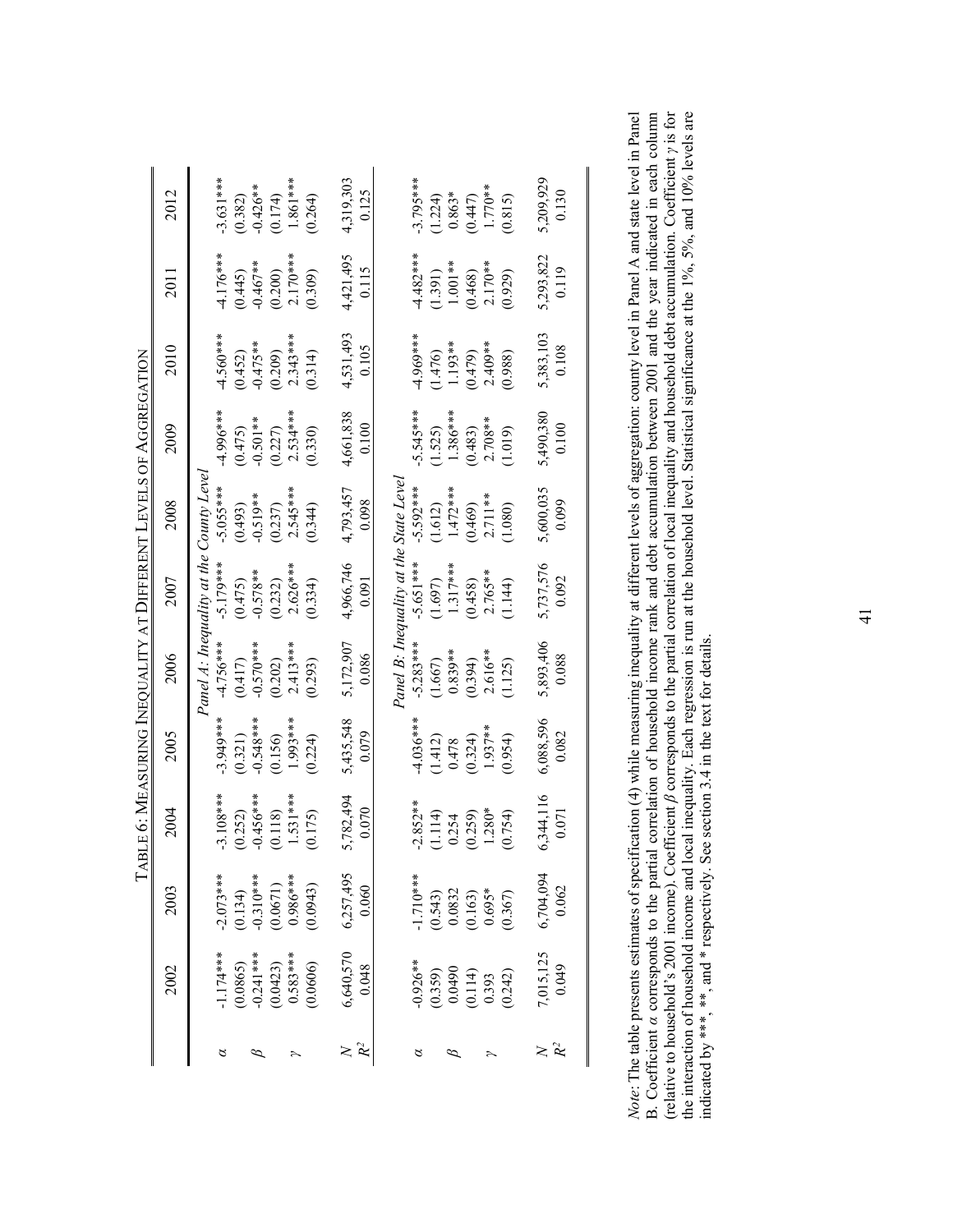### TABLE 7: RESULTS BY FORM OF DEBT

|                                 | 2002                                                                        | 2003                                                                        | 2004                                                                        | 2005                                                                      | 2006                                                                      | 2007                                                                                                     | 2008                                                                                                             | 2009                                                                      | 2010                                                                      | 2011                                                                      | 2012                                                                      |
|---------------------------------|-----------------------------------------------------------------------------|-----------------------------------------------------------------------------|-----------------------------------------------------------------------------|---------------------------------------------------------------------------|---------------------------------------------------------------------------|----------------------------------------------------------------------------------------------------------|------------------------------------------------------------------------------------------------------------------|---------------------------------------------------------------------------|---------------------------------------------------------------------------|---------------------------------------------------------------------------|---------------------------------------------------------------------------|
| $\alpha$<br>β<br>$\gamma$       | $0.926***$<br>(0.017)<br>$-0.304***$<br>(0.008)<br>$0.568***$<br>(0.012)    | $-1.618***$<br>(0.024)<br>$-0.447***$<br>(0.011)<br>$0.948***$<br>(0.017)   | $-2.393***$<br>(0.034)<br>$-0.632***$<br>(0.015)<br>1.393***<br>(0.025)     | $-2.748***$<br>(0.040)<br>$-0.693***$<br>(0.017)<br>$1.606***$<br>(0.029) | $-3.304***$<br>(0.048)<br>$-0.813***$<br>(0.021)<br>$1.936***$<br>(0.035) | $-3.560***$<br>(0.053)<br>$-0.865***$<br>(0.023)<br>2.087***<br>(0.039)                                  | Panel A: Mortgage Debt Accumulation<br>$-3.461***$<br>(0.052)<br>$-0.828***$<br>(0.023)<br>$2.021***$<br>(0.038) | $-3.361***$<br>(0.052)<br>$-0.811***$<br>(0.023)<br>$1.970***$<br>(0.038) | 3.089***<br>(0.050)<br>$-0.756***$<br>(0.022)<br>$1.823***$<br>(0.036)    | $-2.778***$<br>(0.047)<br>$-0.669***$<br>(0.022)<br>1.634***<br>(0.035)   | $-2.468***$<br>(0.044)<br>$-0.606***$<br>(0.020)<br>$1.462***$<br>(0.032) |
| $\cal N$<br>$R^2$               | 5,759,852<br>0.052                                                          | 5,286,511<br>0.063                                                          | 4,684,155<br>0.068                                                          | 4,244,067<br>0.078                                                        | 3,919,926<br>0.082                                                        | 3,667,964<br>0.087                                                                                       | 3,467,395<br>0.096                                                                                               | 3,326,197<br>0.099                                                        | 3,185,052<br>0.109                                                        | 3,068,773<br>0.122                                                        | 2,963,305<br>0.138                                                        |
|                                 |                                                                             |                                                                             |                                                                             |                                                                           |                                                                           | Panel B: Auto Debt Accumulation                                                                          |                                                                                                                  |                                                                           |                                                                           |                                                                           |                                                                           |
| $\alpha$<br>$\beta$<br>$\gamma$ | $-0.118***$<br>(0.00315)<br>$-0.042***$<br>(0.001)<br>$0.060***$<br>(0.002) | $-0.189***$<br>(0.00433)<br>$-0.054***$<br>(0.002)<br>$0.076***$<br>(0.003) | $-0.227***$<br>(0.00518)<br>$-0.060***$<br>(0.003)<br>$0.087***$<br>(0.004) | $-0.236***$<br>(0.006)<br>$-0.058***$<br>(0.003)<br>$0.087***$<br>(0.004) | $-0.222***$<br>(0.006)<br>$-0.052***$<br>(0.003)<br>$0.078***$<br>(0.004) | $-0.191***$<br>(0.006)<br>$-0.044***$<br>(0.003)<br>$0.061***$<br>(0.004)                                | $-0.151***$<br>(0.006)<br>$-0.033***$<br>(0.003)<br>$0.042***$<br>(0.004)                                        | $-0.110***$<br>(0.006)<br>$-0.024***$<br>(0.003)<br>$0.023***$<br>(0.004) | $-0.072***$<br>(0.005)<br>$-0.014***$<br>(0.002)<br>$0.009**$<br>(0.004)  | $-0.068***$<br>(0.005)<br>$-0.015***$<br>(0.002)<br>$0.010***$<br>(0.004) | $-0.078***$<br>(0.005)<br>$-0.016***$<br>(0.003)<br>$0.017***$<br>(0.004) |
| N<br>$R^2$                      | 5,761,261<br>0.084                                                          | 5,287,505<br>0.110                                                          | 4,684,632<br>0.123                                                          | 4,244,481<br>0.134                                                        | 3,920,470<br>0.145                                                        | 3,668,662<br>0.158                                                                                       | 3,468,178<br>0.183                                                                                               | 3,327,099<br>0.201                                                        | 3,185,871<br>0.221                                                        | 3,069,547<br>0.228                                                        | 2,964,371<br>0.226                                                        |
|                                 |                                                                             |                                                                             |                                                                             |                                                                           |                                                                           |                                                                                                          | Panel C: Credit Card Balance Accumulation                                                                        |                                                                           |                                                                           |                                                                           |                                                                           |
| $\alpha$<br>$\beta$<br>γ        | $-0.012***$<br>(0.003)<br>$0.003**$<br>(0.001)<br>$-0.005***$<br>(0.002)    | 0.005<br>(0.003)<br>$0.005***$<br>(0.001)<br>$-0.007***$<br>(0.003)         | $0.030***$<br>(0.004)<br>$0.008***$<br>(0.002)<br>$-0.013***$<br>(0.003)    | $0.038***$<br>(0.005)<br>$0.013***$<br>(0.002)<br>$-0.018***$<br>(0.003)  | $0.048***$<br>(0.005)<br>$0.014***$<br>(0.002)<br>$-0.017***$<br>(0.004)  | $0.035***$<br>(0.005)<br>$0.009***$<br>(0.002)<br>$-0.010**$<br>(0.004)                                  | $0.030***$<br>(0.006)<br>$0.005*$<br>(0.003)<br>$-0.003$<br>(0.004)                                              | $0.034***$<br>(0.006)<br>$0.006**$<br>(0.003)<br>$-0.004$<br>(0.005)      | $0.045***$<br>(0.006)<br>0.002<br>(0.003)<br>$0.009**$<br>(0.004)         | $0.053***$<br>(0.006)<br>$-0.000$<br>(0.002)<br>$0.016***$<br>(0.040)     | $0.061***$<br>(0.005)<br>0.000<br>(0.002)<br>$0.015***$<br>(0.004)        |
| N<br>$R^2$                      | 5,237,870<br>0.084                                                          | 4,732,987<br>0.119                                                          | 4,180,218<br>0.144                                                          | 3,803,373<br>0.154                                                        | 3,512,251<br>0.167                                                        | 3,293,491<br>0.161                                                                                       | 3,111,432<br>0.159                                                                                               | 2,946,652<br>0.164                                                        | 2,798,243<br>0.202                                                        | 2,699,679<br>0.232                                                        | 2,602,130<br>0.251                                                        |
| $\alpha$<br>$\beta$<br>$\gamma$ | $-0.291***$<br>(0.006)<br>$-0.063***$<br>(0.002)<br>$0.112***$<br>(0.004)   | $-0.422***$<br>(0.009)<br>$-0.097***$<br>(0.003)<br>$0.189***$<br>(0.006)   | $-0.502***$<br>(0.010)<br>$-0.132***$<br>(0.004)<br>$0.255***$<br>(0.007)   | $-0.730***$<br>(0.013)<br>$-0.166***$<br>(0.006)<br>$0.313***$<br>(0.010) | $-0.766***$<br>(0.014)<br>$-0.180***$<br>(0.006)<br>$0.356***$<br>(0.010) | Panel D: Credit Card Limits<br>$-0.888***$<br>(0.016)<br>$-0.208***$<br>(0.007)<br>$0.393***$<br>(0.012) | $-0.911***$<br>(0.017)<br>$-0.203***$<br>(0.008)<br>$0.390***$<br>(0.013)                                        | $-0.844***$<br>(0.016)<br>$-0.237***$<br>(0.007)<br>$0.471***$<br>(0.012) | $-0.743***$<br>(0.015)<br>$-0.241***$<br>(0.006)<br>$0.476***$<br>(0.011) | $-0.711***$<br>(0.015)<br>$-0.228***$<br>(0.006)<br>$0.478***$<br>(0.011) | $-0.698***$<br>(0.015)<br>$-0.214***$<br>(0.007)<br>$0.462***$<br>(0.011) |
| $\boldsymbol{N}$<br>$R^2$       | 5,761,018<br>0.042                                                          | 5,287,685<br>0.069                                                          | 4,685,051<br>0.102                                                          | 4,245,070<br>0.127                                                        | 3,920,739<br>0.131                                                        | 3,669,099<br>0.139                                                                                       | 3,468,561<br>0.143                                                                                               | 3,327,102<br>0.165                                                        | 3,185,934<br>0.204                                                        | 3,069,635<br>0.227                                                        | 2,964,353<br>0.237                                                        |

*Note*: The table presents estimates of specification (4) for different forms of household debt: mortgage debt in Panel A, auto debt in Panel B, credit card balances in Panel C and credit card limits in Panel D. Coefficient *α* corresponds to the partial correlation of household income rank and debt accumulation between 2001 and the year indicated in each column (relative to household's 2001 income). Coefficient *β* corresponds to the partial correlation of local inequality and household debt accumulation. Coefficient *γ* is for the interaction of household income and local inequality. Each regression is run at the household level. Statistical significance at the 1%, 5%, and 10% levels are indicated by \*\*\*, \*\*, and \* respectively. See section 3.6 in the text for details.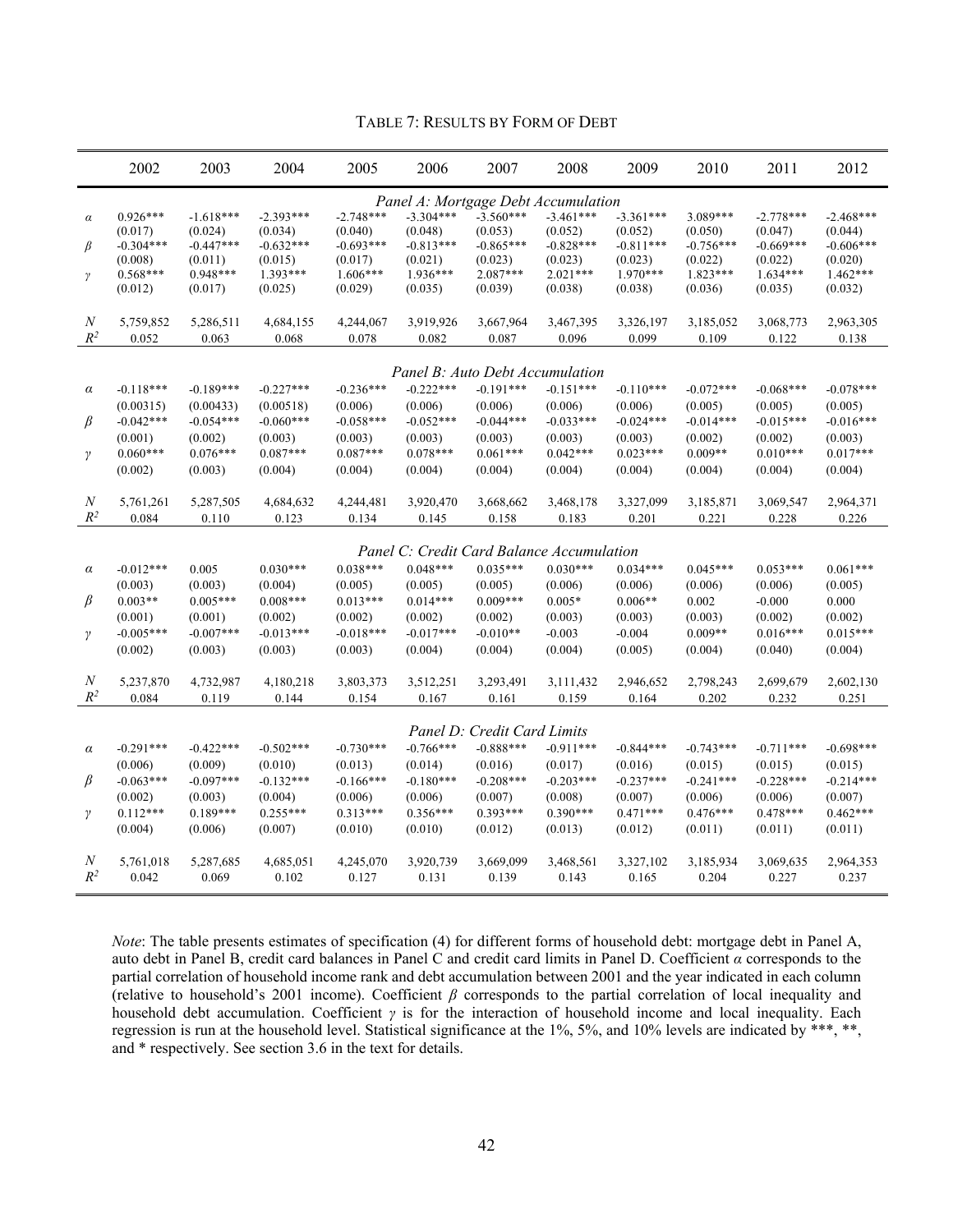| 2011 | $0.265***$<br>(0.060)<br>-0.356***<br>(0.044)                                                                                                                           | 359,100<br>0.073            | $(0.036)$<br>$-0.132***$<br>$0.077***$<br>(0.027)                                                                             | 268,874<br>0.092     | $-0.720***$<br>$(0.082)$<br>0.046<br>0.059)                                                                                     | 268,874<br>0.393     |
|------|-------------------------------------------------------------------------------------------------------------------------------------------------------------------------|-----------------------------|-------------------------------------------------------------------------------------------------------------------------------|----------------------|---------------------------------------------------------------------------------------------------------------------------------|----------------------|
| 2010 | $0.209***$<br>$(0.054)$<br>-0.293 ***<br>$(0.040)$                                                                                                                      | 382,851<br>0.057            | $(0.026)$<br>-0.107***<br>$0.063***$<br>(0.019)                                                                               | 286,764<br>0.094     | $-0.790***$<br>$\begin{array}{c} (0.080) \\ 0.068 \\ 0.058) \end{array}$                                                        | 286,764<br>0.413     |
| 2009 | $(0.048)$<br>$-0.185***$<br>$(0.035)$<br>$0.116**$                                                                                                                      | 371,967<br>0.044            | $(0.026)$<br>$-0.073***$<br>(0.019)<br>0.012                                                                                  | 283,357<br>0.057     | $-0.702***$<br>(0.077)<br>0.004<br>(0.055)                                                                                      | 283,357<br>0.405     |
| 2008 | $0.165***$<br>$(0.058)$<br>$-0.253***$<br>(0.042)                                                                                                                       | 395,574<br>0.052            | Panel B: Probability of Mortgage Being High-Interest (conditional on approval)<br>$0.069*$<br>(0.042)<br>-0.161***<br>(0.030) | 287,400<br>0.072     | C: Loan-to-Income Ratios of Mortgage Applications (conditional on approval)<br>$-0.704***$<br>$(0.077)$<br>$0.055$<br>$(0.056)$ | 287,400<br>0.382     |
| 2007 | $(0.051)$<br>-0.256***<br>(0.037)                                                                                                                                       | 577,110<br>0.060            | $(0.045)$<br>$-0.196***$<br>$0.103**$<br>(0.033)                                                                              | 415,484<br>0.085     | $-0.785***$<br>$(0.062)$<br>0.101**<br>0.044)                                                                                   | 415,484<br>0.376     |
| 2006 | $(0.056)$<br>$-0.320***$<br>(0.041)                                                                                                                                     | 798,332<br>0.058            | $(0.063)$<br>$-0.204***$<br>(0.045)<br>0.081                                                                                  | 567,623<br>0.141     | $-0.623***$<br>$(0.061)$<br>$-0.005$<br>$(0.044)$                                                                               | 567,623<br>0.352     |
| 2005 | Panel A: Probability of Mortgage Application Being Rejected<br>0.123***      0.195***      0.228***      0.169***      0.165**<br>$(0.053)$<br>$-0.320***$<br>$(0.039)$ | 890,889<br>0.058            | $(0.058)$<br>$-0.219***$<br>(0.042)<br>0.095                                                                                  | 644,987<br>0.175     | $-0.614***$<br>$(0.068)$<br>$-0.017$<br>$(0.049)$                                                                               | 644,987<br>0.338     |
| 2004 | $-0.331***$<br>$0.223***$<br>(0.052)<br>(0.038)                                                                                                                         | 790,699<br>0.063            | $0.112***$<br>$(0.041)$<br>-0.187***<br>(0.030)                                                                               | 598,307<br>0.113     | $-0.872***$<br>$0.156***$<br>(0.072)<br>(0.051)                                                                                 | 598,307<br>0.354     |
| 2003 | $0.222***$<br>(0.079)<br>-0.314 ***<br>-0.058)                                                                                                                          | 722,326<br>0.070            |                                                                                                                               |                      | Panel<br>$-0.823$ ***<br>$(0.092)$<br>$0.108$<br>$(0.068)$                                                                      | 565,412<br>0.368     |
| 2002 | $0.240**$<br>(0.101)<br>-0.355***<br>(0.075)                                                                                                                            | 647,685<br>0.099            |                                                                                                                               |                      | $-0.698***$<br>$(0.096)$<br>$0.039$<br>$(0.071)$                                                                                | 513,101<br>0.349     |
| 2001 | $0.287**$<br>(0.124)<br>-0.441 ***<br>(0.092)                                                                                                                           | 644,680<br>0.126            |                                                                                                                               |                      | $-0.661***$<br>$(0.099)$<br>0.041<br>0.073)                                                                                     | 501,296<br>0.327     |
|      | 8                                                                                                                                                                       | R <sup>2</sup><br>$\approx$ | $\alpha$                                                                                                                      | $\mathcal{R}^2$<br>ξ | 8                                                                                                                               | $\mathcal{R}^2$<br>≳ |

TABLE 8: MORTGAGE APPLICATIONS AND LOCAL INEQUALITY TABLE 8: MORTGAGE APPLICATIONS AND LOCAL INEQUALITY

*Note*: The table presents estimates of specification (6) for different dependent variables as indicated in each panel. Coefficient *a* corresponds to the partial correlation of applicant's income rank and the dependent v *Note*: The table presents estimates of specification (6) for different dependent variables as indicated in each panel. Coefficient *α* corresponds to the partial correlation of applicant's income rank and the dependent variable in the year indicated by each column. Coefficient *γ* corresponds to the interaction of local inequality and applicant's income rank. Statistical significance at the 1%, 5%, and 10% levels are indicated by \*\*\*, \*\*, and \* respectively. See section 5 in the text for details.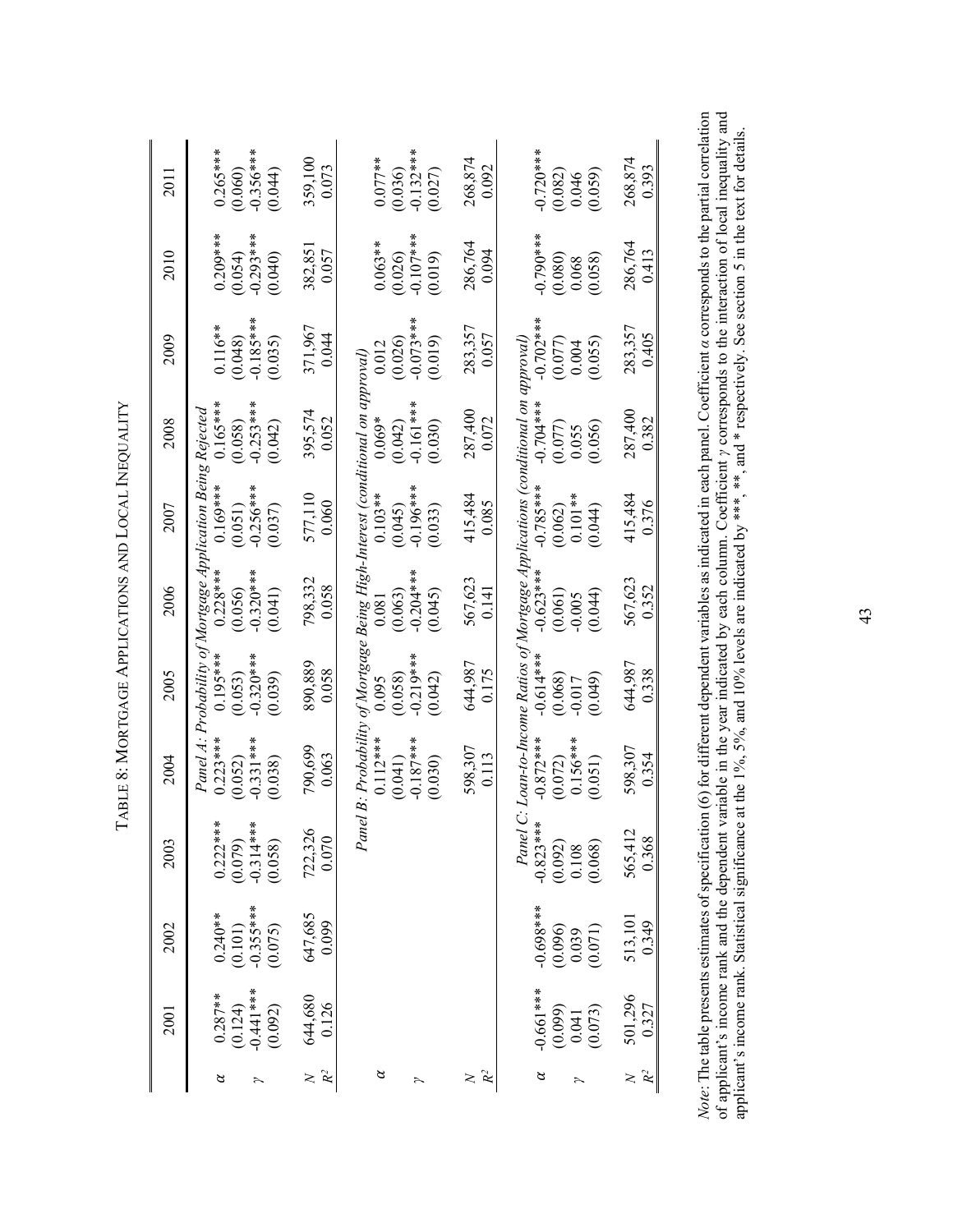# **APPENDIX**

NOT FOR PUBLICATION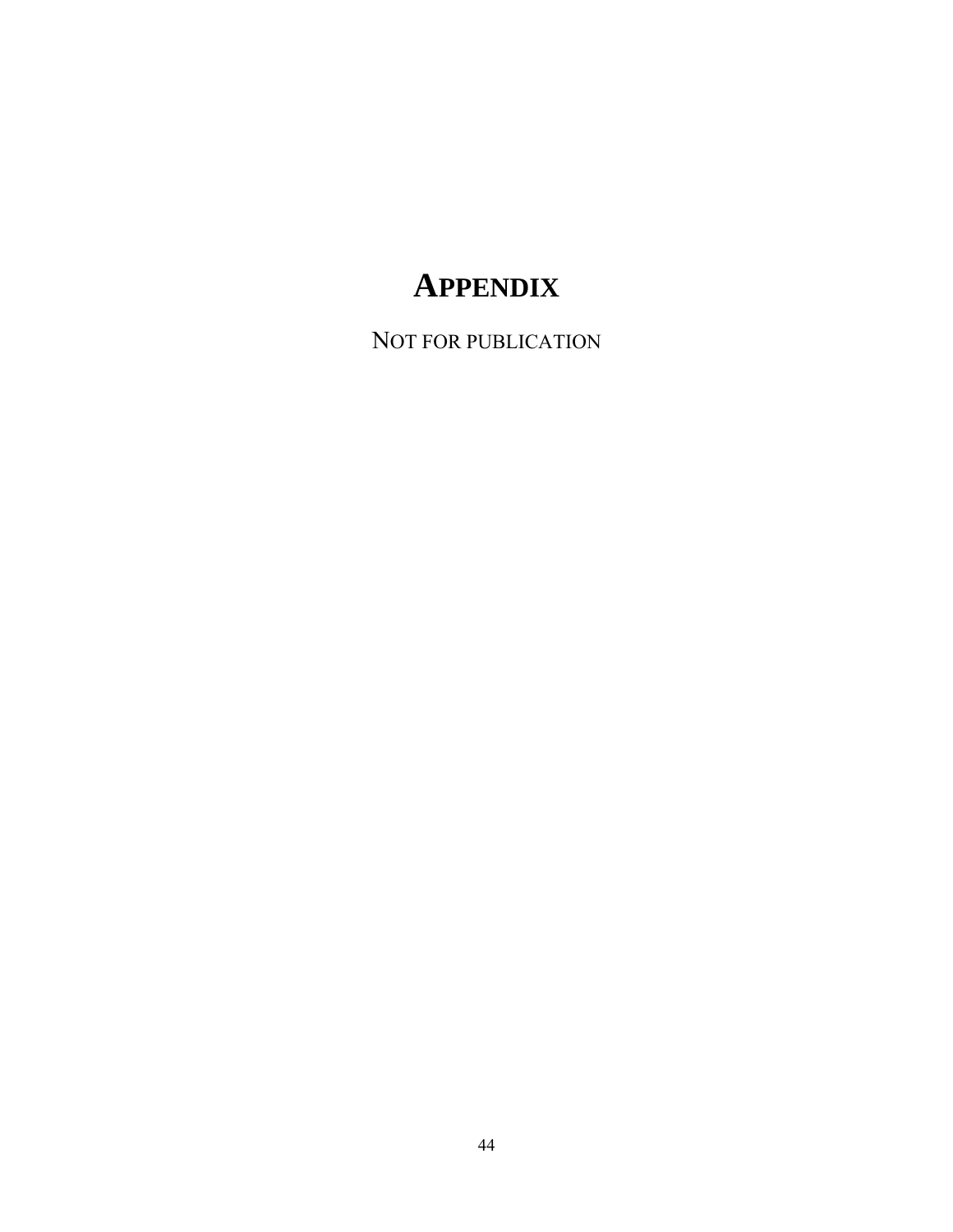# **APPENDIX A: ADDITIONAL TABLES AND FIGURES**

| Panel A: Parsimonious Specification<br>$-0.890***$<br>$-2.088***$<br>$-2.826***$<br>$-2.934***$<br>$-2.871***$<br>$-1.515***$<br>$-2.460***$<br>$-2.861***$<br>$-2.692***$<br>$-2.464***$<br>$\alpha$<br>(0.0293)<br>(0.0194)<br>(0.0390)<br>(0.0484)<br>(0.0583)<br>(0.0641)<br>(0.0640)<br>(0.0638)<br>(0.0606)<br>(0.0558)<br>$\beta$<br>$-0.760***$<br>$-1.181***$<br>$-1.826***$<br>$-2.048***$<br>$-2.307***$<br>$-2.291***$<br>$-2.054***$<br>$-1.933***$<br>$-1.601***$<br>$-1.258***$<br>(0.0380)<br>(0.0672)<br>(0.0829)<br>(0.0896)<br>(0.0895)<br>(0.0827)<br>(0.0747)<br>(0.0253)<br>(0.0551)<br>(0.0897)<br>$1.222***$<br>$2.216***$<br>$4.241***$<br>$4.208***$<br>$3.924***$<br>3.892 ***<br>$3.538***$<br>$3.049***$<br>$3.224***$<br>$3.742***$<br>$\gamma$<br>(0.0438)<br>(0.0659)<br>(0.0875)<br>(0.109)<br>(0.131)<br>(0.144)<br>(0.144)<br>(0.144)<br>(0.137)<br>(0.127) | 2012        |
|------------------------------------------------------------------------------------------------------------------------------------------------------------------------------------------------------------------------------------------------------------------------------------------------------------------------------------------------------------------------------------------------------------------------------------------------------------------------------------------------------------------------------------------------------------------------------------------------------------------------------------------------------------------------------------------------------------------------------------------------------------------------------------------------------------------------------------------------------------------------------------------------|-------------|
|                                                                                                                                                                                                                                                                                                                                                                                                                                                                                                                                                                                                                                                                                                                                                                                                                                                                                                |             |
|                                                                                                                                                                                                                                                                                                                                                                                                                                                                                                                                                                                                                                                                                                                                                                                                                                                                                                | $-2.250***$ |
|                                                                                                                                                                                                                                                                                                                                                                                                                                                                                                                                                                                                                                                                                                                                                                                                                                                                                                | (0.0521)    |
|                                                                                                                                                                                                                                                                                                                                                                                                                                                                                                                                                                                                                                                                                                                                                                                                                                                                                                | $-0.929***$ |
|                                                                                                                                                                                                                                                                                                                                                                                                                                                                                                                                                                                                                                                                                                                                                                                                                                                                                                | (0.0690)    |
|                                                                                                                                                                                                                                                                                                                                                                                                                                                                                                                                                                                                                                                                                                                                                                                                                                                                                                | 2.539***    |
|                                                                                                                                                                                                                                                                                                                                                                                                                                                                                                                                                                                                                                                                                                                                                                                                                                                                                                | (0.118)     |
|                                                                                                                                                                                                                                                                                                                                                                                                                                                                                                                                                                                                                                                                                                                                                                                                                                                                                                |             |
| $\boldsymbol{N}$<br>5,924,527<br>5,448,830<br>4,837,105<br>4,387,141<br>4,049,988<br>3,792,440<br>3,581,901<br>3,437,924<br>3,295,790<br>3,178,262                                                                                                                                                                                                                                                                                                                                                                                                                                                                                                                                                                                                                                                                                                                                             | 3,069,406   |
| $R^2$<br>0.012<br>0.016<br>0.023<br>0.029<br>0.037<br>0.041<br>0.043<br>0.038<br>0.038<br>0.041                                                                                                                                                                                                                                                                                                                                                                                                                                                                                                                                                                                                                                                                                                                                                                                                | 0.037       |
|                                                                                                                                                                                                                                                                                                                                                                                                                                                                                                                                                                                                                                                                                                                                                                                                                                                                                                |             |
| Panel B: Specification with Household and Regional Controls                                                                                                                                                                                                                                                                                                                                                                                                                                                                                                                                                                                                                                                                                                                                                                                                                                    |             |
| $-0.760***$<br>$-1.415***$<br>$-2.038***$<br>$-2.398***$<br>$-2.811***$<br>$-2.901***$<br>$-2.824***$<br>$-2.809***$<br>$-2.536***$<br>$-2.201***$<br>$\alpha$                                                                                                                                                                                                                                                                                                                                                                                                                                                                                                                                                                                                                                                                                                                                 | $-1.920***$ |
| (0.0701)<br>(0.0309)<br>(0.0429)<br>(0.0533)<br>(0.0639)<br>(0.0700)<br>(0.0700)<br>(0.0673)<br>(0.0620)<br>(0.0210)                                                                                                                                                                                                                                                                                                                                                                                                                                                                                                                                                                                                                                                                                                                                                                           | (0.0571)    |
| $\beta$<br>$-0.600***$<br>$-0.934***$<br>$-1.339***$<br>$-1.517***$<br>$-1.717***$<br>$-1.708***$<br>$-1.609***$<br>$-1.597***$<br>$-1.466***$<br>$-1.255***$                                                                                                                                                                                                                                                                                                                                                                                                                                                                                                                                                                                                                                                                                                                                  | $-1.108***$ |
| (0.0271)<br>(0.0394)<br>(0.0554)<br>(0.0687)<br>(0.0846)<br>(0.0934)<br>(0.0940)<br>(0.0949)<br>(0.0907)<br>(0.0843)                                                                                                                                                                                                                                                                                                                                                                                                                                                                                                                                                                                                                                                                                                                                                                           | (0.0791)    |
| $1.064***$<br>$1.951***$<br>$2.961***$<br>$4.225***$<br>$4.353***$<br>$4.337***$<br>$4.016***$<br>$3.561***$<br>$4.253***$<br>$3.524***$<br>$\gamma$                                                                                                                                                                                                                                                                                                                                                                                                                                                                                                                                                                                                                                                                                                                                           | $3.077***$  |
| (0.0698)<br>(0.0976)<br>(0.121)<br>(0.146)<br>(0.160)<br>(0.160)<br>(0.160)<br>(0.154)<br>(0.142)<br>(0.0475)                                                                                                                                                                                                                                                                                                                                                                                                                                                                                                                                                                                                                                                                                                                                                                                  | (0.131)     |
| $\boldsymbol{N}$<br>5,759,501<br>5,286,304<br>4,684,443<br>4,244,552<br>3,920,426<br>3,668,580<br>3,467,968<br>3,326,809<br>3,185,721<br>3,069,425                                                                                                                                                                                                                                                                                                                                                                                                                                                                                                                                                                                                                                                                                                                                             | 2,963,983   |
| $R^2$<br>0.048<br>0.057<br>0.063<br>0.070<br>0.076<br>0.089<br>0.092<br>0.098<br>0.108<br>0.081                                                                                                                                                                                                                                                                                                                                                                                                                                                                                                                                                                                                                                                                                                                                                                                                | 0.120       |

APPENDIX TABLE A1: ROBUSTNESS TO USING IRS MEASURE OF INEQUALITY

*Note*: The table reproduces the results in Table 3 of the text using the IRS measure of inequality rather than the CCP measure. See section 3.2 in the text for details.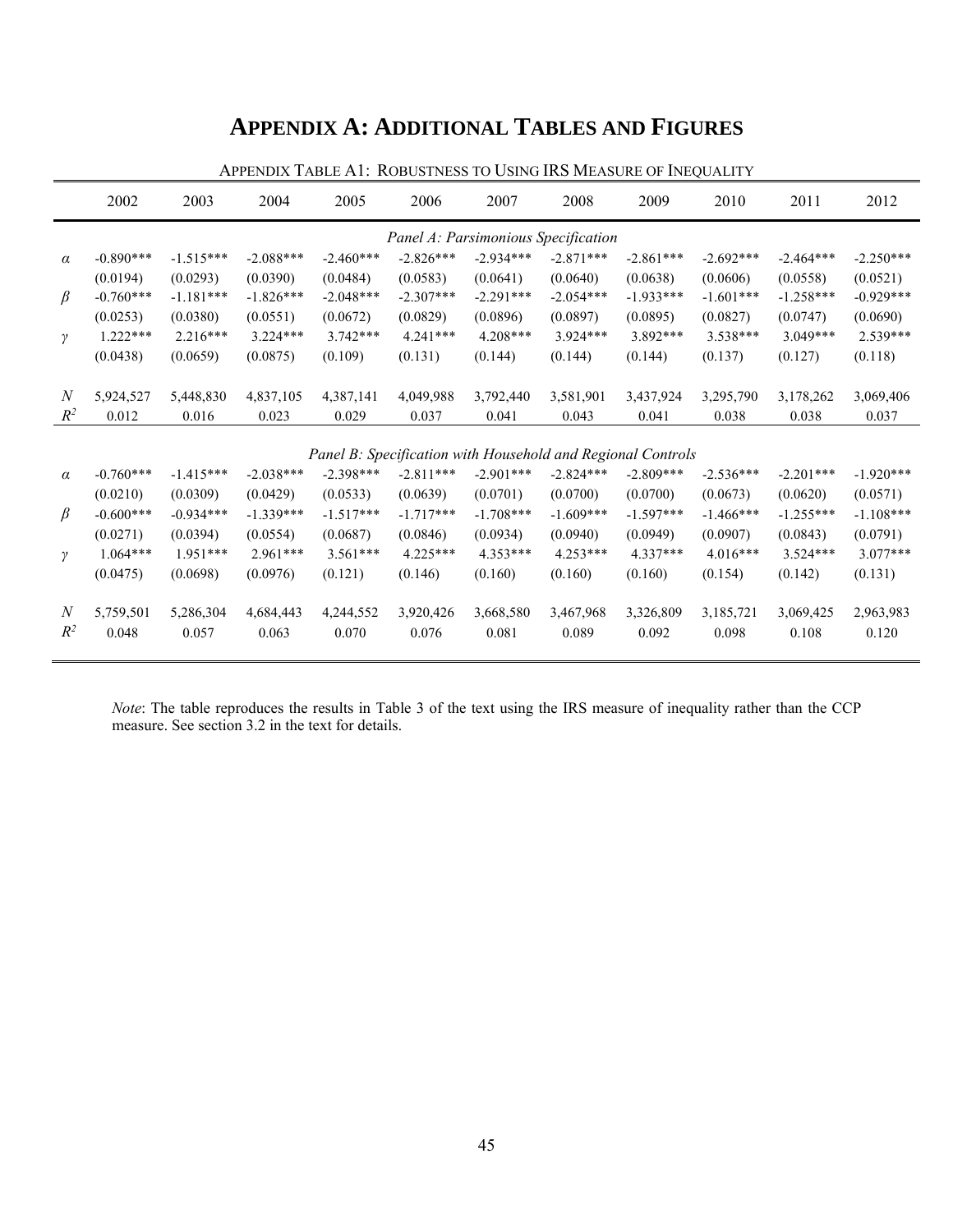|  | APPENDIX TABLE A2: ROBUSTNESS TO GEOGRAPHIC REGION |
|--|----------------------------------------------------|
|--|----------------------------------------------------|

|                  | 2002                    | 2003                    | 2004                    | 2005                    | 2006                    | 2007                    | 2008                    | 2009                    | 2010                    | 2011                    | 2012                    |
|------------------|-------------------------|-------------------------|-------------------------|-------------------------|-------------------------|-------------------------|-------------------------|-------------------------|-------------------------|-------------------------|-------------------------|
|                  |                         |                         |                         |                         |                         | Panel A: Midwest        |                         |                         |                         |                         |                         |
| $\alpha$         | $-0.887***$             | $-1.550***$             | $-2.137***$             | $-2.241***$             | $-2.598***$             | $-2.619***$             | $-2.507***$             | $-2.531***$             | $-2.211***$             | $-1.923***$             | $-1.635***$             |
|                  | (0.0416)<br>$-0.252***$ | (0.0552)<br>$-0.330***$ | (0.0730)<br>$-0.435***$ | (0.0906)<br>$-0.367***$ | (0.105)<br>$-0.384***$  | (0.110)<br>$-0.385***$  | (0.110)<br>$-0.327***$  | (0.110)<br>$-0.353***$  | (0.104)<br>$-0.322***$  | (0.0993)<br>$-0.264***$ | (0.0922)<br>$-0.237***$ |
| β                | (0.0198)                | (0.0266)                | (0.0353)                | (0.0422)                | (0.0509)                | (0.0542)                | (0.0553)                | (0.0540)                | (0.0506)                | (0.0483)                | (0.0456)                |
| $\gamma$         | $0.450***$              | $0.747***$              | $1.043***$              | $1.047***$              | $1.233***$              | $1.222***$              | $1.167***$              | $1.226***$              | $1.092***$              | $0.960***$              | $0.802***$              |
|                  | (0.0313)                | (0.0413)                | (0.0554)                | (0.0688)                | (0.0796)                | (0.0844)                | (0.0850)                | (0.0834)                | (0.0788)                | (0.0751)                | (0.0698)                |
| N                | 1,310,459               | 1,214,540               | 1,089,234               | 994,179                 | 926,258                 | 873,543                 | 829,532                 | 799,413                 | 767,757                 | 742,214                 | 717,954                 |
| $\mathbb{R}^2$   | 0.055                   | 0.064                   | 0.072                   | 0.082                   | 0.089                   | 0.096                   | 0.108                   | 0.111                   | 0.122                   | 0.137                   | 0.153                   |
|                  |                         |                         |                         |                         |                         | Panel B: Northeast      |                         |                         |                         |                         |                         |
| $\alpha$         | $-0.883***$             | $-1.603***$             | $-2.422***$             | $-2.904***$             | $-3.481***$             | $-3.765***$             | $-3.725***$             | $-3.610***$             | $-3.411***$             | $-3.005***$             | $-2.708***$             |
|                  | (0.0372)                | (0.0523)                | (0.0717)                | (0.0886)                | (0.107)                 | (0.120)                 | (0.122)                 | (0.122)                 | (0.113)                 | (0.109)                 | (0.101)                 |
| β                | $-0.236***$             | $-0.365***$             | $-0.587***$             | $-0.669***$             | $-0.777***$             | $-0.832***$             | $-0.819***$             | $-0.803***$             | $-0.820***$             | $-0.731***$             | $-0.696***$             |
|                  | (0.0169)                | (0.0244)                | (0.0338)                | (0.0413)                | (0.0494)                | (0.0548)                | (0.0568)                | (0.0565)                | (0.0538)                | (0.0514)                | (0.0489)                |
| $\gamma$         | $0.473***$<br>(0.0281)  | $0.826***$<br>(0.0395)  | 1.329***<br>(0.0551)    | $1.619***$<br>(0.0677)  | $1.950***$<br>(0.0823)  | $2.141***$<br>(0.0920)  | $2.132***$<br>(0.0946)  | $2.074***$<br>(0.0940)  | $2.012***$<br>(0.0876)  | $1.797***$<br>(0.0848)  | $1.640***$<br>(0.0783)  |
|                  |                         |                         |                         |                         |                         |                         |                         |                         |                         |                         |                         |
| N                | 1,105,516               | 1,025,502               | 919,783                 | 843,686                 | 785,904                 | 739,380                 | 702,128                 | 674,140                 | 645,604                 | 623,447                 | 602,832                 |
| $R^2$            | 0.044                   | 0.051                   | 0.055                   | 0.062                   | 0.066                   | 0.071                   | 0.077                   | 0.080                   | 0.084                   | 0.093                   | 0.102                   |
|                  |                         |                         |                         |                         |                         |                         |                         |                         |                         |                         |                         |
|                  |                         |                         |                         |                         |                         | Panel C: South          |                         |                         |                         |                         |                         |
| $\alpha$         | $-1.242***$<br>(0.0378) | $-2.187***$<br>(0.0547) | $-3.026***$<br>(0.0695) | $-3.560***$<br>(0.0847) | $-3.939***$<br>(0.0993) | $-4.059***$<br>(0.108)  | $-3.962***$<br>(0.108)  | $-3.905***$<br>(0.110)  | $-3.390***$<br>(0.108)  | $-3.071***$<br>(0.103)  | $-2.639***$<br>(0.0992) |
| β                | $-0.364***$             | $-0.541***$             | $-0.716***$             | $-0.802***$             | $-0.847***$             | $-0.811***$             | $-0.764***$             | $-0.779***$             | $-0.648***$             | $-0.605***$             | $-0.500***$             |
|                  | (0.0157)                | (0.0227)                | (0.0289)                | (0.0353)                | (0.0419)                | (0.0457)                | (0.0462)                | (0.0472)                | (0.0462)                | (0.0450)                | (0.0431)                |
| γ                | $0.668***$              | $1.148***$              | $1.613***$              | 1.919***                | 2.092***                | 2.145***                | $2.113***$              | $2.129***$              | 1.869***                | $1.746***$              | $1.509***$              |
|                  | (0.0266)                | (0.0385)                | (0.0491)                | (0.0598)                | (0.0704)                | (0.0766)                | (0.0761)                | (0.0776)                | (0.0765)                | (0.0725)                | (0.0700)                |
| $\boldsymbol{N}$ | 2,104,747               | 1,931,826               | 1,709,240               | 1,547,622               | 1,425,285               | 1,329,937               | 1,253,811               | 1,202,853               | 1,152,915               | 1,109,302               | 1,071,093               |
| $R^2$            | 0.056                   | 0.068                   | 0.076                   | 0.085                   | 0.089                   | 0.094                   | 0.103                   | 0.107                   | 0.115                   | 0.128                   | 0.141                   |
|                  |                         |                         |                         |                         |                         |                         |                         |                         |                         |                         |                         |
|                  |                         |                         |                         |                         |                         | Panel D: West           |                         |                         |                         |                         |                         |
| $\alpha$         | $-1.644***$             | $-2.848***$             | $-4.113***$             | $-4.832***$             | $-5.695***$             | $-6.078***$             | $-5.941***$             | $-5.899***$             | $-5.584***$             | $-4.794***$             | $-4.232***$             |
|                  | (0.0546)                | (0.0801)                | (0.105)                 | (0.131)                 | (0.162)                 | (0.176)                 | (0.174)                 | (0.178)                 | (0.165)                 | (0.158)                 | (0.149)                 |
| β                | $-0.499***$<br>(0.0228) | $-0.769***$<br>(0.0329) | $-1.076***$<br>(0.0437) | $-1.267***$<br>(0.0534) | $-1.468***$<br>(0.0658) | $-1.558***$<br>(0.0719) | $-1.529***$<br>(0.0706) | $-1.521***$<br>(0.0742) | $-1.479***$<br>(0.0711) | $-1.254***$<br>(0.0671) | $-1.092***$<br>(0.0613) |
|                  | $0.928***$              | $1.573***$              | $2.310***$              | 2.738***                | 3.255***                | $3.507***$              | 3.418***                | $3.400***$              | $3.274***$              | 2.789***                | 2.455***                |
| γ                | (0.0382)                | (0.0567)                | (0.0746)                | (0.0932)                | (0.116)                 | (0.125)                 | (0.123)                 | (0.127)                 | (0.117)                 | (0.113)                 | (0.105)                 |
|                  |                         |                         |                         |                         |                         |                         |                         |                         |                         |                         |                         |
| N                | 1,239,846               | 1,115,281               | 966,600                 | 859,280                 | 783,118                 | 725,825                 | 682,562                 | 650,463                 | 619,488                 | 594,502                 | 572,134                 |
| $R^2$            | 0.039                   | 0.047                   | 0.048                   | 0.051                   | 0.053                   | 0.056                   | 0.061                   | 0.062                   | 0.065                   | 0.071                   | 0.083                   |
|                  |                         |                         |                         |                         |                         |                         |                         |                         |                         |                         |                         |

*Note*: The table replicates the results in Panel A of Table 5 in the main text for each year in our sample.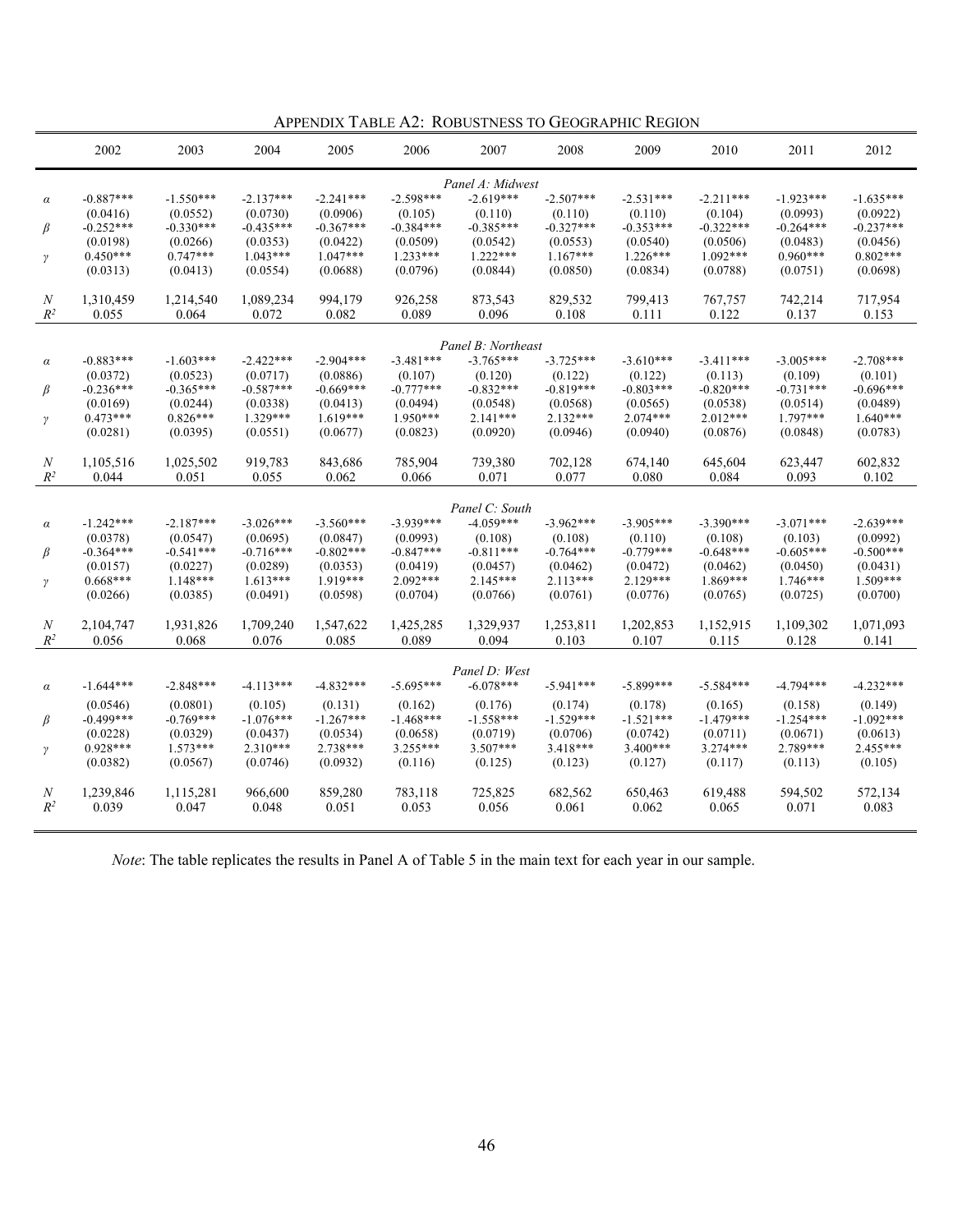|                     | 2002                                              | 2003                                              | 2004                                              | 2005                                              | 2006                                              | 2007                                            | 2008                                            | 2009                                            | 2010                                              | 2011                                              | 2012                                            |
|---------------------|---------------------------------------------------|---------------------------------------------------|---------------------------------------------------|---------------------------------------------------|---------------------------------------------------|-------------------------------------------------|-------------------------------------------------|-------------------------------------------------|---------------------------------------------------|---------------------------------------------------|-------------------------------------------------|
|                     |                                                   |                                                   |                                                   |                                                   |                                                   | Panel A: Low Average Credit Ratings             |                                                 |                                                 |                                                   |                                                   |                                                 |
| $\alpha$            | $-0.676***$                                       | $-1.496***$                                       | $-2.324***$                                       | $-3.087***$                                       | $-3.960***$                                       | $-4.489***$                                     | $-4.488***$                                     | $-4.474***$                                     | $-4.067***$                                       | $-3.590***$                                       | $-3.190***$                                     |
|                     | (0.0372)                                          | (0.0524)                                          | (0.0704)                                          | (0.0886)                                          | (0.110)                                           | (0.124)                                         | (0.128)                                         | (0.129)                                         | (0.125)                                           | (0.118)                                           | (0.113)                                         |
| $\beta$<br>$\gamma$ | $-0.257***$<br>(0.0125)<br>$0.343***$<br>(0.0260) | $-0.463***$<br>(0.0180)<br>$0.786***$<br>(0.0367) | $-0.693***$<br>(0.0248)<br>$1.228***$<br>(0.0494) | $-0.861***$<br>(0.0310)<br>$1.686***$<br>(0.0625) | $-1.075***$<br>(0.0395)<br>$2.170***$<br>(0.0778) | $-1.178***$<br>(0.0443)<br>2.483***<br>(0.0875) | $-1.175***$<br>(0.0461)<br>2.500***<br>(0.0909) | $-1.204***$<br>(0.0471)<br>2.540***<br>(0.0915) | $-1.118***$<br>(0.0464)<br>$2.375***$<br>(0.0890) | $-1.003***$<br>(0.0445)<br>$2.136***$<br>(0.0837) | $-0.897***$<br>(0.0426)<br>1.923***<br>(0.0802) |
| $\boldsymbol{N}$    | 1,818,129                                         | 1,653,710                                         | 1,424,164                                         | 1,243,808                                         | 1,110,832                                         | 1,005,563                                       | 922,130                                         | 869,345                                         | 816,880                                           | 768,349                                           | 729,247                                         |
| $\mathbb{R}^2$      | 0.058                                             | 0.074                                             | 0.077                                             | 0.087                                             | 0.090                                             | 0.092                                           | 0.098                                           | 0.100                                           | 0.110                                             | 0.125                                             | 0.141                                           |
|                     |                                                   |                                                   |                                                   |                                                   | Panel B: Medium Average Local Credit Ratings      |                                                 |                                                 |                                                 |                                                   |                                                   |                                                 |
| $\alpha$            | $-1.226***$                                       | $-2.123***$                                       | $-3.045***$                                       | $-3.519***$                                       | $-4.070***$                                       | $-4.202***$                                     | $-4.289***$                                     | $-4.198***$                                     | $-3.778***$                                       | $-3.383***$                                       | $-2.912***$                                     |
|                     | (0.0349)                                          | (0.0507)                                          | (0.0655)                                          | (0.0777)                                          | (0.0909)                                          | (0.0984)                                        | (0.101)                                         | (0.103)                                         | (0.0979)                                          | (0.0929)                                          | (0.0893)                                        |
| $\beta$             | $-0.394***$                                       | $-0.534***$                                       | $-0.750***$                                       | $-0.822***$                                       | $-0.906***$                                       | $-0.934***$                                     | $-0.943***$                                     | $-0.927***$                                     | $-0.853***$                                       | $-0.760***$                                       | $-0.640***$                                     |
| $\gamma$            | (0.0155)                                          | (0.0224)                                          | (0.0294)                                          | (0.0348)                                          | (0.0405)                                          | (0.0443)                                        | (0.0460)                                        | (0.0470)                                        | (0.0449)                                          | (0.0429)                                          | (0.0408)                                        |
|                     | $0.664***$                                        | $1.085***$                                        | $1.615***$                                        | $1.870***$                                        | $2.176***$                                        | $2.251***$                                      | 2.340***                                        | 2.307***                                        | $2.111***$                                        | 1.922***                                          | 1.665***                                        |
|                     | (0.0253)                                          | (0.0368)                                          | (0.0479)                                          | (0.0567)                                          | (0.0669)                                          | (0.0724)                                        | (0.0744)                                        | (0.0756)                                        | (0.0717)                                          | (0.0679)                                          | (0.0655)                                        |
| $\boldsymbol{N}$    | 1,909,604                                         | 1,731,554                                         | 1,517,591                                         | 1,372,556                                         | 1,265,579                                         | 1,185,270                                       | 1,121,699                                       | 1,075,653                                       | 1,029,665                                         | 993,281                                           | 959,535                                         |
| $\mathbb{R}^2$      | 0.052                                             | 0.062                                             | 0.074                                             | 0.084                                             | 0.091                                             | 0.095                                           | 0.104                                           | 0.105                                           | 0.110                                             | 0.120                                             | 0.130                                           |
|                     |                                                   |                                                   |                                                   |                                                   | Panel C: High Average Local Credit Ratings        |                                                 |                                                 |                                                 |                                                   |                                                   |                                                 |
| $\alpha$            | $-1.055***$                                       | $-1.451***$                                       | $-1.983***$                                       | $-2.083***$                                       | $-2.226***$                                       | $-2.289***$                                     | $-2.180***$                                     | $-2.137***$                                     | $-2.011***$                                       | $-1.848***$                                       | $-1.685***$                                     |
| $\beta$             | (0.0309)                                          | (0.0427)                                          | (0.0537)                                          | (0.0614)                                          | (0.0679)                                          | (0.0736)                                        | (0.0725)                                        | (0.0749)                                        | (0.0722)                                          | (0.0693)                                          | (0.0668)                                        |
|                     | $-0.283***$                                       | $-0.279***$                                       | $-0.368***$                                       | $-0.340***$                                       | $-0.326***$                                       | $-0.321***$                                     | $-0.290***$                                     | $-0.279***$                                     | $-0.266***$                                       | $-0.251***$                                       | $-0.226***$                                     |
| $\gamma$            | (0.0142)                                          | (0.0199)                                          | (0.0252)                                          | (0.0287)                                          | (0.0323)                                          | (0.0349)                                        | (0.0347)                                        | (0.0357)                                        | (0.0345)                                          | (0.0329)                                          | (0.0316)                                        |
|                     | $0.587***$                                        | $0.701***$                                        | $1.053***$                                        | $1.094***$                                        | $1.173***$                                        | $1.214***$                                      | $1.143***$                                      | $1.119***$                                      | $1.036***$                                        | $0.940***$                                        | $0.805***$                                      |
|                     | (0.0231)                                          | (0.0320)                                          | (0.0404)                                          | (0.0460)                                          | (0.0511)                                          | (0.0557)                                        | (0.0548)                                        | (0.0561)                                        | (0.0541)                                          | (0.0520)                                          | (0.0501)                                        |
| $\cal N$            | 2,032,835                                         | 1,901,885                                         | 1,743,102                                         | 1,628,403                                         | 1,544,154                                         | 1,477,852                                       | 1,424,204                                       | 1,381,871                                       | 1,339,219                                         | 1,307,835                                         | 1,275,231                                       |
| $\mathbb{R}^2$      | 0.057                                             | 0.066                                             | 0.080                                             | 0.085                                             | 0.089                                             | 0.092                                           | 0.102                                           | 0.105                                           | 0.108                                             | 0.116                                             | 0.125                                           |

APPENDIX TABLE A3: ROBUSTNESS TO AVERAGE LOCAL CREDIT RATINGS

*Note*: The table replicates the results in Panel B of Table 5 in the main text for each year in our sample.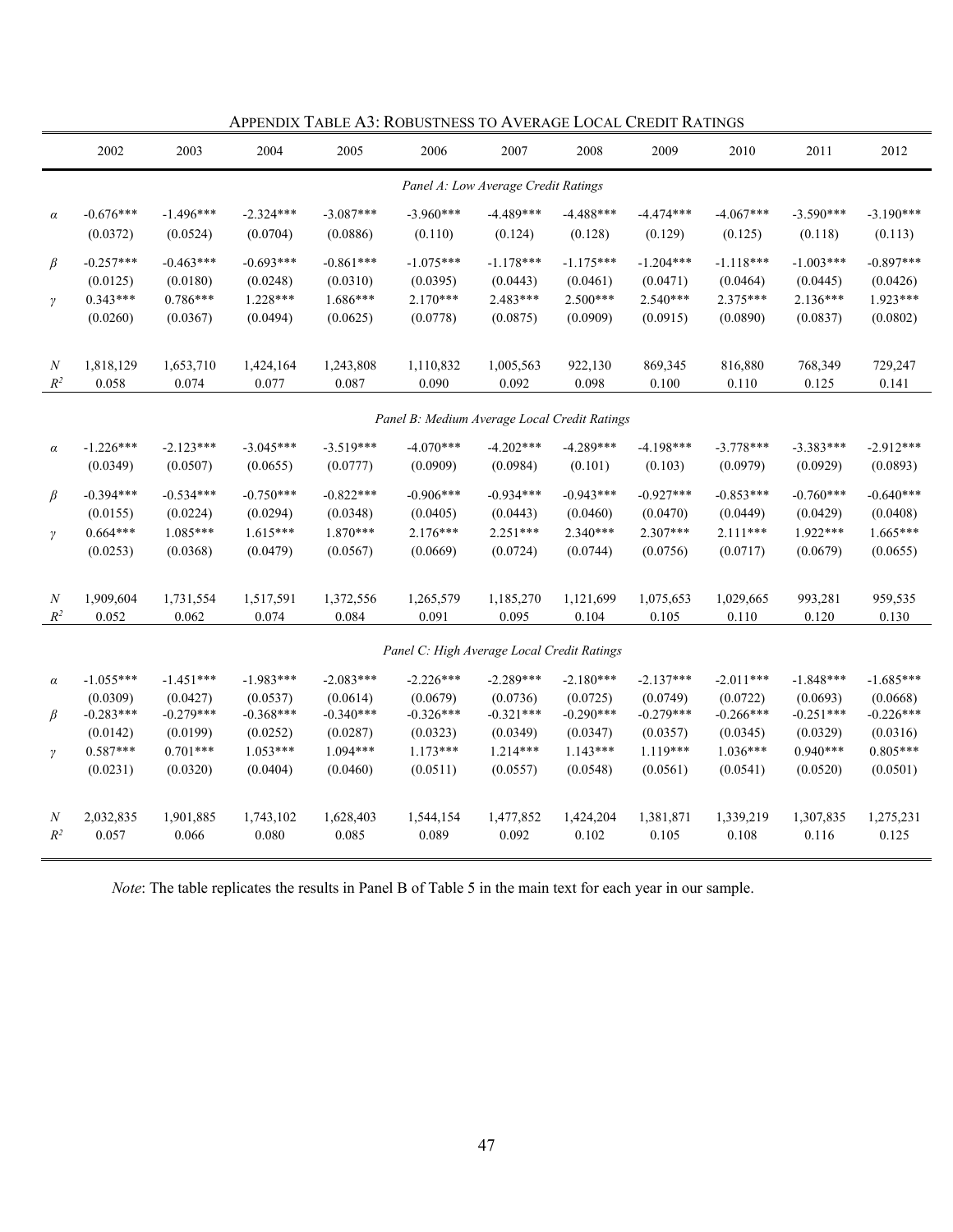|                  | 2002        | 2003        | 2004        | 2005        | 2006        | 2007                                                 | 2008        | 2009        | 2010        | 2011        | 2012        |
|------------------|-------------|-------------|-------------|-------------|-------------|------------------------------------------------------|-------------|-------------|-------------|-------------|-------------|
|                  |             |             |             |             |             | Panel A: Low Average Initial Debt-to-Income Ratio    |             |             |             |             |             |
| $\alpha$         | $-0.681***$ | $-1.128***$ | $-1.696***$ | $-1.843***$ | $-2.132***$ | $-2.189***$                                          | $-2.097***$ | $-2.142***$ | $-1.790***$ | $-1.674***$ | $-1.421***$ |
|                  | (0.0484)    | (0.0684)    | (0.0988)    | (0.123)     | (0.151)     | (0.171)                                              | (0.169)     | (0.166)     | (0.159)     | (0.155)     | (0.141)     |
| $\beta$          | $-0.181***$ | $-0.230***$ | $-0.350***$ | $-0.346***$ | $-0.366***$ | $-0.380***$                                          | $-0.351***$ | $-0.390***$ | $-0.327***$ | $-0.316***$ | $-0.284***$ |
|                  | (0.0182)    | (0.0262)    | (0.0378)    | (0.0479)    | (0.0585)    | (0.0661)                                             | (0.0663)    | (0.0661)    | (0.0640)    | (0.0616)    | (0.0599)    |
| $\gamma$         | $0.346***$  | $0.513***$  | $0.820***$  | $0.869***$  | $0.981***$  | $1.002***$                                           | $0.949***$  | $1.023***$  | $0.881***$  | $0.874***$  | $0.744***$  |
|                  | (0.0332)    | (0.0469)    | (0.0671)    | (0.0837)    | (0.103)     | (0.117)                                              | (0.115)     | (0.113)     | (0.109)     | (0.107)     | (0.0961)    |
| $\boldsymbol{N}$ | 1,550,820   | 1,419,702   | 1,246,854   | 1,124,143   | 1,033,758   | 960,459                                              | 900,996     | 861,336     | 821,234     | 786,886     | 756,966     |
| $R^2$            | 0.046       | 0.055       | 0.057       | 0.064       | 0.066       | 0.070                                                | 0.078       | 0.083       | 0.094       | 0.110       | 0.126       |
|                  |             |             |             |             |             | Panel B: Medium Average Initial Debt-to-Income Ratio |             |             |             |             |             |
| $\alpha$         | $-0.864***$ | $-1.353***$ | $-2.150***$ | $-2.556***$ | $-2.929***$ | $-3.101***$                                          | $-3.040***$ | $-2.928***$ | $-2.623***$ | $-2.196***$ | $-1.829***$ |
|                  | (0.0376)    | (0.0540)    | (0.0766)    | (0.0924)    | (0.115)     | (0.127)                                              | (0.127)     | (0.129)     | (0.119)     | (0.112)     | (0.105)     |
| $\beta$          | $-0.212***$ | $-0.252***$ | $-0.425***$ | $-0.490***$ | $-0.554***$ | $-0.606***$                                          | $-0.565***$ | $-0.543***$ | $-0.504***$ | $-0.413***$ | $-0.340***$ |
|                  | (0.0161)    | (0.0226)    | (0.0320)    | (0.0385)    | (0.0482)    | (0.0533)                                             | (0.0528)    | (0.0548)    | (0.0506)    | (0.0484)    | (0.0453)    |
| $\gamma$         | $0.423***$  | $0.585***$  | $1.020***$  | $1.234***$  | $1.419***$  | $1.508***$                                           | $1.497***$  | $1.454***$  | $1.342***$  | $1.142***$  | $0.942***$  |
|                  | (0.0269)    | (0.0386)    | (0.0549)    | (0.0664)    | (0.0830)    | (0.0917)                                             | (0.0915)    | (0.0927)    | (0.0861)    | (0.0808)    | (0.0756)    |
| $\boldsymbol{N}$ | 1,942,792   | 1,785,659   | 1,581,595   | 1,436,540   | 1,326,941   | 1,244,084                                            | 1,176,586   | 1,129,839   | 1,083,324   | 1,044,333   | 1,009,370   |
| $R^2$            | 0.048       | 0.059       | 0.061       | 0.070       | 0.075       | 0.081                                                | 0.091       | 0.095       | 0.103       | 0.116       | 0.129       |
|                  |             |             |             |             |             | Panel C: High Average Initial Debt-to-Income Ratio   |             |             |             |             |             |
| $\alpha$         | $-1.212***$ | $-1.964***$ | $-2.748***$ | $-3.115***$ | $-3.616***$ | $-3.754***$                                          | $-3.653***$ | $-3.622***$ | $-3.227***$ | $-2.849***$ | $-2.492***$ |
|                  | (0.0349)    | (0.0507)    | (0.0697)    | (0.0848)    | (0.101)     | (0.108)                                              | (0.109)     | (0.107)     | (0.103)     | (0.0954)    | (0.0886)    |
| $\beta$          | $-0.367***$ | $-0.495***$ | $-0.632***$ | $-0.684***$ | $-0.765***$ | $-0.783***$                                          | $-0.757***$ | $-0.758***$ | $-0.669***$ | $-0.596***$ | $-0.532***$ |
|                  | (0.0161)    | (0.0235)    | (0.0320)    | (0.0389)    | (0.0470)    | (0.0502)                                             | (0.0518)    | (0.0512)    | (0.0504)    | (0.0472)    | (0.0428)    |
| $\gamma$         | $0.647***$  | $0.980***$  | 1.416***    | $1.617***$  | 1.901***    | 1.988***                                             | 1.939***    | 1.947***    | $1.732***$  | $1.528***$  | $1.331***$  |
|                  | (0.0272)    | (0.0398)    | (0.0551)    | (0.0670)    | (0.0803)    | (0.0855)                                             | (0.0865)    | (0.0851)    | (0.0815)    | (0.0755)    | (0.0697)    |
| N                | 2,266,956   | 2,081,788   | 1,856,408   | 1,684,084   | 1,559,866   | 1,464,142                                            | 1,390,451   | 1,335,694   | 1,281,206   | 1,238,246   | 1,197,677   |
| $R^2$            | 0.053       | 0.062       | 0.068       | 0.076       | 0.082       | 0.090                                                | 0.100       | 0.101       | 0.105       | 0.112       | 0.121       |

APPENDIX TABLE A4: ROBUSTNESS TO AVERAGE INITIAL DEBT-TO-INCOME RATIOS

*Note*: The table replicates the results in Panel C of Table 5 in the main text for each year in our sample.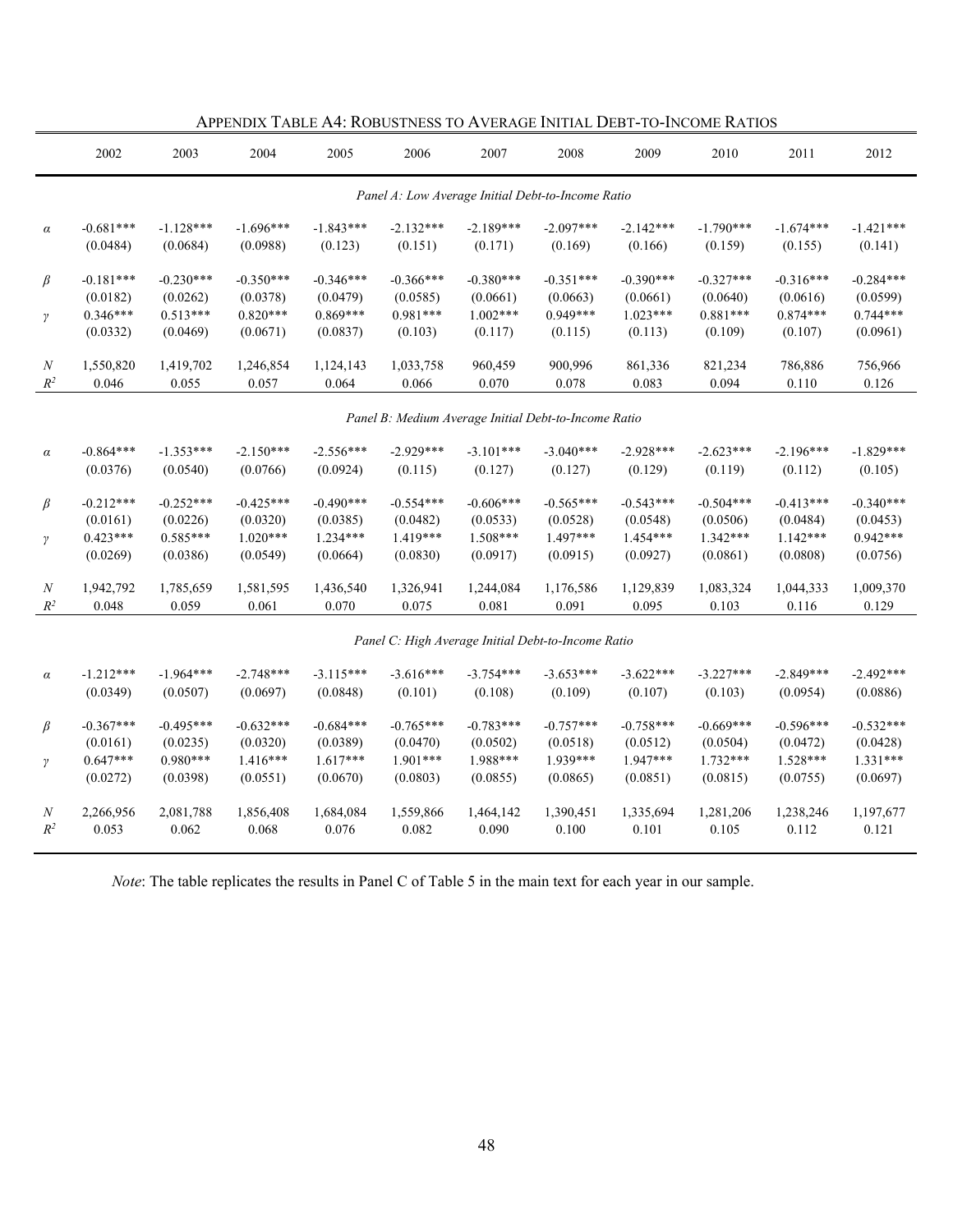|                           | 2002                    | 2003                    | 2004                    | 2005                   | 2006                                                      | 2007                                     | 2008                   | 2009                   | 2010                   | 2011                   | 2012                   |
|---------------------------|-------------------------|-------------------------|-------------------------|------------------------|-----------------------------------------------------------|------------------------------------------|------------------------|------------------------|------------------------|------------------------|------------------------|
|                           |                         |                         |                         |                        |                                                           | Panel A: Low Average House Price Growth  |                        |                        |                        |                        |                        |
| $\alpha$                  | $-1.222***$             | $-2.145***$             | $-2.751***$             | $-3.007***$            | $-3.117***$                                               | $-3.084***$                              | $-3.488***$            | $-3.912***$            | $-3.337***$            | $-2.793***$            | $-2.283***$            |
|                           | (0.0453)                | (0.0640)                | (0.0839)                | (0.0963)               | (0.108)                                                   | (0.117)                                  | (0.126)                | (0.138)                | (0.127)                | (0.119)                | (0.110)                |
| β                         | $-0.366***$             | $-0.540***$             | $-0.632***$             | $-0.628***$            | $-0.561***$                                               | $-0.548***$                              | $-0.658***$            | $-0.808***$            | $-0.670***$            | $-0.524***$            | $-0.440***$            |
|                           | (0.0202)<br>$0.667***$  | (0.0285)<br>$1.157***$  | (0.0373)<br>$1.458***$  | (0.0430)<br>$1.578***$ | (0.0496)<br>$1.577***$                                    | (0.0549)<br>$1.536***$                   | (0.0603)<br>$1.851***$ | (0.0672)<br>$2.163***$ | (0.0593)<br>$1.832***$ | (0.0565)<br>$1.529***$ | (0.0545)<br>$1.228***$ |
| $\gamma$                  | (0.0331)                | (0.0470)                | (0.0617)                | (0.0708)               | (0.0806)                                                  | (0.0884)                                 | (0.0954)               | (0.104)                | (0.0948)               | (0.0886)               | (0.0822)               |
|                           |                         |                         |                         |                        |                                                           |                                          |                        |                        |                        |                        |                        |
| $\boldsymbol{N}$          | 1,291,855               | 1,189,375               | 1,050,610               | 957,101                | 889,277                                                   | 836,682                                  | 782,313                | 733,016                | 697,421                | 672,838                | 658,547                |
| $R^2$                     | 0.055                   | 0.067                   | 0.081                   | 0.093                  | 0.098                                                     | 0.102                                    | 0.110                  | 0.108                  | 0.116                  | 0.126                  | 0.140                  |
|                           |                         |                         |                         |                        |                                                           |                                          |                        |                        |                        |                        |                        |
| $\alpha$                  | $-1.198***$             | $-1.918***$             | $-2.828***$             | $-3.174***$            | Panel B: Medium Average House Price Growth<br>$-4.026***$ | $-4.330***$                              | $-3.964***$            | $-3.643***$            | $-3.464***$            | $-3.116***$            | $-2.833***$            |
|                           | (0.0417)                | (0.0634)                | (0.0818)                | (0.101)                | (0.125)                                                   | (0.138)                                  | (0.142)                | (0.139)                | (0.132)                | (0.127)                | (0.117)                |
| β                         | $-0.373***$             | $-0.481***$             | $-0.660***$             | $-0.670***$            | $-0.880***$                                               | $-0.981***$                              | $-0.816***$            | $-0.691***$            | $-0.760***$            | $-0.649***$            | $-0.639***$            |
|                           | (0.0204)                | (0.0298)                | (0.0386)                | (0.0460)               | (0.0584)                                                  | (0.0632)                                 | (0.0656)               | (0.0645)               | (0.0629)               | (0.0608)               | (0.0552)               |
| $\gamma$                  | $0.675***$              | $1.014***$              | $1.549***$              | $1.728***$             | $2.277***$                                                | $2.462***$                               | $2.179***$             | $1.967***$             | $1.931***$             | $1.752***$             | $1.637***$             |
|                           | (0.0307)                | (0.0468)                | (0.0616)                | (0.0761)               | (0.0949)                                                  | (0.104)                                  | (0.105)                | (0.103)                | (0.0981)               | (0.0942)               | (0.0863)               |
| N                         | 1,313,788               | 1,194,060               | 1,059,157               | 970,151                | 897,573                                                   | 819,222                                  | 754,658                | 729,503                | 701,465                | 673,369                | 654,435                |
| $R^2$                     | 0.051                   | 0.061                   | 0.061                   | 0.065                  | 0.069                                                     | 0.076                                    | 0.091                  | 0.096                  | 0.101                  | 0.111                  | 0.120                  |
|                           |                         |                         |                         |                        |                                                           |                                          |                        |                        |                        |                        |                        |
|                           |                         |                         |                         |                        |                                                           | Panel C: High Average House Price Growth |                        |                        |                        |                        |                        |
| $\alpha$                  | $-1.287***$             | $-2.193***$             | $-3.399***$             | $-4.486***$            | $-5.332***$                                               | $-5.561***$                              | $-5.057***$            | $-4.616***$            | $-4.144***$            | $-3.710***$            | $-3.325***$            |
| β                         | (0.0449)<br>$-0.378***$ | (0.0665)<br>$-0.547***$ | (0.0911)<br>$-0.848***$ | (0.124)<br>$-1.125***$ | (0.153)<br>$-1.335***$                                    | (0.163)<br>$-1.346***$                   | (0.153)<br>$-1.252***$ | (0.145)<br>$-1.112***$ | (0.137)<br>$-1.008***$ | (0.128)<br>$-0.896***$ | (0.121)<br>$-0.776***$ |
|                           | (0.0196)                | (0.0291)                | (0.0395)                | (0.0526)               | (0.0636)                                                  | (0.0677)                                 | (0.0651)               | (0.0625)               | (0.0618)               | (0.0575)               | (0.0541)               |
| γ                         | $0.690***$              | $1.124***$              | $1.834***$              | $2.509***$             | $2.982***$                                                | $3.139***$                               | $2.861***$             | $2.625***$             | $2.385***$             | $2.167***$             | $1.932***$             |
|                           | (0.0323)                | (0.0477)                | (0.0657)                | (0.0887)               | (0.109)                                                   | (0.117)                                  | (0.111)                | (0.106)                | (0.100)                | (0.0932)               | (0.0880)               |
|                           |                         |                         |                         |                        |                                                           |                                          |                        |                        |                        |                        |                        |
| $\boldsymbol{N}$<br>$R^2$ | 1,365,724               | 1,237,680<br>0.048      | 1,072,853<br>0.048      | 935,547                | 845,133<br>0.052                                          | 797,970                                  | 777,522                | 752,625<br>0.071       | 717,752                | 690,702                | 651,403                |
|                           | 0.043                   |                         |                         | 0.051                  |                                                           | 0.057                                    | 0.065                  |                        | 0.074                  | 0.083                  | 0.093                  |

APPENDIX TABLE A5: ROBUSTNESS TO AVERAGE HOUSE PRICE GROWTH (2001-2005)

*Note*: The table replicates the results in Panel D of Table 5 in the main text for each year in our sample.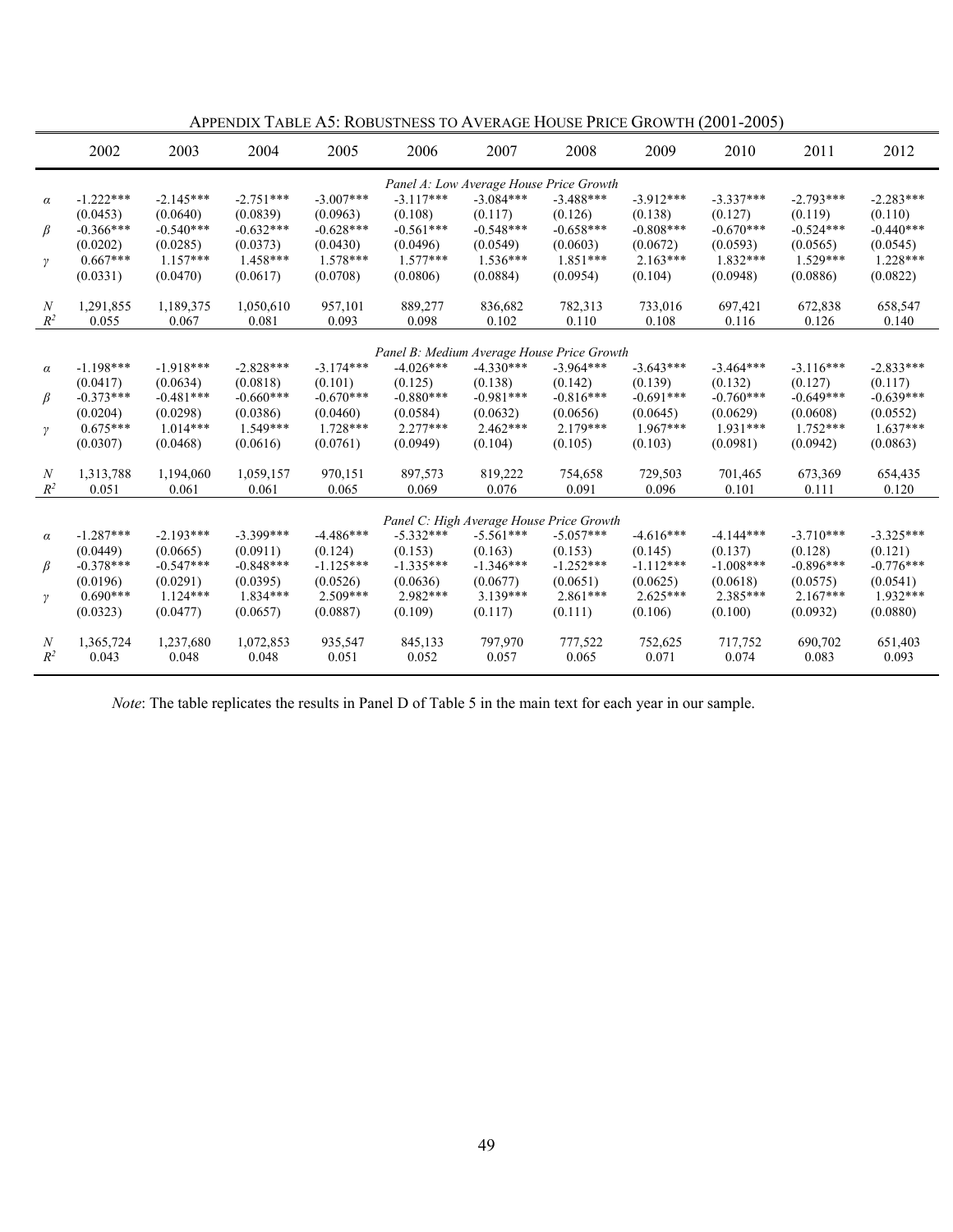|                            | 2001        | 2002        | 2003        | 2004            | 2005                                                                              | 2006            | 2007            | 2008            | 2009            | 2010            | 2011            |
|----------------------------|-------------|-------------|-------------|-----------------|-----------------------------------------------------------------------------------|-----------------|-----------------|-----------------|-----------------|-----------------|-----------------|
|                            |             |             |             |                 | Panel A: Probability of Mortgage Application Being Rejected                       |                 |                 |                 |                 |                 |                 |
| $\alpha$                   | $0.297**$   | $0.241**$   | $0.229***$  | $0.242***$      | $0.219***$                                                                        | $0.244***$      | $0.177***$      | $0.152**$       | $0.115**$       | $0.203***$      | $0.260***$      |
|                            | (0.130)     | (0.104)     | (0.083)     | (0.054)         | (0.055)                                                                           | (0.057)         | (0.052)         | (0.059)         | (0.048)         | (0.054)         | (0.060)         |
|                            |             |             |             |                 |                                                                                   |                 |                 |                 |                 |                 |                 |
| β                          | $0.446***$  | $0.374***$  | $0.342***$  | $0.374***$      | $0.358***$                                                                        | $0.351***$      | $0.314***$      | $0.306***$      | $0.223***$      | $0.260***$      | $0.286***$      |
|                            | (0.054)     | (0.040)     | (0.028)     | (0.026)         | (0.029)                                                                           | (0.028)         | (0.025)         | (0.027)         | (0.026)         | (0.029)         | (0.032)         |
|                            | $-0.463***$ | $-0.364***$ | $-0.327***$ | $-0.356***$     | $-0.346***$                                                                       | $-0.339***$     | $-0.270***$     | $-0.251***$     | $-0.191***$     | $-0.296***$     | $-0.362***$     |
| $\gamma$                   | (0.096)     | (0.077)     | (0.062)     | (0.039)         | (0.040)                                                                           | (0.041)         | (0.038)         | (0.043)         | (0.035)         | (0.040)         | (0.045)         |
|                            |             |             |             |                 |                                                                                   |                 |                 |                 |                 |                 |                 |
| $\cal N$                   | 644680      | 647685      | 722326      | 790699          | 890889                                                                            | 798332          | 577110          | 395574          | 371967          | 382851          | 359100          |
| $R^2$                      | 0.090       | 0.071       | 0.050       | 0.048           | 0.045                                                                             | 0.046           | 0.046           | 0.035           | 0.027           | 0.035           | 0.044           |
|                            |             |             |             |                 |                                                                                   |                 |                 |                 |                 |                 |                 |
|                            |             |             |             |                 | Panel B: Probability of Mortgage Being High-Interest (conditional on approval)    |                 |                 |                 |                 |                 |                 |
| $\alpha$                   |             |             |             | $0.132***$      | $0.140**$                                                                         | $0.119*$        | $0.105**$       | 0.065           | 0.007           | $0.055**$       | $0.062*$        |
|                            |             |             |             | (0.042)         | (0.059)                                                                           | (0.062)         | (0.046)         | (0.041)         | (0.026)         | (0.026)         | (0.036)         |
| $\beta$                    |             |             |             | $0.241***$      | $0.284***$                                                                        | $0.270***$      | $0.208***$      | $0.169***$      | $0.075***$      | $0.114***$      | $0.120***$      |
|                            |             |             |             | (0.026)         | (0.036)                                                                           | (0.038)         | (0.027)         | (0.026)         | (0.015)         | (0.014)         | (0.020)         |
|                            |             |             |             |                 |                                                                                   |                 |                 |                 |                 |                 |                 |
| $\gamma$                   |             |             |             | $-0.208***$     | $-0.262***$                                                                       | $-0.244***$     | $-0.205***$     | $-0.165***$     | $-0.073***$     | $-0.104***$     | $-0.122***$     |
|                            |             |             |             | (0.031)         | (0.042)                                                                           | (0.045)         | (0.033)         | (0.030)         | (0.019)         | (0.019)         | (0.026)         |
|                            |             |             |             |                 | 644987                                                                            |                 |                 |                 |                 |                 |                 |
| $\cal N$<br>$\mathbb{R}^2$ |             |             |             | 598307<br>0.099 | 0.160                                                                             | 567623<br>0.123 | 415484<br>0.064 | 287400<br>0.047 | 283357<br>0.028 | 286764<br>0.042 | 268874<br>0.043 |
|                            |             |             |             |                 |                                                                                   |                 |                 |                 |                 |                 |                 |
|                            |             |             |             |                 | Panel C: Loan-to-Income Ratios of Mortgage Applications (conditional on approval) |                 |                 |                 |                 |                 |                 |
| $\alpha$                   | $-0.696***$ | $-0.733***$ | $-0.853***$ | $-0.924***$     | $-0.664***$                                                                       | $-0.655***$     | $-0.797***$     | $-0.697***$     | $-0.728***$     | $-0.802***$     | $-0.731***$     |
|                            | (0.099)     | (0.096)     | (0.096)     | (0.075)         | (0.073)                                                                           | (0.067)         | (0.068)         | (0.078)         | (0.080)         | (0.083)         | (0.083)         |
|                            |             |             |             |                 |                                                                                   |                 |                 |                 |                 |                 |                 |
| $\beta$                    | $-0.219***$ | $-0.231***$ | $-0.265***$ | $-0.304***$     | $-0.223***$                                                                       | $-0.218***$     | $-0.240***$     | $-0.167***$     | $-0.114**$      | $-0.138***$     | $-0.092**$      |
|                            | (0.050)     | (0.051)     | (0.053)     | (0.051)         | (0.046)                                                                           | (0.041)         | (0.043)         | (0.052)         | (0.050)         | (0.048)         | (0.047)         |
|                            | 0.069       | 0.070       | $0.138*$    | $0.207***$      | 0.032                                                                             | 0.029           | $0.118**$       | 0.056           | 0.025           | 0.077           | 0.053           |
| γ                          | (0.073)     | (0.070)     | (0.070)     | (0.053)         | (0.052)                                                                           | (0.048)         | (0.048)         | (0.057)         | (0.057)         | (0.060)         | (0.060)         |
|                            |             |             |             |                 |                                                                                   |                 |                 |                 |                 |                 |                 |
| N                          | 501296      | 513101      | 565412      | 598307          | 644987                                                                            | 567623          | 415484          | 287400          | 283357          | 286764          | 268874          |
| $R^2$                      | 0.289       | 0.310       | 0.327       | 0.318           | 0.308                                                                             | 0.322           | 0.344           | 0.344           | 0.365           | 0.376           | 0.357           |

APPENDIX TABLE A6: MORTGAGE APPLICATIONS AND LOCAL INEQUALITY WITH STATE FE

*Note*: The table replicates the results in Table 8 using state fixed effects rather than county fixed effects. Standard errors clustered at the county level.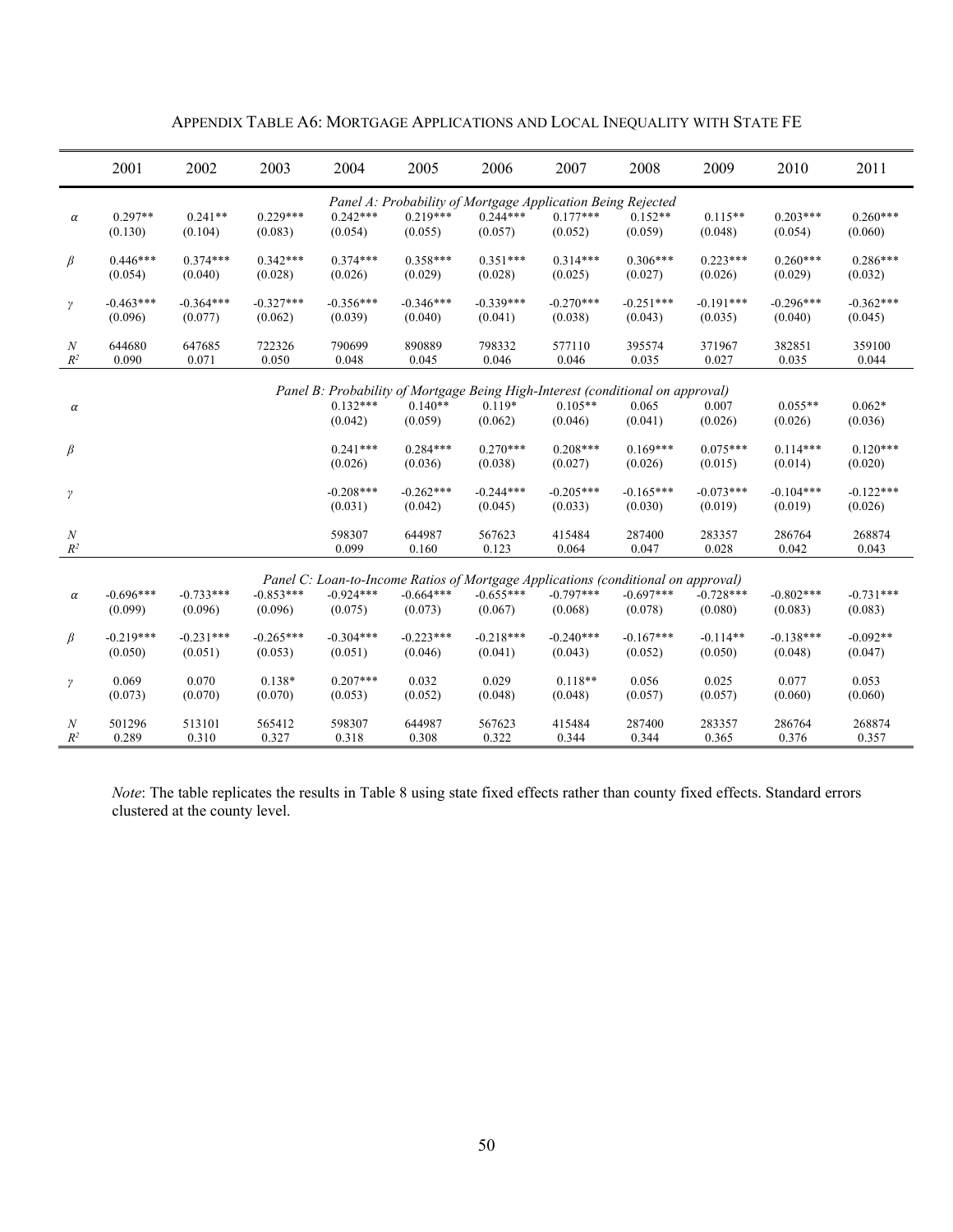### **APPENDIX B: ADDITIONAL INFORMATION ON CCP DATA**

The Equifax FRBNY Consumer Credit Panel is a longitudinal database with detailed information on consumer debt and credit. The core of the database constitutes a 5% random sample of all U.S. individuals with credit (i.e., the primary sample). The database also contains information on all individuals with credit files residing in the same household as the individuals in the primary sample. The household members are added to the sample based on the mailing address in the existing credit files. Thus, the resulting sample is a sample of U.S. households in which at least one member has a credit file.

The individual records in the CCP contain information on the mortgage debt, credit card debt and credit card limits, home equity lines of credit, student loans, auto loans, bankruptcy and delinquencies. The data include residential location on the census block level and the birth year of individuals. The data in the CCP are updated quarterly. We use 100% of the CCP sample.

The unit of the analysis in the paper is a household. The CCP is primarily an individual-level dataset; however, it contains two identifiers that allow us to construct the household records in each period and then link the household records from period to period. In each quarter, a unique identifier is given for all individuals who reside in the same household as an individual in the primary sample. We use this identifier to aggregate the individual level information to construct the household level credit variables.

The household identifier identifies household members only in one period. We then use the second identifier in the CCP data, an individual identifier that remains constant from period to period, to link household records from one quarter to another. To construct the longitudinal household record, we proceed as follows. Let *i* denote the identification number of a household in 2001. To identify the continuation of household *i* in year *t*, *t* > 2001, we first determine what members of household *i* are present in year *t* using individual identifiers. Then we determine the identification number of the household to which these members belong in year *t*. If there is a unique household to which these members belong in year *t* and the new household does not have any members from any other household in year 2001, we identify this new household as a continuation record for household *i*. While the primary sample of individuals in the CCP is a random sample of all U.S. households with credit reports; the resulting sample of the households is not random. Following, Lee and van der Klaauw (2010) we define the sampling weights as the inverse of the probability to be included in the sample,  $w_h$  =  $\frac{1}{1-.05^N}$ , where *N* is the number of individuals in the household who are in the primary sample.

For each individual, the data contain a record of her debt by detailed category as well as a record of the balances on the joint or cosigned accounts. In aggregating the debt on the household level, we use a correction to avoid double counting of the balances on joint accounts. This choice follows Brown, Haughwout, Lee and van der Klaauw (2011). In particular, while aggregating, we discount the total debt of the household members by 50% of the total debt on joint accounts of the household members. The exact formula that we use is

$$
d_{h,j} = \max\{\sum_i (d_{h,j}^i - .5d_{h,j}^{i,c}), .5d_{h,j}^{i,c}\}.
$$

Where  $d_{h,j}^i$  is the total debt in category *j* of member *i* in household *h* and  $d_{h,j}^{i,c}$  is the debt in joint accounts. The second input to the maximum function addresses the situation that arises with so-called "thin" credit records, or records with at most two credit report-worthy debts. The individuals with thin records are not included in the primary sample, but they are included in the additional sample. These individuals might have records on joint accounts that are missed on individual accounts. We thank Donghoon Lee for this suggestion.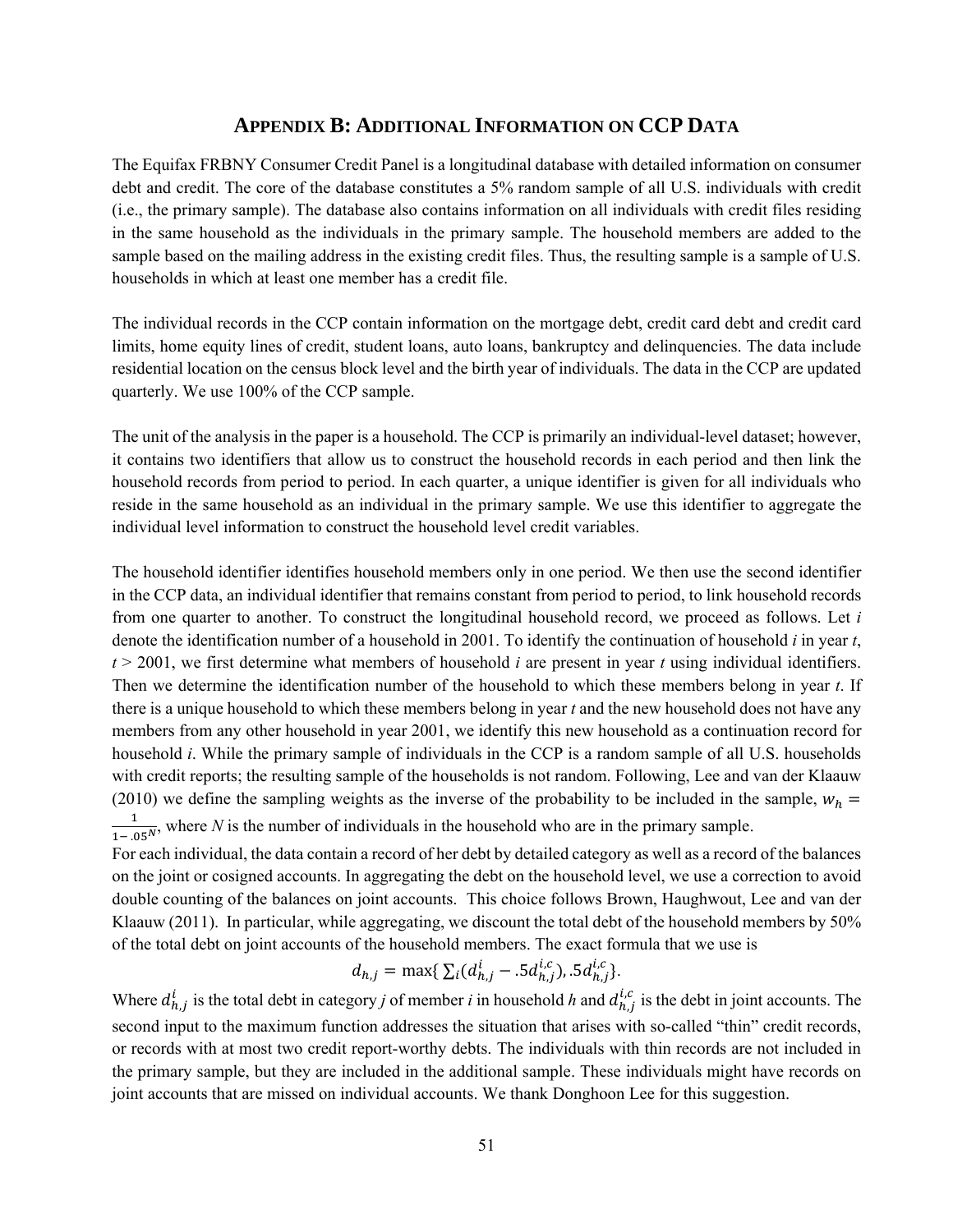### **Variable Descriptions**

Here we provide a short description of the variables used in the CCP analysis. For a detailed description of the CCP dataset please see Lee and van der Klaauw (2010).

**Age:** We follow Brown, Haughwout, Lee, and van der Klaauw (2011) and define age as the median age of adult members of the house.

**Auto debts:** These are any loans taken out explicitly for the purchase of a car including loans from banks and those from automobile financing institutions.

**Bankruptcy:** An indicator in the CCP taken from public records that detail whether or not an individual has filed for bankruptcy.

**Credit Card Balance:** The sum of reported balances across bank cards as well as retail cards. These cards reflect revolving accounts at banks, credit unions, credit card companies, and others. Importantly, the CCP does not distinguish between balances rolled over billing periods (and so potentially subject to interest charges) and cards where the balance is paid every month.

**Credit Card Limits:** We take the maximum of reported limits and balances across all bank and retail cards to ensure that reported utilization is not greater than one.

**Credit Card Utilization Rate:** This is the ratio of the credit card balance and credit card limit.

**Delinquency:** Indicator for whether or not a household is at least 60 days delinquent on any of its accounts in the current quarter.

**HELOC Debt:** The sum of home equity lines of credit, or home equity revolving accounts. We use the classification of HELOCs vs. installment loans provided by the CCP data.

**Mortgage Debt:** The sum of all mortgage installment loans.

**Riskscore:** A variable constructed by Equifax and similar to FICO. A higher number is interpreted as a lower default risk. We construct the household riskscore by taking the average of individual riskscores within the household.

**Size:** Household size sums the number of distinct social security numbers that can be linked by household identifiers in a specific time period. We restrict the household size to at most 10.

**Student Loans:** These include loans financing education from private and public institutions.

**Total debt:** Constructed as the sum of mortgage debt balance, credit card balances, auto debts, balance on home equity lines of credit, and student loans.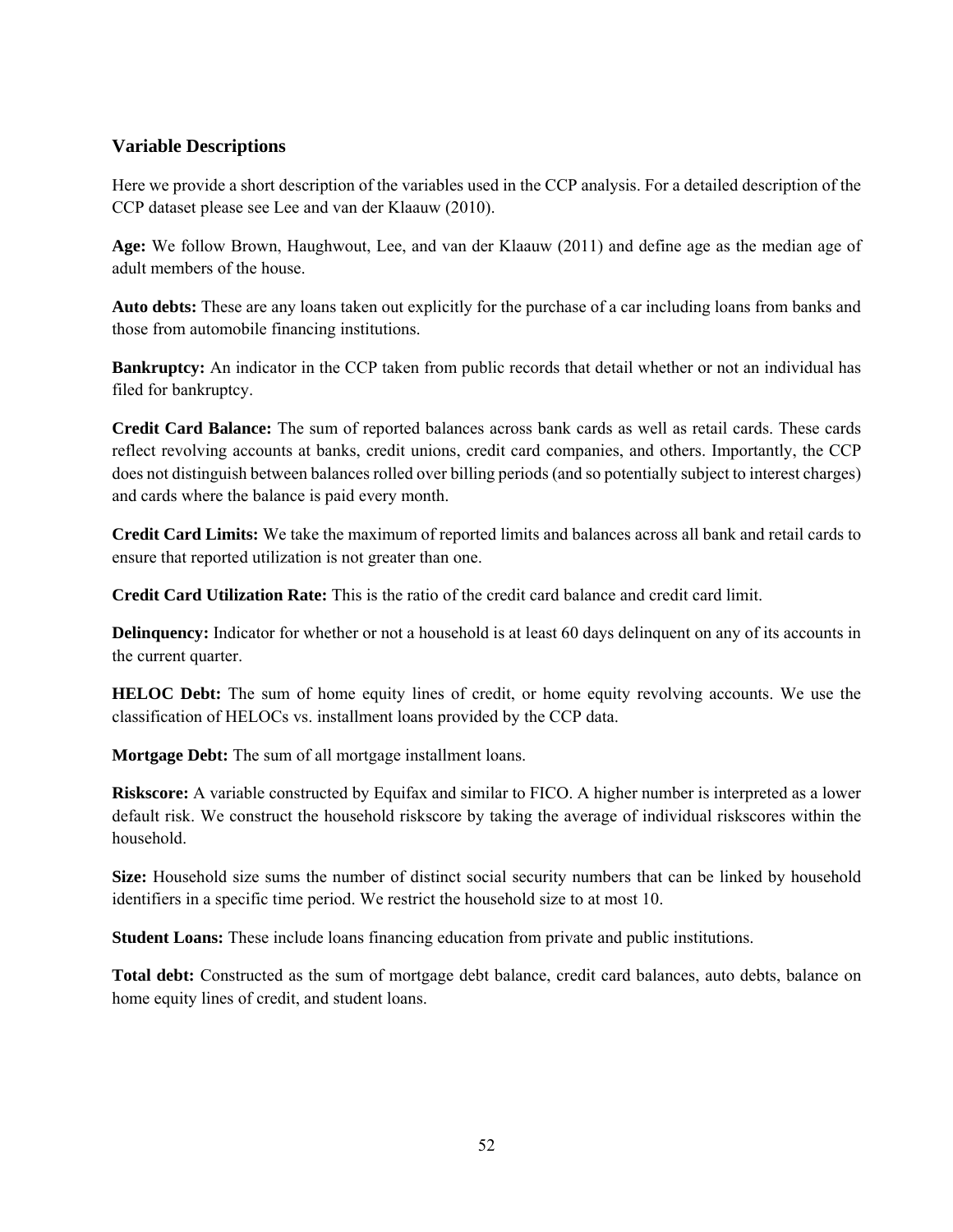### **APPENDIX C: DECOMPOSING U.S. INEQUALITY SINCE 1970**

The decomposition is constructed using the following IPUMS samples: 1970, 1980, and 1990 1% metro samples and the 2000 1% unweighted sample. Within each of these samples we use the metro area geographies defined by IPUMS in the following way:

"Metropolitan areas are counties or combinations of counties centering on a substantial urban area. METAREA identifies the metropolitan area where the household was enumerated, if that metropolitan area was large enough to meet confidentiality requirements."

We restrict the sample to the set of metro areas that can be identified in each year to get 117 metro areas containing roughly 60% of the entire sample within each year. We also restrict the sample to households where the respondent's age is between 25 and 65 and the respondent is the head of the household or the spouse of the head of the household. These restrictions are not important for the results.

To calculate income we use family total income. While not exactly the same as household income it is available for all years whereas household income is not available in 1970. We estimate the following model of log family income on each year of the sample:

$$
\log(y_{ia}) = \alpha_a + \epsilon_i
$$

Estimating this function gives estimates of the variance of the fixed effects and the variance of the residuals for each year. We then calculate the share of variance explained by variance of the fixed effects as:

$$
Share = \frac{\hat{\sigma}_a^2}{\hat{\sigma}_a^2 + \hat{\sigma}_i^2}
$$

#### APPENDIX FIGURE C1: DECOMPOSING AGGREGATE U.S. INEQUALITY



*Note*: The left-hand figure plots the ratio of "between" variance of mean incomes to the total variance of incomes. The right-hand figure plots the standard deviation of log income across all households.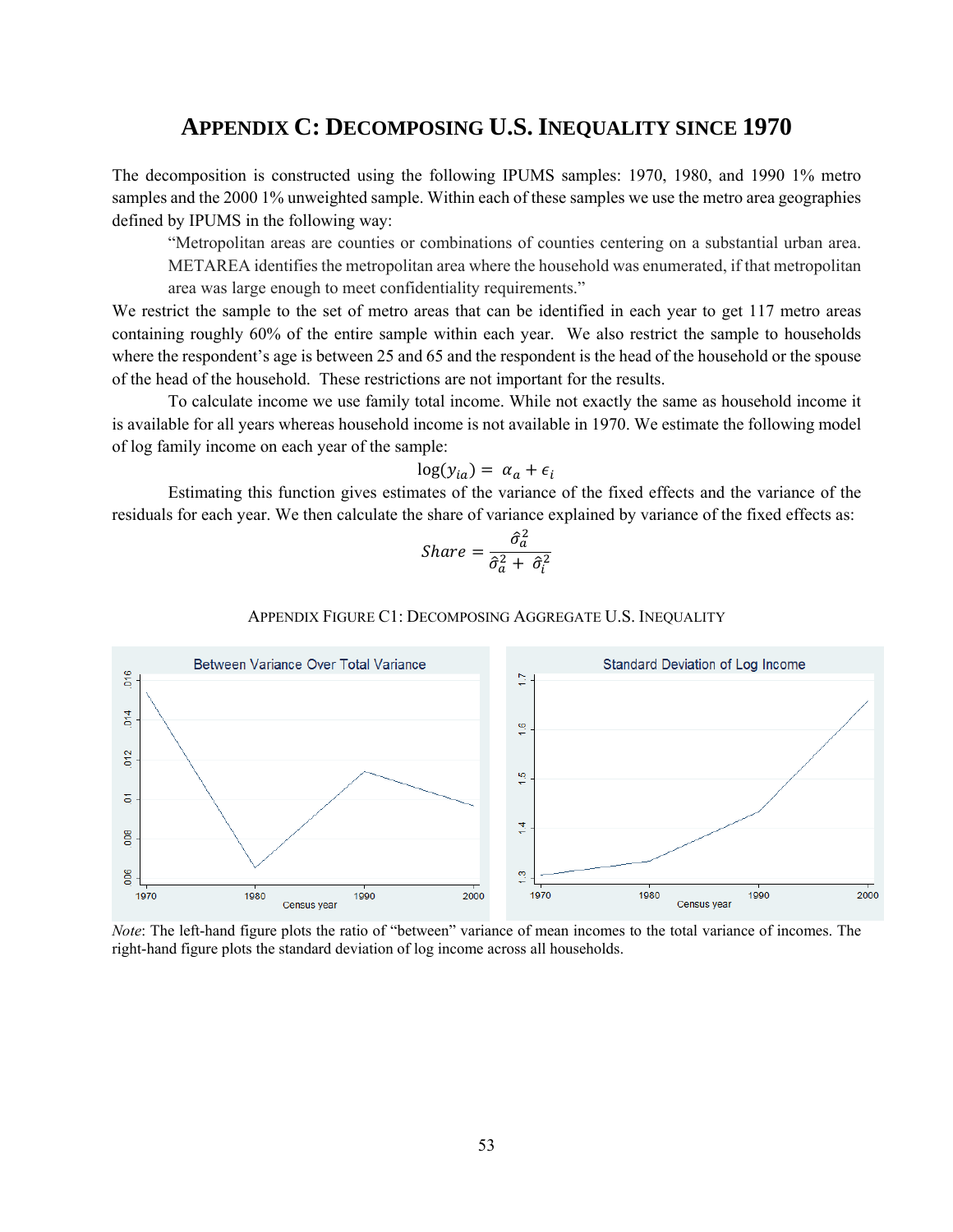# **APPENDIX 3: TIME VARIATION IN LOCAL INEQUALITY RATES**

To get a sense of how inequality within counties has varied across time we computed Gini coefficients at the county level using 1970 and 2000 Census aggregates available from ICPSR. To compute the Gini coefficient we follow the same procedure outlined in the Appendix and reproduced below. Because the number of bins used to compute the coefficient is not the same in both years (1970 has fewer bins) the levels of the Gini coefficients are not directly comparable. Using the Census data we match 3,122 counties.

Let  $f(y_i)$  be a discrete probability function where  $i = 1, ..., n$  and  $y_i < y_{i+1}$ . Then the Gini coefficient *G* is defined as

$$
G = 1 - \frac{\sum_{i=1}^{n} f(y_i)(S_{i-1} + S_i)}{S_n}
$$

where  $S_i = \sum_{j=1}^{i} f(y_j) y_j$  and  $S_0 = 0$ .

We approximate the discrete probability function with the share of a location's population within each bin reported by the Census. For all bins but the last we assume all the mass is distributed at the midpoint of the bin. For the very last bin we add the last increment to the lower boundary. For example, if the last bin is incomes of \$200,000 and up and the bin before was \$150,000 to \$199,999 we assign the last bin to have the value \$250,000. This assumption limits the impact the very top bin will have on the coefficient, but should provides a reasonable approximation of inequality at low levels of aggregation.

The figure reported below shows a high degree of correlation between inequality in 1970 and inequality in 2000. The R-squared is 0.26 and the Spearman correlation is 0.52, suggesting inequality is quite persistent.



*Note*: The figure plots Gini coefficients for income inequality in U.S counties in 1970 versus 2000.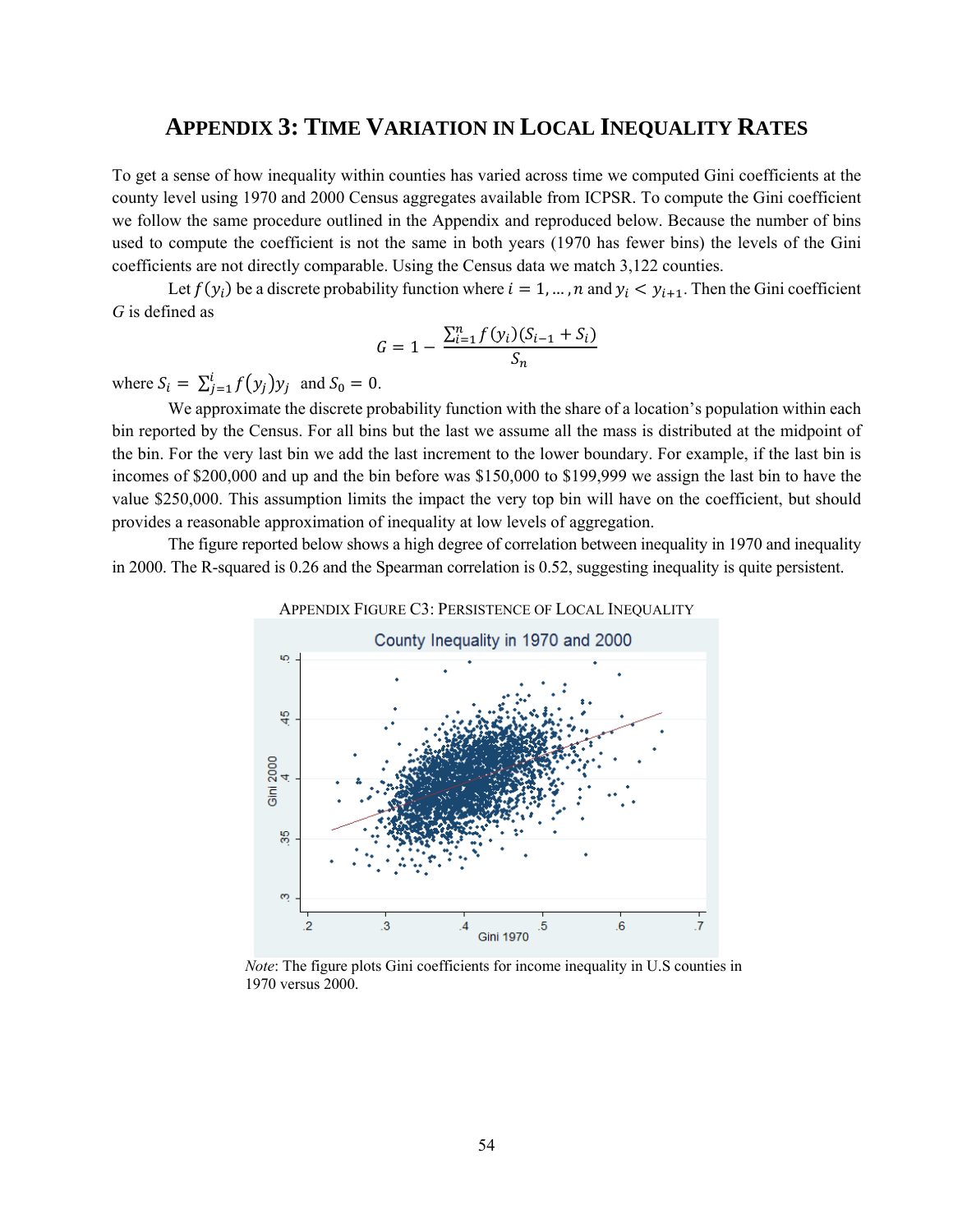## **APPENDIX D: SUMMARY STATISTICS FROM HMDA DATA**

Table 1 in this appendix provides summary statistics from the 15% HMDA samples. We report the fraction of applications denied, originated, for owner-occupied properties, high interest, the race of the primary applicant, and the regulator of the lender. When using the HMDA data it is important to recognize that changes in reporting requirements from 2003 to 2004 had significant effects on the coverage of the mortgage market and so statistics we calculate. This can be seen clearly when comparing the change in racial composition of applicants from 2003 to 2004. While some of this might reflect real shifts in the provision of credit to non-white groups it also reflects the increased coverage of rural areas and smaller, non-bank lenders. This can also be seen by the large increase in applications filed at lenders regulated by HUD. While mortgage company activity was almost certainly increasing over this period many lenders were simply not reporting in the HMDA data.

The health of the mortgage market can be traced out by changes in the sample size. The number of applications reported peaked in 2007 and then declined steadily until 2011. Interestingly, the fraction of loans with high interest rates has also declined sharply, probably reflecting fewer loans with junior liens.

Notice that the mean applicant income reported in the HMDA data is substantially higher than the average household income reported in the SCF data and the imputed CCP data. However, average income is comparable to the average income of homeowners as reported in the 2007 SCF, which is about \$99,500.

Table 2 provides some sample correlations from 2007, most of which are qualitatively similar to other years. Owner-occupied applications are less likely to be denied while applications with high LTI ratios are more likely to be denied. Applicants applying to HUD-regulated lenders are more likely to be denied, which could reflect the stress of mortgage companies in this period or an increased likelihood that the applicant is subprime. Applicants to HUD lenders tend to have smaller incomes and higher LTI ratios.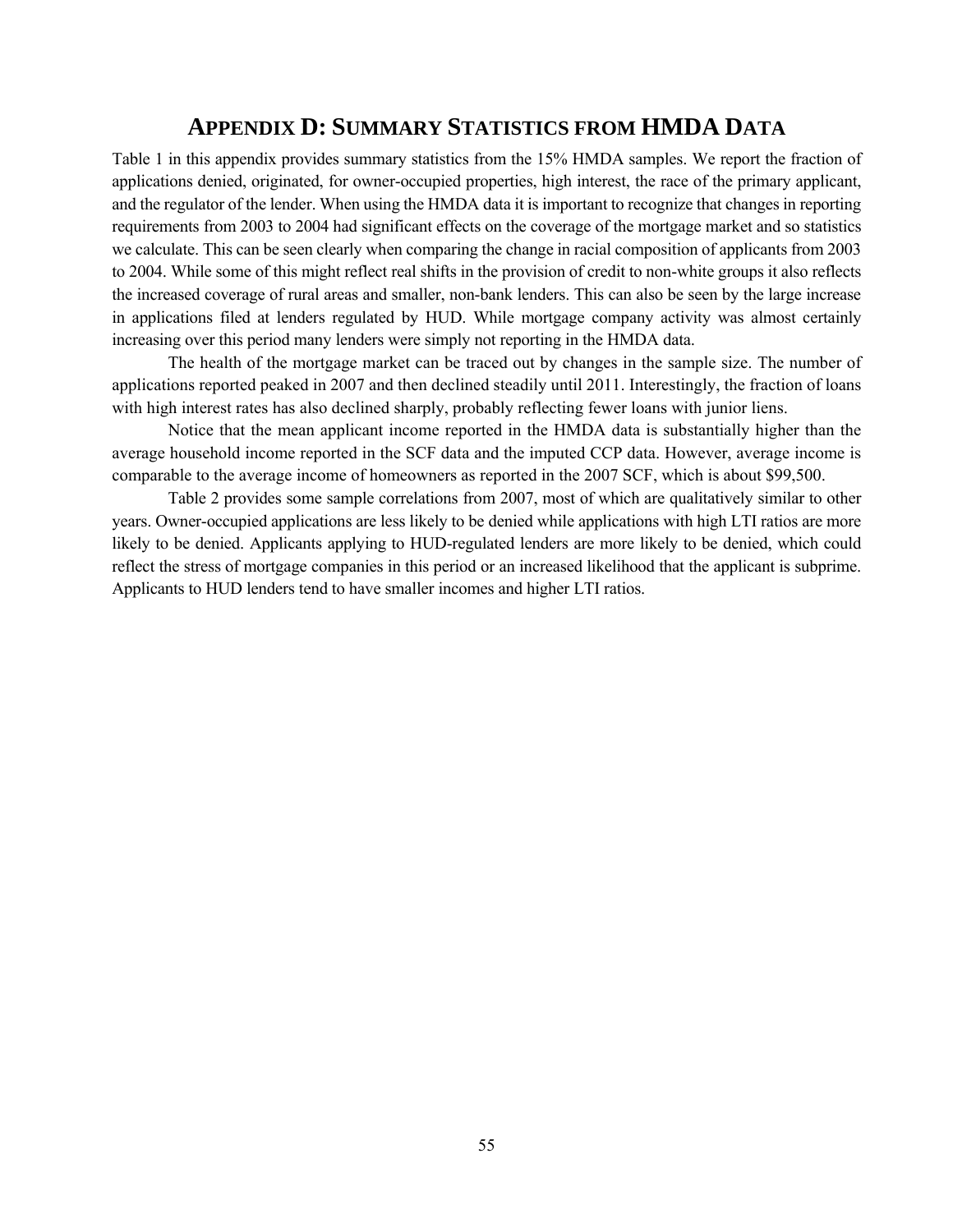|             | 2001   | 2002   | 2003   | 2004   | 2005   | 2006   | 2007   | 2008   | 2009   | 2010   | 2011   |
|-------------|--------|--------|--------|--------|--------|--------|--------|--------|--------|--------|--------|
|             |        |        |        |        |        |        |        |        |        |        |        |
| Denied      | 0.15   | 0.13   | 0.13   | 0.15   | 0.16   | 0.18   | 0.18   | 0.17   | 0.14   | 0.15   | 0.15   |
| Originated  | 0.78   | 0.79   | 0.78   | 0.76   | 0.72   | 0.71   | 0.72   | 0.73   | 0.76   | 0.75   | 0.75   |
| OOC         | 0.94   | 0.93   | 0.92   | 0.90   | 0.88   | 0.90   | 0.91   | 0.92   | 0.94   | 0.94   | 0.93   |
| LTI         | 2.31   | 2.43   | 2.58   | 2.65   | 2.67   | 2.63   | 2.72   | 2.72   | 2.81   | 2.79   | 2.70   |
| sd          | 0.88   | 0.94   | 1.03   | 1.08   | 1.08   | 1.04   | 1.11   | 1.10   | 1.12   | 1.12   | 1.10   |
| Loan        | 140.16 | 154.40 | 168.24 | 193.11 | 212.85 | 223.00 | 226.41 | 207.03 | 198.34 | 203.31 | 200.69 |
| sd          | 96.03  | 104.30 | 111.90 | 147.30 | 165.15 | 173.16 | 180.86 | 155.68 | 141.21 | 148.88 | 151.88 |
| Income      | 64.84  | 68.46  | 70.72  | 78.13  | 85.41  | 91.21  | 91.01  | 84.15  | 78.02  | 80.84  | 82.38  |
| sd          | 47.46  | 49.75  | 50.95  | 63.29  | 70.48  | 76.46  | 81.55  | 73.44  | 65.42  | 68.73  | 71.28  |
| High Int    |        |        |        | 0.08   | 0.16   | 0.16   | 0.08   | 0.06   | 0.04   | 0.02   | 0.03   |
| White       | 0.89   | 0.88   | 0.88   | 0.74   | 0.71   | 0.69   | 0.73   | 0.76   | 0.76   | 0.76   | 0.77   |
| Black       | 0.08   | 0.07   | 0.08   | 0.08   | 0.10   | 0.11   | 0.10   | 0.08   | 0.07   | 0.07   | 0.07   |
| OCC         | 0.28   | 0.27   | 0.26   | 0.23   | 0.20   | 0.23   | 0.32   | 0.32   | 0.29   | 0.31   | 0.06   |
| <b>FRS</b>  | 0.11   | 0.18   | 0.18   | 0.15   | 0.16   | 0.16   | 0.17   | 0.09   | 0.09   | 0.08   | 0.04   |
| <b>FDIC</b> | 0.09   | 0.08   | 0.07   | 0.07   | 0.06   | 0.06   | 0.06   | 0.09   | 0.11   | 0.11   | 0.09   |
| <b>OTS</b>  | 0.11   | 0.10   | 0.09   | 0.08   | 0.09   | 0.08   | 0.10   | 0.08   | 0.06   | 0.05   | 0.00   |
| <b>NCUA</b> | 0.02   | 0.02   | 0.02   | 0.02   | 0.02   | 0.02   | 0.03   | 0.05   | 0.04   | 0.04   | 0.04   |
| <b>HUD</b>  | 0.39   | 0.36   | 0.38   | 0.45   | 0.47   | 0.45   | 0.33   | 0.36   | 0.40   | 0.41   | 0.43   |
|             |        |        |        |        |        |        |        |        |        |        |        |

APPENDIX TABLE D1: SUMMARY STATISTICS FROM HMDA

*Note*: The table provides sample means for all variables and standard deviations for continuous variables for all years of the HMDA data under the sample restrictions identified in the text. Denied gives the probability that an application was formally denied while originated gives the probability a loan was approved and the funds disbursed to the borrower. OOC indicates that the application is for an owner-occupied home. LTI is the loan-to-income ratio on the application constructed from the application's stated loan and income. High Int indicates if a loan was ultimately originated as a high interest loan. While and black both refer to the race of the primary applicant. OCC indicates a loan filed at a lender regulated by the Office of the Comptroller of the Currency. Similarly, FRS indicates a lender regulated by the Federal Reserve System, OTS regulated by the Office of Thrift Supervision, NCUA the National Credit Union Administration, and HUD the Department of Housing and Urban Development.

N 644680 647685 722326 790699 890889 798332 577110 395574 371967 382851 359100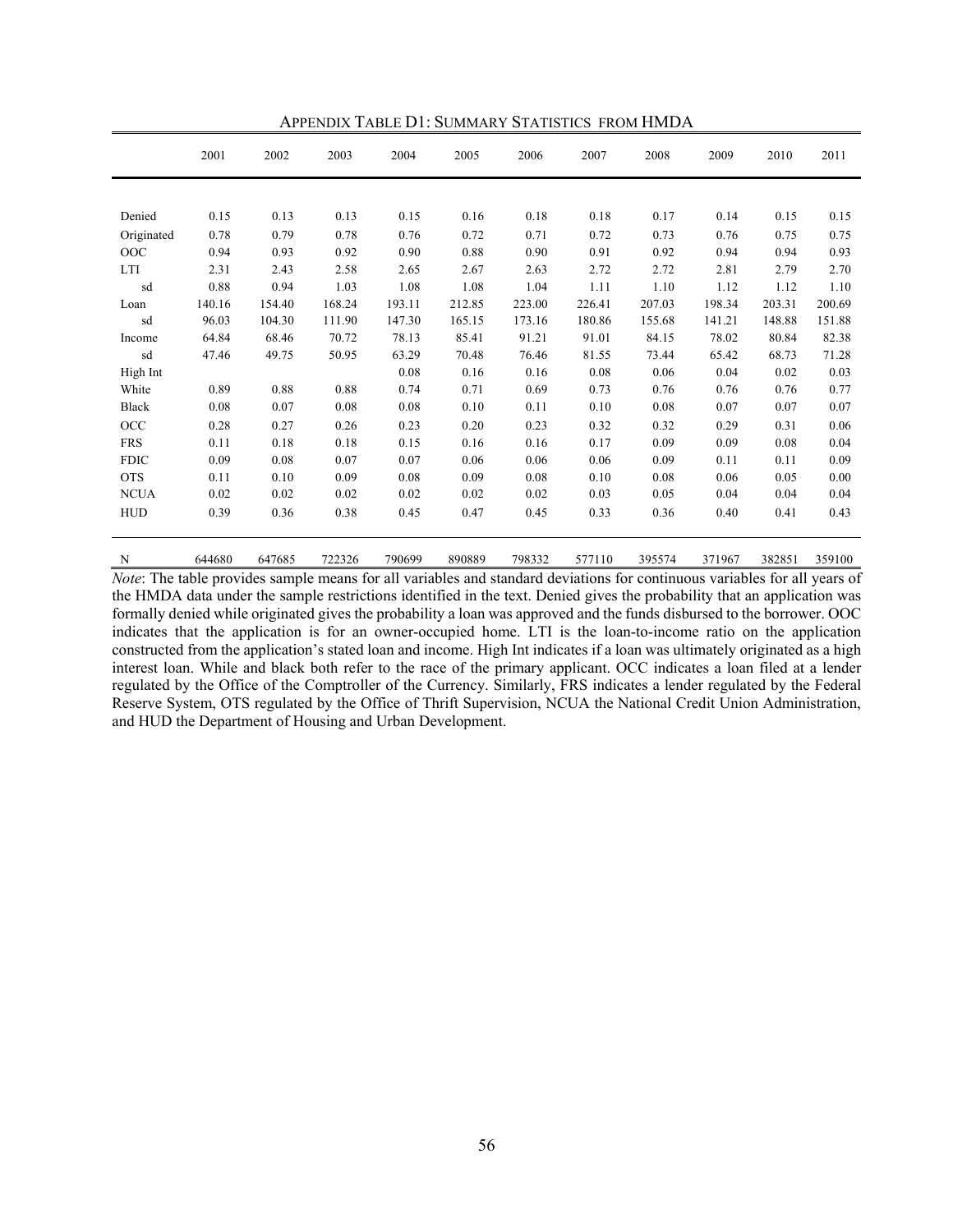|              | Denied       | Originated  | OOC          | <b>LTI</b>  | Loan        | Inc         | White        | <b>Black</b> |
|--------------|--------------|-------------|--------------|-------------|-------------|-------------|--------------|--------------|
| Denied       | 1.000        |             |              |             |             |             |              |              |
| Originated   | $-0.762***$  | 1.000       |              |             |             |             |              |              |
| OOC          | $-0.0192***$ | $0.021***$  | 1.000        |             |             |             |              |              |
| LTI          | $0.053***$   | $-0.060***$ | $0.200***$   | 1.000       |             |             |              |              |
| Loan         | 0.001        | $-0.020***$ | $-0.0308***$ | $0.208***$  | 1.000       |             |              |              |
| Inc          | $-0.028***$  | $0.014***$  | $-0.169***$  | $-0.238***$ | $0.815***$  | 1.000       |              |              |
| White        | $-0.145***$  | $0.146***$  | $-0.0105***$ | $-0.116***$ | $-0.033***$ | $0.034***$  | 1.000        |              |
| <b>Black</b> | $0.116***$   | $-0.113***$ | $0.007***$   | $0.050***$  | $-0.053***$ | $-0.074***$ | $-0.545***$  | 1.000        |
| OCC          | $-0.066***$  | $0.120***$  | $-0.005***$  | $-0.012***$ | $0.056***$  | $0.063***$  | $0.006***$   | $-0.025***$  |
| <b>FRS</b>   | $0.051***$   | $-0.070***$ | $-0.002$     | $-0.022***$ | $-0.023***$ | $-0.011***$ | 0.001        | $0.004**$    |
| <b>FDIC</b>  | $-0.044***$  | $0.045***$  | $-0.031***$  | $-0.031***$ | $-0.060***$ | $-0.041***$ | $0.078***$   | $-0.037***$  |
| <b>OTS</b>   | $0.0547***$  | $-0.009***$ | $-0.022$ *** | $-0.003*$   | $0.081***$  | $0.070***$  | $-0.027$ *** | $0.006***$   |
| <b>NCUA</b>  | $-0.025***$  | $0.008***$  | $0.029***$   | $-0.004**$  | $-0.042***$ | $-0.040***$ | $0.039***$   | $-0.020***$  |
| <b>HUD</b>   | $0.022***$   | $-0.084***$ | $0.026***$   | $0.048***$  | $-0.042***$ | $-0.062***$ | $-0.044***$  | $0.044***$   |
| N            | 577110       |             |              |             |             |             |              |              |

APPENDIX TABLE D2: SAMPLE CORRELATIONS FROM 2007 HMDA

*Note*: The table provides correlations for all years of the HMDA data under the sample restrictions identified in the text. Denied gives the probability that an application was formally denied while originated gives the probability a loan was approved and the funds disbursed to the borrower. OOC indicates that the application is for an owner-occupied home. LTI is the loan-to-income ratio on the application constructed from the application's stated loan and income. High Int indicates if a loan was ultimately originated as a high interest loan. White and black both refer to the race of the primary applicant. OCC indicates a loan filed at a lender regulated by the Office of the Comptroller of the Currency. Similarly, FRS indicates a lender regulated by the Federal Reserve System, OTS regulated by the Office of Thrift Supervision, NCUA the National Credit Union Administration, and HUD the Department of Housing and Urban Development.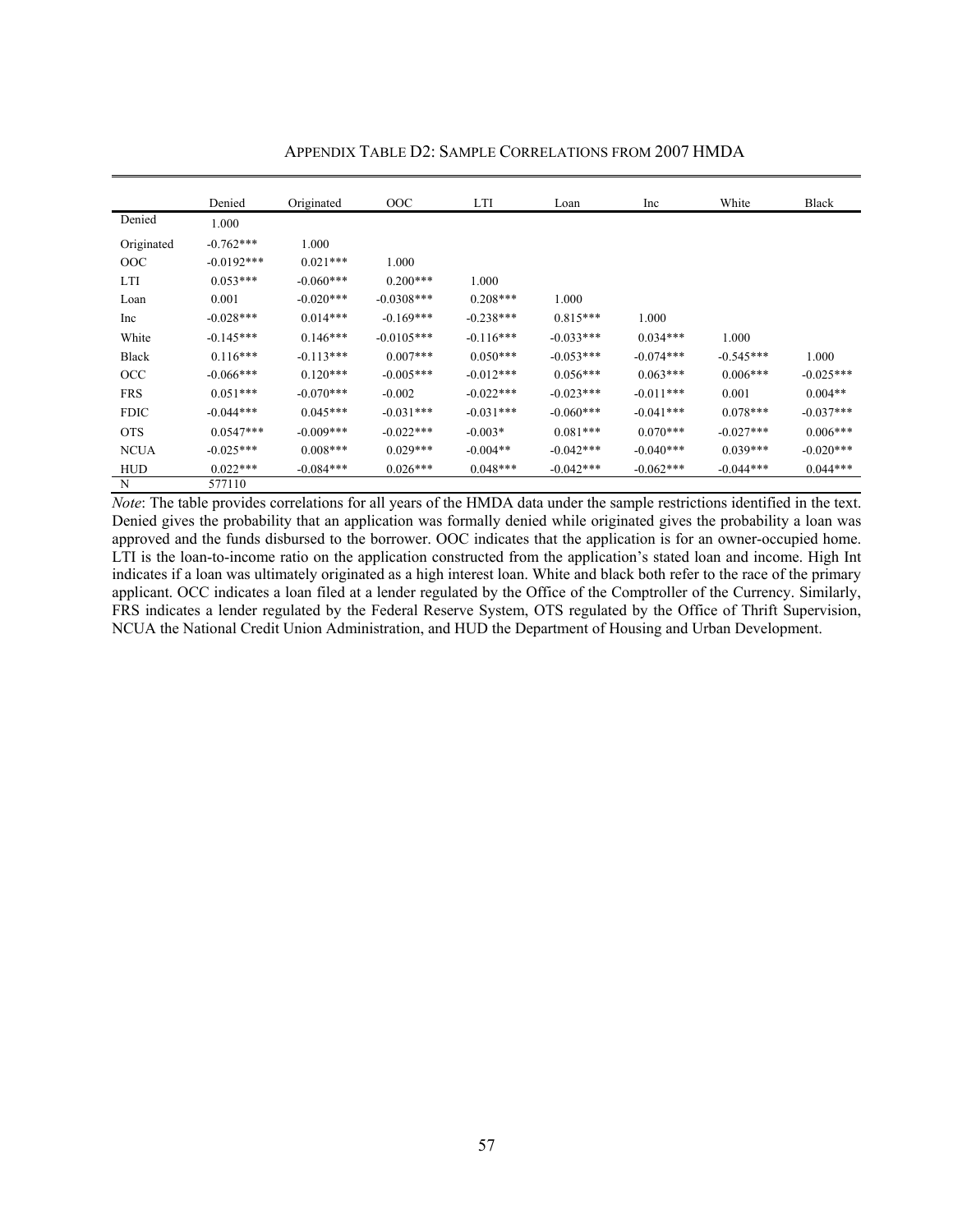### **APPENDIX E: INCOME AND DEFAULT**

We use the CCP data to verify our assumption about probability of default conditional on income. In particular, we estimate a linear probability model of the probability of default as a function of household income.

The dependent variable takes value 1 if any member of the household in year *t* is 60-day past due or longer on any account (mortgage, auto loan, credit card, etc.). The explanatory variable of interest is the (log of the) household income in year 2001 (using the expected imputed income). We first estimate a parsimonious specification with only the income measure. We then estimate a specification with the measure of income and the full set of household and regional controls. These household-level controls are the following variables measured at 2001: dummies for age of the head of household and for the size of the household; amount of mortgage, auto loan, credit card balance, credit card limit, HELOC, student loan; dummies for bankruptcy and 60 DPD or longer, and risk score. The regional-level controls are the following zip code-level variables measured in 2001: income inequality, median of total household debt, median of household mortgage, house price growth between 2001 and year *t*, the ratio of the median house price to the median income, and the county level fixed effects. In the estimation, the standard errors are clustered by zip code. We use a linear probability model since the mean of the dependent variable is in the range 0.25-0.30. The equation is estimated for each year from 2002 to 2012 for the sample of the households use in the benchmark regression of our analysis (i.e., the households that do not change location between year 2001 and year *t*).

We report results in Appendix Table E1. We find that higher income households and households with higher income ranks have lower probability of default.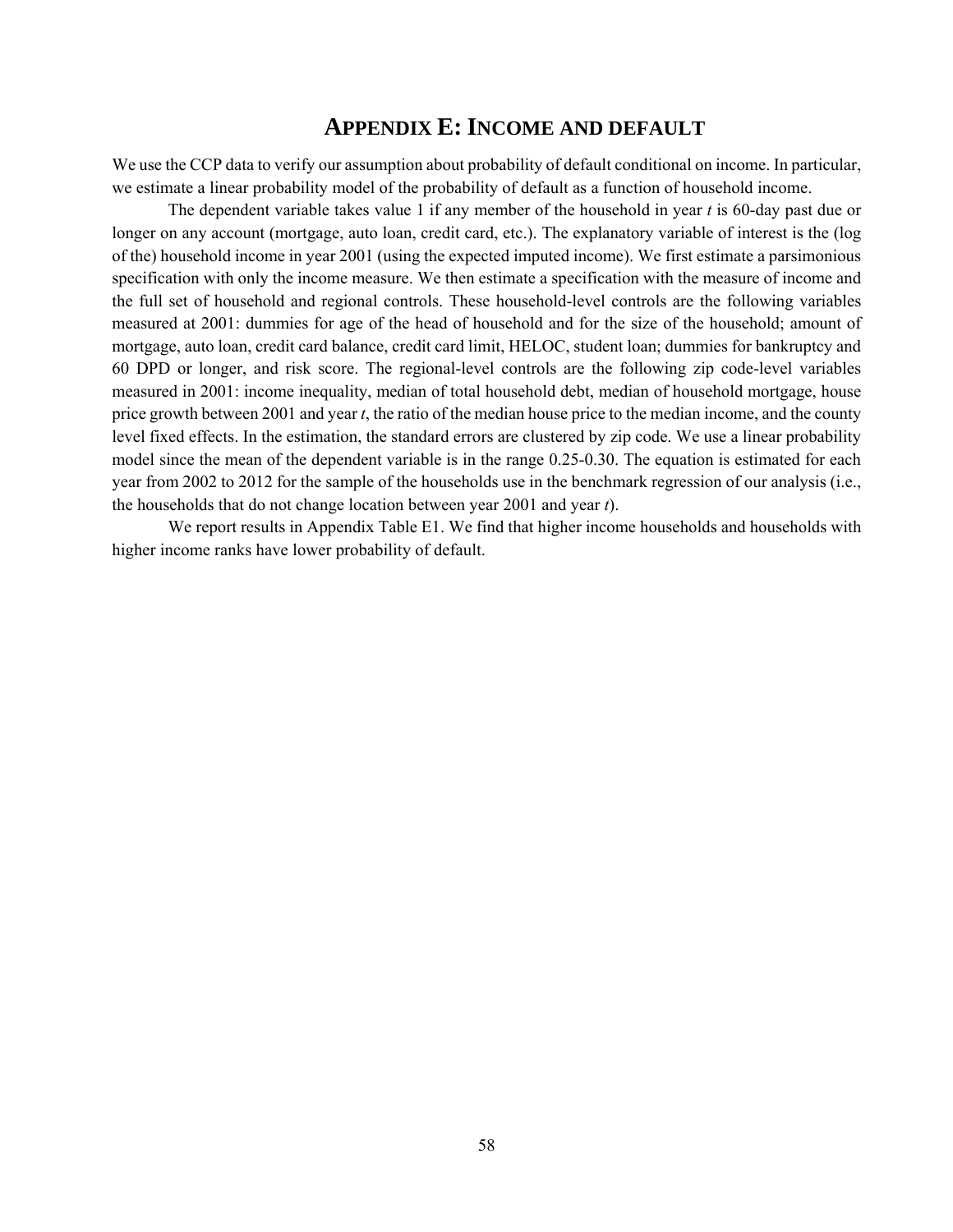|                                   | 2002                      | 2003                      | 2004                      | 2005                                                                          | 2006                                                    | 2007                                                       | 2008                                                  | 2009                               | 2010                      | 2011                       | 2012                       |
|-----------------------------------|---------------------------|---------------------------|---------------------------|-------------------------------------------------------------------------------|---------------------------------------------------------|------------------------------------------------------------|-------------------------------------------------------|------------------------------------|---------------------------|----------------------------|----------------------------|
| rank                              | $-0.325***$<br>(0.00178)  | $-0.279***$<br>(0.00179)  | $-0.289***$<br>(0.00180)  | $-0.261***$<br>(0.00173)                                                      | $-0.247***$<br>(0.00170)                                | Panel A: No Controls<br>$-0.224***$<br>(0.00169)           | $-0.212***$<br>(0.00167)                              | $-0.194***$<br>(0.00168)           | $-0.186***$<br>(0.00169)  | $-0.181***$<br>(0.00169)   | $-0.187***$<br>(0.00172)   |
| $\mathcal{R}^2$<br>$\geq$         | 6,172,512<br>0.022        | 5,676,766<br>0.017        | 5,039,109<br>0.018        | 4,570,21<br>0.015                                                             | 4,218,948<br>0.013                                      | 3,950,618<br>0.011                                         | 3,731,267<br>0.010                                    | 3,581,280<br>0.008                 | 3,433,201<br>0.008        | 3,310,773<br>0.007         | 3,197,351<br>0.008         |
| rank                              | $-0.324***$<br>(0.00179)  | $-0.278***$<br>(0.00180)  | $-0.288***$<br>(0.00182)  | $-0.261***$<br>(0.00174)                                                      | Panel B.<br>$-0.247***$<br>(0.00169)                    | County Fixed<br>$-0.224***$<br>(0.00167)                   | $-0.213***$<br>(0.00165)<br>Effects                   | $-0.196***$<br>(0.00165)           | $-0.188***$<br>(0.00165)  | $-0.184***$<br>(0.00165)   | $-0.190***$<br>(0.00168)   |
| $\gtrsim \mathbf{\hat{R}}^2$      | 6,172,512<br>0.052        | 5,676,766<br>0.046        | 5,039,109<br>0.050        | 4,570,211<br>0.047                                                            | 4,218,948<br>0.045                                      | 3,950,618<br>0.040                                         | 3,731,267<br>0.037                                    | 3,581,280<br>0.034                 | 3,433,201<br>0.033        | 3,310,773<br>0.032         | 3,197,351<br>0.033         |
| rank                              | $-0.0303***$<br>(0.00152) | $-0.0374***$<br>(0.00171) | $-0.0398***$<br>(0.00189) | $-0.0448***$<br>(0.00202)                                                     | Panel C: Household-specific<br>$-0.0470**$<br>(0.00213) | Characteristics<br>$-0.0448**$<br>(0.00223)                | and County Fixed Effects<br>$-0.0348***$<br>(0.00233) | $-0.0261***$<br>(0.00245)          | $-0.0235***$<br>(0.00250) | $-0.0189***$<br>(0.00244)  | $-0.0120***$<br>(0.00253)  |
| $\gtrsim \mathcal{R}^2$           | 4,195,007<br>0.460        | 3,836,566<br>0.359        | 3,380,052<br>0.326        | 3,047,381<br>0.274                                                            | 2,803,886<br>0.244                                      | 2,619,591<br>0.213                                         | 2,470,908<br>0.187                                    | 2,367,350<br>0.177                 | 2,265,545<br>0.171        | 2,182,951<br>0.161         | 2,105,700<br>0.159         |
| ln(y)                             | (0.000625)<br>$-0.159***$ | (0.000626)<br>$-0.144***$ | (0.000644)<br>$-0.152***$ | (0.000638)<br>$-0.143***$                                                     | Panel D.<br>(0.000636)<br>$-0.139***$                   | No Controls<br>(0.000639)<br>$-0.129***$                   | (0.000647)<br>$-0.122***$                             | (0.000665)<br>$-0.113***$          | (0.000684)<br>$-0.109***$ | (0.000691)<br>$-0.106***$  | $-0.109***$<br>(0.000711)  |
| $\mathcal{R}^2$<br>$\geq$         | 6,172,512<br>0.040        | 5,676,766<br>0.033        | 5,039,109<br>0.036        | 4.570.211<br>0.033                                                            | 4,218,948<br>0.031                                      | 3,950,618<br>0.027                                         | 3,731,267<br>0.025                                    | 3,581,280<br>0.020                 | 3,433,201<br>0.019        | 3,310,773<br>0.018         | 3,197,351<br>0.019         |
| ln(y)                             | (0.000669)<br>$-0.145***$ | (0.000667)<br>$-0.129***$ | (0.000681)<br>$-0.135***$ | (0.000660)<br>$-0.126***$                                                     | $-0.121***$<br>(0.000647)                               | Panel E: County Fixed Effects<br>(0.000638)<br>$-0.113***$ | (0.000635)<br>$-0.109***$                             | $-0.101***$<br>(0.000647)          | $-0.0980**$<br>(0.000647) | $-0.0958***$<br>(0.000646) | $-0.0993***$<br>(0.000657) |
| $\mathbb{R}^2$<br>$\geq$          | 6,172,512<br>0.062        | 5,676,766<br>0.055        | 5,039,109<br>0.059        | 4,570,211<br>0.056                                                            | 4,218,948<br>0.054                                      | 3,950,618<br>0.049                                         | 3,731,267<br>0.045                                    | 3,581,280<br>0.041                 | 3,433,201<br>0.040        | 3,310,773<br>0.038         | 3,197,351<br>0.039         |
| ln(y)                             | (0.000606)<br>$-0.010$    | $-0.012***$<br>(0.000683) | $-0.013***$<br>(0.000752) | Panel F: Household-specific Characteristics and<br>(0.000811)<br>$-0.016$ *** | (0.000857)<br>$-0.017***$                               | (0.000904)<br>$-0.015***$                                  | County Fixed<br>(0.00049)<br>$-0.012***$              | (0.000995)<br>$-0.000*$<br>Effects | $-0.008***$<br>(0.00102)  | (0.00094)<br>$-0.006***$   | $-0.004***$<br>(0.00103)   |
| $\gtrsim \overset{\sim}{R}{}^{2}$ | 4,195,007<br>0.460        | 3,836,566<br>0.359        | 3,380,052<br>0.326        | 3,047,381<br>0.274                                                            | 2,803,886<br>0.244                                      | 2,619,591<br>0.213                                         | 2,470,908<br>0.187                                    | 2,367,350<br>0.177                 | 2,265,545<br>0.171        | 2,182,95<br>0.161          | 2,105,700<br>0.159         |
|                                   |                           |                           |                           |                                                                               |                                                         |                                                            |                                                       |                                    |                           |                            |                            |

Appendix Table E1. Income and default. Appendix Table E1. Income and default.

Notes: The table reports estimated coefficients on income rank (Panels A-C) and log income (Panels D-F) in the linear regression where the dependent variable is a dummy variable equal to one if a household defaults in a gi Notes: The table reports estimated coefficients on income rank (Panels A-C) and log income (Panels D-F) in the linear regression where the dependent variable is a dummy variable equal to one if a household defaults in a given year and zero otherwise. Standard errors (clustered by zip code) are reported in parentheses. \*\*\*\*\*\*\*,\*denote statistical significance at  $1\%$ , 5% and  $10\%$ .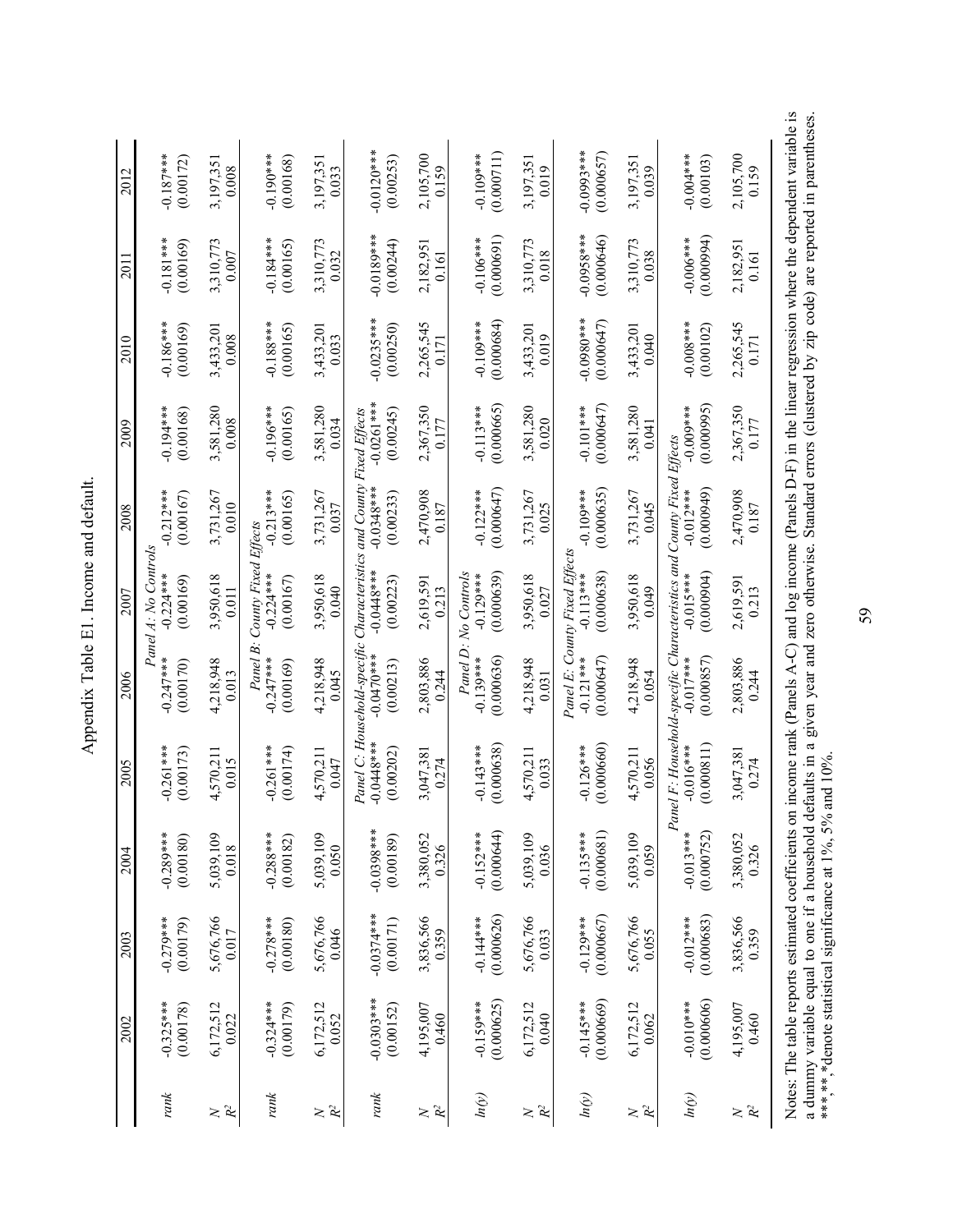# **APPENDIX F: IMPUTATION OF INCOME**

In the first step of our work, we estimate the relationship between income and observables in the SCF and then use this relationship to impute income in the CCP. In this appendix, we describe how variables are constructed and what specification is estimated.

In the table below, we describe how variables are constructed in CCP and SCF. We use only variables which are available in both CCP and SCF. While there are some differences in the definitions across datasets, we made every effort to make it as comparable as possible.

| Variable                        | <b>SCF</b>                  | <b>Counterpart in CCP</b> |
|---------------------------------|-----------------------------|---------------------------|
| Auto loans                      | $X2218 + X2318 + X2418 +$   | Auto loan bank and auto   |
|                                 | $X7169 + X2424 + X2507 +$   | loan finance balance      |
|                                 | X2607                       |                           |
| Bankruptcy flag                 | X6772                       | Chapter 7 or Chapter 13   |
|                                 |                             | bankruptcy flag           |
| Credit Card Limit <sup>19</sup> | X414                        | Bank card $+$ retail card |
|                                 |                             | high credit               |
| <b>Credit Card Balance</b>      | $X413 + X427 + X421 + X424$ | Bank card $+$ retail card |
|                                 | $+ X430$                    | balance                   |
| Delinquency flag                | X3005                       | A flag if any account is  |
|                                 |                             | 60 DPD or more            |
| <b>HELOC</b> Balance            | $X1108 + X1119 + X1130 +$   | Home equity revolving     |
|                                 | X1136                       | balance                   |
| Income                          | X5729                       | None                      |
| Mortgage Debt                   | $X805 + X905 + X1005 +$     | First mortgage balance    |
|                                 | $X1715 + X1815 + X1915 +$   | home<br>equity<br>$^{+}$  |
|                                 | $X2006 + X2016$             | installment balance       |
| <b>Student Loans</b>            | $X7824 + X7847 +$           | Student loans balance     |
|                                 | $X7870 + X7924 +$           |                           |
|                                 | $X7947 + X7970$             |                           |

 We also use household size and head of household age. The CCP does not include racial identifiers so we do not use these. In our imputation, we use all of the SCF replicates, which are discussed in detail by Kennickel (1998). Because the SCF intentionally oversamples wealthy households, we apply the SCF-computed weights X42001. Note that we take the natural log of one plus the level for all continuous variables to make the distribution of these variables more well-behaved and to avoid dropping observations with zero values. We also restrict the sample to households where the head's age was between 20 and 65. We dropped outliers using Cook's distance.

As discussed in the text, our regression has the general form

$$
\log(Y_{i,SCF}) = f(\beta X_{i,SCF}) + \epsilon_{i,SCF}.
$$

In choosing the specific form of *f*, we aimed to capture as much of joint distribution of the observables and income as we could with a flexible assumption. Terms were added if it was found that they were meaningful predictors of log income. The function *f* was composed of

<sup>&</sup>lt;sup>19</sup> We code responses of "no limit" in the SCF as 1,000,000.